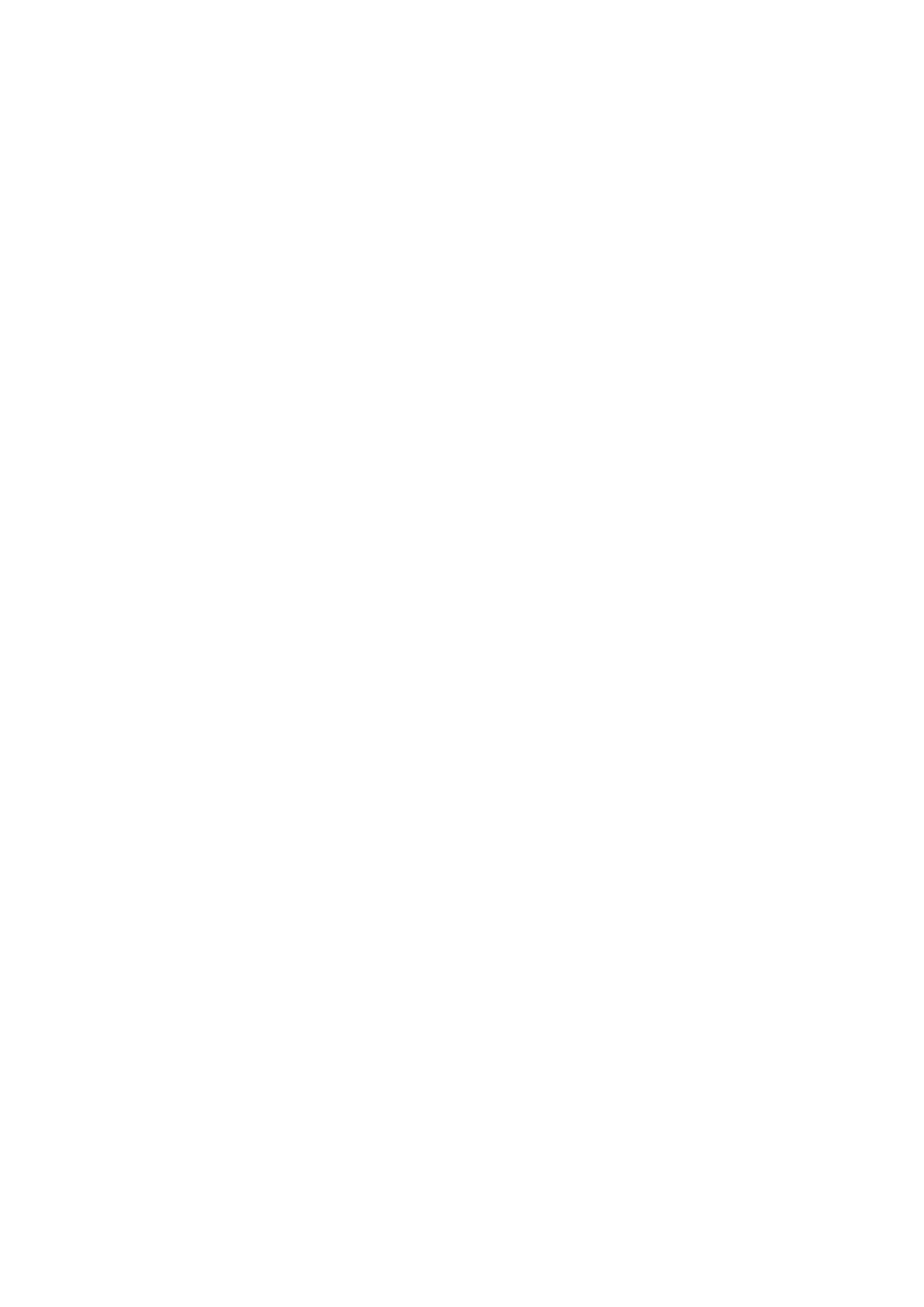### Abstract

In program analysis, unknown properties for terms are typically represented symbolically as variables. Bound constraints on these variables can then specify multiple optimisation goals for computer programs and find application in areas such as type theory, security, alias analysis and resource reasoning. Resolution of bound constraints is a problem steeped in graph theory; interdependencies between the variables is represented as a constraint graph. Additionally, constants are introduced into the system as concrete bounds over these variables and constants themselves are ordered over a lattice which is, once again, represented as a graph. Despite graph algorithms being central to bound constraint solving, most approaches to program optimisation that use bound constraint solving have treated their graph theoretic foundations as a black box. Little has been done to investigate the computational costs or design efficient graph algorithms for constraint resolution. Emerging examples of these lattices and bound constraint graphs, particularly from the domain of language-based security, are showing that these graphs and lattices are structurally diverse and could be arbitrarily large. Therefore, there is a pressing need to investigate the graph theoretic foundations of bound constraint solving.

In this thesis, we investigate the computational costs of bound constraint solving from a graph theoretic perspective for Information Flow Analysis (IFA); IFA is a sub-field of language-based security which verifies whether confidentiality and integrity of classified information is preserved as it is manipulated by a program. We present a novel framework based on graph decomposition for solving the (atomic) bound constraint problem for IFA. Our approach enables us to abstract away from connections between individual vertices to those between sets of vertices in both the constraint graph and an accompanying security lattice which defines ordering over constants. Thereby, we are able to achieve significant speedups compared to state-of-the-art graph algorithms applied to bound constraint solving. More importantly, our algorithms are highly adaptive in nature and seamlessly adapt to the structure of the constraint graph and the lattice. The computational costs of our approach is a function of the latent scope of decomposition in the constraint graph and the lattice; therefore, we enjoy the fastest runtime for every point in the structure-spectrum of these graphs and lattices. While the techniques in this dissertation are developed with IFA in mind, they can be extended to other application of the bound constraints problem, such as type inference and program analysis frameworks which use annotated type systems, where constants are ordered over a lattice.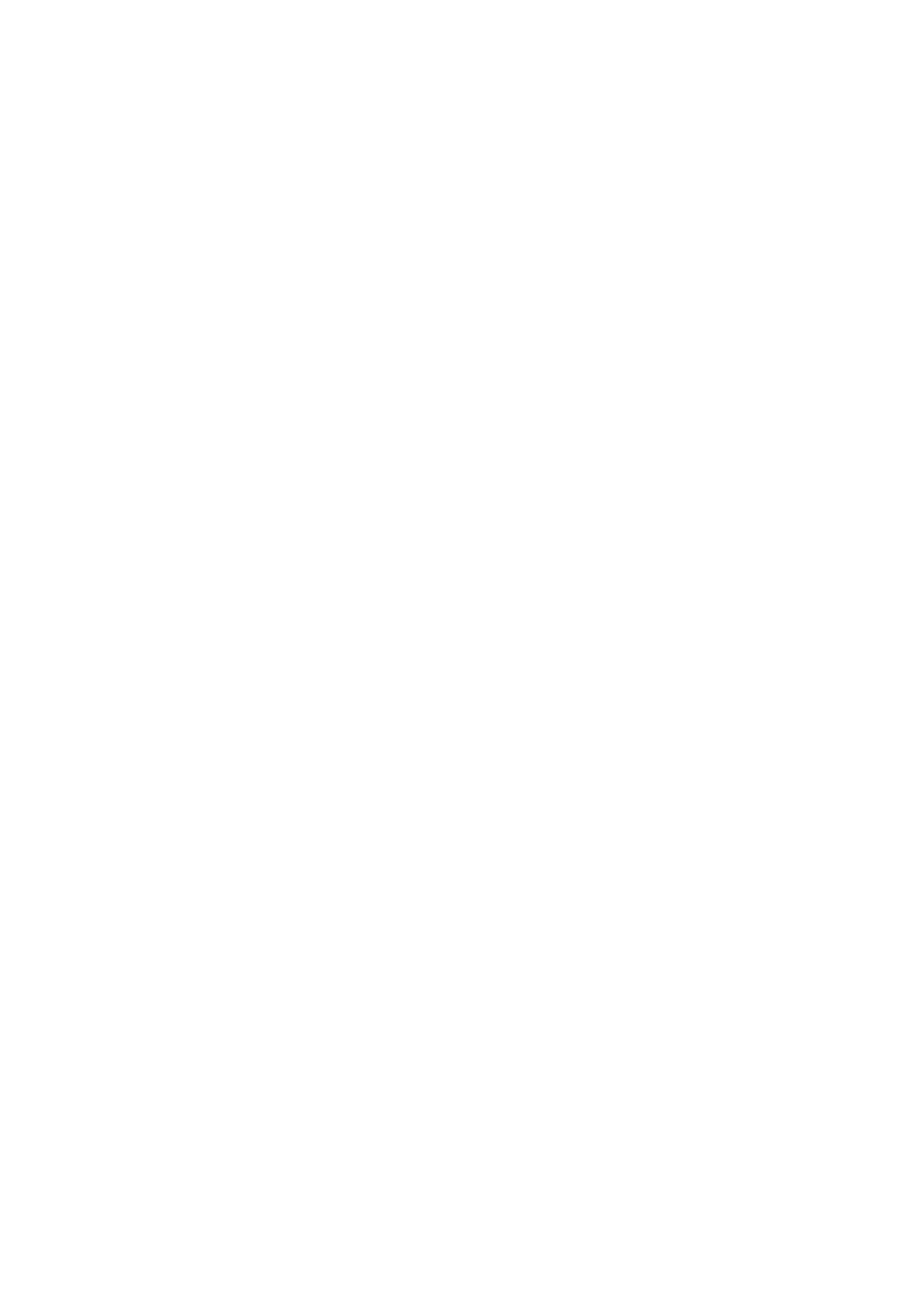### Acknowledgements

I would like to express my deep gratitude to my supervisor Professor Bruce Christianson for his unwavering support and excellent guidance during the course of this PhD. Bruce's wealth of research experience and technical knowledge helped crystallise my thoughts on how to conduct and present high quality research. Despite his busy schedule, he always made it a point to read every word in any document I wrote up and always gave me detailed feedback. On a personal note, I was deeply touched by the compassion, consideration and generousity he showed towards me during phases in my PhD when I felt lost. I feel really fortunate to have worked with him and have learnt a lot of things from him.

I would like to thank Professor Sven-Bodo Scholz who initiated me into Compiler Technology and Computer Architecture (CTCA) group. He was always very generous with his time whenever I approached him and patiently discussed research directions with me. I am deeply indebted to Professor Alex Shafarenko who hosted me in the CTCA group and always supported me in my research goals.

I had an excellent time in Science and Technology Research Institute (STRI) where I spent five years and made many great friends. I am grateful to my friends at STRI - Nilesh, Htoo (Phothar), Chaminda - for the scintillating lunch conversations we had. Thank you all for the good times we shared together. Thank you Lorraine, Michaella and Avis for cheerfully dealing with every piece of my paperwork.

My biggest source of strength throughout this endeavour has been my wife, Meethu. She has been my motivator-in-chief and the only reason I could embark on a PhD was because she ensured everything else outside my PhD was taken care of. She has been my rainbow on rainy days and my sunshine on sunny days. Thank you Meethu, I don't think I could have ever completed a PhD if you had not been there in my life.

I would like to thank my wife, my brother Ronny and my mother Rina for providing me with superhuman support as I was shuttling between continents to finish my studies and attend to my ailing father. This dissertation would not have seen light of day without their support. A special vote of thanks also goes to my parents-in-law who helped me out during the thesis-writing phase and always believed in my potential as a researcher.

My father went through great hardships to raise us and taught us the values of education and knowledge. Sadly, we lost him just during the course of my PhD. Seeing a Dr. title prepended to my name would give him immense joy. The values of simplicity, hard work, humility and honesty that he instilled in me will stay with me forever. I miss you Baba, always will. I promise to make this world a better place for others like you did for us. You are and forever will be my role-model.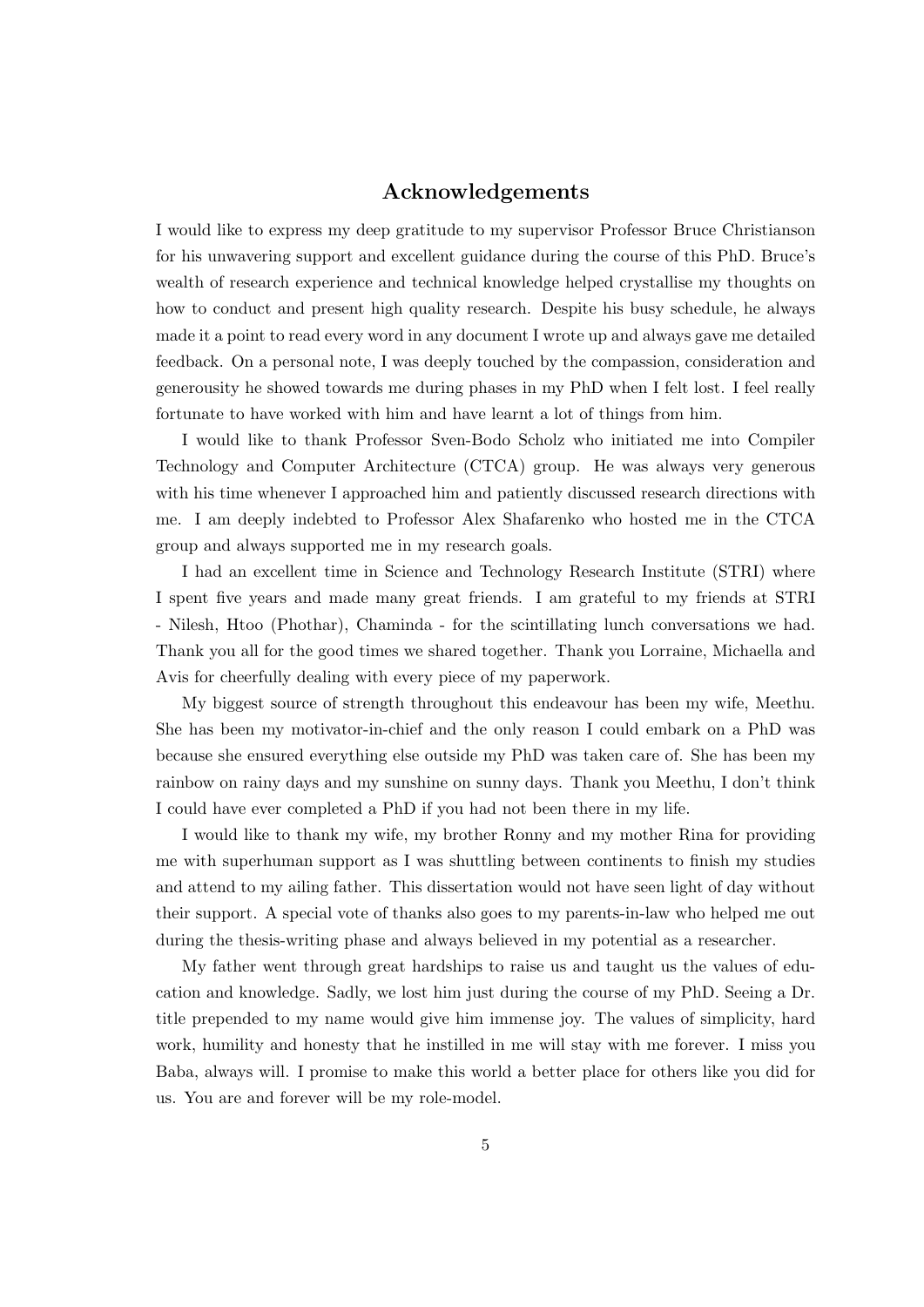To Baba, thank you for everything.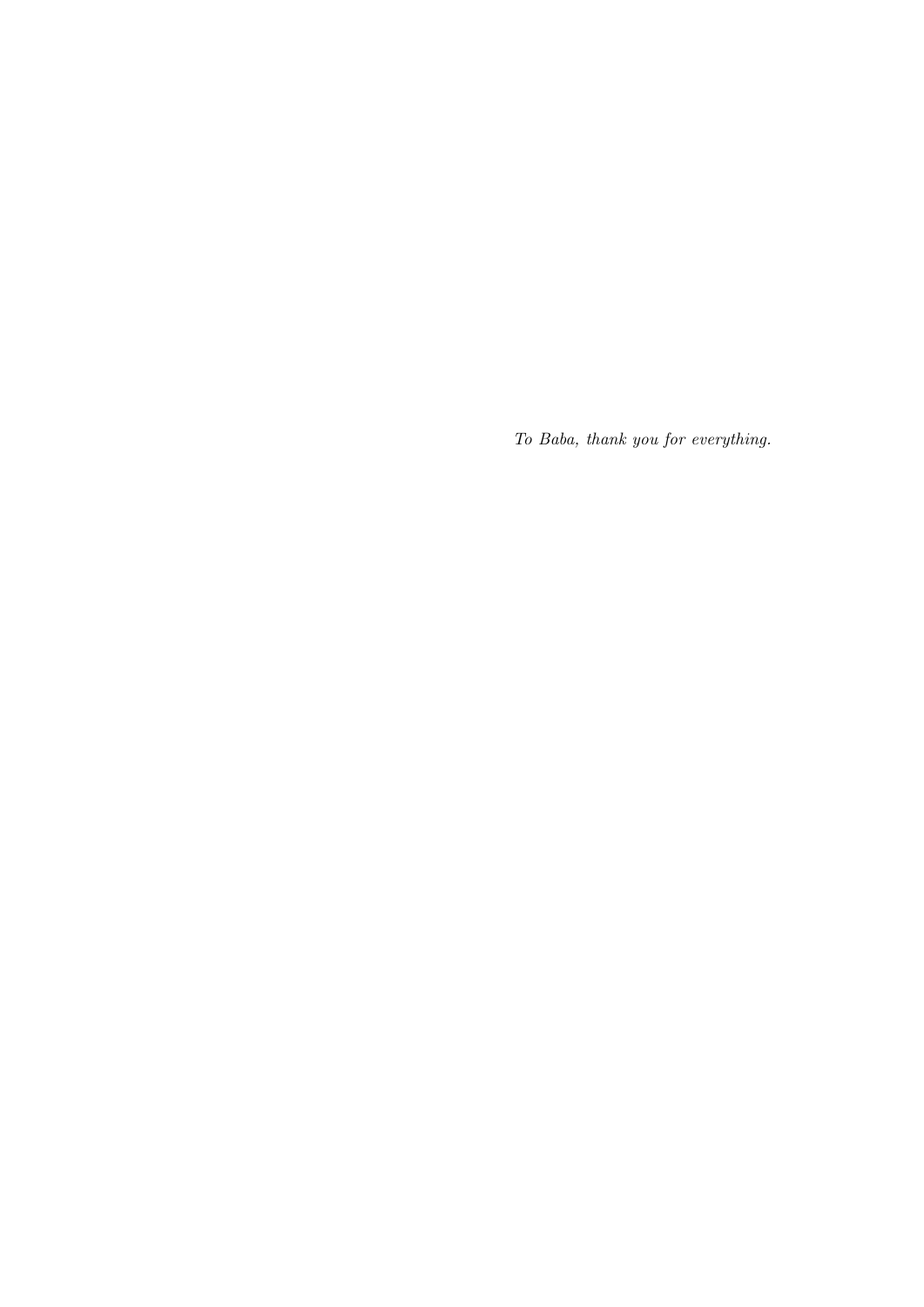# **Contents**

| $\mathbf{1}$ |     | Introduction |                                                                                  | 12 |
|--------------|-----|--------------|----------------------------------------------------------------------------------|----|
|              | 1.1 |              |                                                                                  | 12 |
|              | 1.2 |              |                                                                                  | 13 |
|              | 1.3 |              |                                                                                  | 14 |
|              | 1.4 |              |                                                                                  | 16 |
|              | 1.5 |              |                                                                                  | 17 |
| $\mathbf{2}$ |     |              | <b>Literature Review</b>                                                         | 18 |
|              | 2.1 |              |                                                                                  | 18 |
|              | 2.2 |              |                                                                                  | 20 |
|              |     | 2.2.1        | Polymorphism and decidability of type inference $\dots \dots \dots$              | 20 |
|              |     | 2.2.2        | Type inference with subtyping $\ldots \ldots \ldots \ldots \ldots \ldots \ldots$ | 21 |
|              |     | 2.2.3        | Type inference as constraint solving $\ldots \ldots \ldots \ldots \ldots$        | 22 |
|              |     | 2.2.4        | Computational costs of subtyping $\ldots \ldots \ldots \ldots \ldots \ldots$     | 22 |
|              | 2.3 |              |                                                                                  | 23 |
|              | 2.4 |              |                                                                                  | 25 |
|              |     | 2.4.1        |                                                                                  | 25 |
|              |     | 2.4.2        |                                                                                  | 28 |
|              | 2.5 |              | Graph algorithms for solving subtyping constraints $\dots \dots \dots \dots$     | 30 |
|              |     | 2.5.1        |                                                                                  | 31 |
|              |     | 2.5.2        |                                                                                  | 32 |
|              | 2.6 |              |                                                                                  | 33 |
| 3            |     |              | <b>Information Flow Analysis</b>                                                 | 34 |
|              | 3.1 |              |                                                                                  | 34 |
|              | 3.2 |              |                                                                                  | 36 |
|              |     | 3.2.1        | Capturing implicit and explicit flow through types $\dots \dots \dots$           | 36 |
|              |     |              |                                                                                  |    |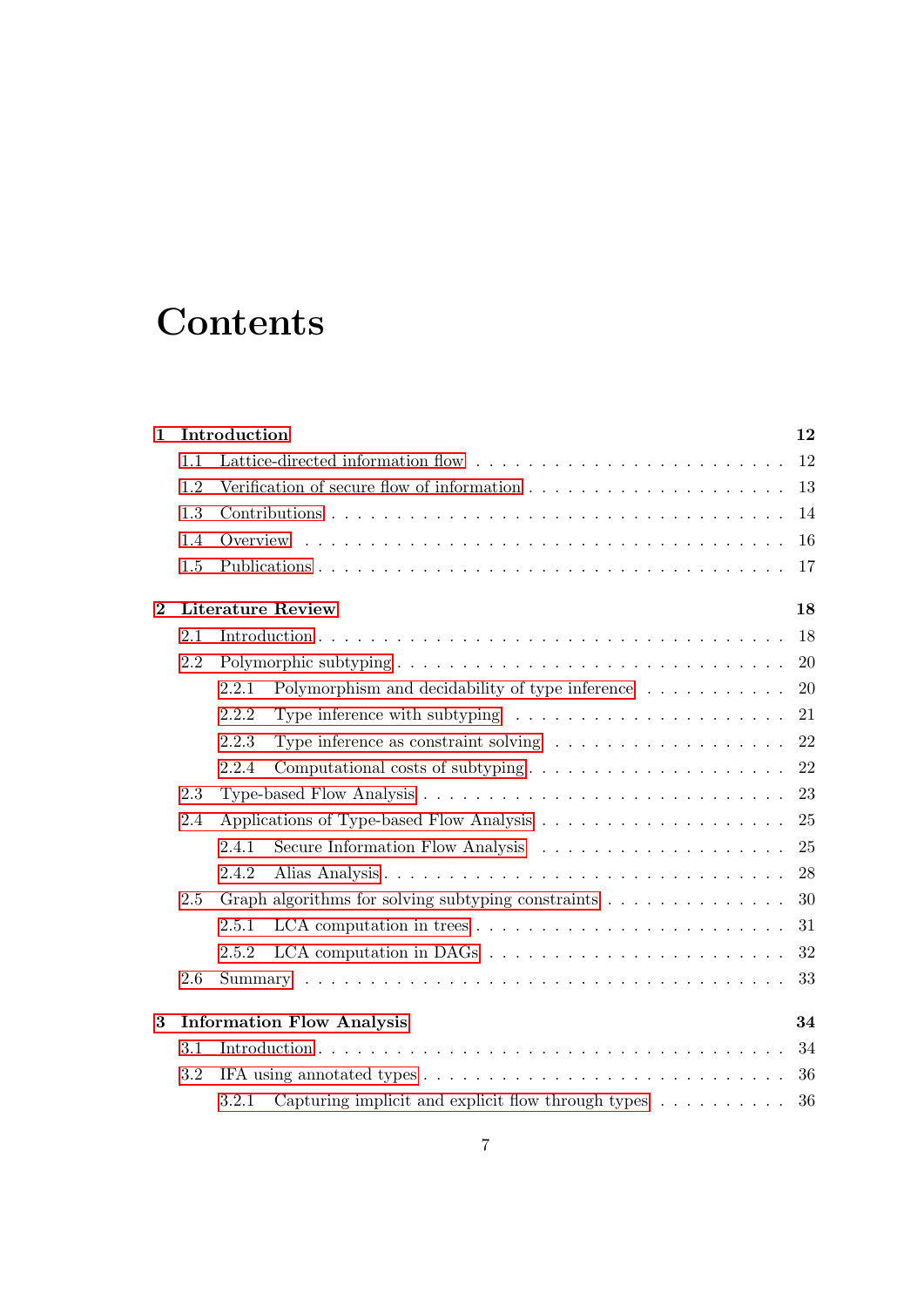|   |     | 3.2.2 | Subtyping and Information Flow $\dots \dots \dots \dots \dots \dots \dots$                                         | 39 |
|---|-----|-------|--------------------------------------------------------------------------------------------------------------------|----|
|   | 3.3 |       |                                                                                                                    | 40 |
|   |     | 3.3.1 | The language of constraints $\hfill\ldots\ldots\ldots\ldots\ldots\ldots\ldots\ldots\ldots\ldots\ldots\ldots\ldots$ | 40 |
|   |     | 3.3.2 |                                                                                                                    | 42 |
|   |     | 3.3.3 |                                                                                                                    | 43 |
|   | 3.4 |       | Constraint rewriting and solving $\ldots \ldots \ldots \ldots \ldots \ldots \ldots$                                | 45 |
|   |     | 3.4.1 | Constraint expansion and decomposition                                                                             | 45 |
|   |     | 3.4.2 |                                                                                                                    | 46 |
|   | 3.5 |       |                                                                                                                    | 48 |
|   | 3.6 |       |                                                                                                                    | 49 |
|   |     | 3.6.1 |                                                                                                                    | 50 |
|   |     | 3.6.2 |                                                                                                                    | 51 |
|   | 3.7 |       |                                                                                                                    | 51 |
|   |     | 3.7.1 |                                                                                                                    | 51 |
|   |     | 3.7.2 |                                                                                                                    | 52 |
|   |     | 3.7.3 | BMP as a basis function $\ldots \ldots \ldots \ldots \ldots \ldots \ldots \ldots$                                  | 53 |
|   |     |       |                                                                                                                    |    |
|   | 3.8 |       |                                                                                                                    | 54 |
| 4 |     |       | Adaptive pre-processing of security lattices                                                                       | 56 |
|   | 4.1 |       |                                                                                                                    | 56 |
|   | 4.2 |       |                                                                                                                    | 57 |
|   | 4.3 |       | Identifying potential LCAs for a vertex pair $\dots \dots \dots \dots \dots \dots$                                 | 58 |
|   |     | 4.3.1 | Overview of our approach to computing representative LCAs $\dots$ .                                                | 59 |
|   |     | 4.3.2 |                                                                                                                    | 61 |
|   | 4.4 |       |                                                                                                                    | 62 |
|   |     | 4.4.1 | Picking appropriate proximals for a vertex $\dots \dots \dots \dots \dots$                                         | 62 |
|   |     | 4.4.2 |                                                                                                                    | 63 |
|   |     | 4.4.3 | Building and indexing the TC-matrix $\ldots \ldots \ldots \ldots \ldots$                                           | 65 |
|   | 4.5 |       |                                                                                                                    | 68 |
|   |     | 4.5.1 | A simplified approach to computing $\overline{\tau} \dots \dots \dots \dots \dots \dots$                           | 69 |
|   |     | 4.5.2 | CC-PLCA computation for all pairs of clusterheads                                                                  | 69 |
|   |     | 4.5.3 |                                                                                                                    | 73 |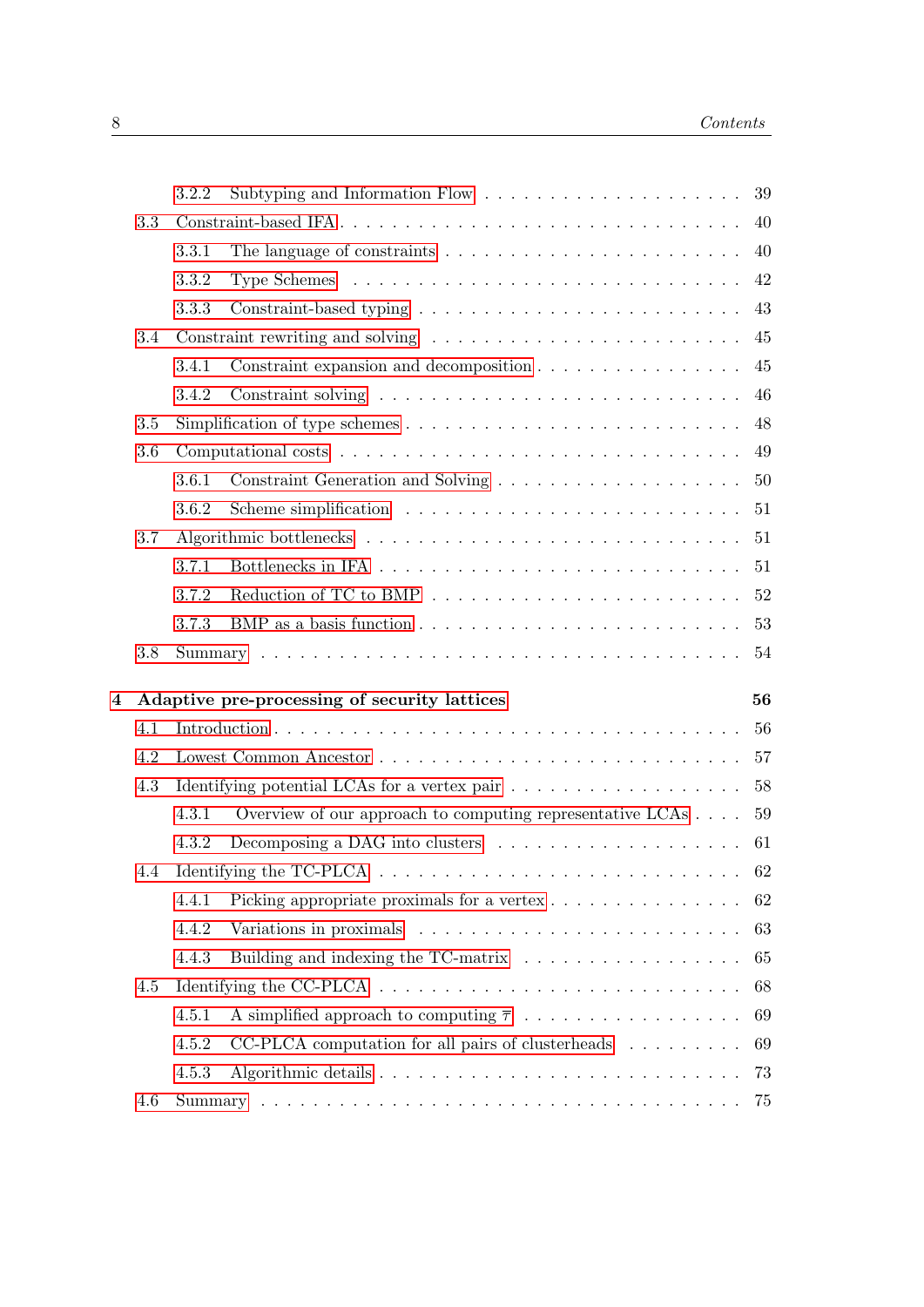| 5 |     |                                                      | Evaluation of adaptive pre-processing for security lattices                                        | 77   |
|---|-----|------------------------------------------------------|----------------------------------------------------------------------------------------------------|------|
|   | 5.1 |                                                      |                                                                                                    |      |
|   | 5.2 |                                                      |                                                                                                    |      |
|   |     | 5.2.1                                                |                                                                                                    | 79   |
|   |     | 5.2.2                                                |                                                                                                    | 80   |
|   | 5.3 |                                                      | Algorithmic options for pre-processing lattices 83                                                 |      |
|   |     | 5.3.1                                                | Tree algorithms for pre-processing lattices $\ldots \ldots \ldots \ldots \ldots$ 83                |      |
|   |     | 5.3.2                                                | DAGs algorithms for pre-processing lattices                                                        | - 84 |
|   | 5.4 | An adaptive framework for pre-processing lattices 85 |                                                                                                    |      |
|   | 5.5 |                                                      |                                                                                                    |      |
|   |     | 5.5.1                                                |                                                                                                    |      |
|   |     | 5.5.2                                                | Benchmarks                                                                                         | 88   |
|   |     | 5.5.3                                                |                                                                                                    |      |
|   | 5.6 |                                                      |                                                                                                    |      |
| 6 |     |                                                      | Adaptive simplification of polymorphic flow constraints                                            | 96   |
|   | 6.1 |                                                      |                                                                                                    |      |
|   | 6.2 |                                                      | Compaction of label-polymorphic expressions 98                                                     |      |
|   |     | 6.2.1                                                | From expressions to DAGs $\dots \dots \dots \dots \dots \dots \dots \dots \dots \dots$ 98          |      |
|   |     | 6.2.2                                                |                                                                                                    |      |
|   | 6.3 |                                                      | Simplification through decomposition $\ldots \ldots \ldots \ldots \ldots \ldots \ldots \ldots 100$ |      |
|   |     | 6.3.1                                                |                                                                                                    |      |
|   |     | 6.3.2                                                |                                                                                                    |      |
|   | 6.4 |                                                      |                                                                                                    |      |
|   |     | 6.4.1                                                | Nature of constraints in information flow analysis 105                                             |      |
|   |     | 6.4.2                                                | Quantitative aspects of label-constraint graphs in type-based IFA 107                              |      |
|   |     | 6.4.3                                                | Performance in face of intractable graphs 108                                                      |      |
|   | 6.5 |                                                      |                                                                                                    |      |
| 7 |     |                                                      | <b>Conclusion and Future Work</b>                                                                  | 111  |
|   | 7.1 |                                                      | Future Work                                                                                        |      |
|   |     | 7.1.1                                                | Enrichment of the existing framework 113                                                           |      |
|   |     | 7.1.2                                                |                                                                                                    |      |
|   |     | 7.1.3                                                |                                                                                                    |      |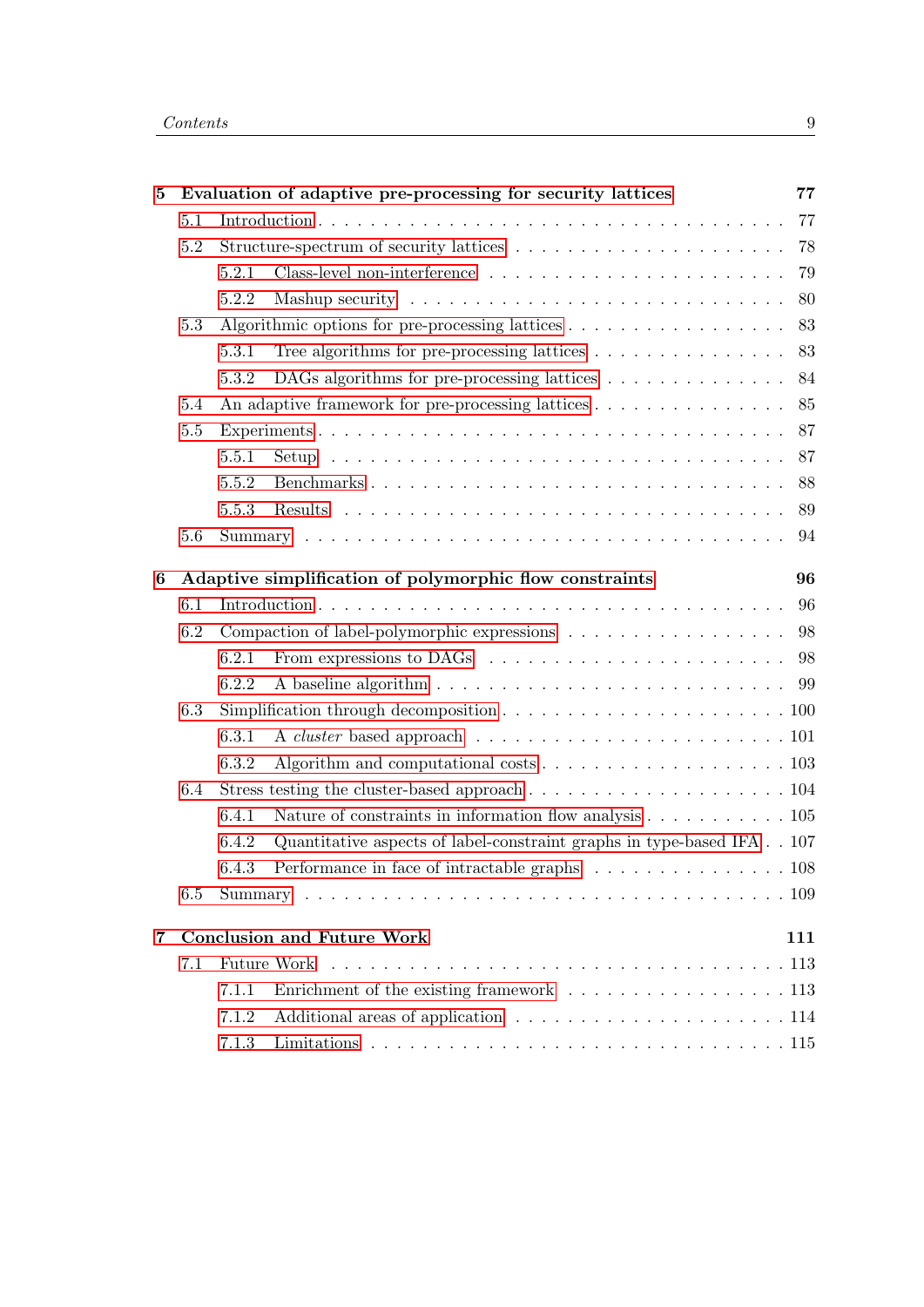# List of Figures

| 3.1     |                                                                                         | 37 |
|---------|-----------------------------------------------------------------------------------------|----|
| 3.2     | A type and effect system for information flow analysis                                  | 38 |
| 3.3     | Subtyping rule and variance on base types, references and function types                | 39 |
| 3.4     |                                                                                         | 40 |
| 3.5     |                                                                                         | 41 |
| 3.6     | Polymorphism in the Damas-Milner type system                                            | 42 |
| 3.7     | Polymorphism in a constraint-based type system $\ldots \ldots \ldots \ldots \ldots$     | 43 |
| 3.8     |                                                                                         | 43 |
| 3.9     |                                                                                         | 44 |
| 3.10    |                                                                                         | 46 |
|         |                                                                                         | 47 |
|         | 3.12 A label-polymorphic expression and its constraints graph $\dots \dots \dots$       | 49 |
|         |                                                                                         | 53 |
| 4.1     | A directed acyclic graph with all vertices annotated with the corresponding             | 61 |
| 4.2     | Identifying proximals for all vertices for all clusterheads. Vertices are an-           |    |
|         | notated with their pre-order numbers. $\dots \dots \dots \dots \dots \dots \dots \dots$ | 64 |
| 4.3     | DAG vertices annotated with TC-matrix indices                                           | 68 |
| 5.1     |                                                                                         | 80 |
| 5.2     |                                                                                         | 82 |
| 5.3     | Overview of cluster-based preprocessing for DAGs                                        | 85 |
| 5.4     | Plots showing the correlation between theoretical complexity and practical              |    |
|         |                                                                                         | 91 |
| $5.5\,$ | Experimental results for random DAGs $\ldots \ldots \ldots \ldots \ldots \ldots \ldots$ | 93 |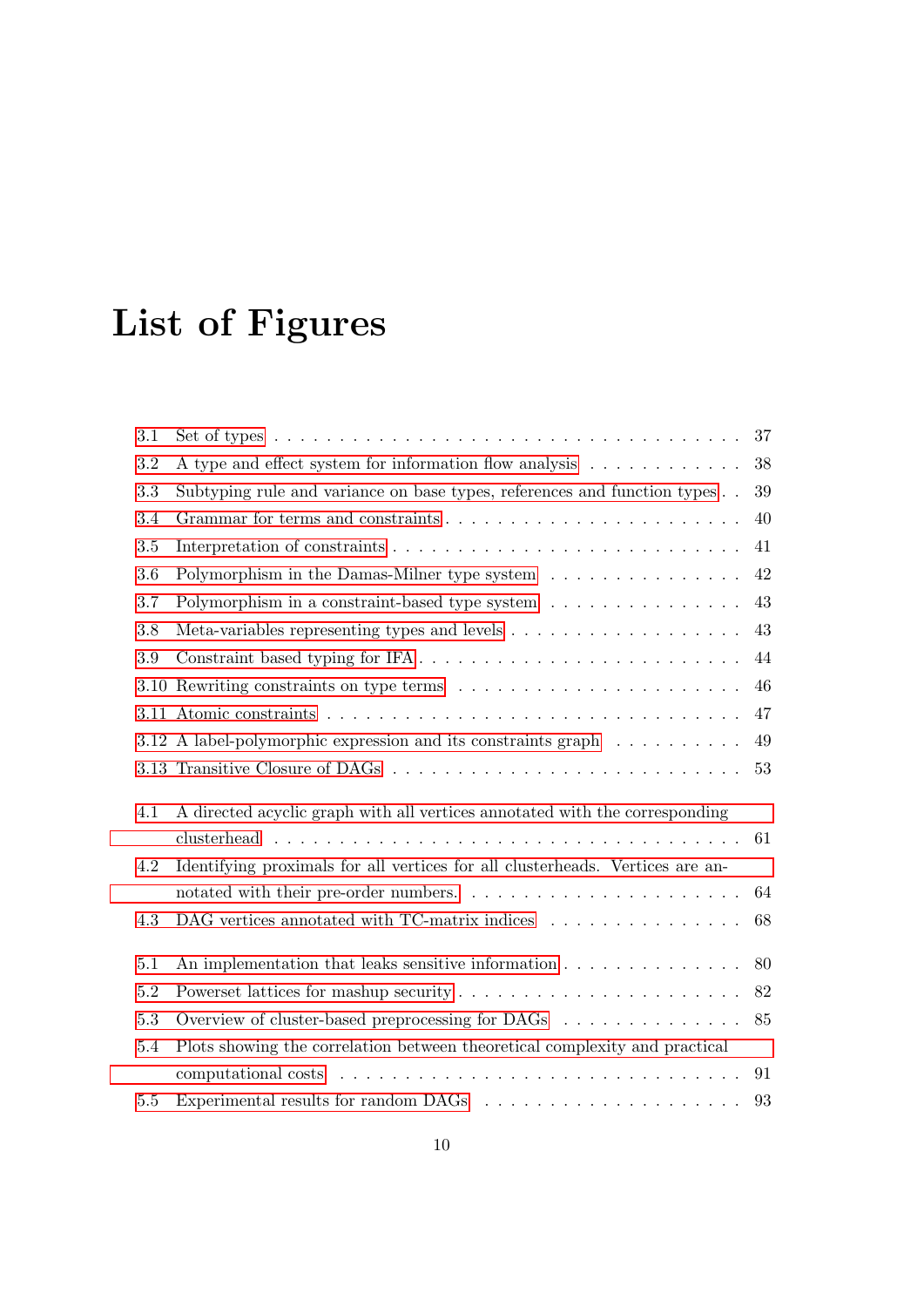| 6.1 A label-polymorphic expression and it's label constraints graph 99                 |
|----------------------------------------------------------------------------------------|
| 6.2 A comparison of the baseline algorithm vs cluster based approach $\dots \dots 102$ |
| 6.3 Computational costs as a function of the ratio of output variables to polar        |
|                                                                                        |
| 6.4 A label-polymorphic expression and its label constraints graph 106                 |
| 6.5 Ratio of payload collection times as a function of polar clusterhead to output     |
|                                                                                        |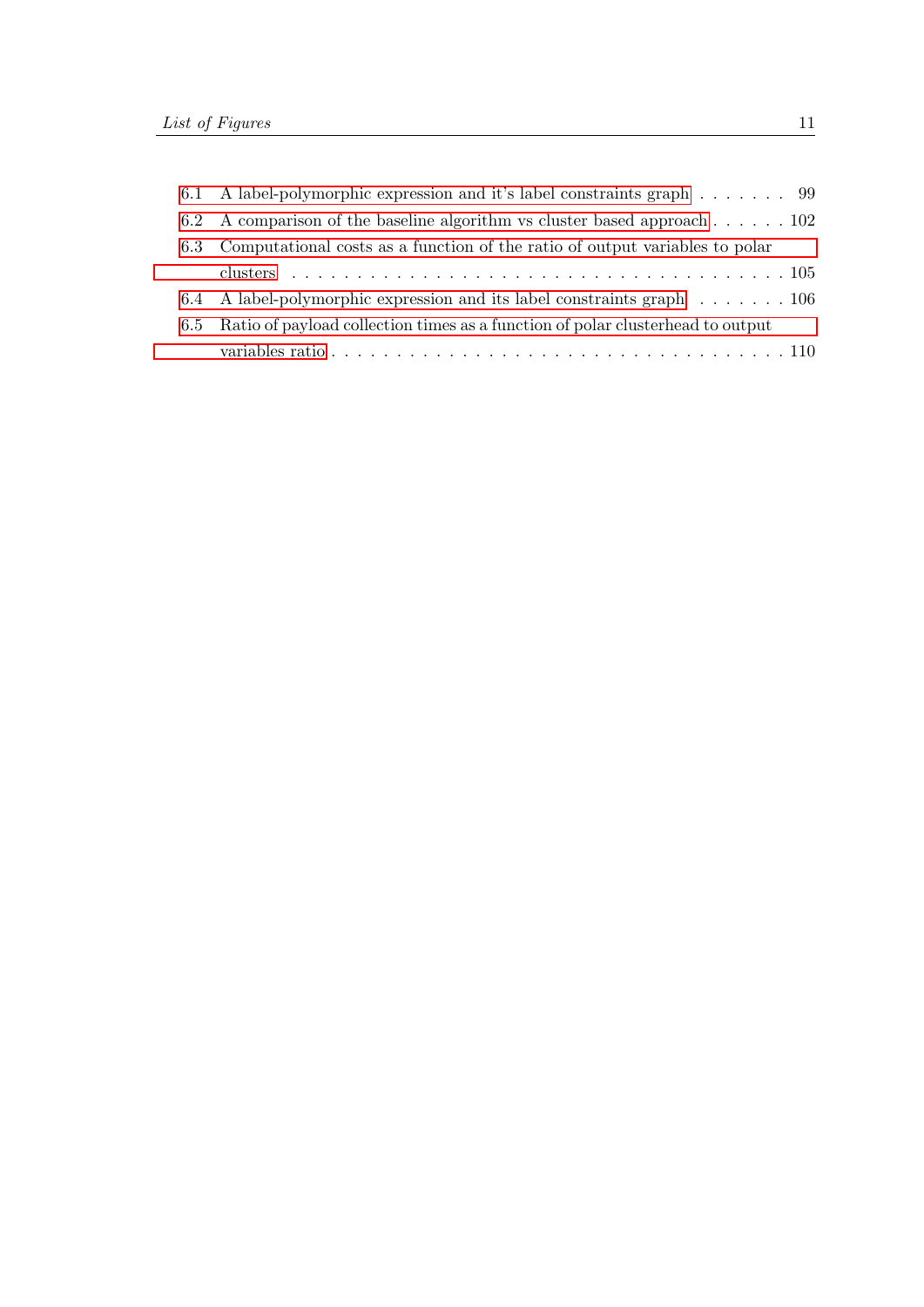## <span id="page-11-0"></span>Chapter 1

## Introduction

Flow analysis of computer programs is an essential step in driving many qualitative optimisations. It determines how values may propagate from one point in the program to another and whether such a flow is desirable or not from the perspective of the optimisation. There are two approaches to understanding the nature of flow in programs: static and dynamic. Static analysis inspects flow properties at compile time and reports properties for program flow without running the application. On the other hand, dynamic analysis involves observing the runtime trace of the application in order to identify properties for program flow. Consequently, the dynamic analysis is limited in scope and depends on the paths taken during the execution of the program. In contrast to this, existing techniques for static analysis consider all possible execution paths for an application while trying to understand the nature of flow through them. Therefore, in critical applications which demand an in-depth analysis, static analysis is often the preferred option.

## <span id="page-11-1"></span>1.1 Lattice-directed information flow

One such application is application security. Consider an Android<sup>TM</sup> app that is freely available on the Google play store. A malicious developer can repackage well-known applications and distribute them through the store. Typically this application exploits permissions granted by the user to the application for using the platform to transmit sensitive information. For example, the permission granted by the user to the app for using the Internet could be misused. If the app is malicious, it may access and transmit personal information such as photos or videos of the user and transmit it over the Internet to a third party. The goal of application security is to prevent flow of sensitive information to public sinks and flow analysis is central to achieving this. Therefore, it is necessary to consider all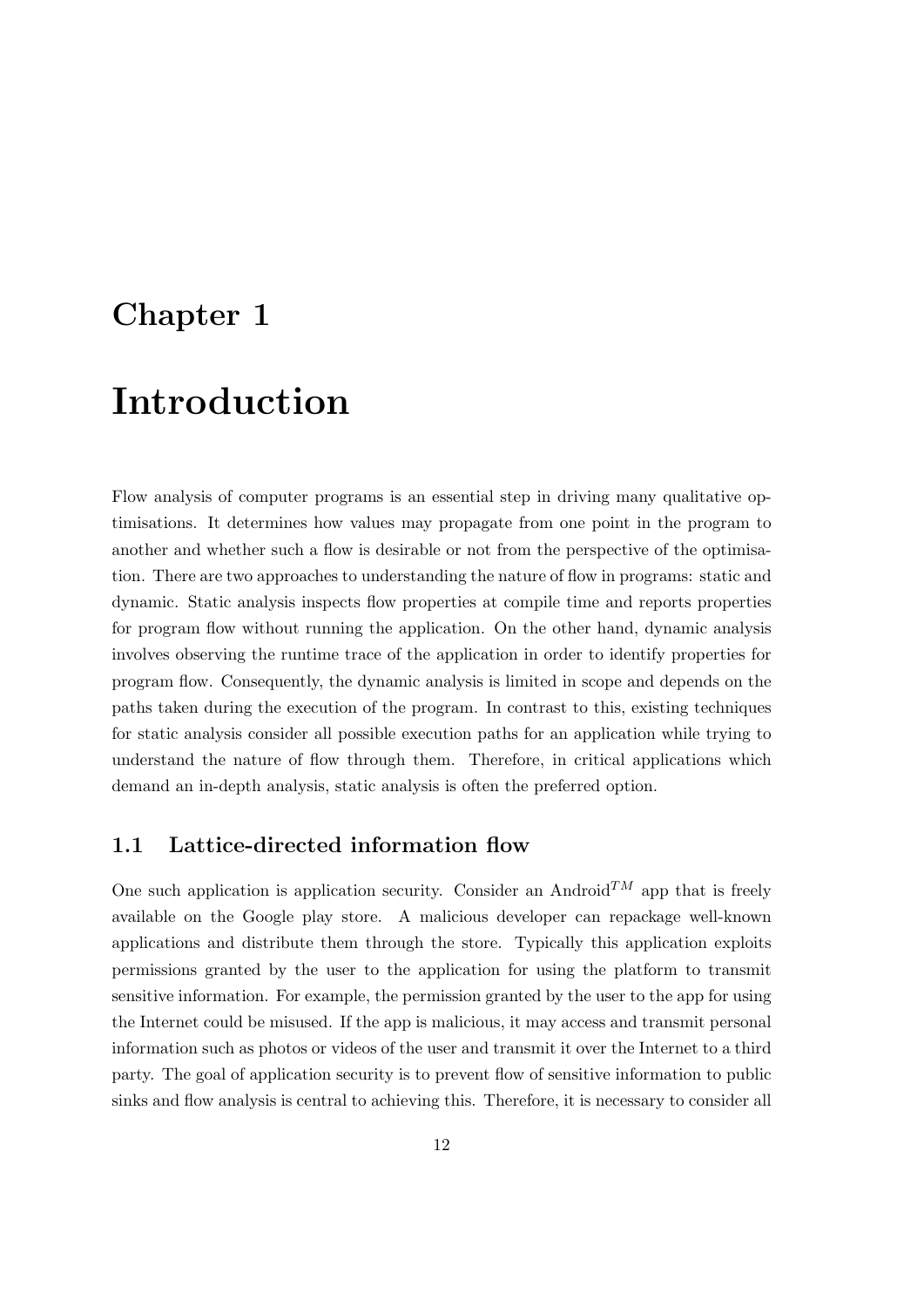possible flows in an application between the points at which sensitive permission is granted to the points at which it is transmitted in order to enforce application-level security.

Sometimes, it may be useful to specify a partial order on what can flow where. Latticebased security models for computer programs are an instance of such an ordering. In such models, an ordering over discrete security labels describes permitted declassification pathways. Preserving confidentiality of privileged information mandates that no value in the program that is annotated with a high element from the policy lattice should flow to another value that is annotated with a low element. It is then the role of directional flow analysis to ensure that all points in the program that read values from a secure source do not write their results back to a public sink.

## <span id="page-12-0"></span>1.2 Verification of secure flow of information

Information Flow Analysis (IFA) is the preferred method for checking confidentiality (or its dual, integrity) of secret information as it flows through a program [\[112,](#page-127-0) [78,](#page-124-0) [87\]](#page-124-1). In its simplest form, IFA is an atomic bound constraint problem. The aggregate amount of information at a certain point  $i$  in a program is typically represented as an atomic label variable  $\alpha_i$  - a variable with no deeper propositional structure. By inspecting the control flow of the program leading up to i, one identifies a lower bound  $lb_i$  on  $\alpha_i$ . Additionally, by inspecting the control flow again, one identifies where the outputs produced at  $i$  are used and an upper bound for  $\alpha_i$  is estimated. These bounds could be either other atomic variables or constants (elements from the security lattice). The pre-condition for preserving confidentiality is expressed as  $lb_i \leq \alpha_i \leq ub_i$  and confidentiality is achieved if this condition is satisfied for all points in the program.

IFA is very similar to type inference in the presence of subtyping. In fact, much of the logical and algorithmic techniques for IFA are derived from the subtyping frameworks. Much like IFA, in a language that supports subtyping, flows between terms are validated against a pre-defined type lattice which describes the hierarchy amongst the types for these terms. However, every term in the program is seldom annotated with a type and types need to be derived for unannotated terms - a process that is commonly known as type inference. Types for unannotated terms are typically represented as variables and constraints on values that these variables can take is derived from data dependencies in the program. Given a constraint set  $C$  of inequalities between type variables, the constraint solver for subtyping frameworks checks if there an assignment of types to variables which satisfies all constraints in C as well as the pre-defined ordering amongst the types in the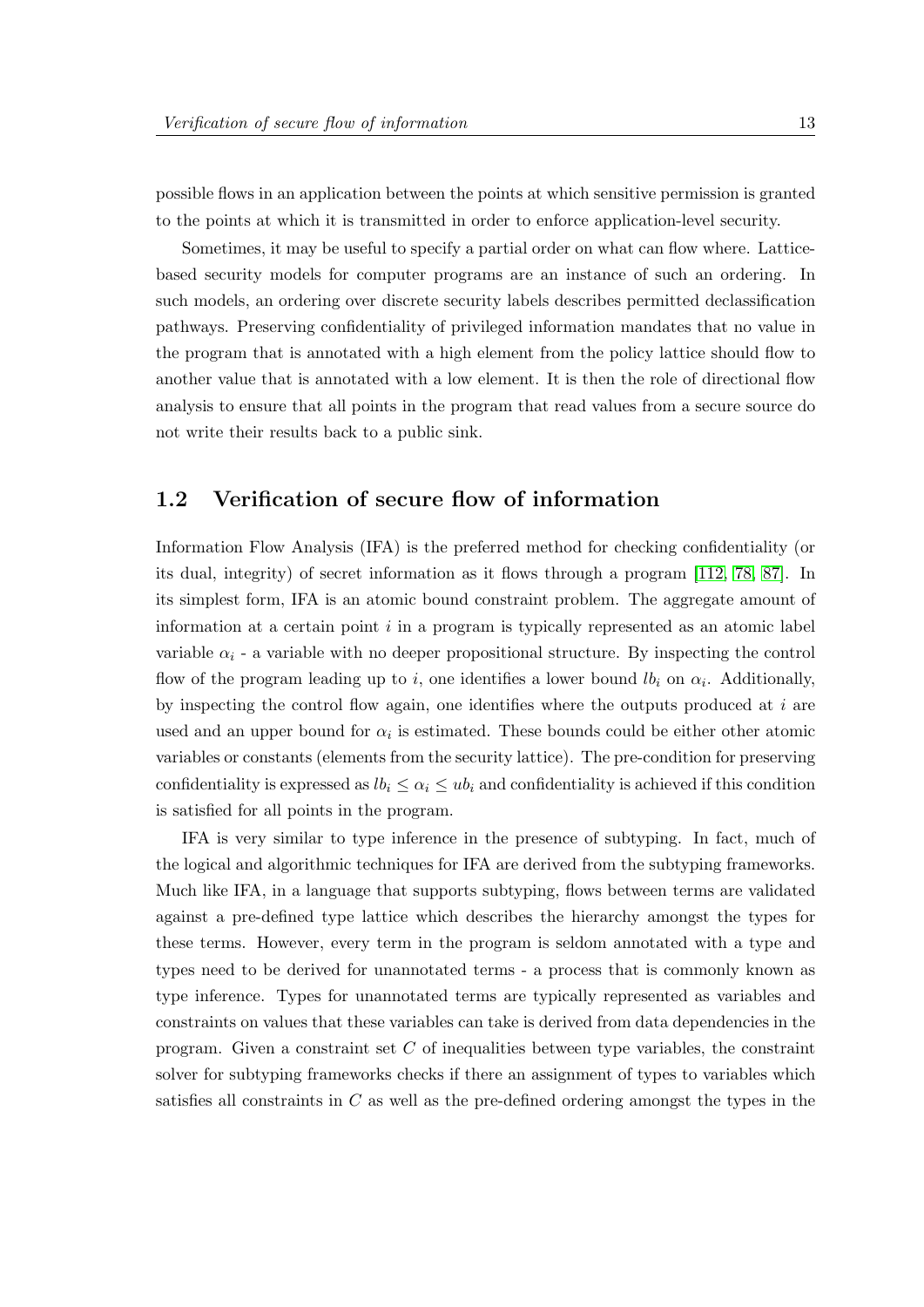type lattice. This formulation of type inference and solutions for the same lend themselves well to the resolution of atomic bound constraints encountered in IFA.

Bound constraints on label variables are typically solved using graph theoretic techniques. Bound relationships that involve only variables are represented as a label-constraints graph. Upper bounds and lower bounds for a variable are identified through topological walks of the label-constraint graph by taking into account constant bounds on other variables. During this process, the policy lattice is queried frequently to answer meet, join and ordering queries involving constants that bound the variables. Solving these constraints involves identifying suitable substitutions for the variables that avoids violating the ordering of the policy lattice. Therefore, the efficiency of the resolution process is heavily dependent on the efficiency of its graph theoretic foundations.

Existing graph algorithms for solving these bound constraint problems use a one-sizefits-all approach and do not exploit the wide structural variety in either the lattices or the label-constraint graphs. Emerging instances of IFA require dealing with large and structurally diverse lattices as well as complicated programs with large constraint graphs. In the face of such intractable graphs, it is imperative to investigate the costs for graph algorithms that are used in the analysis, and design new ones that are better suited to the analysis.

### <span id="page-13-0"></span>1.3 Contributions

In this dissertation, we use graph decomposition to speed-up information flow analysis for programs where flow is governed by a security lattice. We consider two cases: the first case where expression are devoid of any security annotations (polymorphic expressions) and the second case where expressions are sparsely annotated with concrete security labels (annotated expressions).

For polymorphic expressions, we show that compaction of flow constraints graphs generated from polymorphic expressions is directly related to the transitive closure operation for DAGs. We propose a technique based on graph decomposition for speeding up the compaction process and show it to be highly effective even in face of intractable graphs. By means of the decomposition, we are able to abstract away from interconnections between vertices to those between sets of vertices (which we call clusters), which greatly reduces the computational costs. More importantly, provides seamless adaptivity over the entire structural spectrum lattices and constraint graphs. Thus we enjoy the fastest runtime for every point in the structure-spectrum of these label-constraint graphs as opposed to using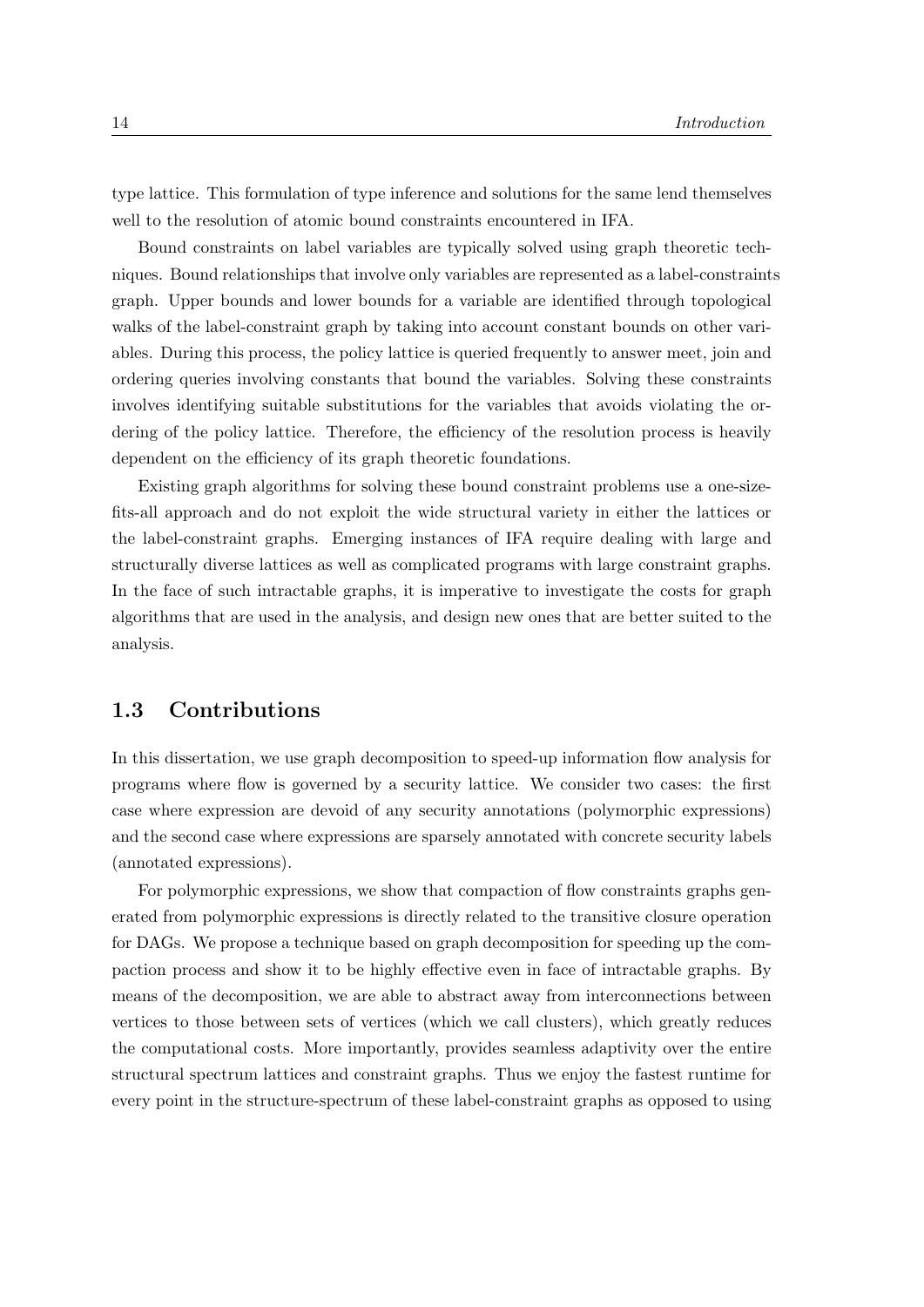a one-size-fits-all approach.

For annotated expressions, we investigate the computational costs for resolution of bound constraints on label variables for annotated expressions. We show that pre-processing lattices to answer lattice lookups for flow verification is the most compute-intense step. We then build upon the concept of clusters to design fast and adaptive algorithms that can preprocess a lattice to answer lattice lookups for pairwise meet, join and ordering relations in constant time. Similar to the simplification process, the computational costs of our lattice pre-processing algorithm are also a direct function of the latent scope for decomposition in the governing lattice.

The main contributions of this thesis are as follows:

- 1. Existing approaches to Information Flow Analysis have overlooked the pre-processing necessary for security lattices by assuming them to be trivially small. We derive a tighter complexity bound on atomic constraint solving for type-based IFA of programs by taking into account the costs for both pre-processing the security lattice and processing the constraints graph.
- 2. We introduce a novel notion of abstraction in lattice pre-processing by using decomposition of DAGs as an enabler. DAG decomposition lifts lattice pre-processing from the level of individual elements in the lattice to sets of elements. The resultant abstraction significantly cuts down the computational costs for pre-processing the lattice. An additional benefit of our approach is that the computational cost of the proposed pre-processing algorithm is a direct function of latent scope for decomposition in the lattice. Thereby, we achieve seamless adaptability throughout the structure-spectrum of lattices. We derive the asymptotic costs for the algorithm for pre-processing the lattice as well as the look-up costs.
- 3. We experimentally demonstrate the suitability of the proposed algorithms by testing them out with emerging examples of real-world security lattices and partial orders such as class hierarchies and powerset lattices which represent two ends of the structure-spectrum from trees to dense DAGs. Additionally, we also test our algorithm against randomly generated DAGs. For all these test cases, we show how our proposed algorithm based on graph decomposition make the pre-processing faster, as well as highly adaptive to the structure of the ordering under consideration.
- 4. We extend graph decomposition techniques to simplify constraint sets for expressions that are label-polymorphic. These are expressions that are devoid of program-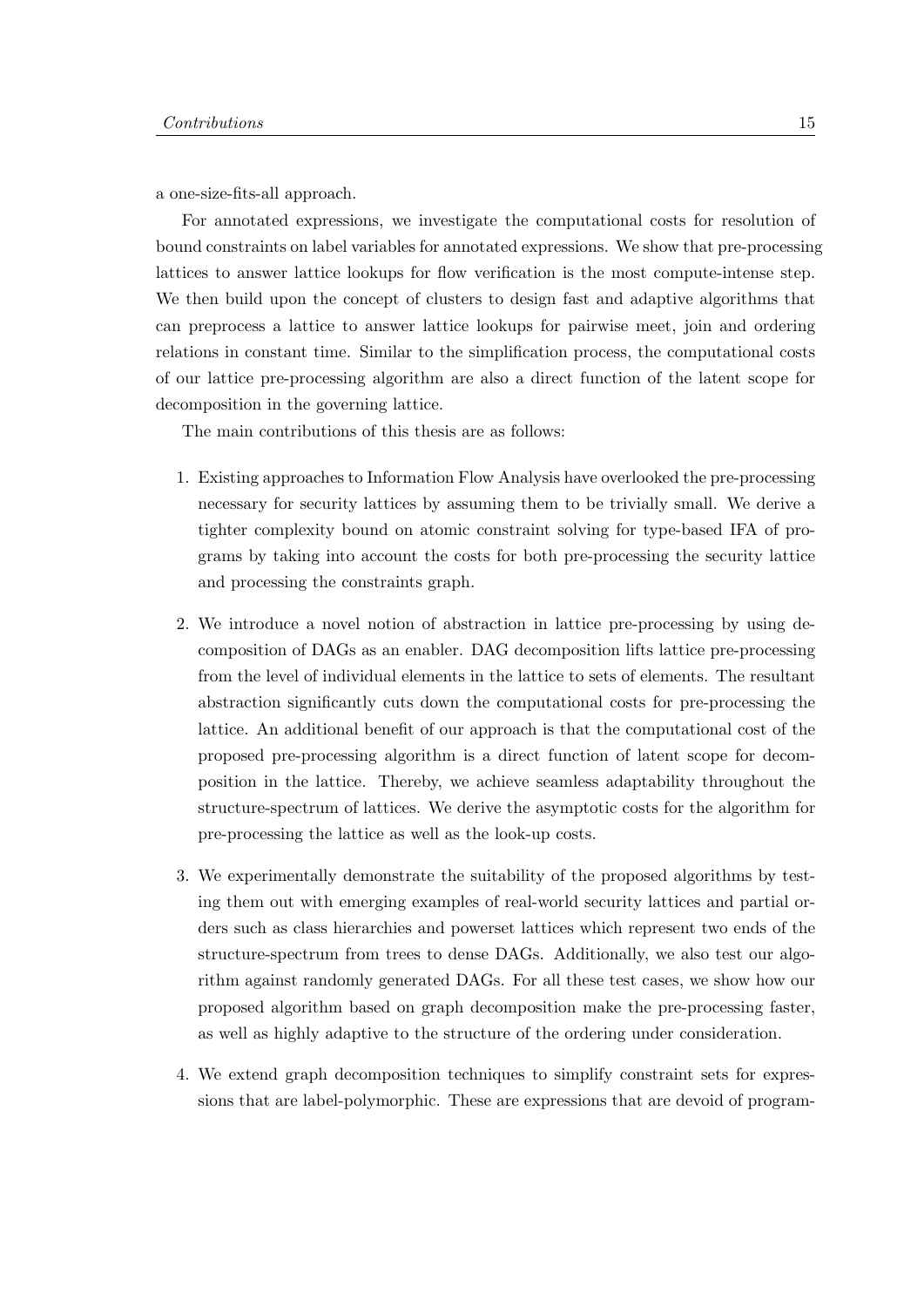mer specified annotations, and a suitable substitution for label variables in these expressions cannot be obtained until they are put in a context with explicit annotations. Similar to the algorithms proposed for lattices, we develop algorithms for constraint simplifications that abstract away from individual vertices in the labelconstraint graph to sets of vertices. We stress test the proposed algorithm with label-constraint graphs of expressions that have little scope for decomposition such as those derived from the standard library of  $FlowCam<sup>1</sup>$  $FlowCam<sup>1</sup>$  $FlowCam<sup>1</sup>$ . We show that even in the face of such intractable graphs, the performance of the decomposition-based algorithm is favourable when compared to a standard algorithm.

## <span id="page-15-0"></span>1.4 Overview

The rest of the dissertation is organised as follows:

- We discuss a selection of related literature in chapter [2](#page-17-0) including type-based program analysis, its applications (such as IFA), and its theoretical foundations such as decidability and complexity.
- We discuss lattice-directed type-based information flow analysis in chapter [3](#page-33-0) and derive a tighter complexity bound for atomic constraint simplification and solving.
- In chapter [4,](#page-55-0) we extend graph decomposition based techniques to effectively preprocess a lattice for answering queries, like  $\leq, \perp$  and  $\sqcap$  for a pair of elements, in constant time. We present a novel pre-processing algorithm that enables constant time queries while seamlessly adapting its computation costs to the structure of the lattice.
- An experimental investigation of the benefits of our proposed algorithm for emerging applications for lattice-based security can be found in chapter [5](#page-76-0)
- We present analogous graph-decomposition based algorithms and experimental results for constraint simplification for label-polymorphic expressions in chapter [6.](#page-95-0)
- We review the significance of the thesis in chapter [7](#page-110-0) and also discuss directions for future work.

<span id="page-15-1"></span><sup>1</sup>FlowCaml is the Caml language enhanced with security annotations. The author would like to thank Vicent Simonet and Francois Potter at INRIA, France for sharing the source code for FlowCaml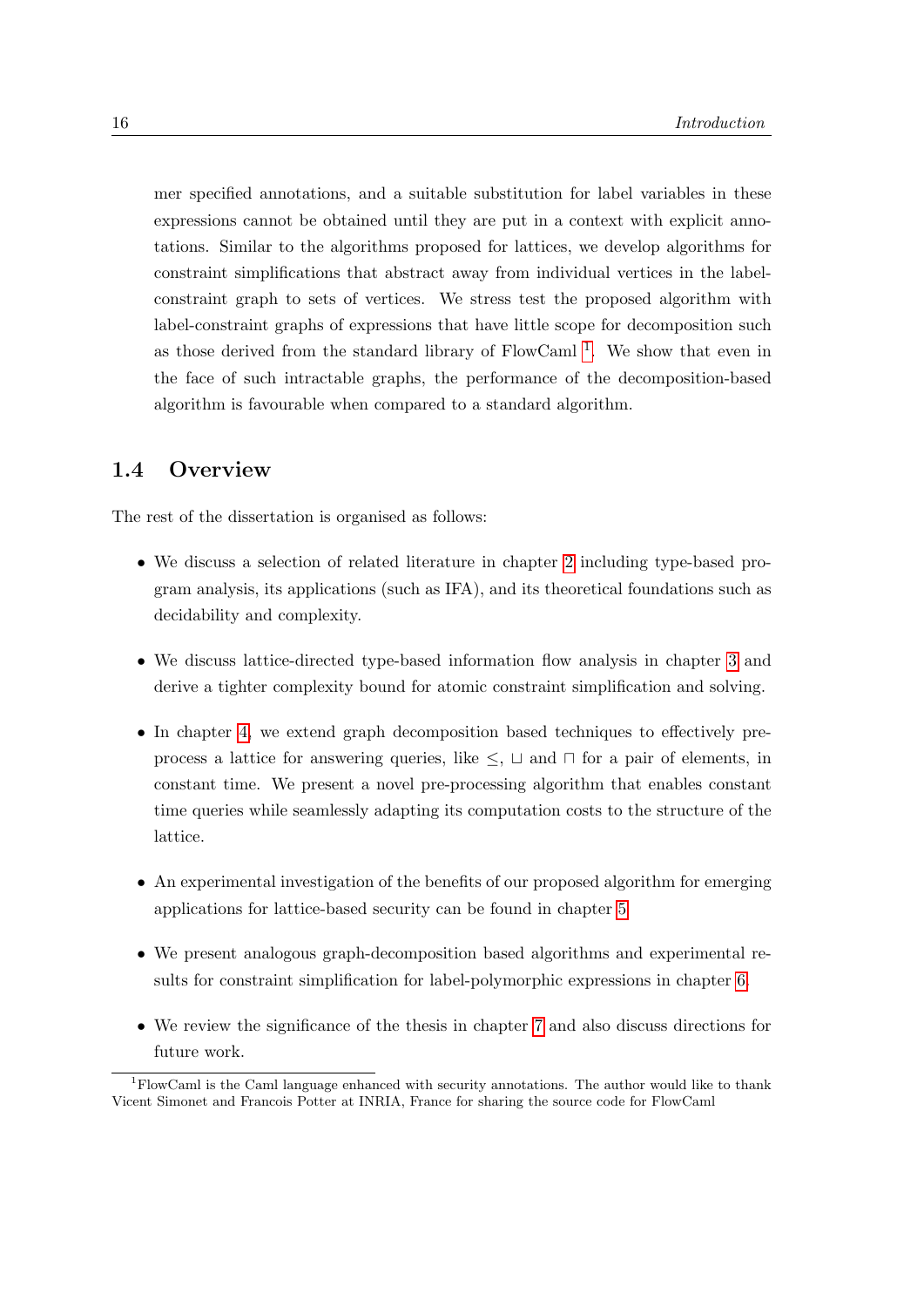## <span id="page-16-0"></span>1.5 Publications

The following publications have been produced during the course of this research:

- 1. Santanu Kumar Dash, Sven-Bodo Scholz, Stephan Herhut, Bruce Christianson, A scalable approach to computing representative lowest common ancestor in directed acyclic graphs, Theoretical Computer Science 513(2), pp. 25-37.
- 2. Santanu Kumar Dash, Sven-Bodo Scholz, Bruce Christianson, Modular design of data-parallel graph algorithms, International Conference on High Performance Computing and Simulation (HPCS), 2013, pp. 398-404.
- 3. Santanu Kumar Dash, Sven-Bodo Scholz, Bruce Christianson, Adaptive pre-processing of security lattices for Information Flow Analysis, submitted to 21st International Conference on Tools and Algorithms for the Construction and Analysis of Systems (TACAS), 2015.
- 4. Santanu Kumar Dash, Bruce Christianson, Boolean Matrix Product as a basis function in Information Flow Analysis, under review at Information Processing Letters (IPL).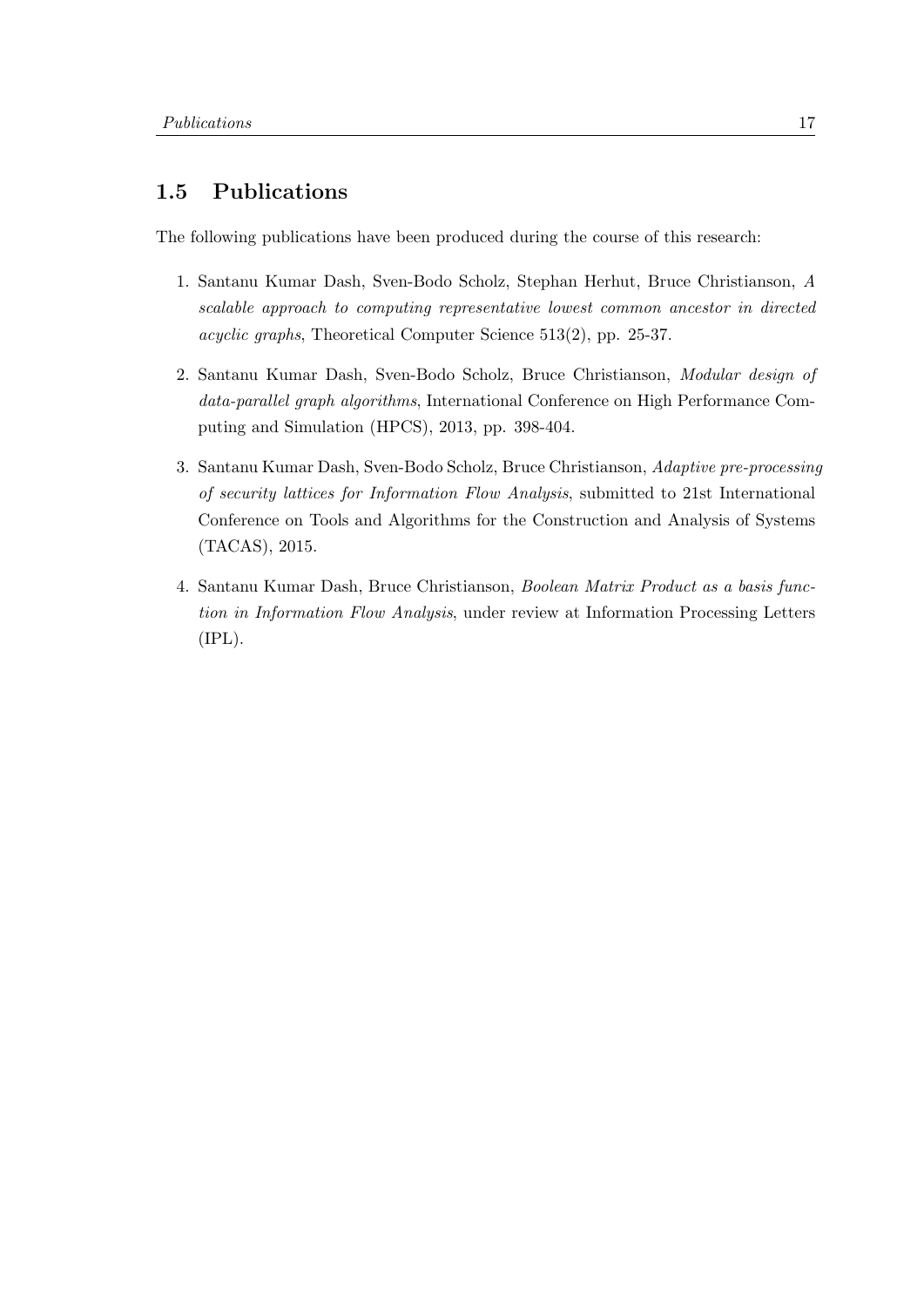## <span id="page-17-0"></span>Chapter 2

## Literature Review

## <span id="page-17-1"></span>2.1 Introduction

Computer programs find use in a wide variety of domains today, and have an equally wide array of requirements. Consequently, writing correct and effective programs is becoming increasingly hard. The drive to meet such demanding, and often conflicting, requirements has pushed program analysis to the forefront of computer science research lately. Through a combination of carefully crafted logical frameworks and efficient solving of constraints derived through these frameworks, automated program analysis relieves the programmer from the burden of meeting system requirements. Instead, due to the advances in program analysis, the programmer today can largely focus on building functionally correct programs and let program analysis verify, and potentially transform, programs to meet system requirements.

Since type systems are naturally designed to arrest data flows that violate policies of the type system, multiple forms of flow analysis can be achieved using type systems as an enabler. In type-based flow analysis, existing type-rules for the language are augmented with flow information and the type checking process is leveraged to identify undesired patterns of flow. IFA, which we discussed in chapter [1,](#page-11-0) is an instance of such an analysis. Augmenting the existing type system to conduct program analysis offers multiple advantages. Firstly, the soundness and correctness of the analysis are subsumed by that of the type system. Secondly, the type rules provide a localised setting for the analysis of language constructs which makes the analysis modular. And finally, since a program is type-checked anyway, a type-based flow analysis is efficient because it does not need a separate traversal of the syntax tree for the analysis. It is unsurprising, therefore, that type-based flow analysis have found application in diverse areas such as information flow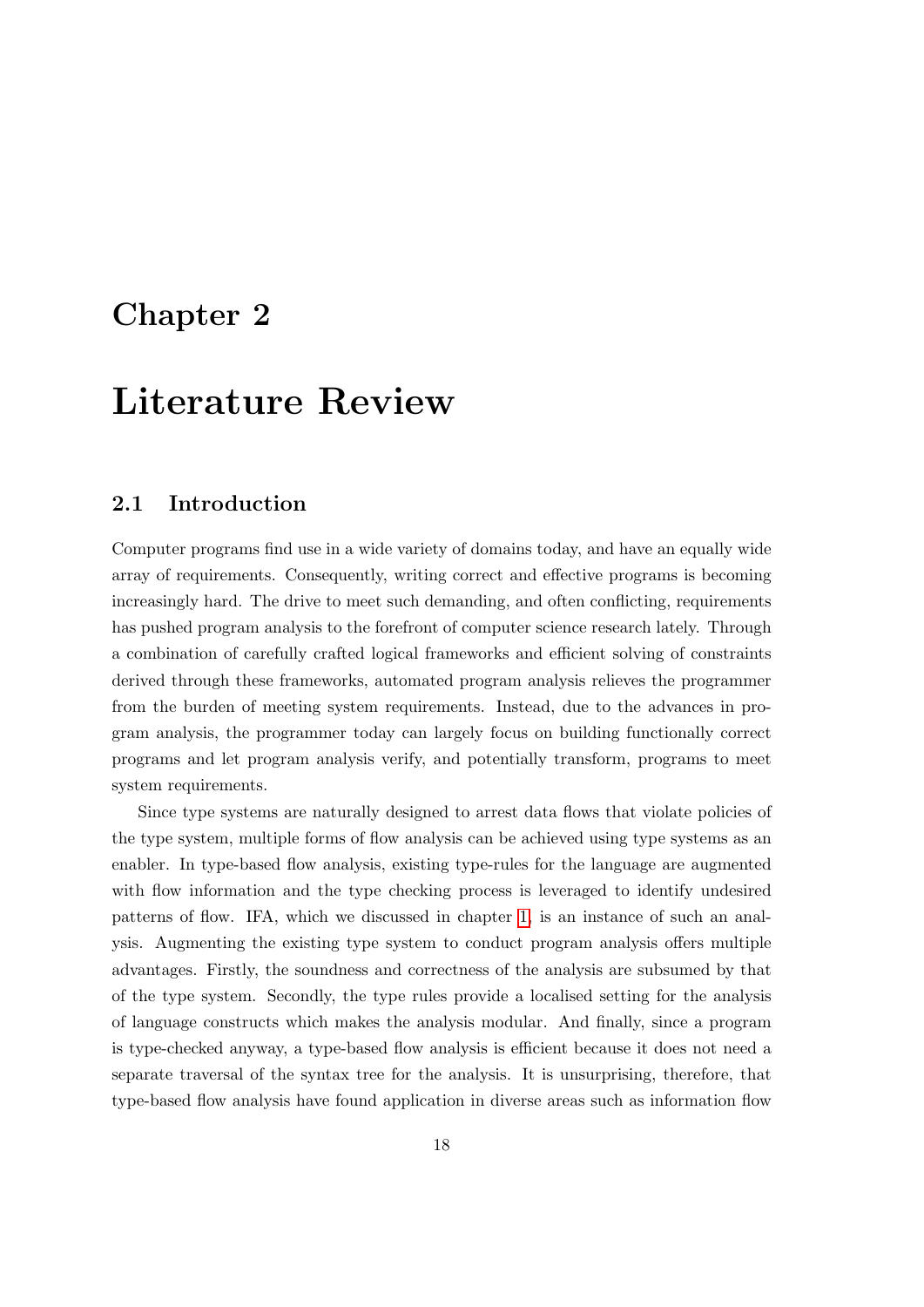analysis, alias analysis and resource reasoning etc.

There is a direct correspondence between context and flow sensitive program analysis, and the type discipline of polymorphic subtyping. Many instances of type-based flow analysis, in particular IFA, are based on polymorphic subtyping. The amount of aggregate information at a point in the program is a function of control flow in the program (directional analysis achieved through inclusion/subtyping on labels) and the context in which the flow is considered (polymorphism). Therefore we discuss the development of polymorphic subtyping in programming languages in section [2.2.](#page-19-0) This is necessary in order to understand the interplay of polymorphism and subtyping with other language features and the computational costs of deploying an analysis based on polymorphic subtyping.

From classical polymorphic subtyping found in type systems for modern day languages, we move onto applied polymorphic subtyping on annotated type systems in section [2.3.](#page-22-0) There, we discuss how polymorphic subtyping on type annotations can be used towards performing both flow-sensitive and context-sensitive program analysis. In particular, we discuss the advantages, disadvantages, computational costs and the equivalences between flow analysis and annotated types. Interestingly, both the classical polymorphic subtyping systems discussed in section [2.2](#page-19-0) and the applied polymorphic subtyping systems discussed in section [2.3](#page-22-0) can be reduced to a bound constraint problem which is the focus of this dissertation. A constraint based treatment of such systems is discussed in [2.2.3.](#page-21-0) The objective of the discussion in sections [2.2](#page-19-0) and [2.3](#page-22-0) is to demonstrate the relevance of adaptive bound constraint solving (which is the focus of this dissertation) to polymorphic subtyping systems and annotated type systems with polymorphic subtyping on the annotations.

Having discussed the theory behind polymorphic subtyping, we discuss two of its application areas in section [2.4.](#page-24-0) One of them is Type-based Information Flow Analysis (IFA) which is the focus of this dissertation. Type-based IFA has been successfully used in language-based security for checking and enforcing secure (protecting both confidentiality and its dual, integrity) information flow through programs. We also discuss advances made in alias analysis using polymorphic subtyping, where ownership properties of references are inferred to aid in removal of aliasing problems that are prevalent in object-oriented programs. Like IFA, alias analysis is an instance of an annotated type system that can pontentially benefit from the adaptive constraint solving techniques presented in this dissertation.

Having discussed the theory and applications of polymorphic subtyping, we discuss graph algorithms for solving the bound constraints encountered in polymorphic subtyping systems in section [2.5.](#page-29-0) This dissertation discusses adaptive approaches to simplifying and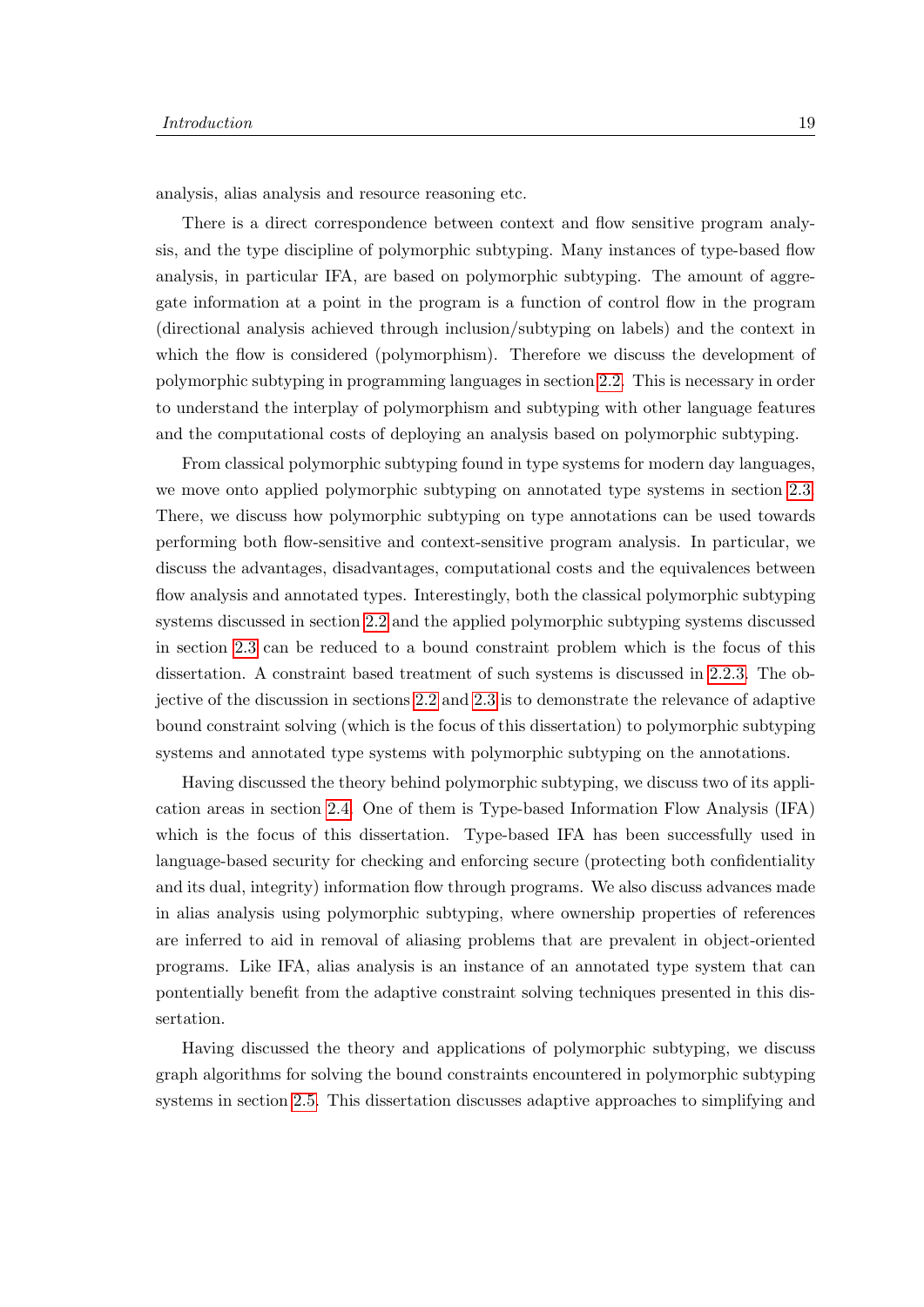solving atomic bound constraints. Therefore, we discuss the graph algorithms that are used in the constraint solving, and recent advances that have been made in graph theory to accelerate these algorithms. Finally, we summarise the chapter in section [2.6](#page-32-0)

## <span id="page-19-0"></span>2.2 Polymorphic subtyping

Type-based flow analysis through polymorphic subtyping on labels has a wide range of applications. However, it is not always possible to infer the most general substitution for label variables that represent aggregate properties at program points. This is because type inference, and consequently type-based flow analysis is not decidable for every extension of the  $\lambda$ -calculus. In this section, we discuss the decidability of type inference for various extensions of the simply typed  $\lambda$ -calculus. Then for the decidable fragments which permit type inference with polymorphic subtyping, we discuss the computational costs to achieve type inference.

#### <span id="page-19-1"></span>2.2.1 Polymorphism and decidability of type inference

System F [\[84\]](#page-124-2) differs from the simply typed lambda calculus by introducing a notion of universal quantification over types. However, type inference for Curry-style variant of System F is undecidable without explicit type annotations [\[114\]](#page-127-1). This is a heavy price to pay for programming language design, and typically a restricted form of polymorphism called let-polymorphism [\[90\]](#page-125-0) is used instead of the full-fledged polymorphism of System F. In let-polymorphism, type variables are only allowed to range over quantifier-free types (monotypes). This distinction between monotypes and polytypes (type schemes with quantifiers in prenex positions) makes the type inference simple and decidable. The Hindley-Milner type system [\[90\]](#page-125-0) which forms the core of languages like ML is able to deduce the most general type for any program without the need for type annotations.

Having identified polymorphism that lends itself well to type inference, we now discuss integration of other language features such as references and recursion into a first order polymorphic calculus. Monomorphic recursion can be easily achieved in the Hindley-Milner type system by using a fixed point operator. Type inference for monomorphic recursion without let-polymorphism has the same linear cost as typing the simply typed λ-calculus. However, it is possible that the body of a recursive definition passes a polymorphic argument to itself. This situation is called polymorphic recursion (also know as Milner-Mycroft typability) and was first studies in [\[77\]](#page-123-0). It is known to be undecidable in the absence of explicit type annotations [\[54,](#page-121-0) [62\]](#page-122-0). Therefore, programming languages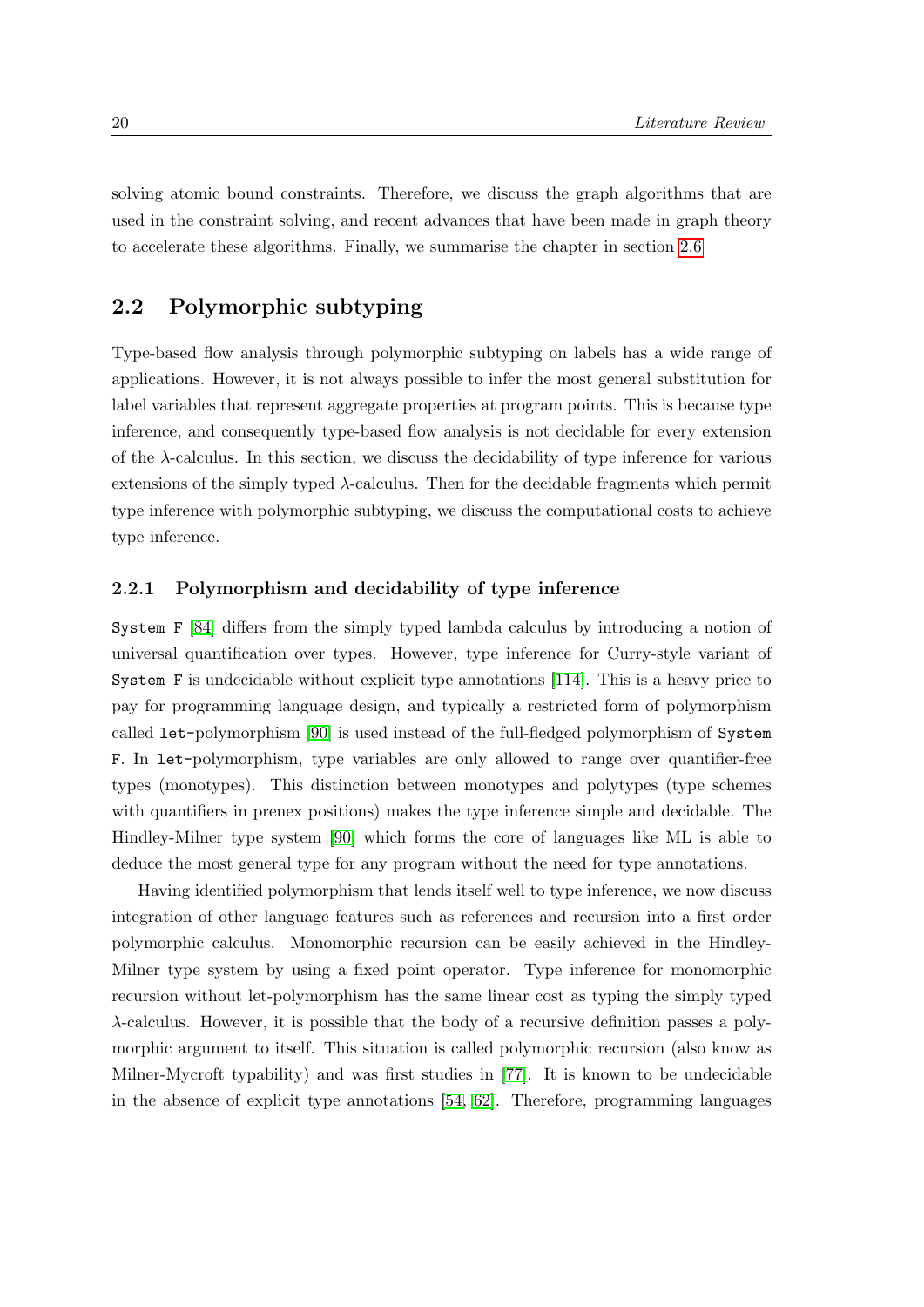like ML normally support monomorphic recursion with a limited support for polymorphic recursion through a combination of let-polymorphism and monomorphism, or through explicit type annotations. Polymorphism and memory references do not mix well. It was shown in [\[110\]](#page-126-0) that type inference in the presence of polymorphic references is undecidable. Therefore, a watered down version of references, known as value restriction [\[116\]](#page-127-2), is used in mainstream programming languages that support first order polymorphism .

#### <span id="page-20-0"></span>2.2.2 Type inference with subtyping

So far, we have discussed the type inference of the typed  $\lambda$ -calculus augmented with references and recursion. A combination of polymorphism, recursion and references provides a realistic platform for language development, and indeed it has been at the heart of languages such as ML. However, in this thesis, we work towards an efficient constraint solver for polymorphic subtyping on type annotations. In this context, it is important to understand the efforts that have been made towards mixing polymorphism and subtyping by the type theory community, and the theoretical challenges that have been faced. Hence, we now proceed to discuss the efforts that have been taken to include subtyping in the context of the core calculus discussed so far. Multiple efforts have been made towards bounded quantification - a combination of polymorphism and subtyping. Some of the early works that discussed type inference in the presence of subtyping were [\[74\]](#page-123-1) and [\[45\]](#page-120-0). Both these works generated constraint sets from the syntax of the program which were indicative of type inclusions. Subsequently, these papers presented algorithms for solving these constraints and showed the inference to be sound and complete. While [\[74\]](#page-123-1) interleaved the generation and simplification of the constraints, the algorithm presented in [\[45\]](#page-120-0) dealt with structural subtyping and generated coercion sets for type conversions.

In subtyping-based systems, deciding whether a term can have a type is reduced to the problem of checking whether a system of set inclusion constraints, derived syntactically from the source code, has a solution. This was noted in [\[1\]](#page-116-0) and a general framework for solving type inclusion constraints was proposed there. The techniques described in [\[1\]](#page-116-0) were shown to be effective for a rich type system with  $\top$ ,  $\bot$ , function types, constructor types, recursive types as well as restricted forms of union and intersection types. While [\[1\]](#page-116-0) provided an elaborate framework for solving subtyping constraints, it stopped short of discussing subsumption of constrained type schemes. Subtyping of constrained type schemes was discussed in [\[111\]](#page-127-3) and is necessary for two reasons: firstly, separate compilation through modules and functors which require signature matching, and secondly simplification of type schemes creates a need to check whether the simplified scheme sub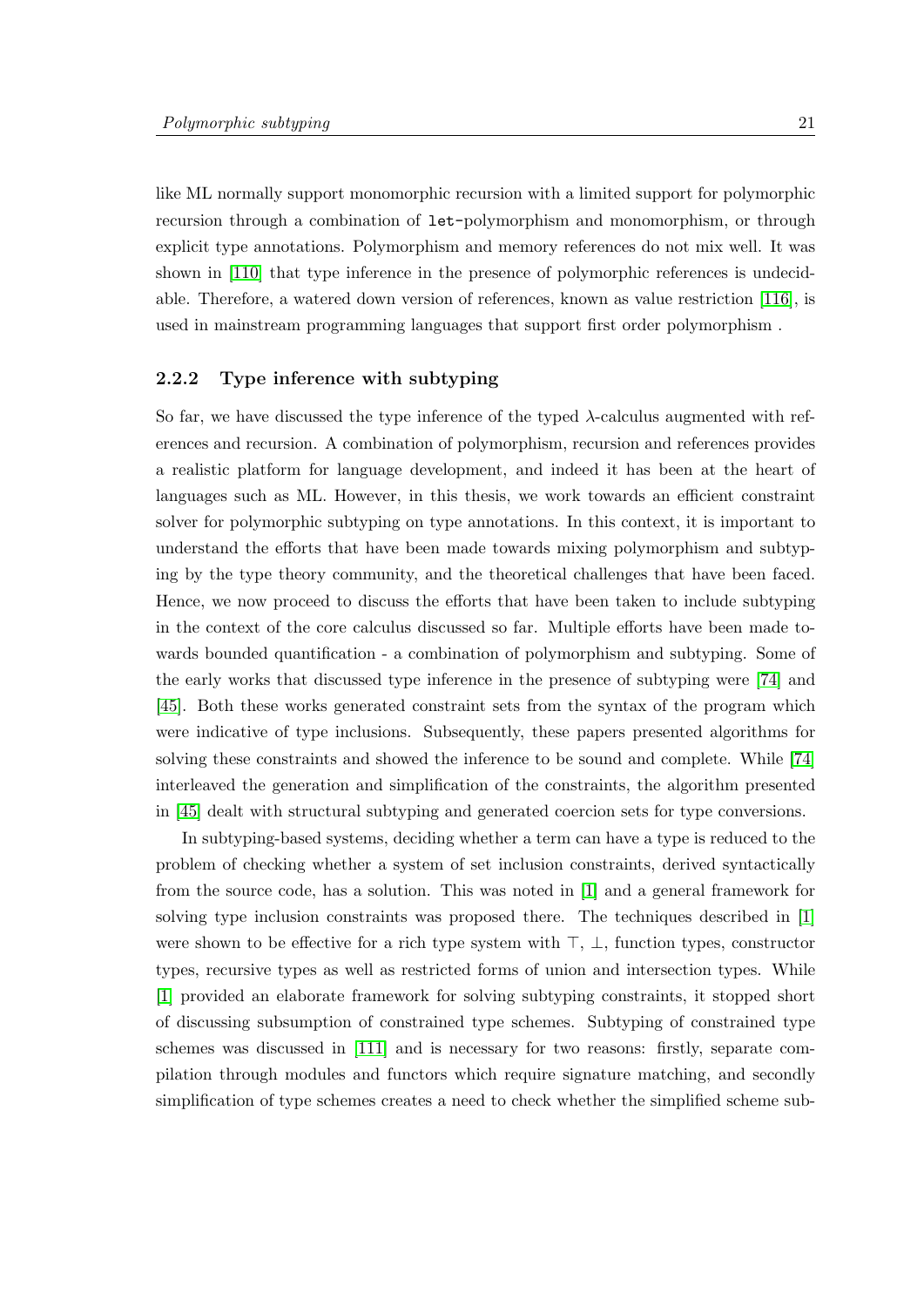sumes the original scheme.

#### <span id="page-21-0"></span>2.2.3 Type inference as constraint solving

It was observed in [\[81\]](#page-124-3) that the constraint system is orthogonal to the type-theoretic aspects. Therefore, they proposed a variant of the Hindley-Milner type system called  $HM(X)$ which extended the original Hindley-Milner system with constraints, where X could be instantiated to a specific constraint system. This enabled instantiating the inference engine for a variety of constraints including unification and inclusion constraints. It was also discussed that, under certain restrictions on X, type inference would always compute the most general type for each term. The expressiveness of such an approach was validated through instances of  $HM(X)$  both equality and subsumption based inference in [\[90\]](#page-125-0). Indeed, it was shown [\[90\]](#page-125-0) that the type system of ML can be expressed as a natural extension of  $HM(X)$  where X is instantiated to an equality constraint system. Further work on  $HM(X)$ has produced a syntactic soundness proof [\[89\]](#page-125-1) and an extension of HM(X) with bounded existential and universal data-types [\[99\]](#page-126-1). The use of bounded existential and universal types uses polymorphic subtyping at the level of the type system. Therefore, our work on atomic bounded constraint solving over a lattice is applicable to such systems too.

#### <span id="page-21-1"></span>2.2.4 Computational costs of subtyping

The decidability of  $HM(X)$  is dependant on the constraint system that X is initialised to. Since the focus of this research is subtyping constraints, we now discuss the decidability and complexity results for structural and non-structural subtyping. Checking satisfiability of structural subtyping inequalities for finite types (types represented as a finite tree i.e. not equi-recursive) over posets was shown to have a PSPACE lower bound in [\[107\]](#page-126-2) and to be PSPACE-complete in [\[44\]](#page-120-1). The results presented in [\[107\]](#page-126-2) were extended to include recursive types and atomic subtyping in [\[109\]](#page-126-3) and complexity of checking statisfiability was shown to be DEXPTIME. While, it was shown in [\[107\]](#page-126-2) that checking satisfiability over a lattice was achievable in PTIME, techniques presented in [\[107\]](#page-126-2) only checked satisfiability and did not find a solution. A polynomial time algorithm for solving atomic constraints over a poset  $\langle C, \leq \rangle$  of atomic subtypings such that  $\langle C, \leq \rangle$  is a disjoint union of lattices was given in [\[108\]](#page-126-4). The satisfiability of non-structural subtyping constraints for finite and recursive types over posets was shown to be PSPACE-complete and DEXPTIME-complete in [\[80\]](#page-124-4).

While satisfiability involves checking whether a set of constraints has a solution, a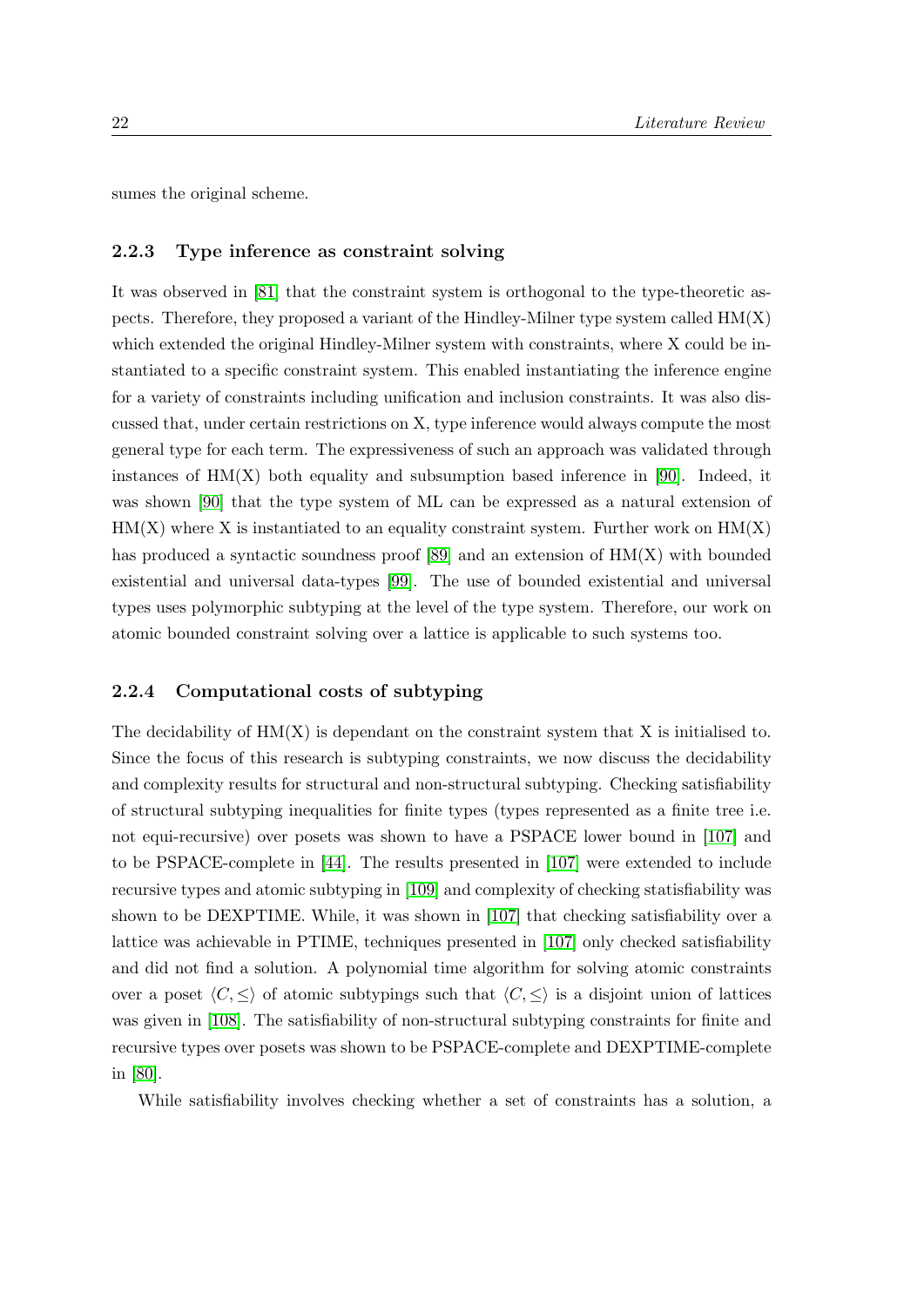significant amount of work has also been done towards representing the constraints in as compact a manner as possible. This aids in both readability and efficiency of verification of subtyping relationships between type schemes. The subtype simplification problem for atomic subtyping, which involves constraints between atomic variables and constants, was discussed in [\[92\]](#page-125-2). The authors in [\[92\]](#page-125-2) also established that the worst-case size of most general typings has an exponential lower bound. In subsequent work, it was shown that entailment of the subtyping relation (determining whether a set of constraints entails a subtyping relation) for simple constructed types had a structural lower bound of coNP-hard and an upper bound of coNP [\[53\]](#page-121-1). Recursive subtype entailment was studied in [\[55\]](#page-121-2) and it was shown that nonstructural subtype entailment is PSPACE-hard for finite trees (simple types) as well as infinite trees (recursive types). It was also shown in [\[55\]](#page-121-2) that for the case of structural subtyping, subtype entailment over infinite trees is PSPACEcomplete when the ordering on the trees is generated by a lattice of type constants. A series of practical algorithms for simplifying constrained type schemes (polymorphic types) were suggested in [\[88,](#page-124-5) [85\]](#page-124-6). The simplifications discussed in these works were largely aimed at non-structural subtyping systems. Further algorithms for simplifying structural subtyping constraints were discussed in [\[101\]](#page-126-5). It was identified, through the advances in structural and non-structural subtyping systems, that complicated notions of subtyping involve quantifiers and a first order theory of subtyping constraints was developed in [\[104\]](#page-126-6). Subsequently, it was shown in [\[66\]](#page-123-2) that the first order theory of structural subtyping of non-recursive types is decidable. This discussion is relevant to the dissertation because much of the logic used in this dissertation is based on first order theory of structural subtyping.

## <span id="page-22-0"></span>2.3 Type-based Flow Analysis

Annotated types i.e types augmented with flow labels, are a useful vehicle for flow analysis. In type-based flow analysis, the type derivation of a program forms the basis of static analysis. Each type rule provides a localised setting for the analysis of language constructs, and the ability to use existing types make type-based analysis an attractive proposition. One of the first papers to explore the equivalences between type systems and control flow analysis was [\[51\]](#page-121-3) where a series of equivalences were established between type systems and control flow analysis. Since these equivalences were established, type-based flow analysis has been extensively used in the areas of language-based security [\[93,](#page-125-3) [50\]](#page-121-4), alias analysis [\[31\]](#page-119-0), resource-usage analysis[\[61,](#page-122-1) [57\]](#page-122-2), differential privacy [\[37\]](#page-120-2), etc.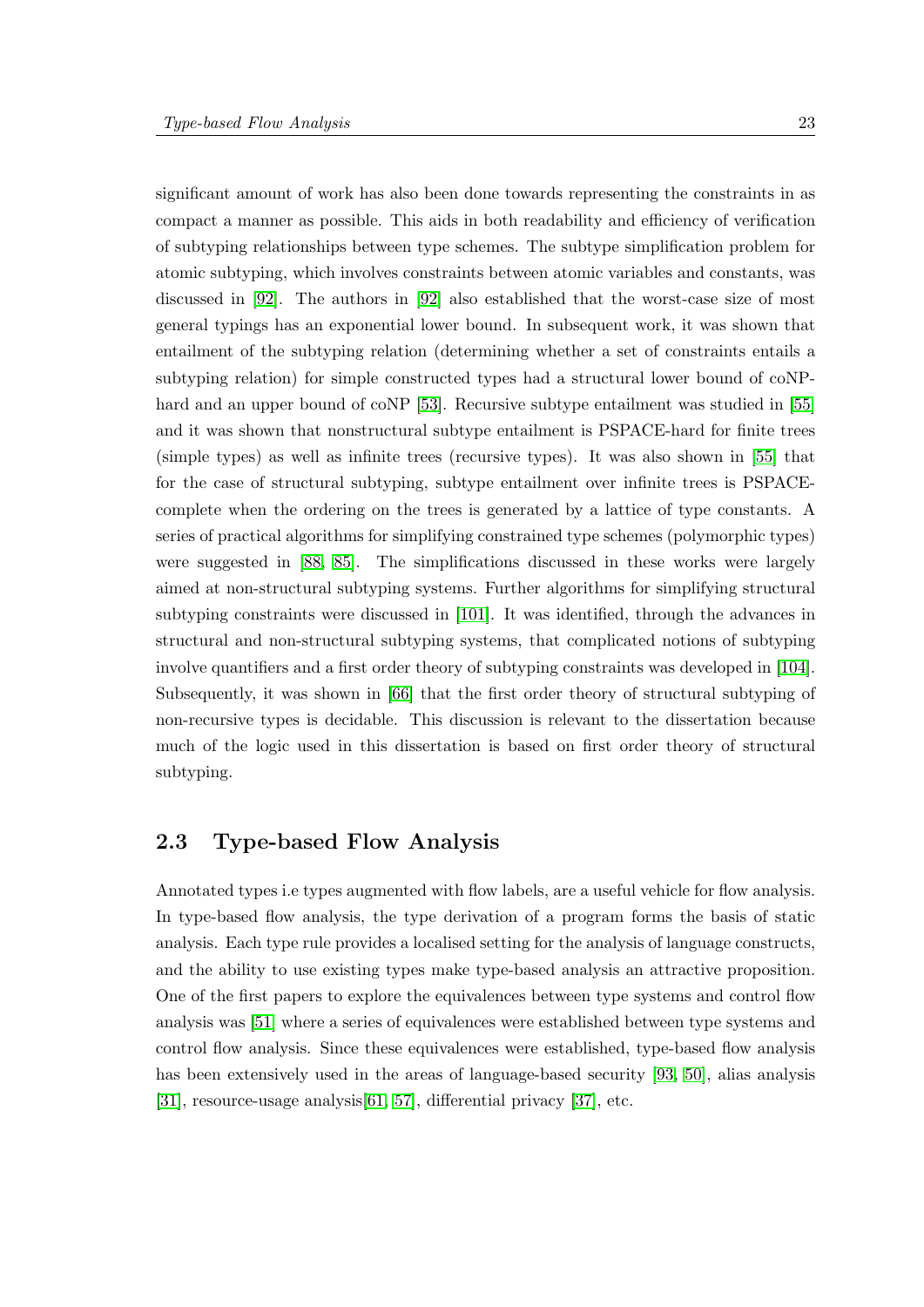Type-based flow analysis annotates the type structure of terms with a flow label. It then performs various forms of flow analysis, investigating the reachability between values at multiple program points by deriving relationships between the labels at the these points. The success of type-based flow analysis is due to the multiple advantages it offers over other forms of flow analysis such as constraint satisfaction and abstract interpretation. Since it can be built on top of the existing type system rules for a statically-typed language, it offers multiple advantages such as the following:

- Simplicity: Types provide a localized setting to reason about language constructs. Annotating types with static information and using type annotations as discriminators, one obtains a convenient basis for designing static analyses [\[82\]](#page-124-7).
- Efficiency: Since statically typed programs need to be type-checked anyway, a traversal of syntax trees for type checking can be augmented with techniques for type-based flow analysis. This provides significant advantages over trying to perform a similar kind of analysis on a dynamically-typed program [\[82\]](#page-124-7). Type-based flow analysis has been successfully integrated with static-type checking to drive code specialisation without additional passes of the syntax tree in array-programming languages like Single-Assignment C [\[98\]](#page-125-4).
- Correctness: Perhaps the biggest advantage of using types to perform flow-analysis is that the correctness of the analysis is subsumed by the correctness of the annotated type-system. The correctness of the type system with repect to semantics is known as type soundness. The well known method for proving type soundness that is based on progress and preservation carries over to type and effect systems as well [\[86\]](#page-124-8).

A number of equivalences between flow analysis and annotated type systems were considered in [\[51\]](#page-121-3) but these were largely context-insensitive comparison of the two techniques. The first description of a flow and context sensitive type-based analysis was given in [\[75\]](#page-123-3). Two context-sensitive analyses for a simply typed programming language were presented in [\[75\]](#page-123-3): one was inspired by let-polymorphism and another by polymorphic recursion. The computational complexity for the context-sensitive flow analysis for let-polymorphism was  $O(n^7)$  and that for polymorphic recursion was  $O(n^8)$  where n is the size of the explicitly typed program. These complexity measures were improved in [\[91\]](#page-125-5) where  $O(n^3)$  algorithms for the two cases were discussed. The reduction in complexity was achieved by avoiding copying constraints in label-polymorphic expressions to instantiation sites. Instead, the instantiations are remembered as a separate instantiation constraint at all sites where the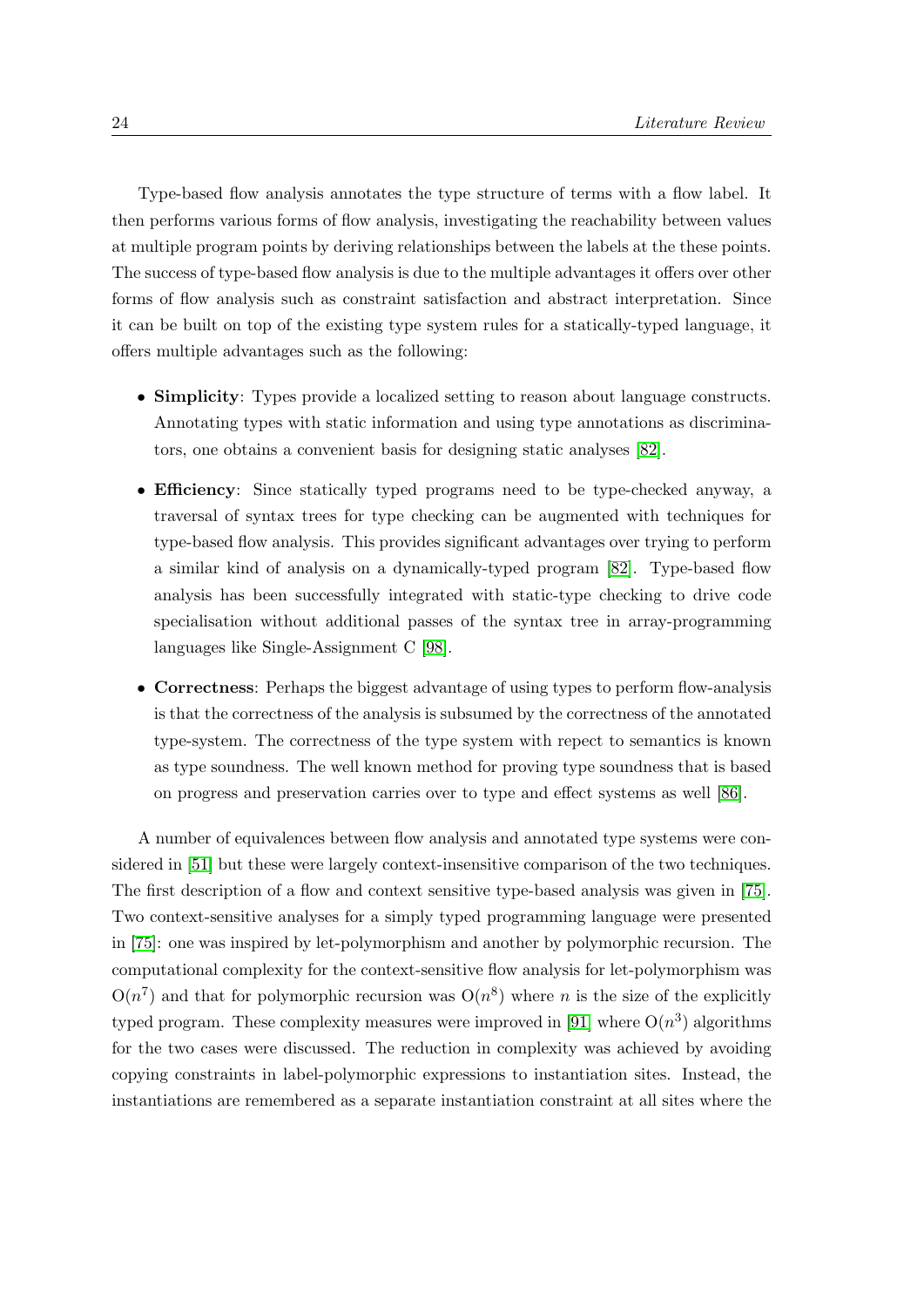label-polymorphic expression is used. The algorithm discussed in [\[91\]](#page-125-5) further reduces the constraints to a context-free language (CFL) reachability problem over a flow graph for which cubic-time algorithms exist. In this dissertation, we design a novel approach to solving flow constraints derived from annotated type systems. Our approach leverages the nature of interdependencies between flow variables to design an adaptive solver. Therefore, the literature on type-based flow analysis discussed in this section can directly benefit from the content of this dissertation.

## <span id="page-24-0"></span>2.4 Applications of Type-based Flow Analysis

As mentioned above, our work on adaptive constraint solving for annotated type systems is directly relevant to multiple forms of flow analysis that are based on polymorphic subtyping over labels that describe flow properties. In this section, we discuss some instances of typebased flow analysis which are based on polymorphic subtyping. One of them, Information Flow Analysis, which is described below, is used as a test case to obtain experimental results in this dissertation.

#### <span id="page-24-1"></span>2.4.1 Secure Information Flow Analysis

Type-based flow analysis has been successfully applied to language-based security for checking and enforcing confidentiality and integrity of privileged information [\[112,](#page-127-0) [103\]](#page-126-7). In this section, we discuss the advances in using type systems to ensure information flow control. We first discuss theoretical advances made in augmenting type systems to achieve information flow analysis. We then present work done towards incorporating these advances in type systems of real-world programming languages. Finally, we discuss theoretical advances on the policy side of things and show the different approaches taken to classify a flow as desirable or undesirable.

The invaraint that needs enforcement in information flow analysis (to achieve presenvation of confidentiality) is that no assignment to variables that can be publicly read be allowed in expressions that take any private variables as inputs. The seminal work that triggered research in static enforcement of secure information flow was [\[38\]](#page-120-3). In [\[38\]](#page-120-3), a static approach to information-flow analysis was presented and it was shown how static analysis removes runtime overhead for security checks. This analysis prevents both explicit and implicit flows (through the control flow) statically. The framework presented in [\[38\]](#page-120-3) was able to detect insecure information flow through both explicit (assignments) and implicit (control flow) channels. However, a proof of soundness proof was not developed until the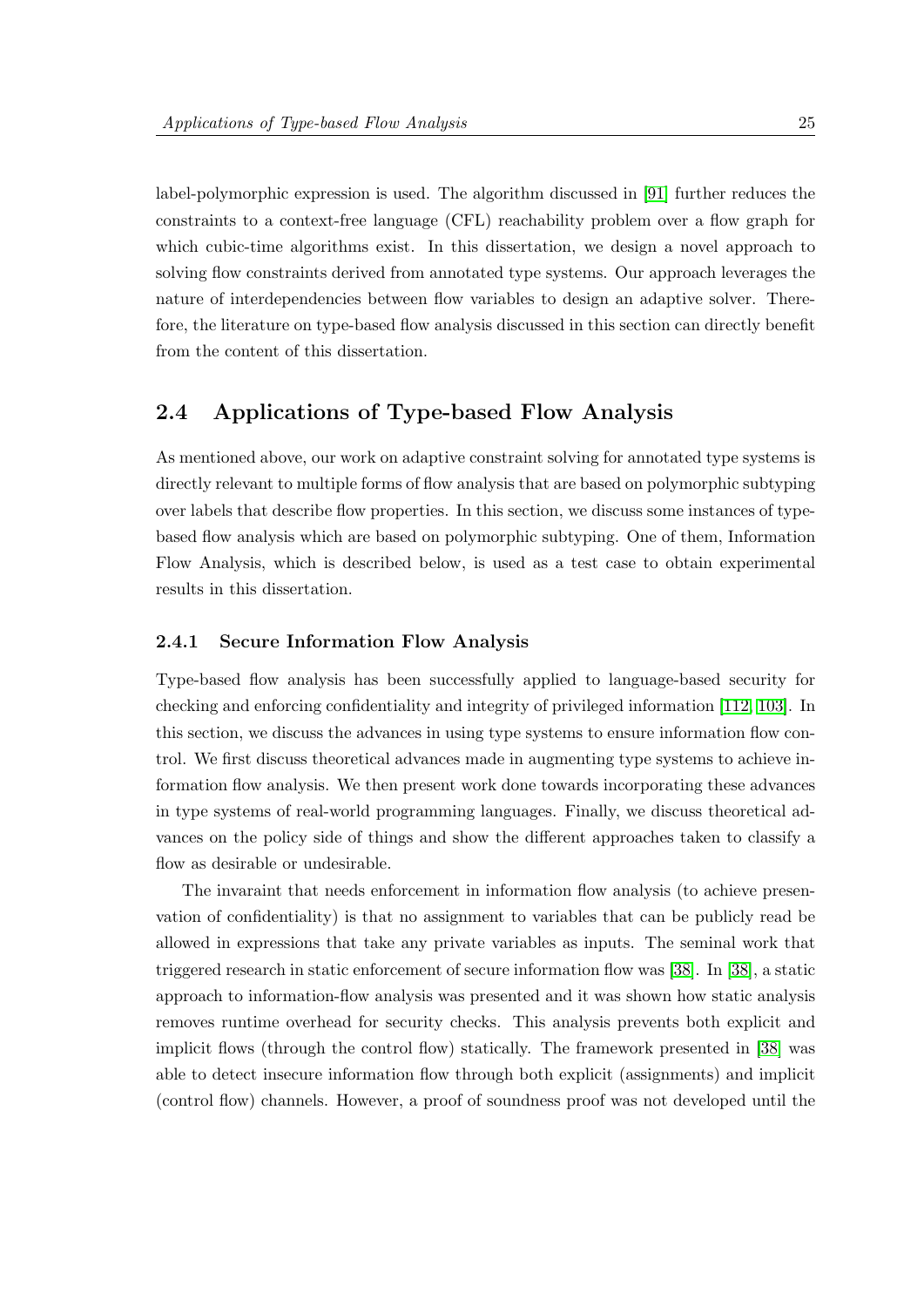analysis was formulated as a type-based flow analysis problem in [\[112\]](#page-127-0).

Soundness was shown in [\[112\]](#page-127-0) by proving non-interference. Informally, non-interference [\[48\]](#page-121-5) is satisfied if the values of the public outputs of a program do not depend on its secret inputs in such a way that observing the values of the public outputs lets a malicious attacker guess the value of the secret input. When expressed in terms of program execution for a deterministic language, non-interference requires that if the program is run with different secret inputs, while holding the public values fixed, the public output must not change [\[50\]](#page-121-4). A type-based formulation of non-interference was given in [\[50\]](#page-121-4), and since then the predominant technique for enforcing secure information flow statically is typebased information flow analysis. However, static enforcement is not a complete solution for enforcing secure information flow. For dynamically-typed languages like Javascript, it is impossible to check secure information flow through a static type-based approach. Indeed, for dynamic and hybrid approaches to enforcing secure information flow, we refer the reader to two excellent surveys in [\[50\]](#page-121-4) and [\[93\]](#page-125-3) that detail issues in and techniques for information flow control. Much of the material on static information flow analysis in this section is derived from [\[93\]](#page-125-3). This dissertation deals with static analysis of deterministic programs. More details about dynamic analysis can be found in [\[93\]](#page-125-3); our work is not directly applicable to dynamic analysis.

In secure type systems the types for variables and expressions are annotated with labels, and an ordering on the labels specifies a security policy for the use of the typed data. The static analysis proposed in [\[38\]](#page-120-3), which is commonly known as Denning-style analyses, prohibits both undesired implicit and explicit information flows. This is achieved by keeping track of the aggregrate security level achieved through the control flow in addition to the data flow. The aggregate level of security achieved through the control flow is commonly known as the security level of the program counter ( $pc$  for short). The object of secure information flow is thus to prevent any inadvertent declassification at any point in the program to a level that is lower than the current  $pc$ . In other words, public side effects are disallowed in secret contexts. This enforcement scheme is know as flow-insensitive, since it does not allow the security classification of a program locations to vary. In contrast, a flow sensitive analysis through a type system was proposed in [\[59\]](#page-122-3) for simple While programs where the type systems are parametrised over the choice of a flow lattice - this enables different abstractions for flow correctness at different program points. Additionally, it is also shown in [\[59\]](#page-122-3) how any flow-sensitive program can be transformed into an equivalent program typable in a flow-insensitive type system. The concept of flow-sensitive information-flow security was originally discussed in [\[5\]](#page-116-1). However, the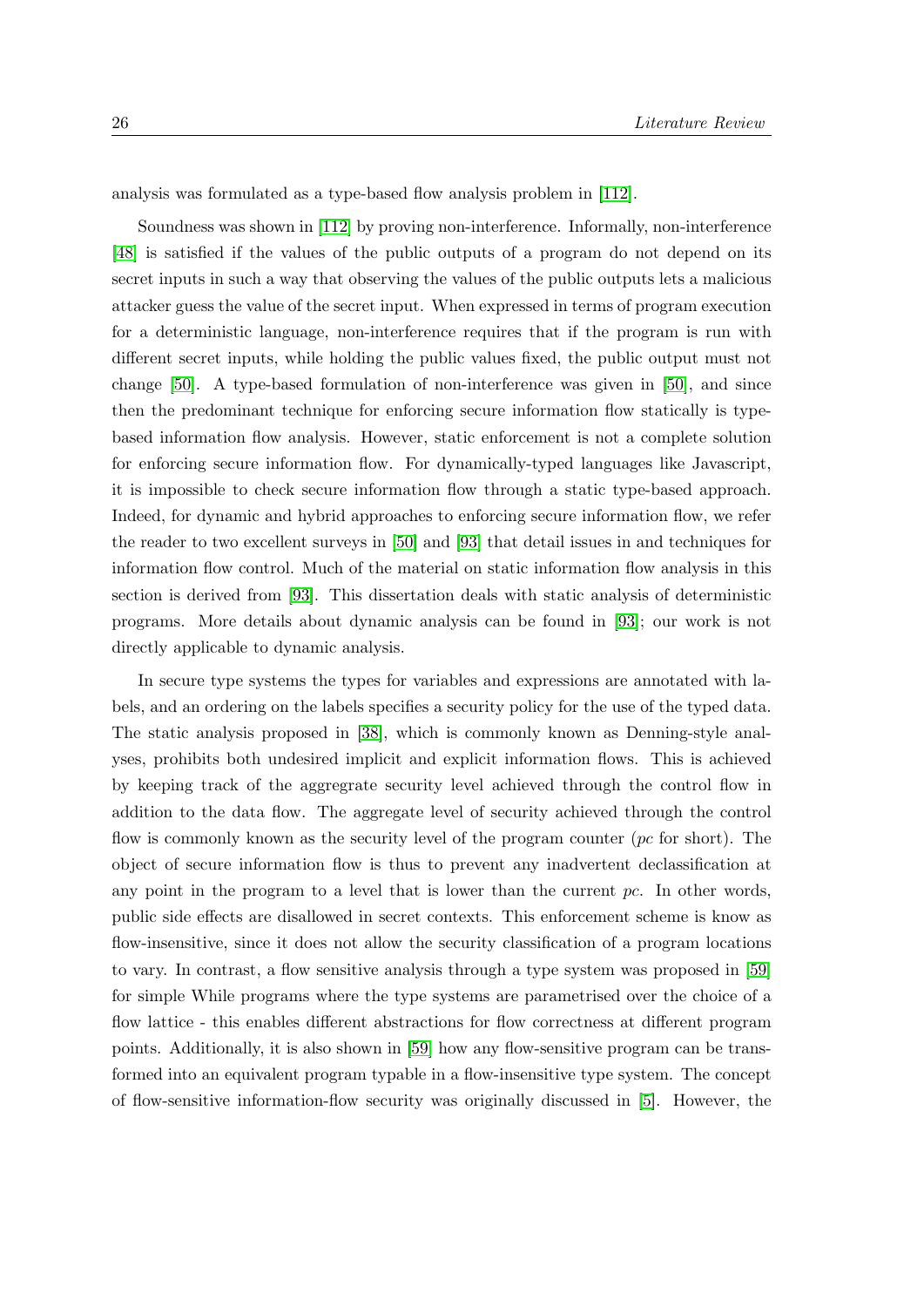enforcement in [\[5\]](#page-116-1) was achieved through a Hoare logic rather than a type system.

As far as practical implementations of information-flow security are concerned, work has been done to extend Denning-style analyses to many different programming languages. Such an analysis forms the core for information flow analysis frameworks like JFlow for Java [\[78,](#page-124-0) [79\]](#page-124-9) and FlowCaml for Caml [\[87\]](#page-124-1) and a similar framework for Haskell [\[67\]](#page-123-4). Central to these frameworks is how exceptions are handled in a mainstream programming language. Exceptions are different to other language constructs because they trigger unexpected control flow jumps in the program and therefore require special treatment. A novel treatment of secure exception handling is discussed in [\[9\]](#page-117-0) where the programmer has the choice of whether to handle or not handle secret exceptions. The security mechanism ensures that in the former case, exceptions are never handled and in the latter case, they are always handled using mainstream restrictions. The work in [\[9\]](#page-117-0) further shows that such an approach is sound with respect to termination-insensitive noninterference. Amongst other work for secure information flow for ML-like languages, expressive dynamic information-flow policies called flow-locks and the associated type system were presented in [\[28\]](#page-119-1). Flow-locks were subsequently recast using a knowledge based definition in [\[29\]](#page-119-2) and extended to a role-based multi-principal settings in [\[30\]](#page-119-3).

Having discussed efforts at enhancing type systems to achieve secure information flow in a setting where security annotations are ordered over a lattice with two elements, we now discuss some variations to lattice-based policy models that have been considered. A local flow policy that allows computations in its scope to implement information flow according to the local policy was discussed in [\[3\]](#page-116-2). A type and effect system that enforces such a local flow policy was also discussed in [\[3\]](#page-116-2). A notion of syntactic escape hatches that delimit the amount of information released, and a type system that achieves this, were discussed in [\[95\]](#page-125-6). The notion of delimited release was extended with code locality in [\[8\]](#page-117-1) where a type system that forcibly disallows declassification in secret contexts was discussed.

Relaxed models of non-interference were discussed in [\[68\]](#page-123-5) where the notion of relaxed noninterference generalises traditional pure noninterference. Relaxed non-interference give rise to interesting lattice orderings relevant to this dissertation and form one of the test cases for our experiments on answering lattice queries efficiently. A generalised framework of downgrading policies was presented in [\[68\]](#page-123-5) where policies could be specified in a language and statically enforced through a type system. A notion of abstract non-interference was discussed in [\[47\]](#page-121-6) where a more relaxed form of non-interference where the observational power of attackers are limited; it deals with attackers that observe only properties of data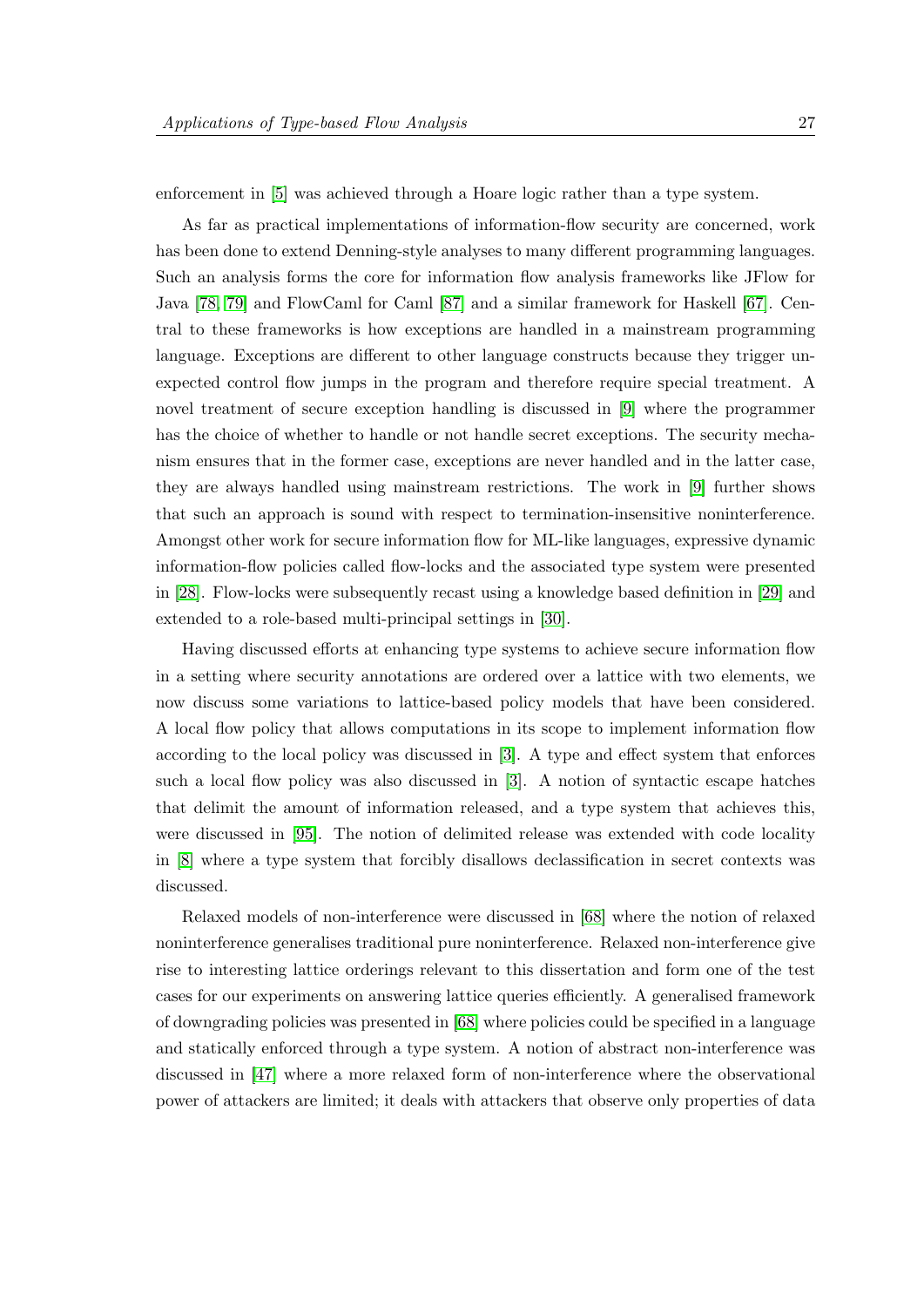rather than exact values.

In [\[117\]](#page-127-4), a model of information flow was presented with the class representing a collection of objects with the same structure as an abstract property. Thus, from the point of view of lattice-directed information flow control, classes would represent elements in the security lattice and the subclass relation would represent the ordering between the elements. Class-level non-interference mandates that a class is secure if observing the output of any of its public methods does not reveal any type information regarding its inputs.

#### <span id="page-27-0"></span>2.4.2 Alias Analysis

Aliasing is a prevalent problem in object-oriented programming. Bugs due to unintended aliasing are hard to pin-point and can lead to unexpected results. Ownership types address this issue by introducing a notion of ownership of objects which directs how references can be passed and used. Proving that an invariant is preserved for a structure when a program is executed becomes difficult if there is unmitigated proliferation of references to the structure.

Ownership can be used to control accesses to objects and restrict passing of references. The restriction enables easier reasoning about programs for modular verification [\[41,](#page-120-4) [16,](#page-117-2) [76,](#page-123-6) [14,](#page-117-3) [12,](#page-117-4) [15\]](#page-117-5), concurrency [\[26,](#page-119-4) [83,](#page-124-10) [25,](#page-118-0) [96,](#page-125-7) [27,](#page-119-5) [65,](#page-122-4) [24\]](#page-118-1), security [\[69,](#page-123-7) [32,](#page-119-6) [13,](#page-117-6) [102\]](#page-126-8) and memory management [\[118,](#page-127-5) [7,](#page-116-3) [119,](#page-127-6) [105\]](#page-126-9).

There are two major approaches to enforcing topological restrictions (which object owns what references) on the program heap and enforcing encapsulation. Encapsulation of references in this fashion gives the programmer power to restrict where the references can be used and hence reduces problems related to aliasing. In the owners-as-dominators approach, a given object can only be accessed if one obtains permission to access the owner of the object. Consequently, program heaps are tree-structured i.e. an object is inside its owner. The owner-as-dominator discipline mandates that all references to an object pass through its owner. In contrast, the owner-as-modifier approach relaxes the owners-as-dominators approach. This means that an object can be modified by its owner and by its peers i.e. objects that have the same owner. An excellent survey of techniques for checking object ownership and limiting aliasing can be found in [\[31\]](#page-119-0). A large part of the material on static techniques for inference of Ownership Types that is relevant to this dissertation is abridged from [\[31\]](#page-119-0) and these static techniques can potentially benefit from the results described in this dissertation.

Programs that make use of Ownership Types systems normally require annotations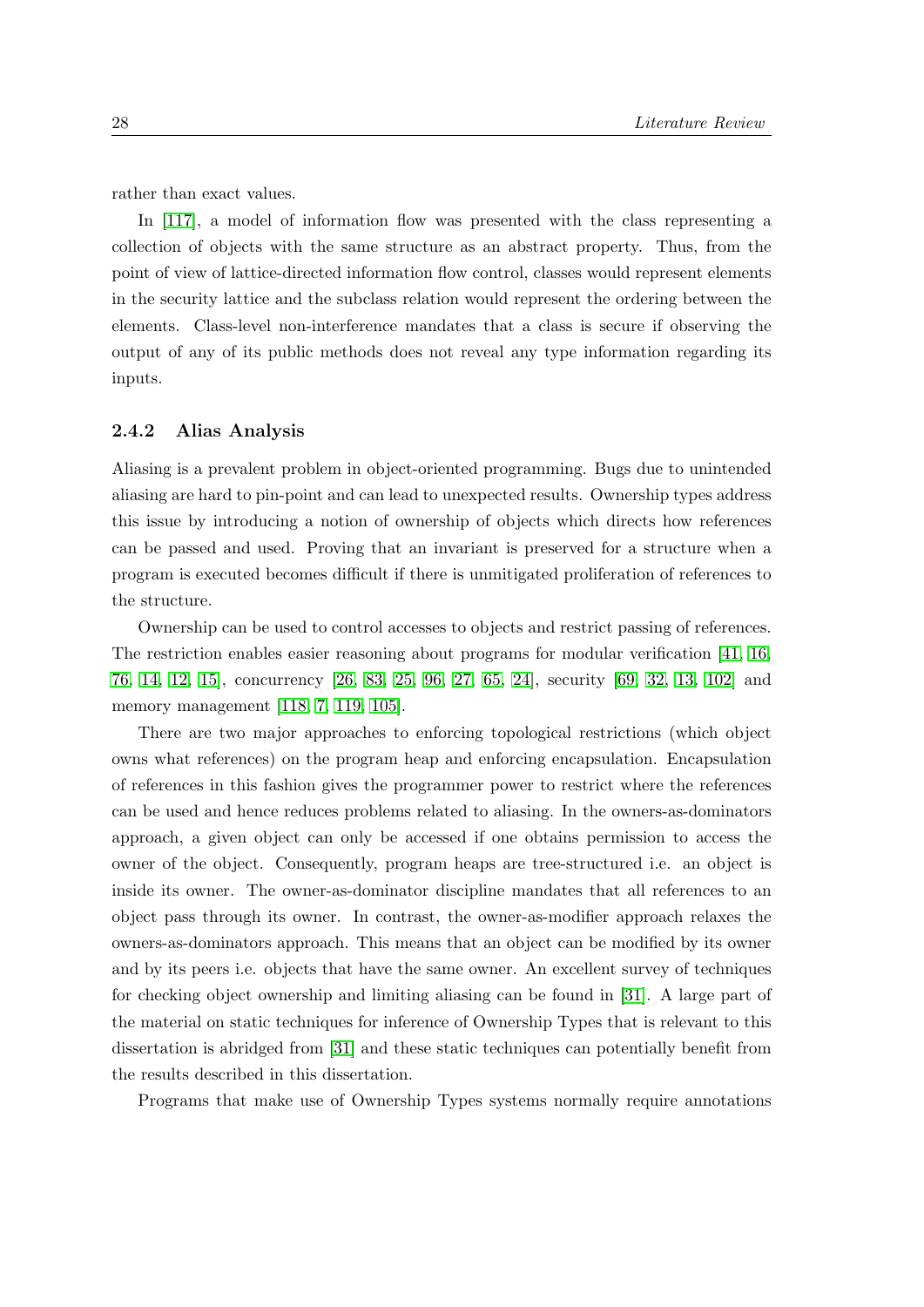to express the types for objects and ownership properties. While this is trivial for small programs, it can be cumbersome for large programs. It is not just the application code that needs annotations but the library needs to be annotated as well to describe ownership properties. In view of this, it is necessary to automatically infer ownership properties wherever possible, to relieve the programmer of having to annotate every part of the application code and the library. One of the earliest techniques for inference of Ownership Types using constraints, called AliasJava was presented in [\[2\]](#page-116-4). In the AliasJava system presented in [\[2\]](#page-116-4), the inference was too fine grained, as multiple alias parameters were used to describe ownership properties. Therefore, a class which represents a collection of values and methods was shown to end up with potentially hundreds of inferred parameters. Another approach to Ownership Type inference based on the escape analysis technique [\[23\]](#page-118-2) was developed and presented in [\[23\]](#page-118-2). However, similar to [\[2\]](#page-116-4), the ownership parametrisation was too expansive. Consequently, the proposed algorithm resulted in a large number of parameters.

As a part of the build-up towards literature on ownership inference, we discuss some advances that built on the results of the above-mentioned approaches and enabled precise and efficient aliasing analysis through ownership types. A generalisation of a points-to analysis was presented in [\[70\]](#page-123-8) to infer uniqueness and ownership like properties for objectoriented programs. The presented tool is called Uno, and it combined constraint-based intraprocedural and interprocedural analyses to collect information about encapsulation properties. In subsequent research, an Andersen-style points-to analysis [\[6\]](#page-116-5) was employed as part of a static algorithm to infer ownership properties for the owners-as-dominators and owners-as-modifiers protocols. In contrast to [\[70\]](#page-123-8) where exclusive ownership is captured (if the contents of a field are passed temporarily to an object, the field is counted as non-owned even if it remains within the dominance boundary of the enclosing object), the approach in [\[72\]](#page-123-9) captured the owner-as-dominator relationship and handled the exclusive ownership more precisely.

A static analysis technique that infers dominance relationship between objects was presented in [\[73\]](#page-123-10). It was shown how dominance inference is central to ownership type inference, and the dominance inference framework was used as a building block towards ownership type inference for the owners-as-dominators protocol with one parameter. The algorithm computed approximations of the object graphs, and candidate ownership annotations were derived from a dominance tree built using a variation of must-point-to information [\[39,](#page-120-5) [60\]](#page-122-5). Later in [\[58\]](#page-122-6), this work was extended in two ways. Firstly, the framework in [\[58\]](#page-122-6) accepted manual annotations to direct the inference and secondly, un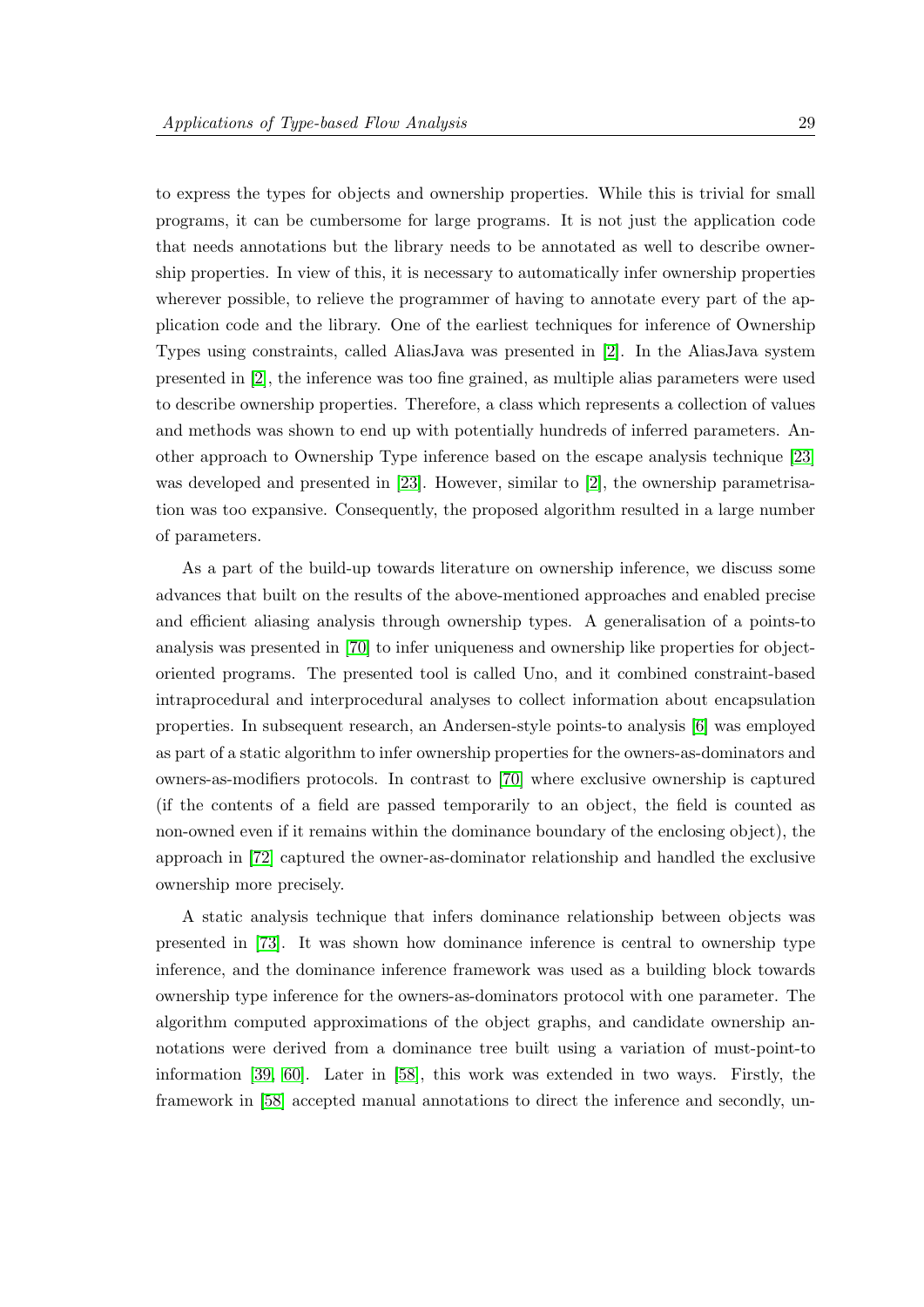like [\[73\]](#page-123-10), the inference in [\[58\]](#page-122-6) provided manual optimality guarantees i.e. it types each variable with the most general type.

Another inference system for ownership properties of objects which accepted programmer annotations was presented in [\[40\]](#page-120-6). Similar to [\[58\]](#page-122-6), the approach first generates a set of ownership constraints based on program semantics, and then encodes the constraints as a boolean satisfiability problem. After the constraints have been solved, the second part lets the programmers fine-tune the typing by specifying preferences for certain typings. These preferences can be specified by supplying partial annotations to the program. However, unlike [\[58\]](#page-122-6), there is no ranking over typings and therefore, it is hard to scale the inference to larger programs.

## <span id="page-29-0"></span>2.5 Graph algorithms for solving subtyping constraints

In this thesis, we propose adaptive means to solve constraints arising in program analysis. In particular, we look at constraints that are produced when structural subtyping constraints are reduced to the level of atomic constraints, where both the l.h.s and r.h.s of the inclusion constraint are either a non-constructed variable or a non-constructed constant. The standard algorithm for solving such constraints is to represent the relation between the atomic variables as a directed graph, fuse any cycles in the graph, and perform a topological walk of the graph to obtain lower and upper bounds for all the variables by taking into account the constants that bound them [\[101\]](#page-126-5). For our work, we assume that the constants are themselves arranged as a lattice. Therefore, the constraint solving algorithm frequently needs to query the lattice for operations like join  $(\square)$  and meet  $(\square)$ , and ordering  $(\leq)$  relationships involving constants. While the topological walk is straightforward, the lattice queries are non-trivial to answer, especially if the lattices under consideration are large in size.

In this section, we give an overview of graph theoretic approaches that have been proposed to answer lowest common ancestors (LCAs) for Directed Acyclic Graphs (DAGs) in the literature. DAGs are a natural representation for pre-processing lattices in order to answer lattice queries in constant time which is a requirement for an efficient atomic constraint solver. When a lattice is represented as a DAG, obtaining the LCA for a pair of vertices in the DAG is analogous to obtaining the  $\sqcup$  of two elements in the corresponding lattice. Therefore, a discussion of LCA algorithms for trees and DAGs in general is important and relevant. The  $\sqcap$  query is the dual of the  $\sqcup$  query and the  $\leq$  query is a special case of the  $\sqcup$  query where, in a query involving two elements, one of the elements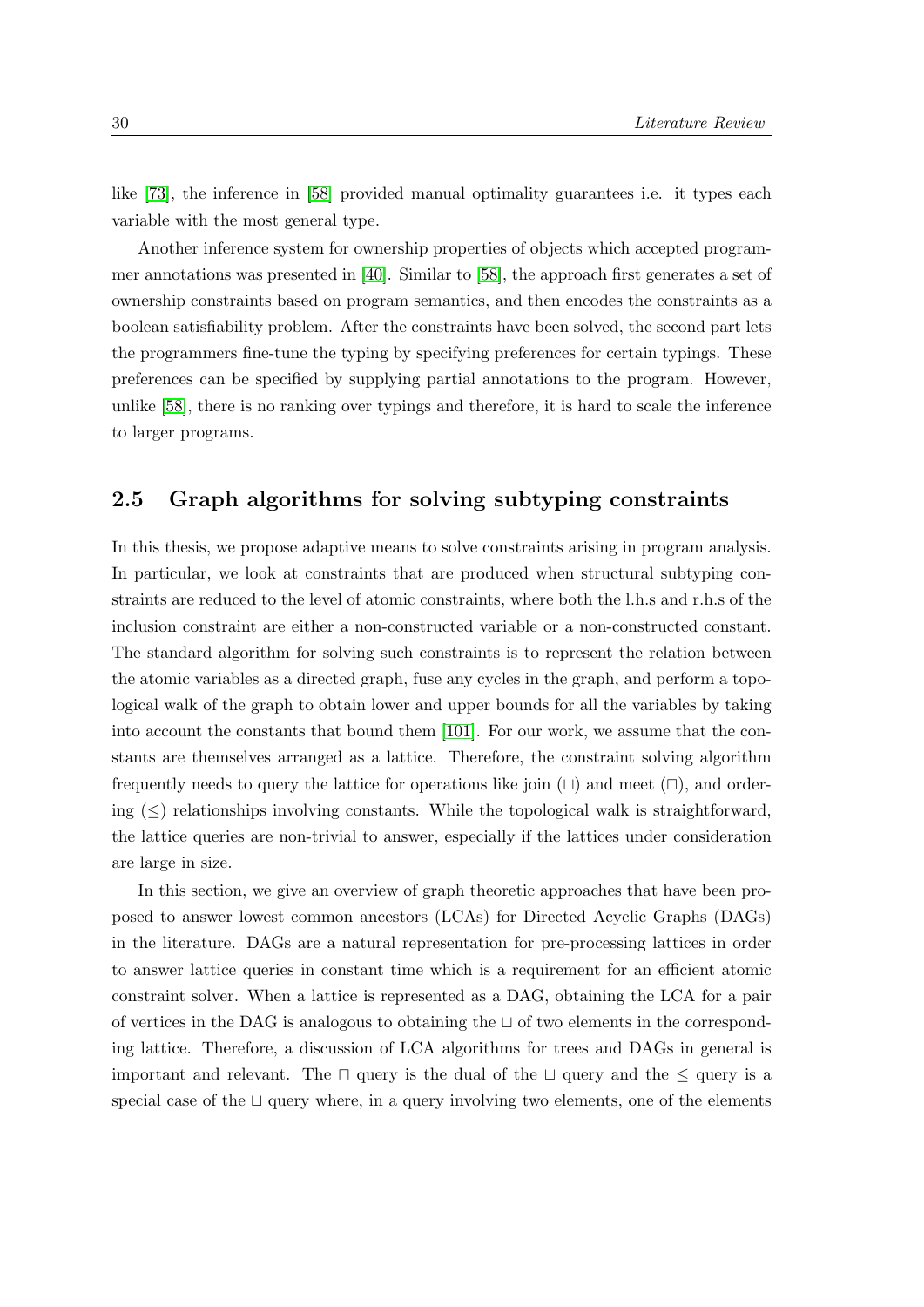is the result of the  $\sqcup$  operation. In section [2.5.1,](#page-30-0) we discuss approaches presented in the literature for pre-processing tree in order to answer LCA of two vertices in the tree in constant time. We discuss how these techniques have been extended to answering LCA queries for DAGs in general in section [2.5.2.](#page-31-0)

#### <span id="page-30-0"></span>2.5.1 LCA computation in trees

While investigating multidimensional discrete range searching problems, the authors of [\[46\]](#page-121-7) observed the equivalence between unidimensional range minimum searching and the LCA computation on Cartesian trees - a heap-ordered binary tree derived from a sequence of numbers. The unidimensional range minimum query is defined as follows.

**Definition 1.** Given an n-element array  $A[1..n]$ , the range minimum index query  $RMQ_{idx}(i, j)$ returns the index k of the smallest element  $A[k]$  in the sub-array of A beginning at position i and ending at j.

Since the Cartesian tree is a binary tree, efficient schemes needed to be developed for the computation of LCA on nodes belonging to a generic tree i.e. a tree where the vertices have fewer/more than two children. To achieve this a labeling scheme for nodes was proposed in [\[49\]](#page-121-8). This scheme was able to answer LCA queries in constant time after a linear time preprocessing. However, the preprocessing for the algorithm presented in [\[49\]](#page-121-8) remained complicated until some of the preprocessing steps were removed in [\[97\]](#page-125-8). A parallel approach to computing the LCA of two nodes using the simplified algorithms was also presented in [\[97\]](#page-125-8).

A completely different approach to preprocessing trees for computing LCAs of two nodes was presented in [\[21\]](#page-118-3). The approach relied on the Euler tour of the tree [\[35\]](#page-120-7) to generate a sequence of integers as an input to the preprocessing phase.

It was shown in [\[21\]](#page-118-3) that the LCA of nodes  $u$  and  $v$  is always encountered between first visits to  $\bf{u}$  and  $\bf{v}$  during the Euler Tour of the tree. Let E store nodes in Euler Tour sequence and D store the depths of those nodes in the same sequence. For any two nodes u and v, let  $u_{idx}$  and  $v_{idx}$  denoted the indices of the first occurrence of these nodes in E. Then,  $RMQ_{idx}(u_{idx}, v_{idx})$  on the array D returns the index of the LCA of the two nodes and  $E[RMQ_{idx}(u_{idx}, v_{idx})]$  returns the LCA itself. However, it was observed in [\[21\]](#page-118-3) that the  $RMQ_{idx}$  queries on the depth array actually form restricted domain problem where consecutive entries differ by  $\pm 1$ . This restricted domain property was exploited to develop efficient schemes for answering the  $\pm 1RMQ_{idx}$  and subsequently the LCA query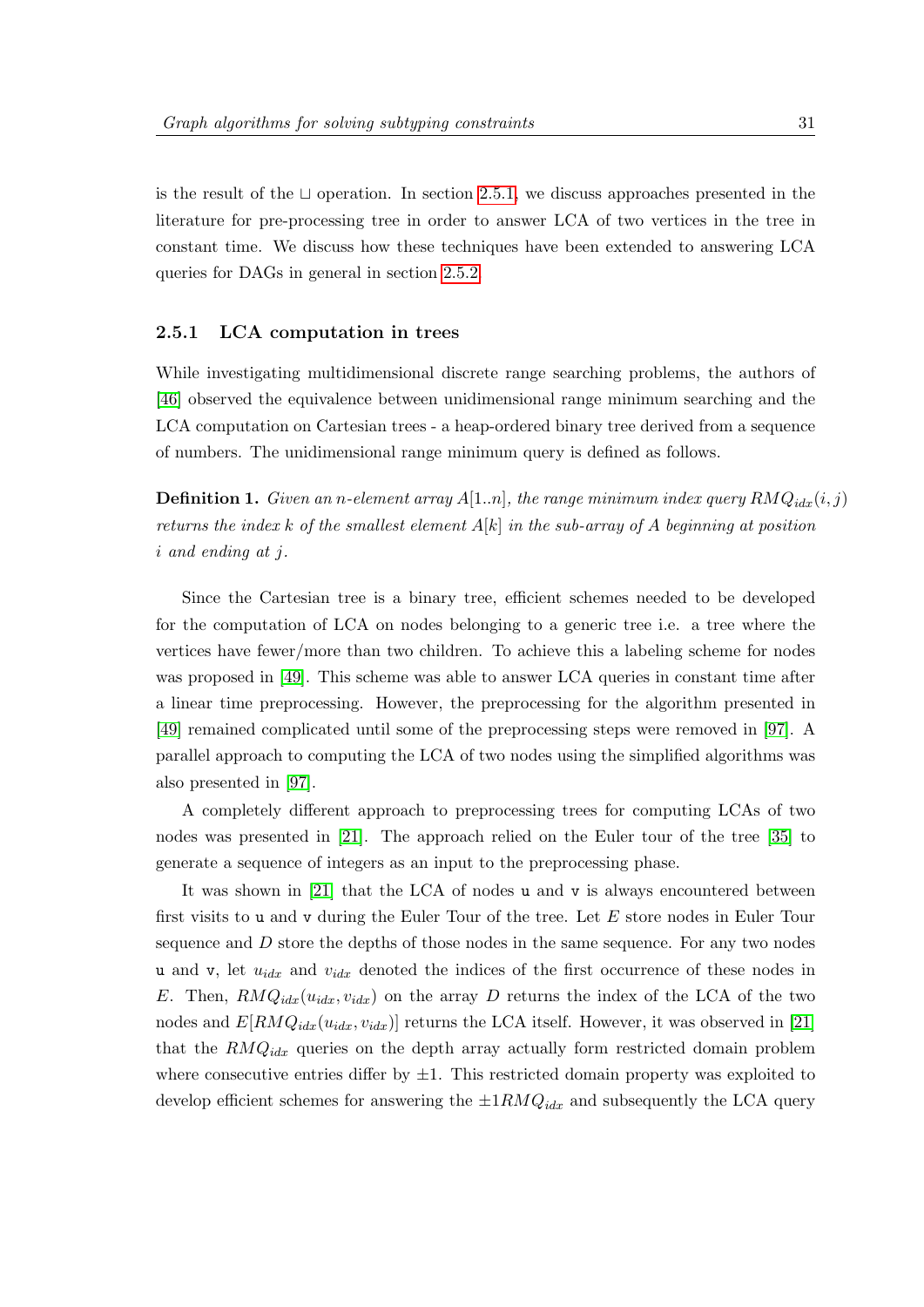in constant time after linear time preprocessing [\[4\]](#page-116-6) [\[19\]](#page-118-4). In this disseration, we build upon these techniques to design graph algorithms for adaptive resolution of bound constraints.

#### <span id="page-31-0"></span>2.5.2 LCA computation in DAGs

Interest in answering LCA queries vertex-pairs in DAG in constant time after pre-processing the DAG is recent and was initially studied in full detail in [\[20\]](#page-118-5). The authors reduced the all-pairs LCA problem to all pairs shortest distance query and proposed a solution that had a preprocessing time of  $O(n^{2.688})$  (*n* being the number of vertices in the DAG) and constant query time. The exponent is derived from a modified matrix multiplication operations. Techniques from rectangular matrix multiplication discussed in [\[33\]](#page-119-7) and [\[34\]](#page-119-8) were used in [\[36\]](#page-120-8) and [\[18\]](#page-118-6) to further reduce the computational complexity of preprocessing to  $O(n^{2.575})$ . Similar to [\[20\]](#page-118-5), the exponent in this case also results from a modified matrix multiplication operation.

Apart from the general results pertaining to LCA computation in DAGs, there have also been techniques developed to address special classes of DAGs. A path cover based approach to computing LCAs in DAGs having low width was discussed in [\[64\]](#page-122-7). The algorithm had a preprocessing time of <sup>[1](#page-31-1)</sup>  $\tilde{O}(n^2w(G))$  where  $w(G)$  is the width of the DAG and constant querying time. This approach was also validated for DAGs having small depth, and for such test cases, the algorithm was shown to possess the same worst case complexity as the costs reported in [\[36\]](#page-120-8).

For sparse DAGs, techniques to compute all-pair representative LCAs with a time complexity of  $O(nm)$  were discussed in [\[36\]](#page-120-8) and [\[18\]](#page-118-6), here m is the number of edges in the graph and  $n$  is the number of vertices in the DAG. It was further shown in [\[42\]](#page-120-9) that all-pair representative LCAs can be computed in  $O(nm_{red})$  where  $m_{red}$  is the number of edges in the transitive reduction of the DAG. Based on the results regarding the number of strongly independent vertices in random DAGs [\[17\]](#page-118-7), the authors of [\[42\]](#page-120-9) note that the complexity works out to  $O(n^2 \log n)$ . However, the worst case complexity for this algorithm stands unchanged at  $O(nm)$  because computation of transitive reduction itself takes  $O(nm)$  time.

Similar to the techniques based on reachability matrices reported in [\[36\]](#page-120-8) and [\[18\]](#page-118-6), we also use matrix multiplication as the basic ingredient in our approach. Therefore, we demonstrate the advantages of our algorithm by comparing it with the best reported algorithms based on matrix multiplication. As discussed earlier in this section, these algorithms have time and space costs of  $O(n^{2.575})$  and  $O(n^2)$  respectively [\[36,](#page-120-8) [18\]](#page-118-6).

<span id="page-31-1"></span> ${}^{1}\tilde{O}(f(n)) = O(f(n) \operatorname{polylog}(n))$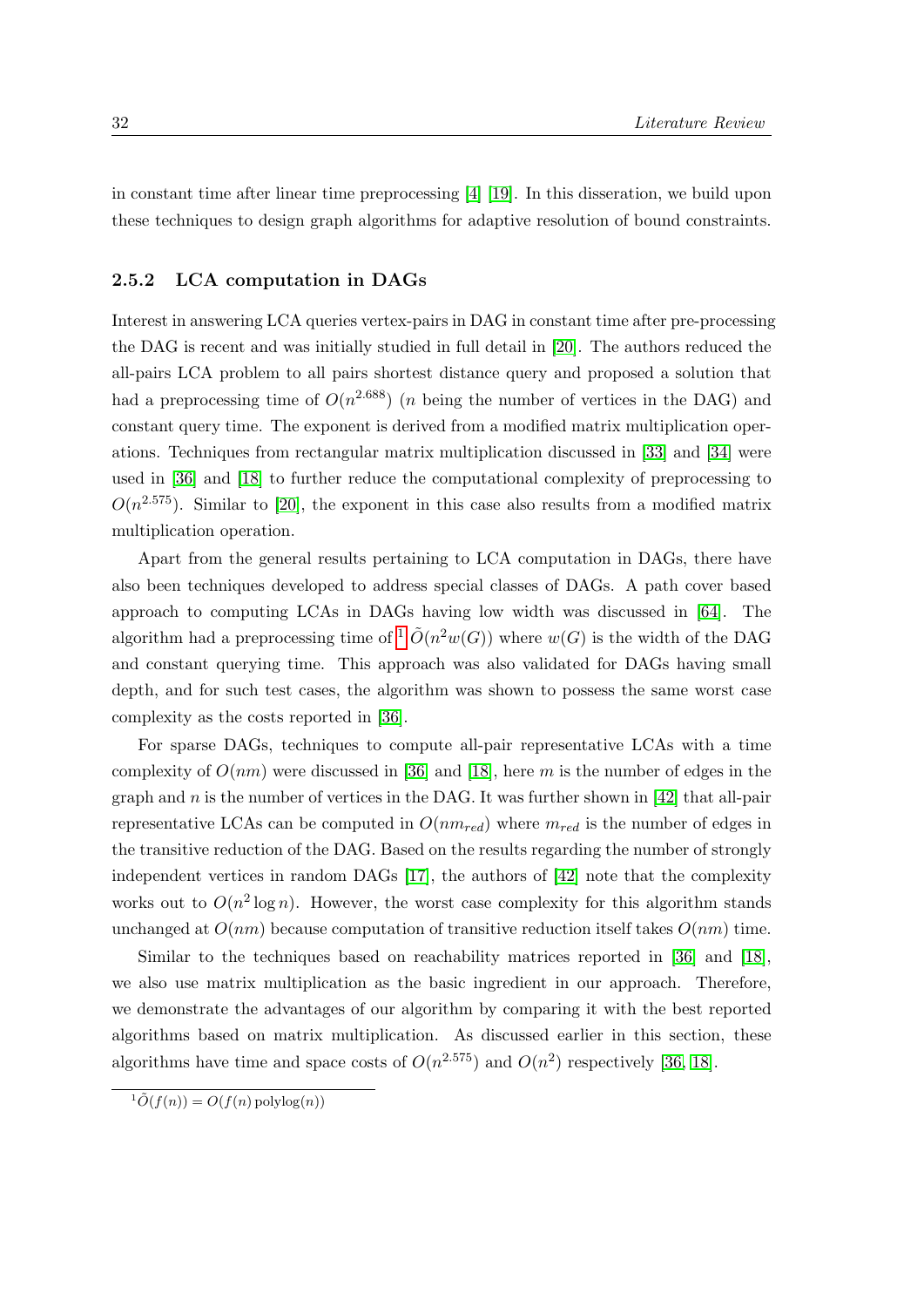### <span id="page-32-0"></span>2.6 Summary

We began this chapter by discussing the interplay of polymorphism and subtyping with other features of programming languages. This formed a basis for discussing the applications of polymorphic subtyping to program analysis. We discussed why a flow analysis framework based on polymorphic subtyping on type annotations is a superior approach to other forms of static flow analysis for a variety of optimisations. We also discussed two specific instances of annotated type systems applied to program analysis. Having discussed the computational costs of subtyping systems, we also showed why graphs algorithms are central to solving constraints on labels. In the rest of this dissertation, we develop novel graph algorithms for solving the atomic inclusion constraints encountered in program analysis. Such constraints are the foundational building block in type-based flow analysis where the discrete label constants are ordered over a lattice. In the next chapter, we discuss type-based IFA in detail which helps us understand the connection between annotated type systems and graph theory. Since the techniques we develop in this dissertation are tested specifically for IFA, the next chapter is also useful for interpreting our theoretical and experimental results.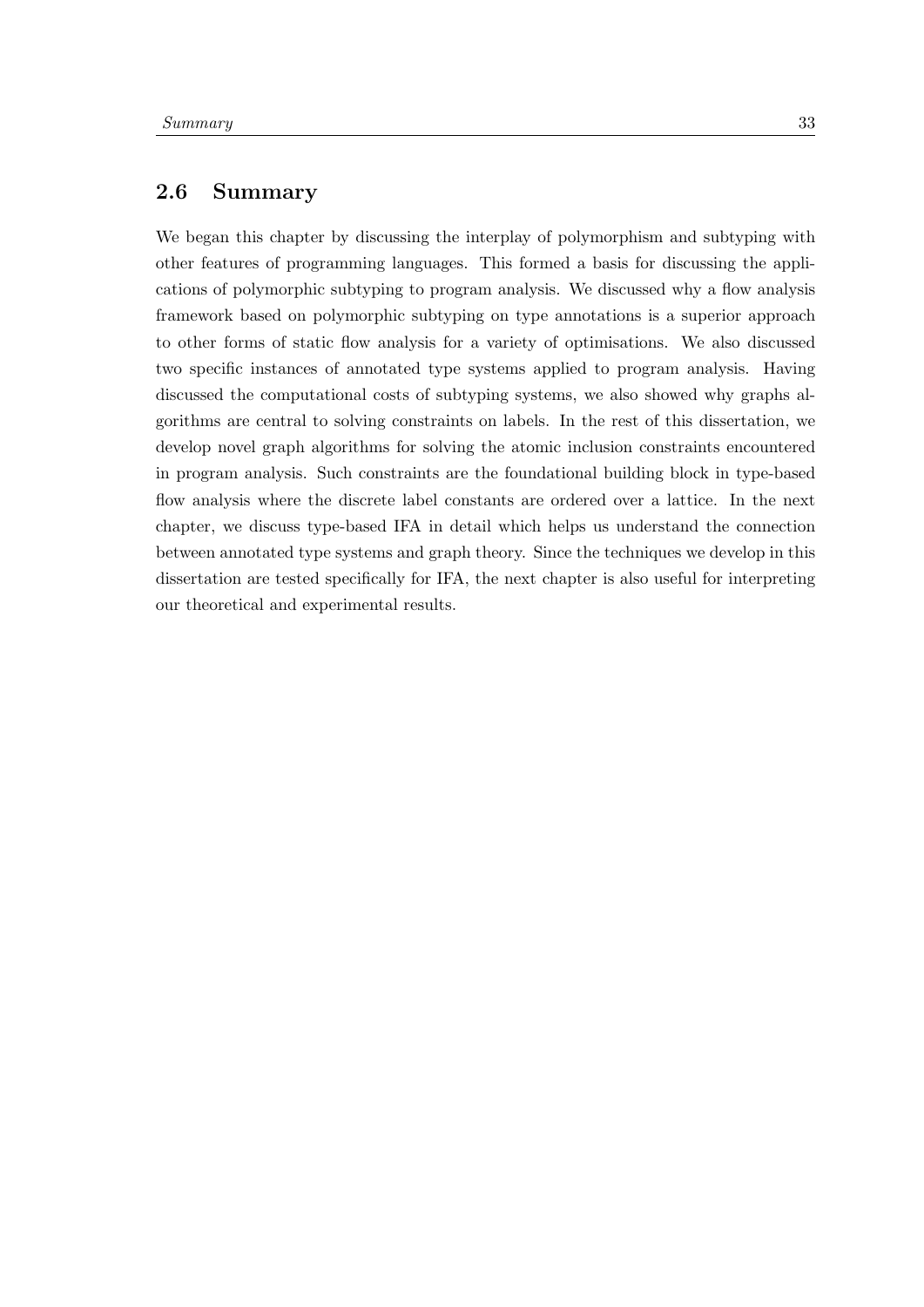## <span id="page-33-0"></span>Chapter 3

## Information Flow Analysis

## <span id="page-33-1"></span>3.1 Introduction

Information Flow Analysis (IFA) verifies whether the flow of information through a program obeys a pre-defined security policy. The information could either be the input data to the program or a result computed from the input data using expressions described in the programming language. The motivation behind IFA is to prevent information that is deemed classified from getting inadvertently de-classified. Type checking for programming languages is a natural approach to inspecting how information flows through a program. Type checkers inspect every term in the grammar for type compatibility between expected inputs to an expression and actual parameters passed to it. Thus, the type information for an expression can be used to carry the amount of privilege associated with it as well, and information flow analysis can build on the type-checking process.

However, conventional type-checking mandates explicit declaration of types for program variables. It is often cumbersome to do so, and one of the prime reasons behind popularity of languages like OCaml, Haskell, etc is that the type checker can derive the most general type for an expression without a need for explicitly declaring types for variables. The type checker manages to derive the most general type for expressions through a process known as type inference. The inference process represents types for terms as variables, generates constraints on these variables depending upon where the terms are used, and finally solves the constraints to identify a suitable substitution for the variables.

The type inference process lends itself well to IFA. Similar to declaring types for terms, declaring privilege levels for all terms is cumbersome. Therefore, ideas from type inference can be used to perform information flow analysis as well. Similar to the type inference process, information flow analysis of programs consists of two steps. In the first step, flow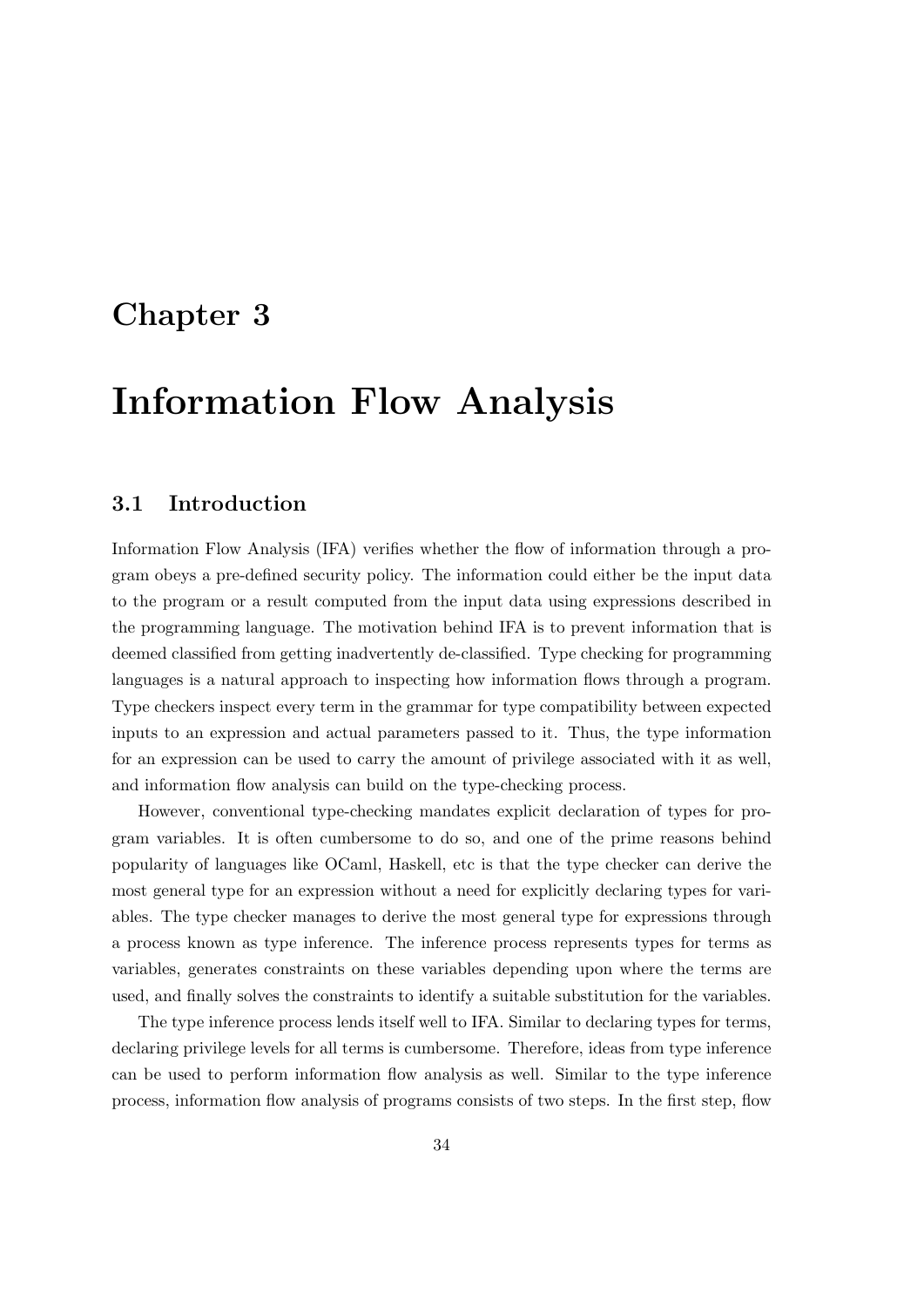constraints are generated from the program and rewritten to express them in a simplified manner. In the second step, the simplified constraints are resolved by checking against a predefined lattice of security labels which lays out the security policy. The type system is typically relied upon for generating flow constraints. Simplification is typically achieved by compacting flow constraint graphs derived from function abstractions such that, for a given function, only the input variables are related to the output variables. Resolution, on the other hand, involves querying a pre-defined lattice of security labels to assert confidentiality of information.

In this chapter, we show how information flow analysis can be achieved using type inference. We first discuss information flow analysis using type-checking where every expression is annotated with its type and the privilege level of the information it holds. Then, we discuss a typing approach which is based on constraints and lends itself well to both type inference and information flow analysis. We present all aspects of constraint based typing and IFA, such as constraint generation, constraint simplification and resolution of constraints, and also discuss the computational costs for all the aspects. The main technical contributions of this chapter are as follows:

- We estimate the computational costs of constraint simplification and resolution. Unlike similar works [\[10,](#page-117-7) [87,](#page-124-1) [78,](#page-124-0) [11,](#page-117-8) [52\]](#page-121-9), our approach does not assume that lattice queries can be computed in constant time with little overhead. Instead, we precisely quantify the cost of pre-processing the lattice to answer queries in constant time.
- We identify the computational bottlenecks in both simplification and resolution of information flow constraints. We then formulate the computational costs of the bottlenecks in terms of Boolean Matrix Product (BMP), and hence present a compact representation of the complexity costs for the bottlenecks.

The rest of the chapter is organised as follows. We present information flow analysis using types in section [3.2](#page-35-0) and a corresponding constraint based approach in section [3.3.](#page-39-0) We discuss constraint solving in section [3.4](#page-44-0) and simplification of constraints on type schemes in section [3.5.](#page-47-0) We discuss the computational costs of a constraint-based approach to information flow analysis in section [3.6](#page-48-0) and its bottlenecks in [3.7.](#page-50-1) Finally, we summarise the contents of this chapter and motivate the material for chapters [4,](#page-55-0) [5](#page-76-0) and [6](#page-95-0) in section [3.8.](#page-53-0)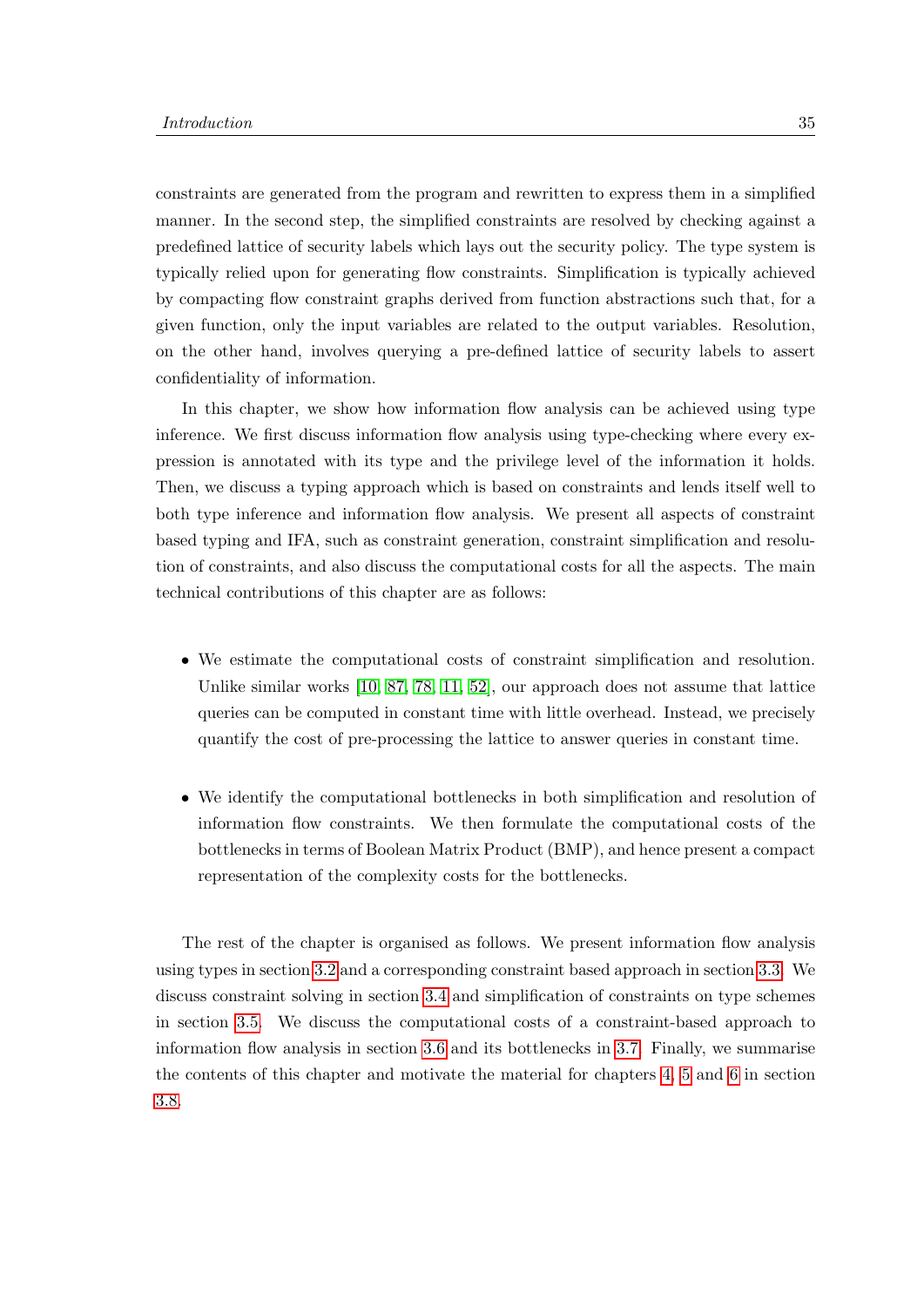## <span id="page-35-0"></span>3.2 IFA using annotated types

Information flow in programs consists of two kinds: explicit flow and implicit flow [\[120,](#page-127-7) [78\]](#page-124-0). Explicit flow is normally due to assignments made to program variables, whereas implicit flow is a consequence of program variables depending indirectly on the result of other expressions. Consider the following expression:

 $\lambda$ s. $\lambda$ x. $\lambda$ y.(if (s > 0) then x = y else x = 5)

In the example above, the information flow from variables  $y$  to  $x$  is explicit. On the other hand, the value of x also depends indirectly on the value of s. During subsequent execution, any knowledge of the value of x can be used to guess properties of s. In other words, there is implicit flow of information from s to x.

There is a direct relation between implicit information flow and manipulation of memory references. In the function abstraction above, the value of  $x$  may not be observable after the function is applied unless x is a memory reference. For languages that support imperative features, information flow analysis needs to be aware of all references that could be manipulated in bodies of function abstractions. These references could potentially be read during execution of other abstractions and leak information implicitly. Due to this observation, implicit flow is often approximated as information flow through side-effects such as manipulation of memory references.

#### <span id="page-35-1"></span>3.2.1 Capturing implicit and explicit flow through types

Type systems are a natural vehicle for enforcing information flow policies [\[86\]](#page-124-8). The primary objective of a type system is to ensure program safety, and information flow control can be achieved by leveraging on the type checking process. Explicit information flow is controlled by annotating types of expressions with security levels - an indicator of how secure the expression needs to be. In this dissertation, we typically use l as a variable representing a security level. The type checking process only allows explicit flow of information from an expression at a lower security level to one that is at a higher level. In order to control implicit flows, a standard technique is to use a *program counter* (pc in short). The value of pc is different at different points in the program and is indicative of the information that can be learned through knowledge of the control flow path taken to reach a particular point in the program. Type checking ensures that the side effect of an expression has a security level that is at least as restrictive as the pc.

Having described briefly how types can aid in information flow control, we are now ready to describe an annotated type system to achieve the same objective. We deal with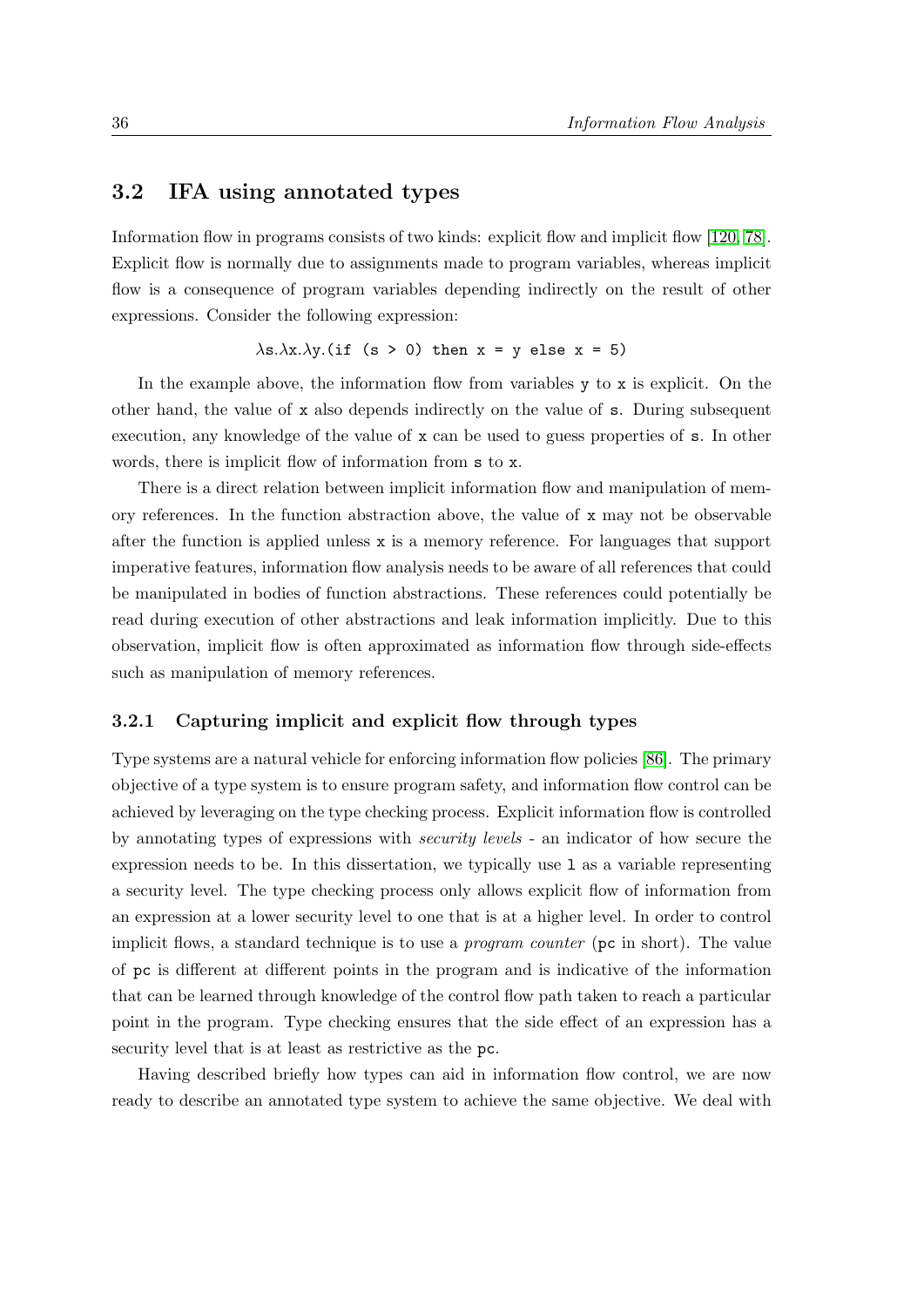three types of type constructors: unary type constructors for base types, binary type constructors for references, and ternary type constructors for function types. One may notice that the arity is one more than the standard arity for base types and references. This is because we now annotate types with levels for these type constructors. In addition to privilege levels, function types are also annotated with a pc variable for representing the net effect of applying the function. Hence, function types are quaternary constructors. The set of types used in our discussion is summarized in figure [3.1.](#page-36-0)

$$
\mathtt{t}::=\mathtt{unit}~|~\mathtt{b}^{1}~|~\mathtt{t}~\mathtt{ref}^{1}~|~(\mathtt{t}~\mathop{\longrightarrow}^{\mathtt{pc}}~\mathtt{t})^{1}
$$

#### Figure 3.1: Set of types

<span id="page-36-0"></span>We now present a set of type rules to enforce information flow control for the lambda calculus with references and let-polymorphism. While these type rules can be easily extended to incorporate polymorphism through universal quantification, we leave out polymorphism for time time being to keep the presentation simple. Polymorphism in the traditional and the constraint-based setting is discussed in section [3.3.2.](#page-41-0)

The typing rules are laid out in figure [3.2.](#page-37-0) Here  $\Gamma$  is a partial mapping from program variables to types and M is a partial mapping from memory locations to types. A typing judgement is typically written as  $\mathsf{pc}, \Gamma, \mathsf{M} \vdash \mathsf{e} : \mathsf{t}$  and read as: under the assumptions of the program counter pc, the type environment  $\Gamma$  and types for memory locations contained in M, the expression e has type t.

The type rule V-Var is standard. A variable x has type  $\Gamma(x)$ . The rule V-Abs typechecks function abstractions. The type of the function carries with it a pc which is an aggregation of the function's latent side-effects. This piece of information is useful while typechecking function applications. Rule E-App typechecks function applications. Neither the result of the function nor its side effects should leak information about the function's identity. The former is achieved by ensuring that the function's security annotation l guards the type of the output expression (written as  $1 \triangleleft t$ ) while the latter is achieved by ensuring that the function body runs at  $pc \sqcup 1$ .

The rule E-REF checks memory allocation operations. When a memory location is created, the security level for the created location needs to be at least at the level pc to prevent implicit flows. Therefore, pc guards t in the premise of the rule E-Ref. Rule E-DEREF checks that the result of looking up the contents of a reference does not leak information about the reference itself. This is achieved by ensuring that the reference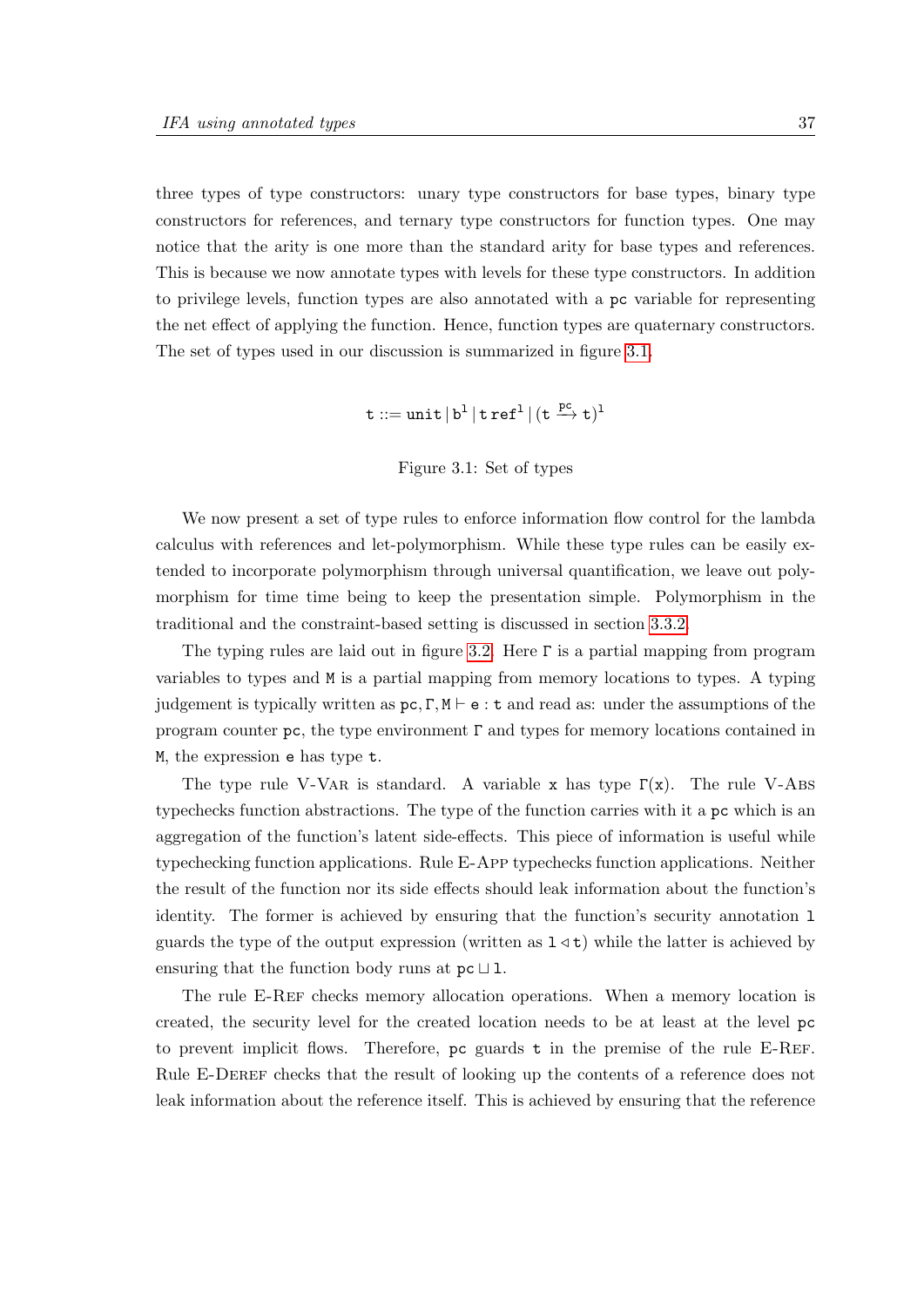<span id="page-37-0"></span>
$$
\frac{t \in \Gamma(x)}{\Gamma, M \vdash x : t} (V\text{-VaR})
$$
\n
$$
\frac{pc, \Gamma[x \mapsto t'] [f \mapsto (t' \xrightarrow{pc} t)^1], M \vdash e : t}{\Gamma, M \vdash fix f. \lambda x. e : (t' \xrightarrow{pc} t)^1} (V\text{-}ABS)
$$
\n
$$
\frac{\Gamma, M \vdash v_1 : (t' \xrightarrow{pc \sqcup 1} t)^1 \qquad \Gamma, M \vdash v_2 : t'}{\Gamma, M \vdash v_1 v_2 : t} (E\text{-}APP)
$$
\n
$$
\frac{\Gamma, M \vdash v : t \qquad pc \triangleleft t}{pc, \Gamma, M \vdash ref v : t ref^*} (E\text{-}REF)
$$
\n
$$
\frac{\Gamma, M \vdash v : t ref^1 \qquad 1 \triangleleft t}{pc, \Gamma, M \vdash ! v : t} (E\text{-}DEREF)
$$
\n
$$
\frac{\Gamma, M \vdash v_1 : t ref^1 \qquad \Gamma, M \vdash v_2 : t}{pc, \Gamma, M \vdash ! v_2 : unit} (E\text{-}ASK)
$$
\n
$$
\frac{\Gamma, M \vdash e_1 : s \qquad pc, \Gamma[x \mapsto s], M \vdash e_2 : t}{pc, \Gamma, M \vdash let x = e_1 \text{ in } e_2 : t} (E\text{-}LET)
$$

Figure 3.2: A type and effect system for information flow analysis

annotation l guards the type of value at the dereferenced location. Rule E-Assign involves writing to a memory location that has already been created. In order to successfully typecheck the assignment, we need to ascertain two things. Firstly, we need to check whether we have the privilege to write to the memory location. Similar to E-REF, this is achieved by checking whether pc guards the type of the value at the memory location t. Secondly, we also need to ascertain that the assignment does not leak information about the reference that is being written into. Similar to E-DEREF, this is achieved by ensuring that the security annotation 1 guards t as well. Finally, we have the rule E-LET for ML-styled let-polymorphism. Note that  $e_1$  can now be assigned a polytype or a type scheme (represented by  $s$ ) which enables it to be used with different types within  $e_2$ .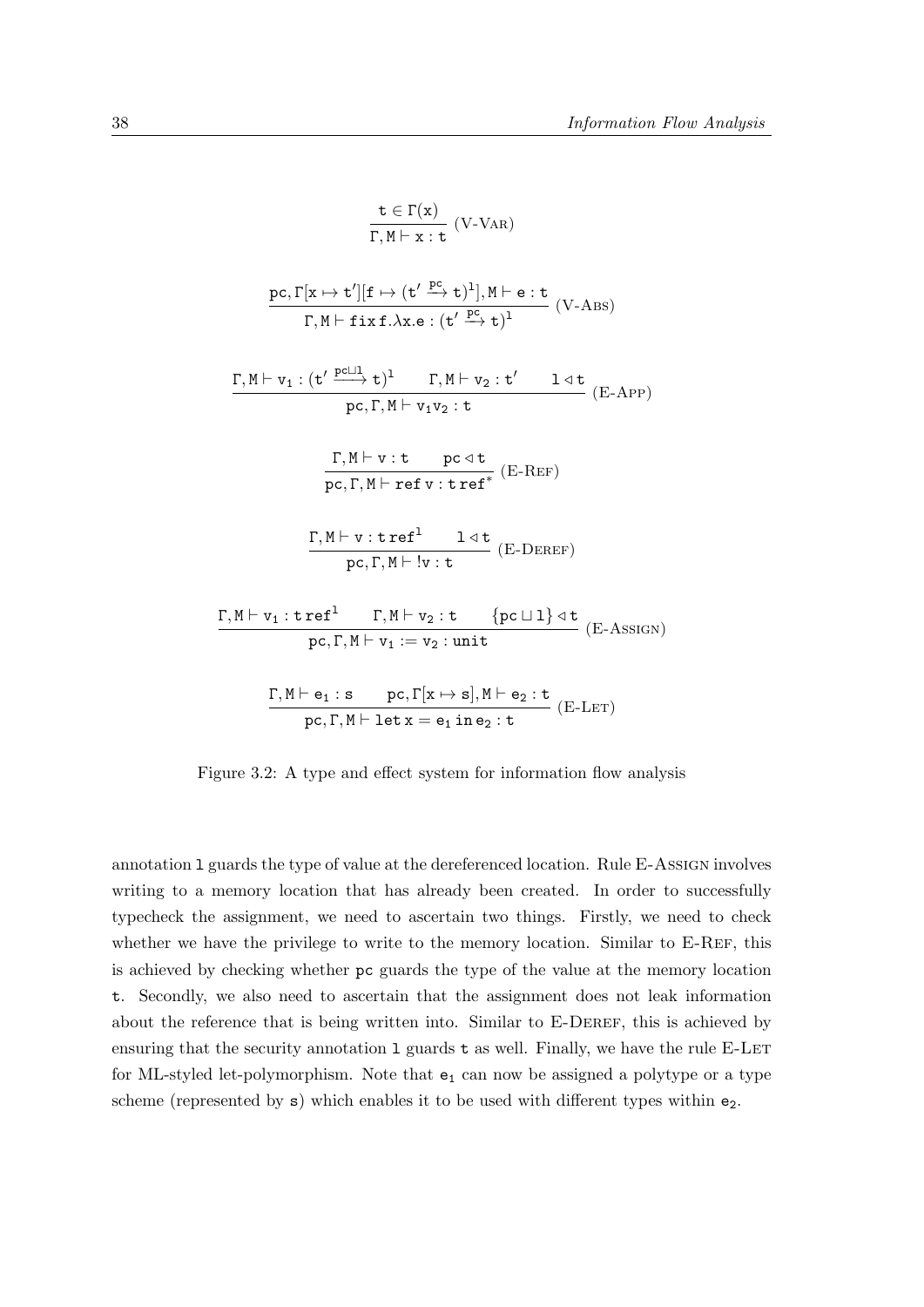#### 3.2.2 Subtyping and Information Flow

There is a natural relationship between subtyping and information flow. In subtyping, if a type  $t$  is expected in an expression, we can use another type  $t'$  provided  $t'$  is a subtype of t. Similarly, in the case of information flow, we can always use a value with a security level l if the enforced security level in the expression is higher than l. Indeed, subtyping paints a directed view of the program's information flow and has been extensively used in existing approaches to analyse information flow [\[52,](#page-121-0) [87,](#page-124-0) [120\]](#page-127-0).

Introduction of subtyping in the type system presented in figure [3.2,](#page-37-0) or for any fullfledged type system, is fairly straightforward. For two base types  $t'$  and  $t$  annotated with security levels  $1_{t'}$  and  $1_t$  respectively, we say  $t'$  is subtype of  $t$  (written  $t' \leq t$ ) if  $1_{t'} \leq 1_t$ . In other words, for base types the security annotation is covariant i.e. a base type with a lower security level can be applied at all places that accept a base type with a comparatively higher security level. For establishing subtyping between constructed types, a common approach is to decompose the comparison down to arguments of the type constructor. For this purpose, it is necessary that the types being compared are structurally similar (commonly referred to as *structural subtyping*). The axioms in figure [3.3](#page-38-0) show how the subtyping relation is decided for base types as well as constructed types, along with the rule for subtyping denoted by E-Sub. These axioms take into account the variance of the type argument(s), if any. Here,  $\oplus$ ,  $\odot$  and  $\ominus$  denote covariance, invariance and contravariance, respectively. Thus, subtyping extends the partial order that normally exists amongst security levels. Here, b represented a base type, ref represents a memory reference type and the  $\rightarrow$  represents a function type where the l.h.s of the  $\rightarrow$  is the function's input and r.h.s. represents the function's output. The subtyping on base types is interpreted as follows. Since the base type is annotated with a covariant sign  $(\oplus)$ , any base type b that carries an annotation  $1_1$  is a subtype of the same base type annotated with  $l_2$  if  $l_1 \leq l_2$ . The interpretation extends similarly to reference types and function types too.

$$
\begin{aligned} \frac{\text{pc}, \Gamma, \text{M} \vdash \text{e}: \text{t}^{\prime} \quad \text{t}^{\prime} \leq \text{t}}{\text{pc}, \Gamma, \text{M} \vdash \text{e}: \text{t}} \ (\text{E-SUB}) \\ \text{b}^{\oplus} \qquad & \odot \text{ref}^{\oplus} \qquad (\ominus \xrightarrow{\oplus} \oplus)^{\ominus} \end{aligned}
$$

<span id="page-38-0"></span>Figure 3.3: Subtyping rule and variance on base types, references and function types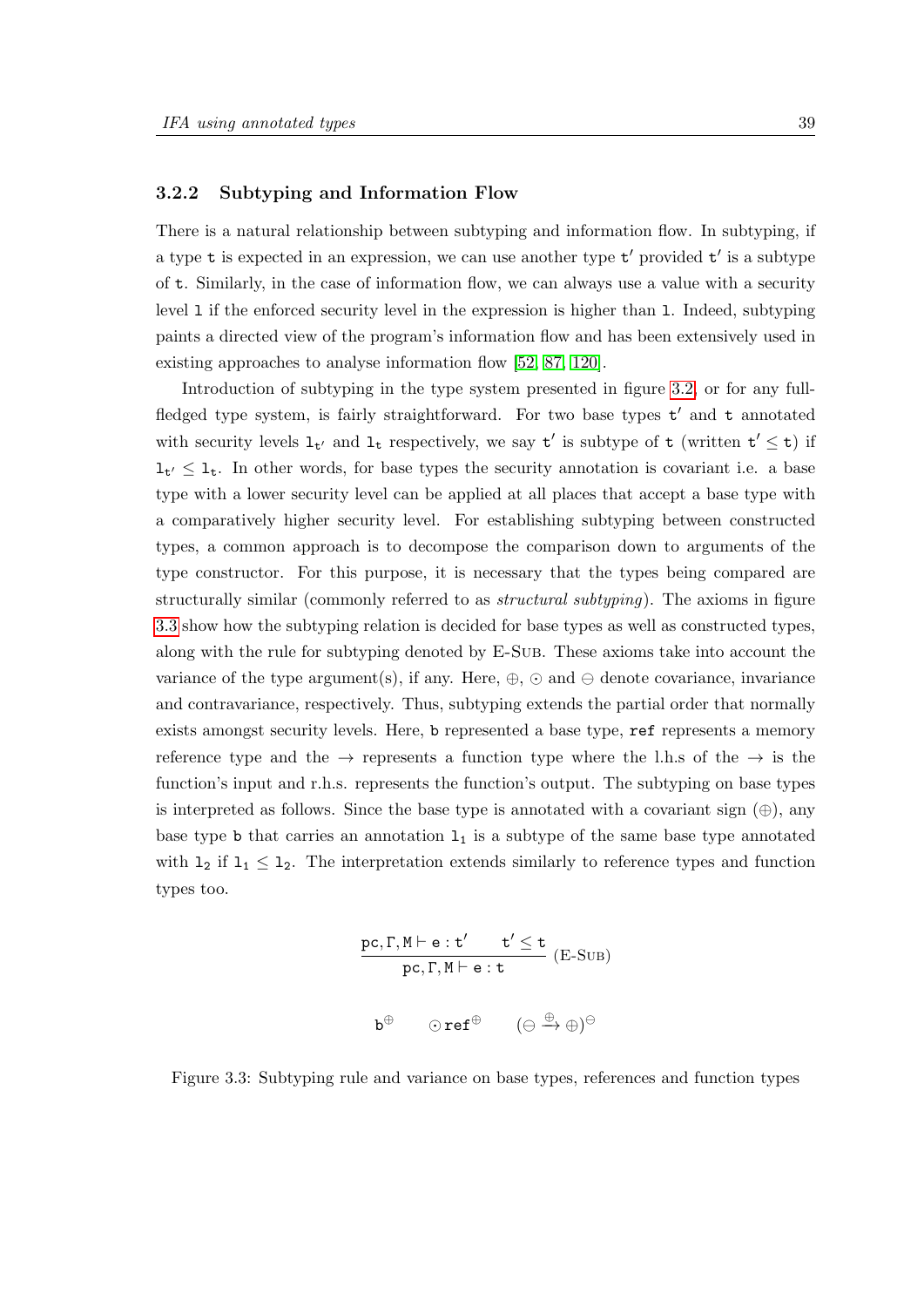# <span id="page-39-3"></span>3.3 Constraint-based IFA

Having presented typechecking rules that can perform IFA in section [3.2,](#page-35-0) we now present a set of constraint-based typing rules for deriving privilege levels for unannotated expressions. The motivation behind a constraint-based typing and information flow analysis framework is that it lends itself well to inference of both types and security annotations. Consequently, the programmer does not need to declare type and security annotations for every expression.

We first introduce a first order logic for constraints and then show how an instance of this logic can be applied to information flow analysis using types. The material presented here is based on the constraint-based information flow analysis framework presented by Simonet et. al. in [\[101\]](#page-126-0) and [\[87\]](#page-124-0). Terms and formulae in the logic are interpreted in the ground algebra detailed in section [3.2.](#page-35-0)

#### <span id="page-39-4"></span>3.3.1 The language of constraints

Terms in the first-order logic for constraints are denoted in the grammar as  $\tau$  as shown in the equation [Terms](#page-39-0) in figure [3.4.](#page-39-1) They are either variables or type terms composed from a constructor. Term variables are interpreted by assignments  $\rho$  that map variables to ground terms. In addition to variables and type terms, hand-sides (denoted as  $\phi$  in figure [3.4\)](#page-39-1) are also a part of the terms. Hand-sides are either a term variable or an atomic constant and are useful in introducing atomic constants as a constraint on type terms. Such constraints are useful when the programmer wants to explicitly coerce the privilege level of a value or expression through language-level security annotations.

<span id="page-39-1"></span>
$$
\tau ::= \alpha \mid c(\tau, \cdots, \tau) \qquad \phi ::= \alpha \mid a \qquad (\text{Terms})
$$

$$
\Gamma ::= \langle \tau = \cdots = \tau \rangle \approx \cdots \approx \langle \tau = \cdots = \tau \rangle \mid \alpha \le \alpha \mid \phi \sqsubset \phi \mid
$$

$$
\text{true} \mid \text{false} \mid C \land C \mid \exists \alpha. C \qquad (\text{Constraints})
$$

#### <span id="page-39-2"></span><span id="page-39-0"></span>Figure 3.4: Grammar for terms and constraints

Constraints are predicates that take terms as inputs. They form the formulae in the logic. Equation [Constraints](#page-39-2) in figure [3.4](#page-39-1) describes the grammar for constraints. Constraints on values and structure of terms have two facets: structural equality between two terms (represented by the  $\approx$  symbol) and equality of two terms (represented using the = symbol). Restrictions on the range of substitutions for a term variable can also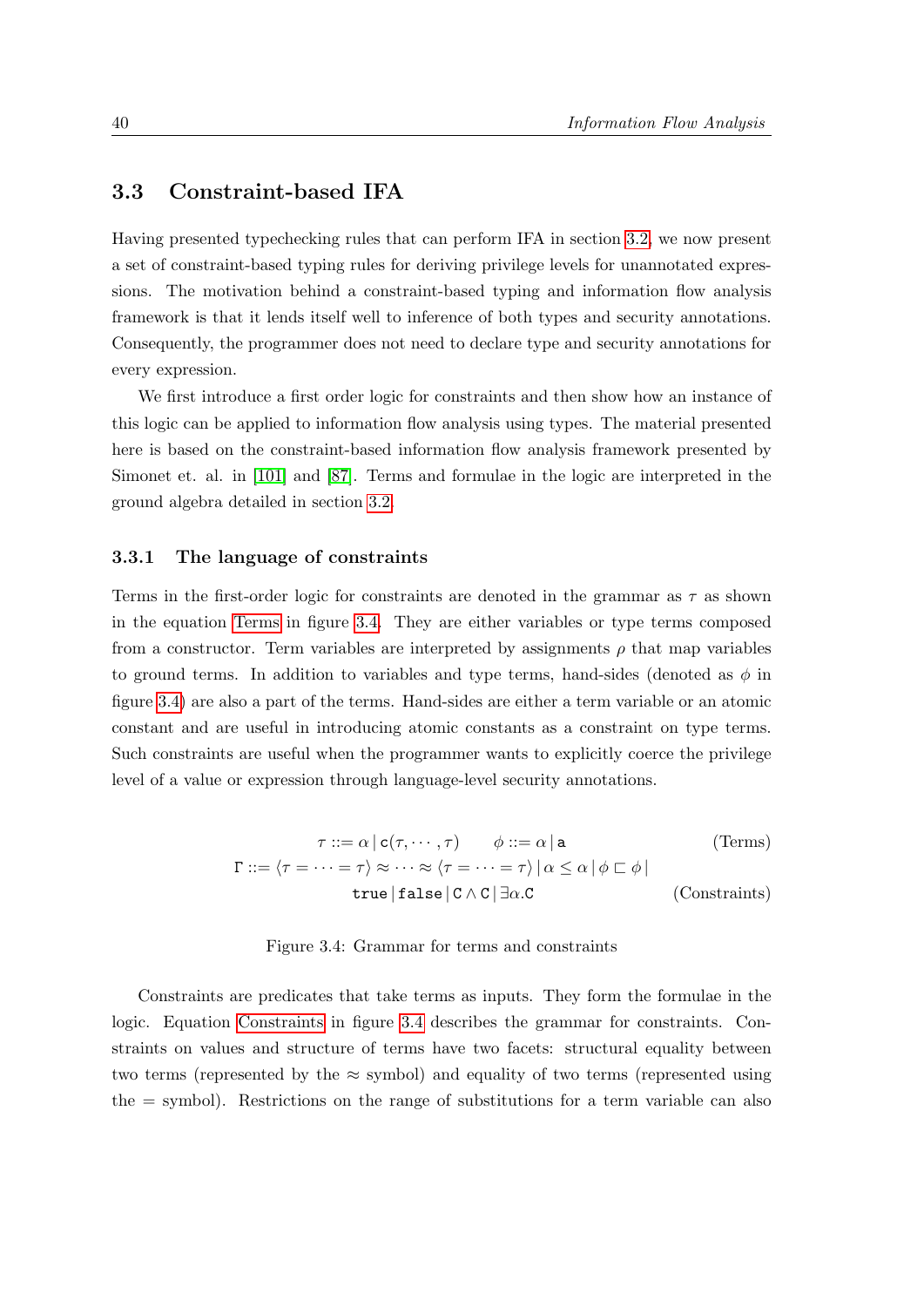be specified in two ways: a strong subtyping constraint (denoted as  $\leq$ ) which is between term variables and a weak subtyping constraint (denoted as  $\Box$ ) between term variables and hand-sides. Atomic constants can be introduced using weak subtyping constraints on term variables. Conjunction of constraints is an obvious choice to make the constraints language more expressive. Existential quantification is useful for introduction of variables by either the type checker or the solver. Its use will become evident shortly as we discuss constraint based typing rules.

<span id="page-40-0"></span>
$$
\forall \tau, \tau' \in \overline{\tau_1} \cup \cdots \cup \overline{\tau_n} \quad \rho(\tau) \approx \rho(\tau')
$$
\n
$$
\frac{\forall i \in [1, n] \forall \tau, \tau' \in \overline{\tau_1} \quad \rho(\tau) = \rho(\tau')}{\rho \vdash \overline{\tau_1} \approx \cdots \approx \overline{\tau_n}} \quad (I-STRUCTURE)
$$
\n
$$
\frac{\rho(\alpha_1) \le \rho(\alpha_2)}{\rho \vdash \alpha_1 \le \alpha_2} \quad (I-STRONGLEQ) \qquad \frac{\rho(\phi_1) \sqsubset \rho(\phi_2)}{\rho \vdash \phi_1 \le \phi_2} \quad (I-WEAKLEQ)
$$
\n
$$
\frac{\rho(\vdash C_1 \quad \rho \vdash C_2 \quad \rho \vdash C_3 \quad \rho \vdash C_4 \le \rho(\tau')}{\rho \vdash C_1 \land C_2} \quad (I-CONJUNCTION) \qquad \frac{\rho' \vdash C \quad \rho' = \rho[\alpha \to \star]}{\rho \vdash \exists \alpha. C} \quad (I-EXISTENTIAL)
$$

Figure 3.5: Interpretation of constraints

Interpretation of constraints is described in figure [3.5.](#page-40-0) Constraints are interpreted in the ground algebra using a two place predicate  $\cdot \vdash \cdot$ . The first and second arguments to the predicate are an assignment and a constraint respectively. The rule for interpreting structural constraints is described in the rule I-STRUCTURE. In this rule we interpret a multi-skeleton which is a collection of structurally similar multi-equations. Each multiequation is written as  $\tau_i$  in short where i can range from 1 to n. Here,  $\rho$  is an assignment mapping variables in a type to ground terms. Multi-equations are sets of term variables that have the same interpretation and hence represent the same type. According to rule I-Structure, two terms can belong to the same multi-equation only if they have the same interpretation in the ground algebra. Two multi-equations belong to the same multiskeleton if their interpretations in the ground algebra have the same structure. Constraints on the range of values a term variable can take are dictated by strong and weak subtyping constraints. The interpretation of these constraints is described in rules I-STRONGLEQ and I-WEAKLEQ. Both these rules ensure that given an assignment  $\rho$ , a term variable (or handside) can be constrained by another term variable (or hand-side) if the interpretation of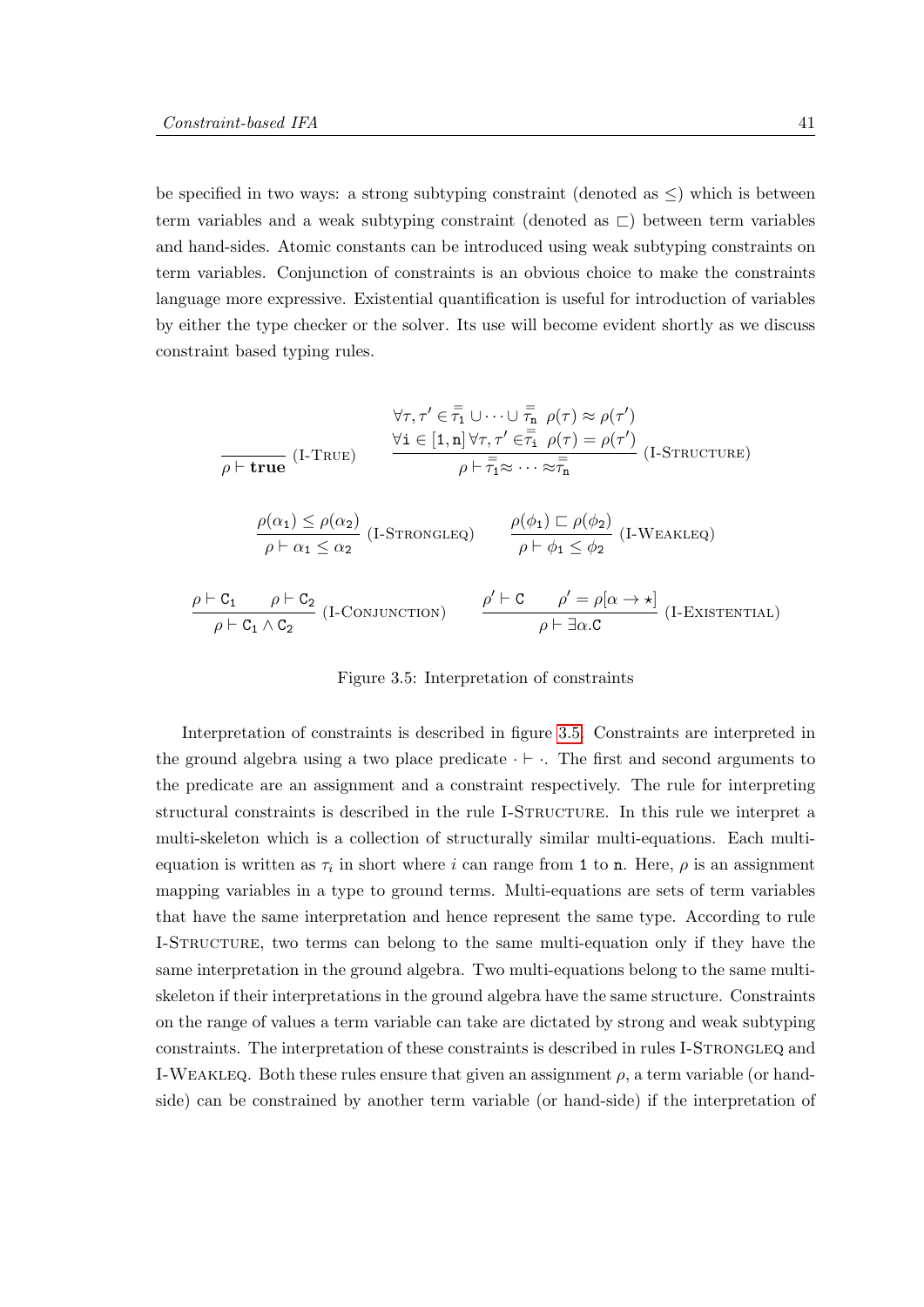the former under  $\rho$  is a strong subtype (or weak subtype) of the latter. The interpretation rule for conjunction of constraints is straightforward and described in I-Conjunction. The interpretation of an existential constraint is described in rule I-Existential.

# <span id="page-41-0"></span>3.3.2 Type Schemes

<span id="page-41-1"></span>In the traditional Damas-Milner type system, a type scheme s is of the form  $\forall \overline{\alpha}$ .t where the set of type variables  $\bar{\alpha}$  are considered bound within t. Damas-Milner styled polymorphism is described in figure [3.6.](#page-41-1) If a type environment  $\Gamma$  asserts that a term e has a type t, then all type variables that do not belong to the free variables of  $\Gamma$  are universally quantified in the form of a type scheme. This generalisation in the Damas-Milner type system is shown in the rule DM-Gen in figure [3.6.](#page-41-1) Whenever the scheme is initialised as shown in the rule DM-Inst, the universally quantified variables are replaced with concrete types.

$$
\frac{\Gamma \vdash e : t \quad \overline{\alpha} \# \text{ftv}(\Gamma)}{\Gamma \vdash e : \forall \overline{\alpha}.t} \text{ (DM-GEN)}
$$
\n
$$
\frac{\Gamma \vdash e : \forall \overline{\alpha}.t}{\Gamma \vdash e : [\overline{\alpha} \mapsto \overline{t}]t} \text{ (DM-INST)}
$$

Figure 3.6: Polymorphism in the Damas-Milner type system

In constraint based typing (and consequently, information flow analysis), a typing judgement is typically a four place predicate whose parameters are a constraint C, a type environment Γ, a term e and a scheme  $\sigma$ . A judgement is written as  $C, \Gamma \vdash e : \sigma$  and is read as: under the assumptions about the free type variables of the judgement which is recorded in C and the types of the free program identifiers which is recorded in Γ, the term e has a type  $\sigma$ .

In order to better appreciate the nature of polymorphism in constraint-based information flow analysis, we describe the rules for generalisation and instantiation of types in figure [3.7.](#page-42-0) CT-Gen describes the generalisation rule. For the constraint based typing rules, we assume that a type t not containing any bound variables can also be viewed as the type scheme  $\forall \phi$ [True].t. In CT-GEN, C is the set of constraints that does not concern the type variables that are being generalised, and D is the set of those constraints which concern these type variables. It is to be noted that type variables which occur free in Γ may also appear free in D in addition to  $\overline{\alpha}$ . The second premise of CT-GEN is similar to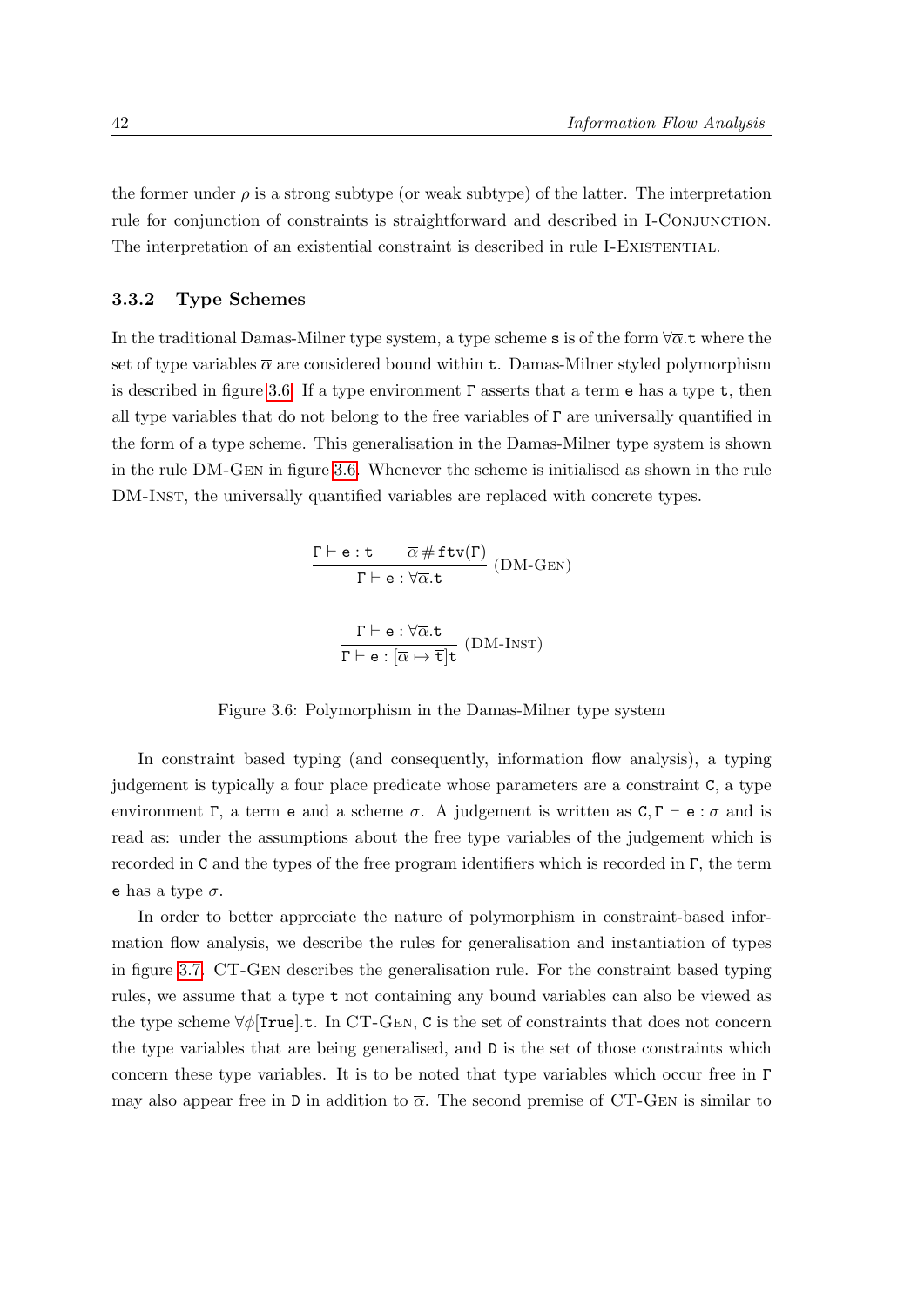<span id="page-42-0"></span>
$$
\frac{\mathtt{C}\wedge\mathtt{D},\Gamma\vdash\mathtt{e}:\mathtt{t}\qquad\overline{\alpha}\#\mathtt{ftv}(\mathtt{C},\Gamma)}{\mathtt{C}\wedge\exists\overline{\alpha}.\mathtt{D},\Gamma\vdash\mathtt{e}:\forall\overline{\alpha}[\mathtt{D}].\mathtt{t}}\ (\mathtt{CT}\text{-}\mathtt{G}\mathtt{E}\mathtt{N})\\[1mm]\underbrace{\mathtt{C},\Gamma\vdash\mathtt{e}:\forall\overline{\alpha}[\mathtt{D}].\mathtt{t}}_{\mathtt{C}\wedge\mathtt{D},\Gamma\vdash\mathtt{e}:\mathtt{t}}\ (\mathtt{CT}\text{-}\mathtt{INST})
$$

Figure 3.7: Polymorphism in a constraint-based type system

DM-GEN. Conclusion of the rule generalises all the type variables  $\overline{\alpha}$  but the generalisation is subject to the constraint D. This is reflected by augmenting C with the existential constraint ∃α.D in the conclusion of the rule. Instantiation is described in the rule CT-Inst. It is important to note here that in the conclusion of the rule, C is not augmented with D without regard for the fact that C may already contain  $\exists \overline{\alpha}$ .D. This is necessary because we may now substitute the bound variables  $\bar{\alpha}$  with concrete types which may render D unsatisfiable even though  $\exists \overline{\alpha}$ .D may be satisfiable. For example, consider the set of natural numbers. While the existential term  $\exists x \in N. (x > 2)$  is true since there are many natural numbers greater than 2,  $[1/x] \cdot (x > 2)$  is not, where  $[1/x]$  denotes substituting x with 1.

# 3.3.3 Constraint-based typing

<span id="page-42-1"></span>We are now ready to described constraint-based typing rules that cater to information flow analysis in addition to typing terms in the calculus. The grammar of types described in figure [3.1](#page-36-0) is now replaced with one that contains variables for type, privilege levels and the program counter. The new grammar is described in figure [3.8.](#page-42-1) The program counter and privilege levels are represented by the meta-variables  $\pi$  and  $\lambda$  respectively, while annotated types are represented by the meta-variable  $\tau$ . Level variables are represented as  $\delta$  and type variables are represented as  $\beta$ .

$$
\tau ::= \beta |\texttt{unit}| \, \mathsf{b}^{\lambda} |\tau \, \mathsf{ref}^{\lambda} | (\tau \xrightarrow{\pi} \tau)^{\lambda}
$$

$$
\pi, \lambda ::= \delta | \, \mathsf{1}
$$

Figure 3.8: Meta-variables representing types and levels

We now present a set of constraint based rules for conducting type-based information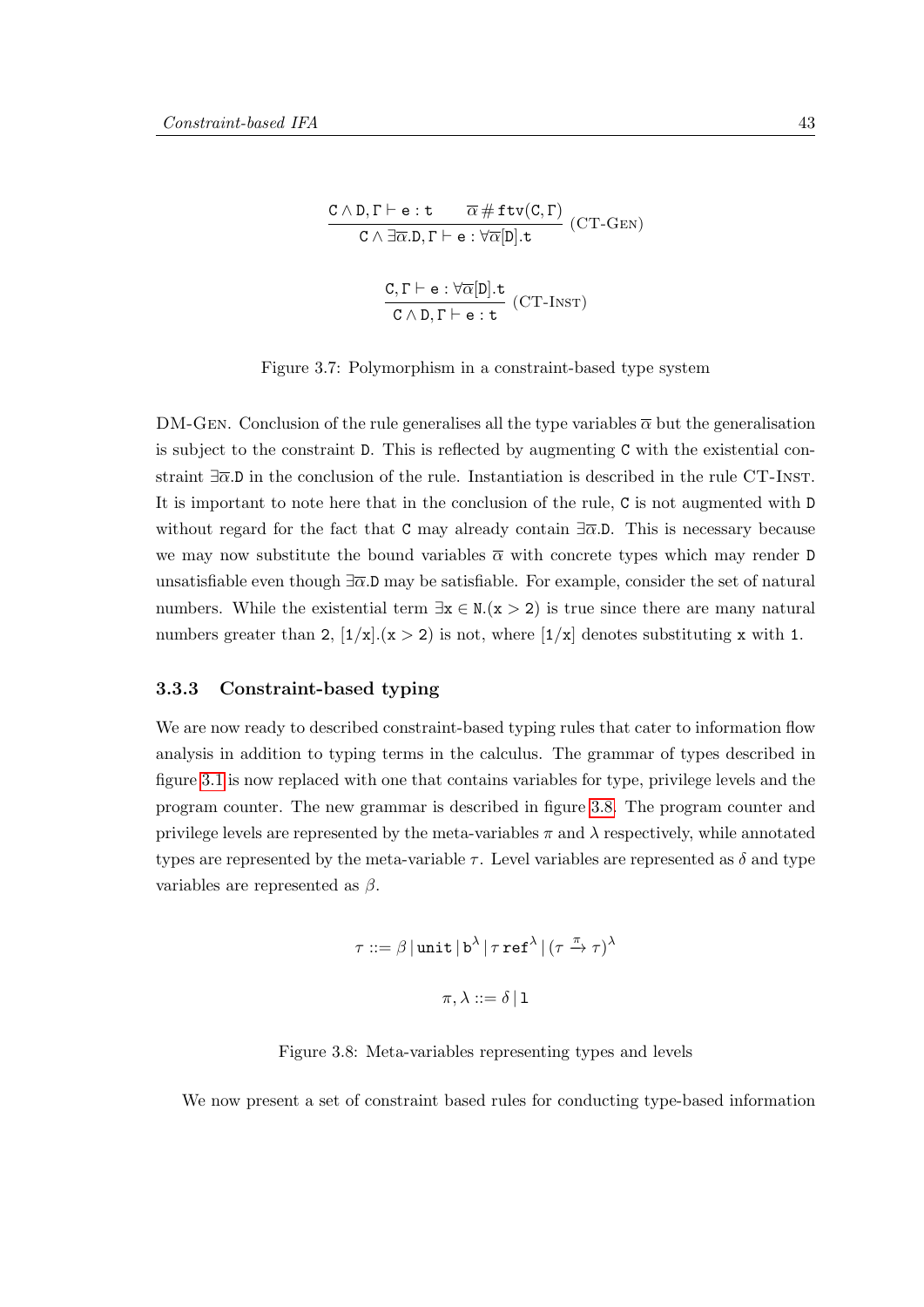flow analysis. The rules are described in figure [3.9](#page-43-0) and are analogous to those described in figure [3.2.](#page-37-0) In these rules, variables of arbitrary kind are represented with the variable  $\alpha$ ; a set of such variables is represented by  $\overline{\alpha}$ . Every judgement begins with a constraint C which contains assumptions about free type and level variables. The constraint must be satisfiable for the judgement to be valid. For simpicity, we no longer have the map M of references to their types in the typing rules; the set of constraints C on pure expressions can be easily extended with the map to prove soundness in the presence of side-effects through reference manipulation as shown in [\[90\]](#page-125-0). Another important difference lies in the manner in which universal quantification is introduced in rule E-LET-C and how it is eliminated in the rule V-Var-C. Unlike the traditional Damas-Milner type system, we have constraints on universally quantified variables as described in section [3.3.2.](#page-41-0)

$$
\frac{\Gamma(x)=\forall \overline{\alpha}[D].\tau \qquad C \Vdash \exists \overline{\alpha}.D}{C \land D, \Gamma \vdash x : \tau} \ (V\text{-}{\rm{VAR}}\text{-}{\rm{C}})
$$

<span id="page-43-0"></span>
$$
\frac{\mathtt{C}, \pi, \Gamma[x \mapsto \tau'][\mathtt{f} \mapsto (\tau'\xrightarrow{\pi} \tau)^\lambda] \vdash \mathtt{e} : \tau}{\mathtt{C}, \Gamma \vdash \mathtt{fix}\, \mathtt{f}.\lambda \mathtt{x}.\mathtt{e} : (\tau'\xrightarrow{\pi} \tau)^\lambda} \; (\text{V-ABS-C})
$$

$$
\frac{C, \Gamma \vdash v_1 : (\tau' \xrightarrow{\pi \Box \lambda} \tau)^\lambda \qquad C, \Gamma \vdash v_2 : \tau' \qquad C \Vdash \lambda \triangleleft \tau}{C, \pi, \Gamma \vdash v_1 v_2 : \tau} \quad (E-APP-C)
$$

$$
\frac{C, \Gamma \vdash v : \tau \qquad C \Vdash \pi \triangleleft \tau}{C, \pi, \Gamma \vdash \mathbf{ref} v : \tau \mathbf{ref}^*} \text{ (E-REF-C)}
$$

$$
\frac{\mathsf{C}, \Gamma \vdash \mathtt{v}: \tau \mathtt{ref}^{\lambda} \qquad \mathsf{C} \Vdash \lambda \triangleleft \tau}{\mathsf{C}, \pi, \Gamma \vdash !\mathtt{v}: \tau} \ (\mathrm{E}\text{-}\mathrm{D}\mathrm{e}\mathrm{r}\mathrm{e}\mathrm{F}\text{-}\mathrm{C})
$$

$$
\frac{C, \Gamma \vdash v_1 : \tau \,\mathrm{ref}^{\lambda} \qquad C, \Gamma \vdash v_2 : \tau \qquad C \Vdash \{\pi \sqcup \lambda\} \triangleleft \tau}{C, \pi, \Gamma \vdash v_1 := v_2 : \mathrm{unit}} \; (\mathrm{E}\text{-}\mathrm{Assign-C})
$$

$$
\frac{\mathtt{C}\wedge\mathtt{D},\, \Gamma\vdash e_1:\tau' \qquad \overline{\alpha}\#\mathtt{ftv}(\mathtt{C},\Gamma) \qquad \mathtt{C},\pi,\Gamma[x\mapsto \forall\overline{\alpha}[\mathtt{D}].\tau']\vdash e_2:\tau}{\mathtt{C}\wedge \exists\overline{\alpha}.\mathtt{D},\pi,\Gamma\vdash \mathtt{let}\, x=e_1\,\mathtt{in}\,e_2:\tau} \quad (\text{E-LET-C})
$$

Figure 3.9: Constraint based typing for IFA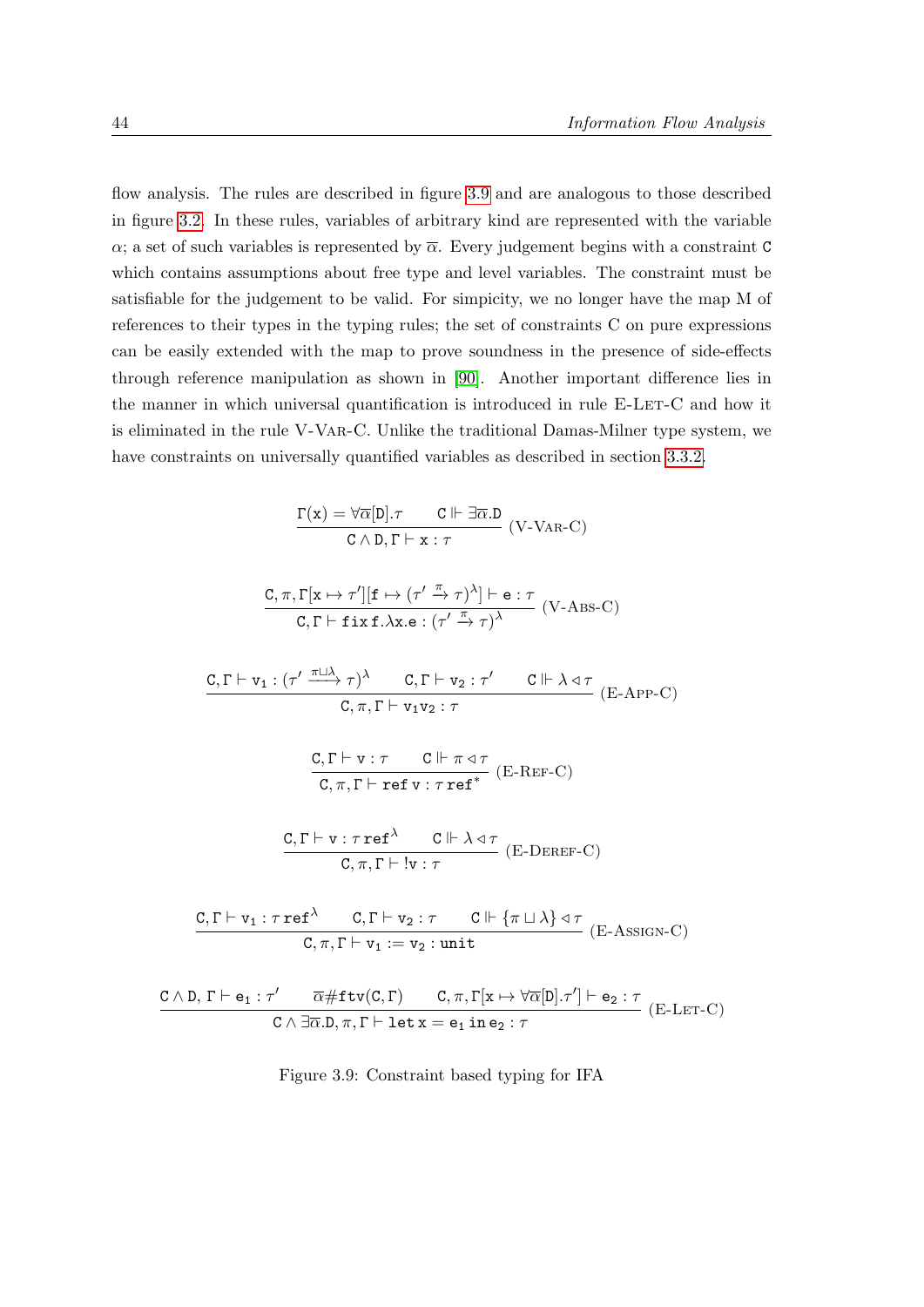# 3.4 Constraint rewriting and solving

Having described constraint based typing rules in section [3.3,](#page-39-3) we now describe the methodology for solving the constraints. The techniques for constraint solving described in this section are a succinct version of those described in [\[101\]](#page-126-0) and [\[90\]](#page-125-0). First, we describe how constraints can be rewritten in a simplified form in section [3.4.1.](#page-44-0) Then, we describe the procedure for solving the simplified constraints in section [3.4.2.](#page-45-0)

#### <span id="page-44-0"></span>3.4.1 Constraint expansion and decomposition

In this research work we assume that the subtyping relationship is structural in nature i.e. if a ground type (one that does not contain any free variables) or a variable representing a ground type is a subtype of another ground type or of a variable, then the two types/variables must have the same type constructor and hence the same structure. As mentioned in section [3.3.1,](#page-39-4) structural similarity is represented using the operator  $\approx$  where  $\alpha \approx \beta$  means that  $\alpha$  and  $\beta$  have the same structure. For two types that are the same, we use the equality symbol  $(=)$ .

Definition 2. A constructed type is a type that is constructed from at least two other types or type variables using type constructors. A type variable representing a constructed type is called a constructed type variable.

Definition 3. A terminal is a type variable that does not represent a constructed type, and hence cannot be expressed as a combination of structurally simpler types or variables. A constraint is atomic if it involves only terminals.

We now present techniques to simplify the constraints carried by the type of an expression down to atomic constraints i.e. constraints between variables that have been completely decomposed to remove any type constructor. There are two phases in this exercise which have been highlighted in figure [3.10.](#page-45-1) The [Expansion](#page-45-2) rule highlights the first phase which shows how to expand constructed type variables.

The [Expansion](#page-45-2) rule in figure [3.10](#page-45-1) expands a constructed type variable to reflect the structural knowledge that we have about this variable; structural constraints involving multi-equations are expanded to conjunction of constraints between terminals. Here,  $\frac{1}{\alpha}$  is a variable representing a multi-equation and  $v_i(f)$  represents the variance of the  $i^{th}$  argument in the type constructor f. Since this dissertation is about the structural subtyping discipline, knowledge about the structure of the constructed type variable can be derived from other structurally equivalent types that bound the variable. However, it must be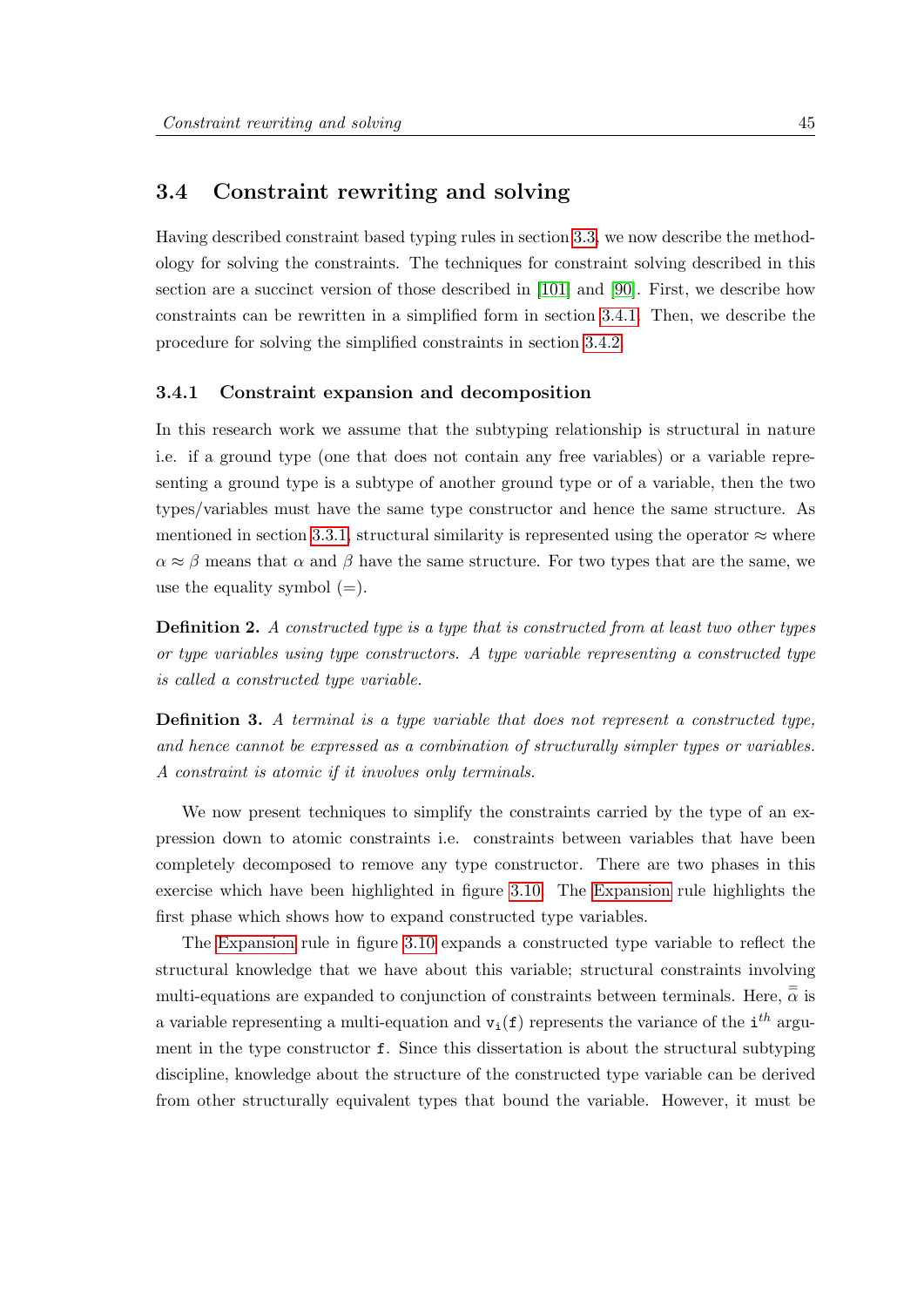<span id="page-45-3"></span><span id="page-45-2"></span><span id="page-45-1"></span>
$$
\frac{\langle \overline{\overline{\alpha}} \rangle \approx \langle \overline{\overline{\beta}} = f(\tilde{\beta}) \rangle}{\exists \tilde{\alpha}. [\langle \overline{\overline{\alpha}} = f(\tilde{\alpha}) \rangle \approx \langle \overline{\overline{\beta}} = f(\tilde{\beta}) \rangle \land_i \alpha_i \approx^{v_i(f)} \beta_i]}
$$
 Expansion  

$$
\alpha = f(\tilde{\alpha}) \xrightarrow[\beta]{} \alpha \leq \beta
$$
Decomposition  

$$
\beta = f(\tilde{\beta}) \xrightarrow[\lambda_i \alpha_i \leq^{v_i(f)} \beta_i]
$$



noted that this does not mean that the arguments to the expanded type constructors are themselves terminal. For example, if we have a product type  $\gamma \times \delta$ , it could very well be the case that  $\gamma$  and  $\delta$  are constructed types and there are further constraints on them after the applying the [Expansion](#page-45-2) rule. In such a case, the expansion process repeats itself until we have constraints signifying structural equivalence of terminals.

Expansion gives us a set of constraints between constructed types that are themselves expressed using terminals as building blocks. Decomposition is the second step towards atomic constraints and operates on the results of expansion. In decomposition, we match terminals from the lhs and rhs of constraints representing structural equivalence (denoted by  $\approx$ ). For example, if we have a constraint which says  $\langle \omega_1 = \gamma_1 \times \delta_1 \rangle \approx \langle \omega_2 = \gamma_2 \times \delta_2 \rangle$ and we know through the typing rules that  $\omega_1 \leq \omega_2$ , the [Decomposition](#page-45-3) rule in figure [3.10](#page-45-1) derives relationship between the terminals which are  $\gamma_1 \leq \gamma_2$  and  $\delta_1 \leq \delta_2$ . It is to be noted that the exact subtyping relation between the terminals is governed by their variance.

#### <span id="page-45-0"></span>3.4.2 Constraint solving

We now describe the technique to check solvability of atomic constraints. Figure [3.11](#page-46-0) describes an arbitrary flow constraint graph which is bounded at the inputs and outputs with concrete privilege levels. For the sake of simplicity, we assume the absence of sideeffects in this example. Hence, there is no mention of the variable pc. However, this simplification does not preclude integration of side-effects.

The privilege levels are represented as represented as variables  $\alpha_1 \cdots \alpha_7$  in the flow constraint graph shown in figure [3.11.](#page-46-0)  $\alpha_1$  and  $\alpha_2$  are input variables in the flow constraint graph and  $\alpha_6$  and  $\alpha_7$  are output variables. The input variables  $\alpha_1$  and  $\alpha_2$  are at a privilege level of  $l_1$  and  $l_2$  respectively. The output variables at  $\alpha_6$  and  $\alpha_7$  are written back at levels  $l_3$  and  $l_4$  respectively.

The first step in solving atomic constraints is to determine bounds for level variables.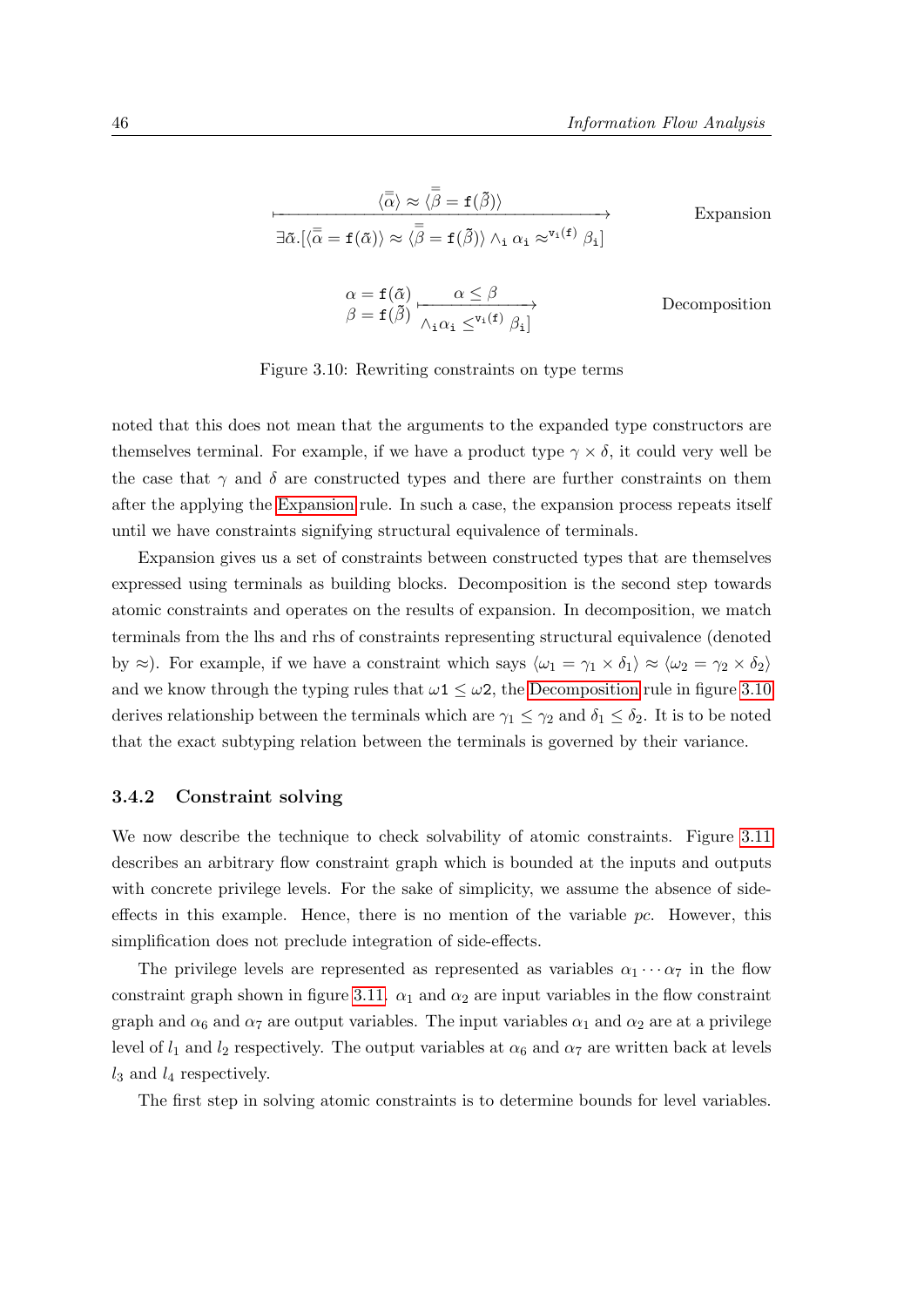<span id="page-46-0"></span>

Figure 3.11: Atomic constraints

It is important to note that a level variable can have multiple lower and upper bounds depending on the connections in the flow constraint graph. For example, the lower bound for level variable  $\alpha_5$  is a combination of both  $l_1$  and  $l_2$ , since  $\alpha_5$  is constrainted by both  $\alpha_1$  and  $\alpha_2$ . Therefore,  $\alpha_5$  inherits the lower bounds of both  $\alpha_1$  and  $\alpha_2$ . Since,  $l_1$  and  $l_2$ represent discrete elements in a security lattice, a stronger lower limit on  $\alpha_5$  is the least upper bound of  $l_1$  and  $l_2$  which is written as  $l_1 \sqcup l_2$ . Similar to the lower bound for  $\alpha_5$ , the lower bounds for other level variables can be obtained using a forward topological walk of the flow constraint graph and dual to this, a reverse topological walk can derive the upper bounds for the level variables. If a level variable inherits multiple privileges levels as upper bounds, the levels can be unified using the greatest lower bound operator  $(\sqcap)$ .

Solvability involves checking for constraints on level variables that are inconsistent with the security lattice. After the bounds on all level variables have been obtained using a forward and reverse topological walk, we check whether all lower bounds of each variable are at a lower privilege level than the upper bounds on that variable. This is achieved by verifying the relationship between the lower and upper bounds against the security lattice. If the relationship holds true i.e. all lower bounds on a variable are lower than the upper bounds on it, then the constraints are solvable. A valid substitution for the variables could then be the least upper bound of all lower bounds for the variable or the greatest lower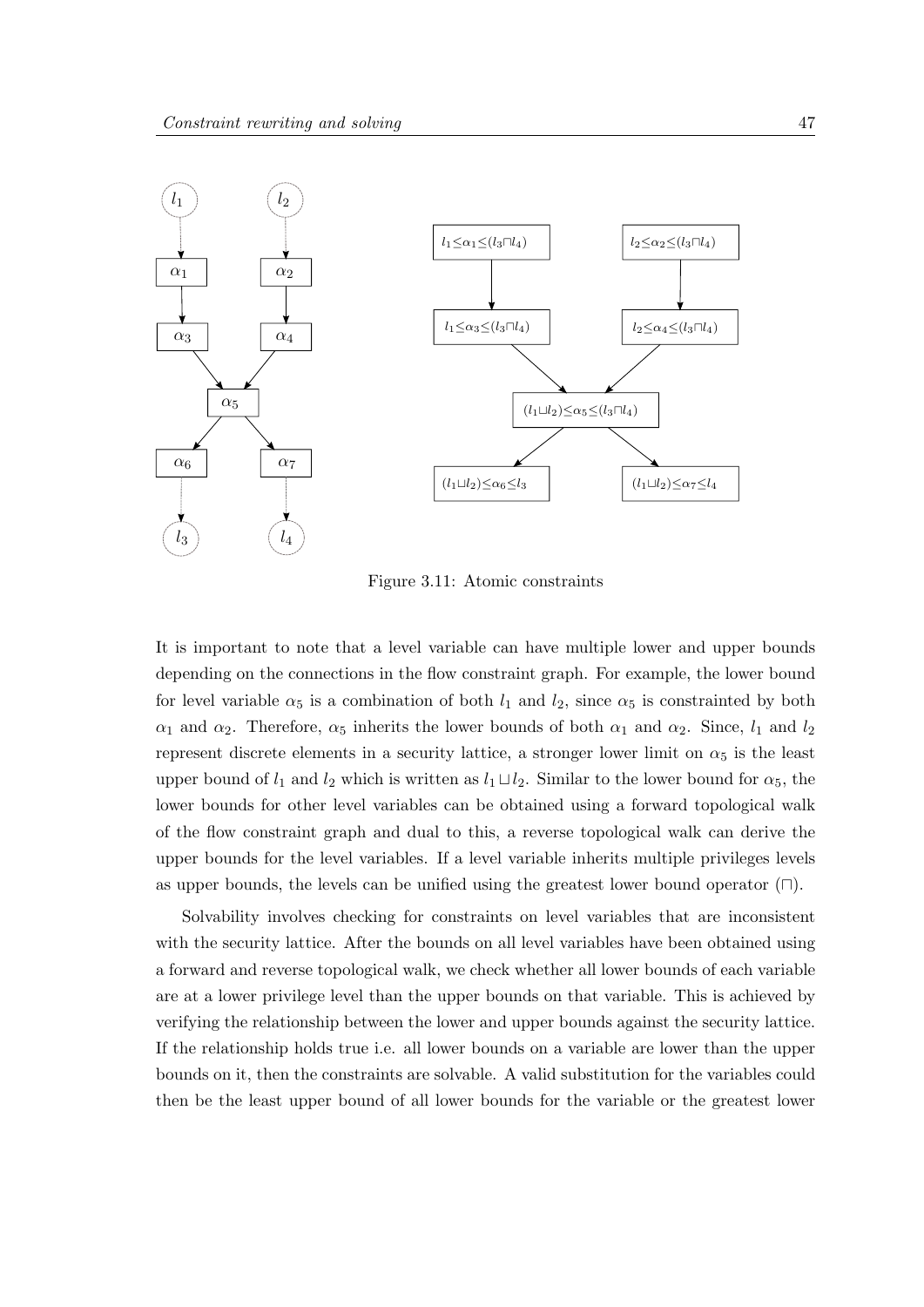bound of all upper bounds on the variable.

# <span id="page-47-0"></span>3.5 Simplification of type schemes

Efficiency of the solving process depends on the size of the constraint set at hand. Expansion as described in section [3.4.1](#page-44-0) introduces a lot of new variables. For the constraint solving to be efficient, it is imperative to remove variables that cannot contribute to the correctness of information flow analysis. A number of optimisations have been proposed to reduce the size of the constraint graph in the literature [\[85,](#page-124-1) [101\]](#page-126-0). Of these, we discuss two important ones that contribute significantly to reducing the size of the constraints : chain reduction and polarised garbage collection. Together, the two have been shown to eliminate over 90% of all reducible constraints.

Chain reduction involves fusing a term variable into its unique bound. For example, if we have a multi-skeleton of the form  $\langle \overline{\overline{\alpha}} \rangle \approx \langle \overline{\overline{\tau}} \rangle \approx \overline{\tilde{\tau}}$  (here,  $\overline{\tilde{\tau}}$  represents a multi-skeleton) and this is the only multi-skeleton involving  $\langle \overline{\overline{\alpha}} \rangle$ , we can rewrite the multi-skeleton as  $\langle \overline{\overline{a}} = \overline{\overline{\overline{\tau}}} \rangle \approx \tilde{\overline{\tau}}$  because  $\overline{\overline{a}}$  is just a placeholder for a multi-equation. Chain reduction reduces the number of distinct multi-equations that are expanded into atomic constraints. Hence, it achieves a reduction in the size of the graph representing the atomic constraints, and consequently optimises the constraint solving process.

Polarised garbage collection is the other optimisation that is useful for reducing the size of the atomic constraints graph. It applies to label-polymorphic expressions and involves compacting the atomic constraint graph for these expressions. Computing the type scheme for a label-polymorphic expression typically yields a lot of intermediate variables. While they are essential during the generation of the scheme, they are not needed for information flow analysis once the scheme has been generated. Hence, one can eliminate these intermediate variables without affecting the correctness of constraint solving.

Consider the label-polymorphic expression ternary op in figure [3.12.](#page-48-0) This expression takes in 3 inputs: x, y and z. Until the polymorphic expression is applied to values that are annotated with privilege levels in (ll. 6-7), it is not possible to tell the constant lower bounds on the input variables. Similarly, until the result is written back (ll. 8), it is not possible to know an upper bound on the output of ternary op. Thus, at every instance the label-polymorphic expression is applied, all constraints on all universally quantified variables have to be copied as a part of the type scheme. In reality, however, all that needs to be copied are the constraint relationships between input and output variables. This is sufficient to verify whether a privilege violation at the inputs percolates down to the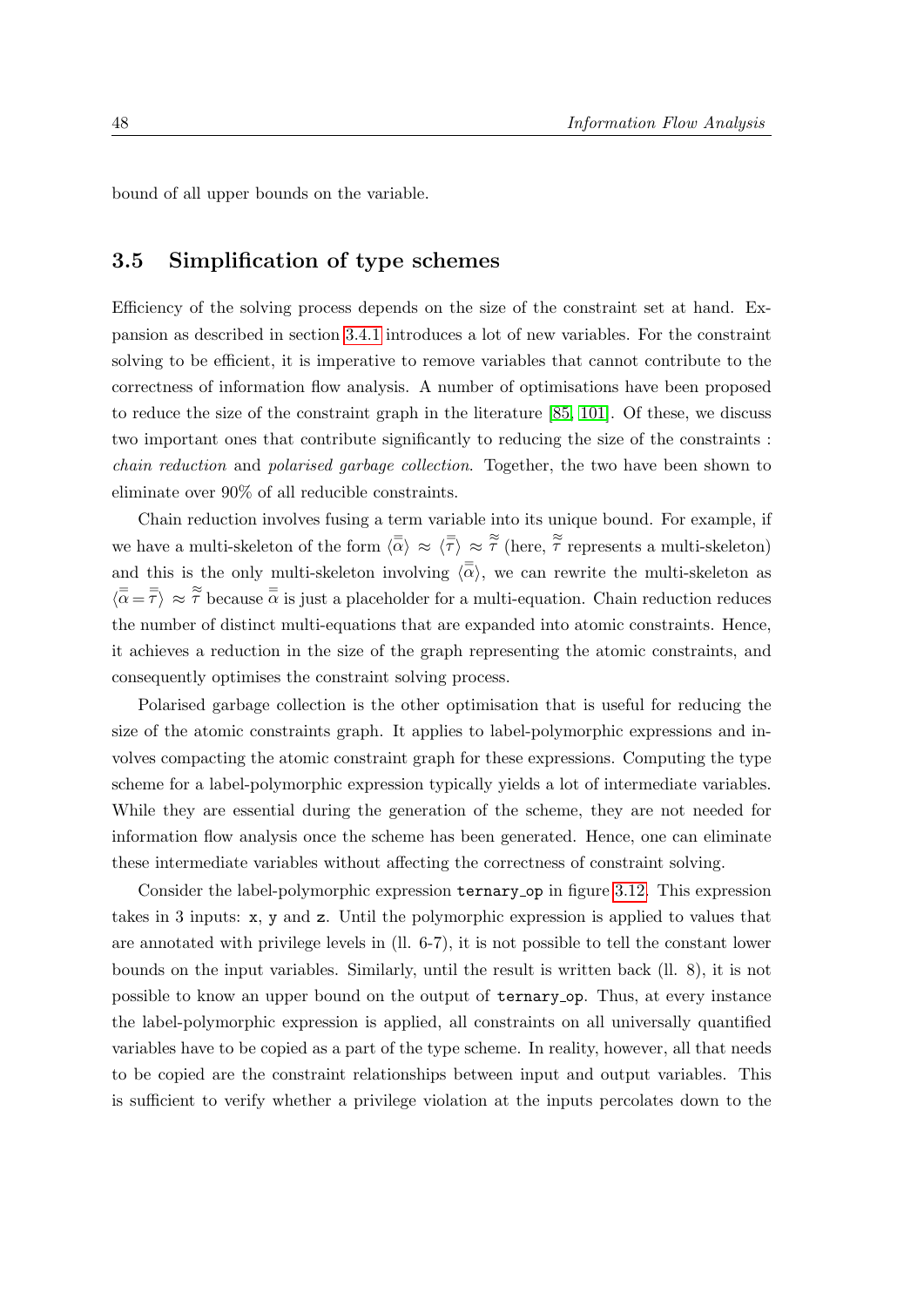<span id="page-48-0"></span>

Figure 3.12: A label-polymorphic expression and its constraints graph

output. For example, we know from the accompanying constraints graph for ternary op in figure [3.12](#page-48-0) that input variable  $x$  influences the value of output variable  $r$ . Therefore, in order to enforce secure information flow between  $x$  and  $r$ , it is sufficient to check whether the relationship between the lower bound for x (i.e.  $a \sqcup d$ ) and upper bound for r (i.e. h) obeys the security lattice.

Polarised garbage collection is a means to compact the atomic constraints graph in such a manner that intermediate type variables and constraints on them are not copied whenever a label-polymorphic scheme is initialised. In the first step, a transitive closure operation on the atomic constraints graph is performed. In the second step, only those relationships that involve an input variable and an output variable are preserved as part of the scheme.

# <span id="page-48-1"></span>3.6 Computational costs

In this section, we discuss the computational costs of both constraint solving and simplification. We first discuss the cost of constraint generation, expansion, decomposition and resolution as described in sections [3.3.](#page-39-3) Then we discuss the cost of the optimisations that are discussed in section [3.5.](#page-47-0)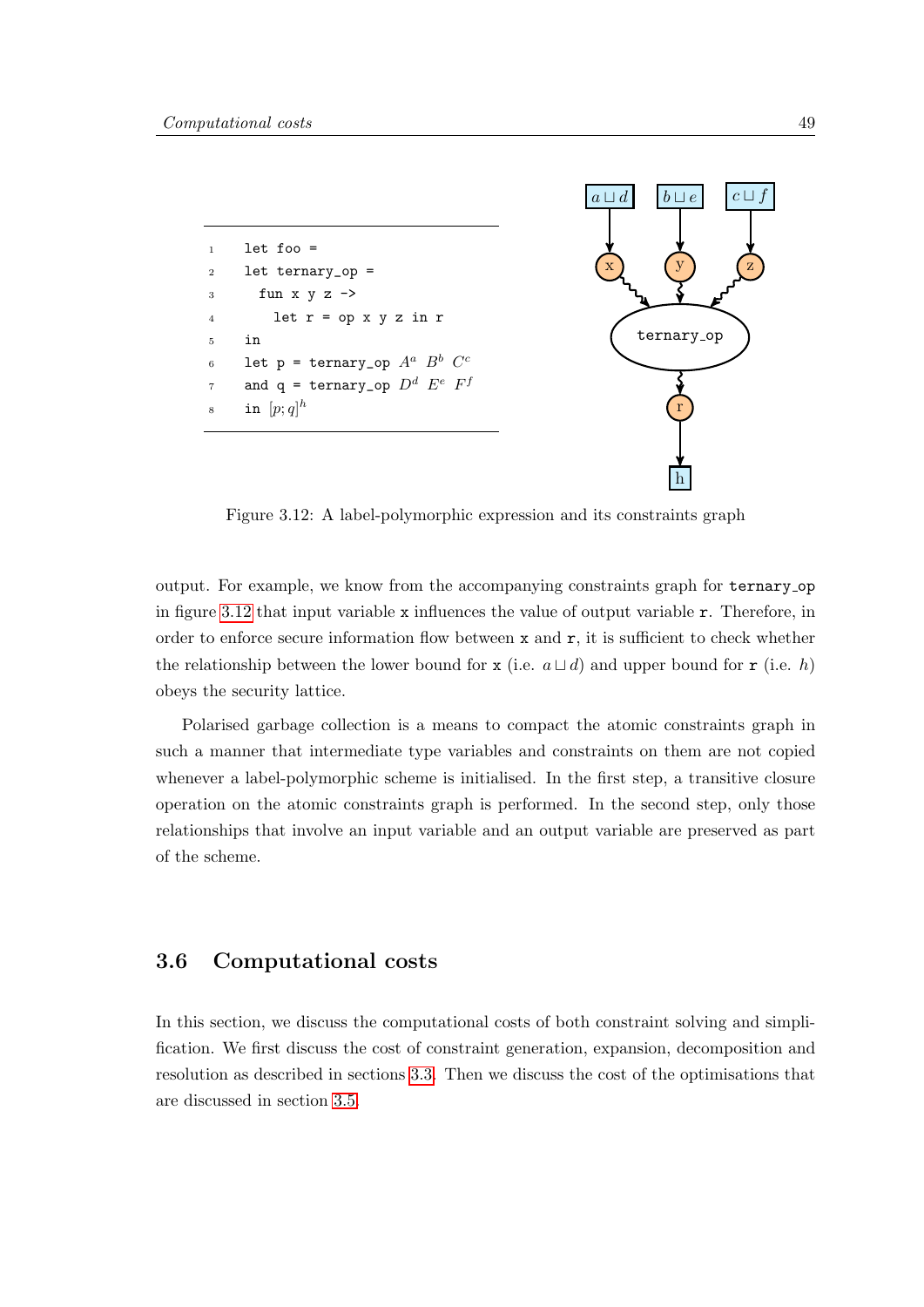# 3.6.1 Constraint Generation and Solving

Since constraints are derived from terms in the grammar of the programming language, the initial size of the set of constraints C is proportional to the size of the program under consideration. Let this size be represented by  $n_c$ . The first step in solving the generated constraints is unification - both at the level of structural similarity (skeletons) and at the level of equality (equations). The unification process is straightforward and similar to the standard procedure for type unification. It is described in further detail in [\[101\]](#page-126-0). The cost of unification is  $O(n_c\alpha(n_c))$  where  $\alpha(\cdots)$  is the inverse Ackermann function. The inverse Ackermann function is a very slow growing function and the computational complexity can be considered linear for all practical purposes.

After unifying type terms based on their structure and value into multi-skeletons and multi-equations, the next step is rewriting constraints in an atomic form as described in section [3.4.1.](#page-44-0) If we assume that a represents the arity of type constructors and  $h$  to be the maximum size of a multi-skeleton, then expansion and decomposition introduce  $a<sup>h</sup>$ new variables for each of the variables in the input constraint. Thus, the two steps of expansion and decomposition have a cost of  $O(a^h n_c)$ .

Once atomic constraints have been obtained post expansion and decomposition, we represent them in the form of a graph which we call the atomic constraints graph. Representation of atomic constraints in the form of a graph aids in the resolution of those constraints. Constraints are resolved by walking through the graph derived from the atomic constraints. During this walk, we need to verify whether the upper and lower bounds for each terminal violate the pre-specified security policy. As already mentioned, this security policy is specified as an ordering amongst the atoms, which is described in the form of a security lattice. Each terminal is represented as a vertex in the graph and the subtyping relationship between terminals is represented as an edge in the graph. It is to be mentioned here that a terminal may have multiple upper and lower bounds depending on what its ancestors and descendants are in the atomic constraints graph, as described in section [3.4.2.](#page-45-0) In such a case, we need to be able to compute the join and meet of multiple elements in the lattice to verify whether bounds of each terminal respect the security policy. Satisfiability of atomic constraints can be checked through a topological walk of the atomic constraints graph. And, substituting each of the terminals with either its lower or upper bound yields a suitable solution. Assuming that these lattice operations can be computed in constant time, resolution of atomic constraints can be thus achieved in  $O(a^h n_c + m)$  where m is the number of atomic constraints.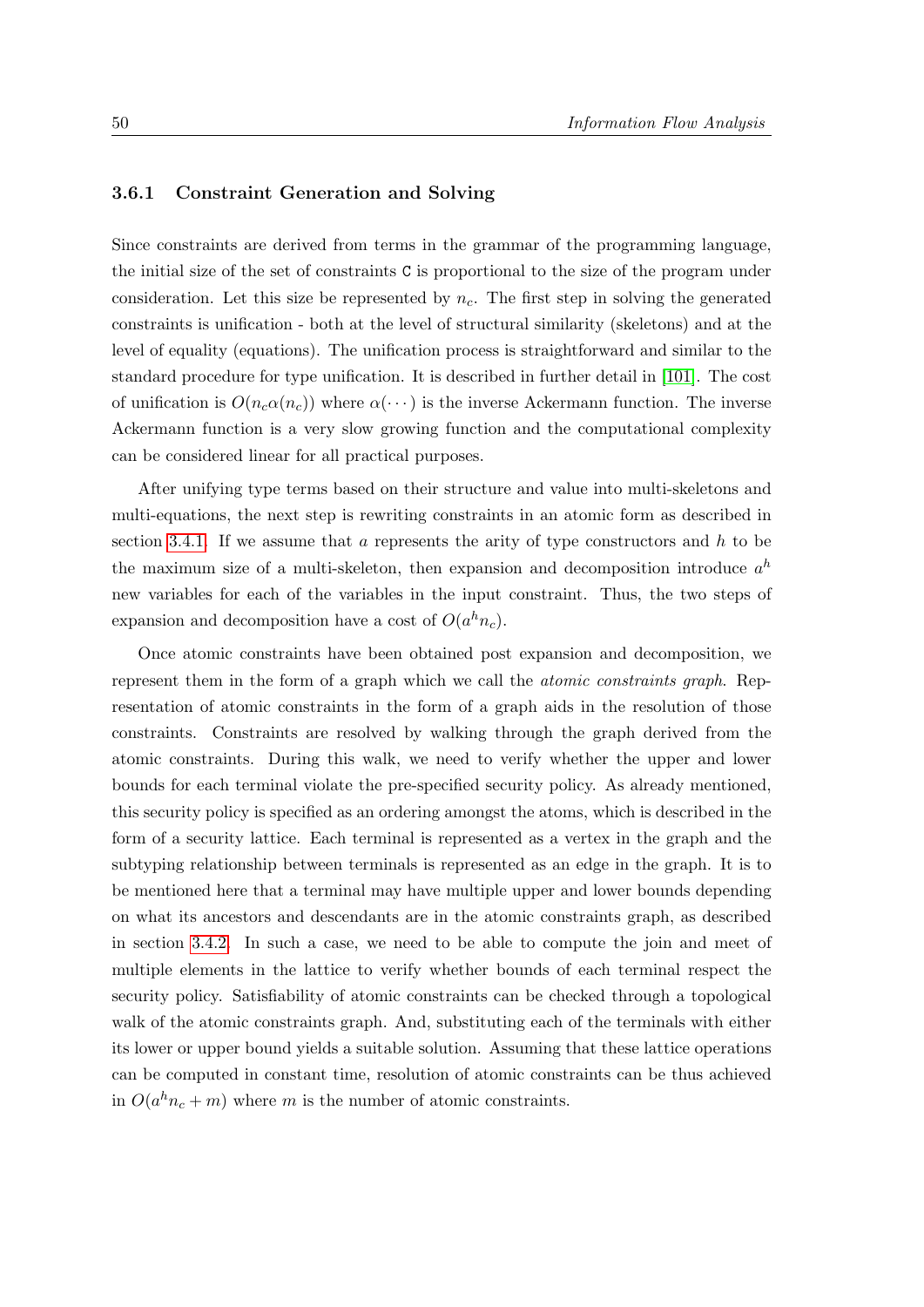#### 3.6.2 Scheme simplification

Chain reduction can be achieved by inspecting individual term variables and, if there exists a unique upper or lower bound for these variables, then equating the variables with the bound and storing the result as a multi-equation. Its cost is therefore directly proportional to the number of skeletons in the input constraint set which in turn proportional to the size of the program. The cost of chain reduction is therefore  $O(n_c)$ .

Polarised garbage collection on the other hand involves deriving flow dependencies between input and output variables. It only preserves flow relationships between input and output variables, and does away with all intermediate variables in a label-polymorphic expression. This involved performing a full transitive closure of the atomic constraints graph to derive which input variables influence what output variables. Thus, a naive implementation of polarised garbage collection has a complexity of  $O((a^h n_c)^3)$  because transitive closure of a directed graph can be performed in cubic time.

# <span id="page-50-0"></span>3.7 Algorithmic bottlenecks

In the previous section, we outlined the computational costs for solving and simplifying atomic constraints. In this section, we discuss the bottlenecks in the simplification and resolution of information flow constraints and propose means to address them.

# 3.7.1 Bottlenecks in IFA

In section [3.6,](#page-48-1) it was mentioned that atomic constraints can be solved through a topological walk of the graph, provided the lattice queries can be answered in constant time. However, the cost of pre-processing the lattice to achieve constant time queries was ignored. In reality, answering lattice queries in constant time requires heavy pre-processing and its computational costs cannot be ignored. Answering lattice queries in constant time necessitates computing a full transitive closure of the lattice to establish ancestor-descendant relationships as a first step. Then, for all pair of vertices, it is necessary to identify a common ancestor (descendant) that has the highest (lowest) topological number for the  $\Box$  ( $\Box$ ) query.

Similarly, the costs for polarised garbage collection tend to be higher than other steps in IFA. This is once again due to its dependence on the transitive closure operation; identifying which input variables go on to influence what output variables requires computing a transitive closure of the atomic constraints graph which is nothing but a DAG. Thus, sim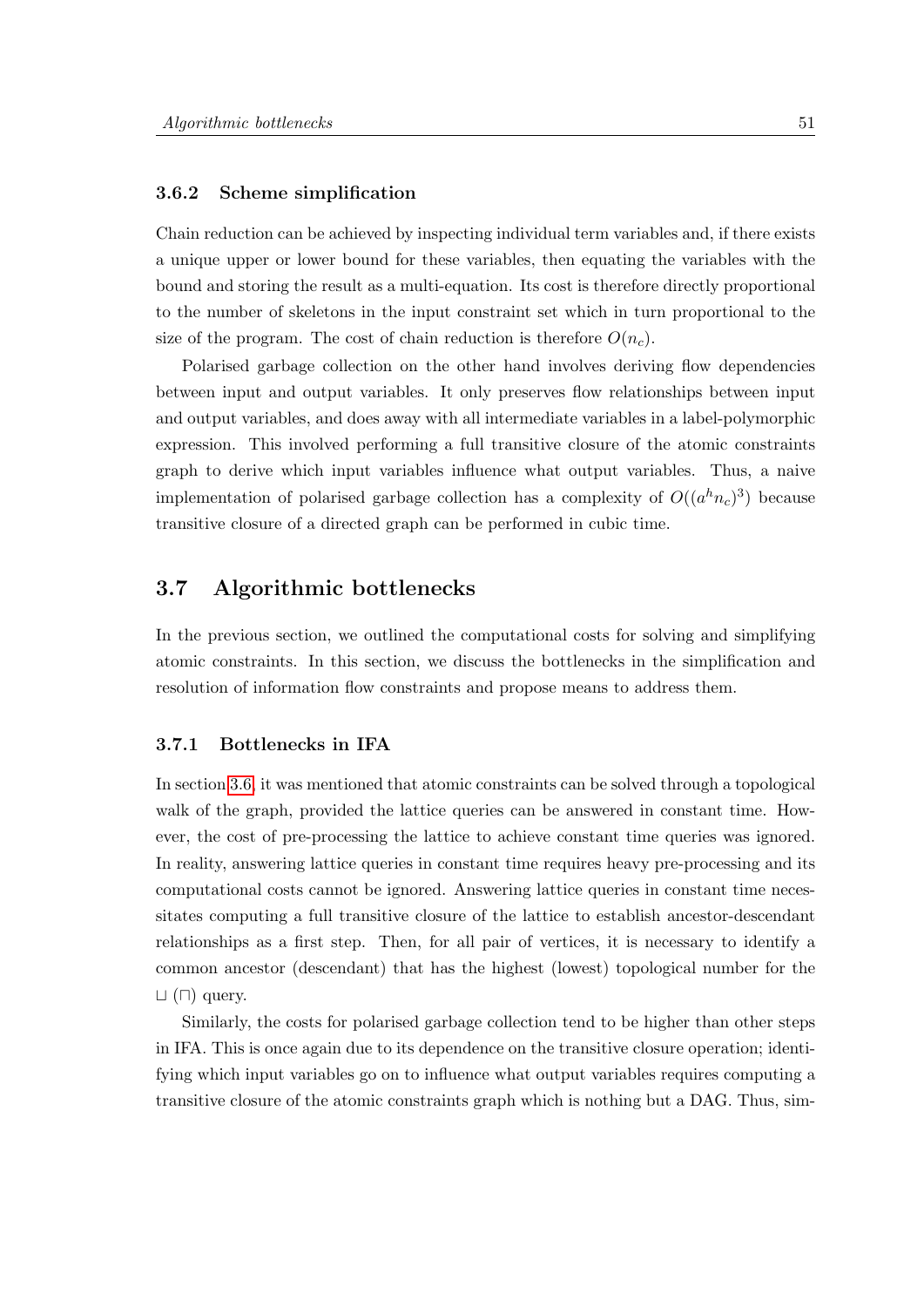plification of atomic constraints and answering lattice queries tend to be the bottlenecks in IFA due to their dependence on transitive closure of DAGs as a starting point.

#### 3.7.2 Reduction of TC to BMP

It is common knowledge that transitive closure of DAGs can be achieved through matrix multiplication. In this section, we discuss how the transitive closure of DAGs can be reduced to the problem of multiplying boolean matrices. This paves the way for presenting the cost of simplifying and resolving IFA constraints in terms of the Boolean Matrix Product (BMP).

Let  $G = (V, E)$  represent a DAG where V is the set of vertices in G and E is the set of directed edges in G. Let  $G^* = (V, E^*)$  represent the transitive closure of G. Here,  $E^*$ represents paths between all pairs of vertices that are connected in G through a sequence of one or more edges. Assuming the vertices of the DAG are topologically sorted, the adjacency matrix (when the vertices are written out in topological order) is an upper triangular matrix. Such an adjacency matrix is represented in figure [3.13a](#page-52-0) for a DAG G. Here,  $\bf{A}$ ,  $\bf{B}$  and  $\bf{C}$  are submatrices of the adjacency matrix for  $G$  while  $\bf{0}$  is a submatrix whose elements are zeroes. A and **B** are themselves upper triangular matrices. A clearer understanding of the significance of the submatrices  $A$ ,  $B$  and  $C$  comes from figure [3.13c](#page-52-1) where the vertices are written out left to right in topological order. If we have an edge connecting vertices in the first half of the topological order, we capture the adjacency information in the submatrix  $\bf{A}$ . Any edge connecting vertices in the second half of the order is captured in submatrix B. On top of this, edges going across the two halves are captures in submatrix C.

The next objective is to compute the reachability matrix for graph G. The reachability matrix is shown in figure [3.13b.](#page-52-2) Transitive closure for vertices in the first half of the topological order can be computed independent to those in the second half if we ignore any interconnections across the two sets. Therefore, submatrices  $A^*$  and  $B^*$  (which represent transitive closures of  $\bf{A}$  and  $\bf{B}$  respectively) in figure [3.13b](#page-52-2) can be computed by performing a transitive closure operation on submatrices A and B. Transitive closure across the two halves in the topological ordering can be obtained by performing a boolean matrix product of  $A^*$ , C and  $B^*$ . If we assume that the  $T(n)$  is the time necessary to compute  $G^*$  from G where *n* is the number of vertices in G, then computing  $A^*$  and  $B^*$  takes  $T(n/2)$ time. Computing  $\mathbf{A}^* \mathbf{C} \mathbf{B}^*$  can be done in  $O((n/2)^\omega)$  where  $\omega$  ( $\omega \sim 2.3$ ) is the exponent of the fastest matrix multiplication algorithm [\[33,](#page-119-0) [115,](#page-127-1) [34\]](#page-119-1). Thus, we have the relation  $T(n) = T(n/2) + O((n/2)^{\omega})$ . Using the master theorem for complexity of algorithms, the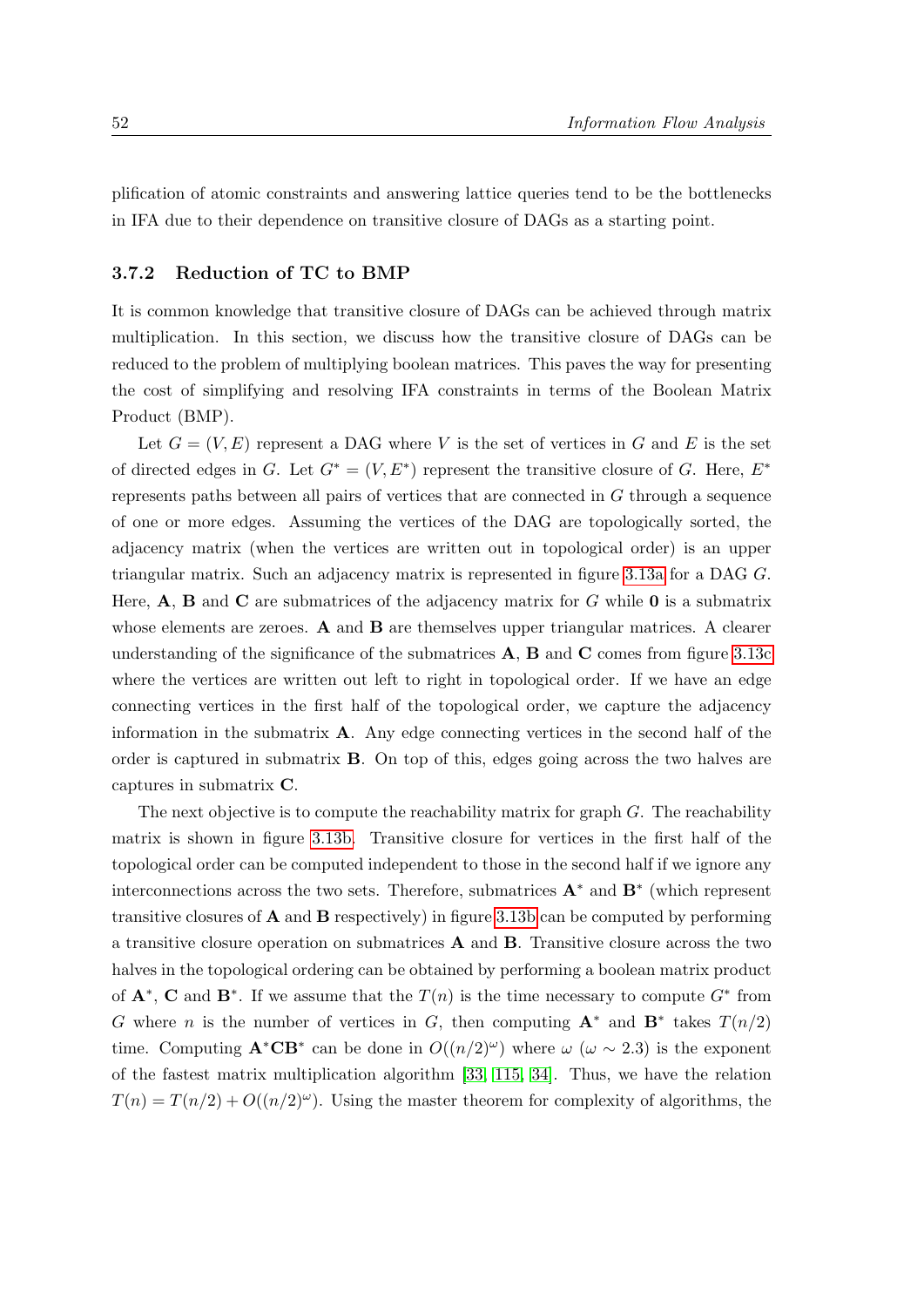<span id="page-52-1"></span><span id="page-52-0"></span>

<span id="page-52-2"></span>Figure 3.13: Transitive Closure of DAGs

right hand side of the relation simplifies to  $O(n^{\omega})$ . Thus, transitive closure of DAG with n vertices can be reduced to the problem of computing boolean matrix product on two  $n \times n$  matrices.

# 3.7.3 BMP as a basis function

In section [3.6,](#page-48-1) we identified two bottlenecks in type-based IFA that uses TC for DAGs. These were identified to be simplification of schemes for label-polymorphic expressions using polarised garbage collection, and pre-processing lattices for answering lattice queries. Having shown that computing TC for DAGs can be reduced to the problem of multiplying boolean matrices, we now present the computational costs for type-based IFA using BMP as a basis function.

Simplification of label-polymorphic expression using polarised garbage collection involves compacting the atomic constraints graph to preserve only those subtyping relationships that exists between input and output variables in the expression. This involves computing a transitive closure of the atomic constraints graph and can be achieved in a time of  $O(n^{\omega})$ .

Pre-processing lattices to answer lattice queries for IFA is a little more involved. A subtyping query on the lattice can easily be answered in constant time after performing a transitive closure of the lattice. If we assume that the lattice has k elements, this can be done in  $O(k^{\omega})$ . However, answering  $\sqcup$  and  $\sqcap$  queries required us to pick one element from the common ancestors/descendants of the query arguments. Since  $\sqcup$  is the dual of  $\sqcap$ we discuss the cost for  $\sqcup$  only. Once we have a reachability matrix through the transitive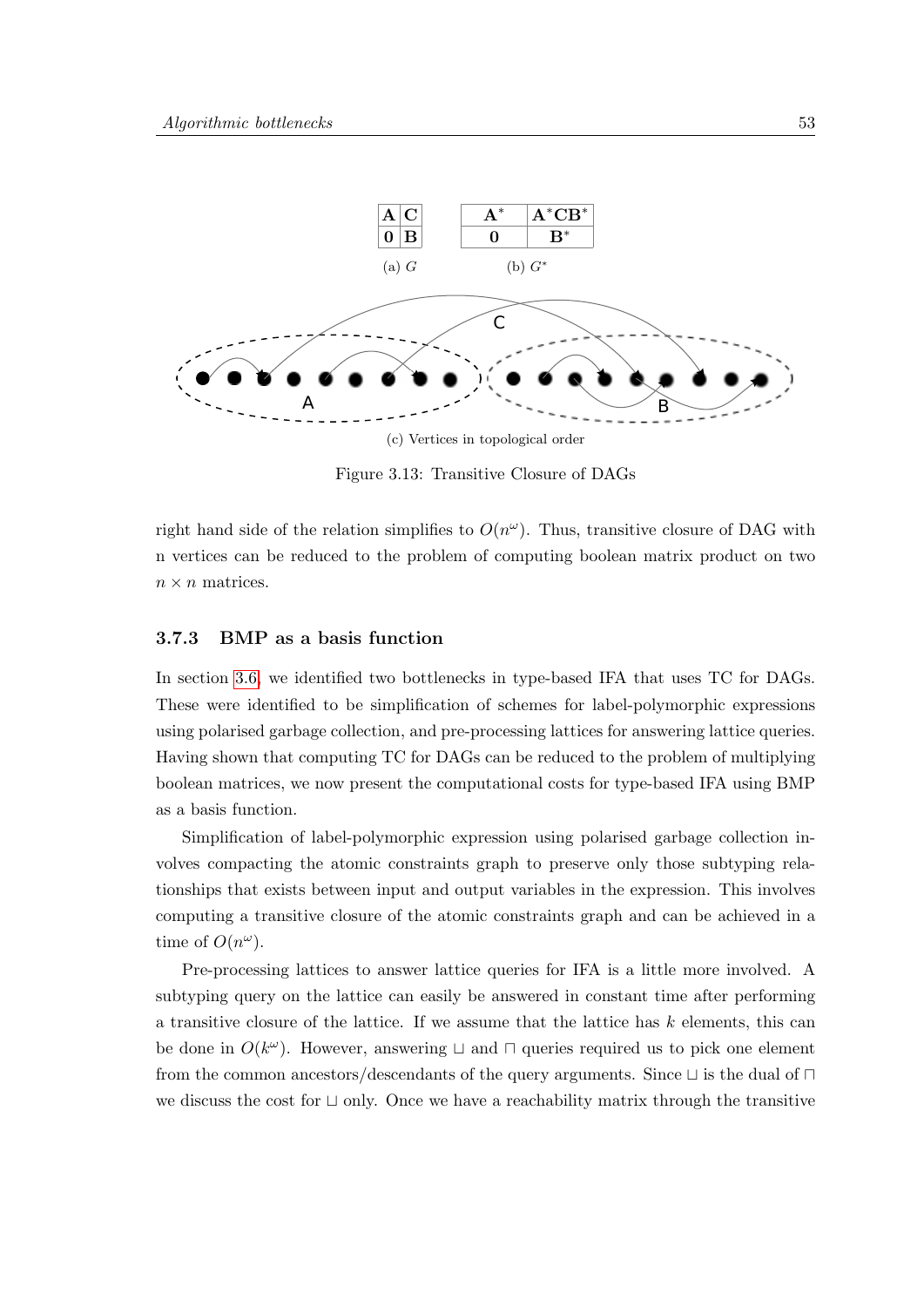closure of the lattice, we can tell all ancestors (and descendants) for all vertices in the DAG representing the lattice.

For a pair of vertices, if we need to calculate  $\sqcup$  we need to identify the common ancestors first and then pick one with the highest topological number. An elegant solution for pre-computing  $\sqcup$  for all pair of vertices in a DAG has been discussed in [\[36\]](#page-120-0). It was shown in [\[36\]](#page-120-0) that picking  $\sqcup$  for all pairs of vertices in a DAG can be reduced to picking maximal witnesses in the boolean matrix product of the reachability matrix of the DAG with itself. The cost for doing this was shown to be  $O(k^{(2+\theta)})$  where  $\theta$  satisfies relation  $\omega_{1,\theta,1} = 1+2\theta$ . Here  $\omega_{1,\theta,1}$  is the exponent of k in the operation cost for the multiplication of a  $k \times k^{\theta}$  matrix with a  $k^{\theta} \times k$  matrix. After obtaining a cost for  $\omega_{1,\theta,1}$  in terms of  $\omega$  $(∼ 2.3)$  and θ and solving for θ, it was shown that picking maximal witnesses and hence, identifying  $\sqcup$  for all pairs of vertices in a DAG has a cost of  $O(k^{2.575})$  [\[36\]](#page-120-0).

# 3.8 Summary

In this chapter, we discussed a framework for type-based information flow analysis. We showed how constraints can be used for both type inference and simultaneously information flow analysis. We discussed techniques for solving information flow constraints carried by types, and also discussed strategies for the simplification of schemes for label-polymorphic expressions where the security annotation for the type is unknown. We derived the computational costs for both simplification and resolution of constraints, and showed that for both these cases transitive closure of DAGs is the primary bottleneck when it comes to computational costs. We then discussed how transitive closure of DAGs can be reduced to the problem of matrix multiplication, and showed how the computational costs for simplification and resolution of information flow constraints can be expressed using boolean matrix product as a basis function.

We use the discussion of the bottlenecks in IFA in section [3.7](#page-50-0) to motivate the content of chapters [4,](#page-55-0) [5](#page-76-0) and [6](#page-95-0) in this dissertation. In these chapters, we design and evaluate structure-sensitive algorithms for answering lattice queries in constant time and simplifying label-polymorphic constraint graphs. The structure-sensitive algorithms proposed in these chapters adapt themselves to the structure of the DAG that is supplied to them, and seamlessly interpolate the performance graph between the best reported algorithms for trees and the best reported algorithms for dense DAGs, depending on the incidence of non-tree edges in the DAG. Thus, they are able to achieve the best performance for every point in the structure-spectrum of lattices and label-constraint graphs. This is especially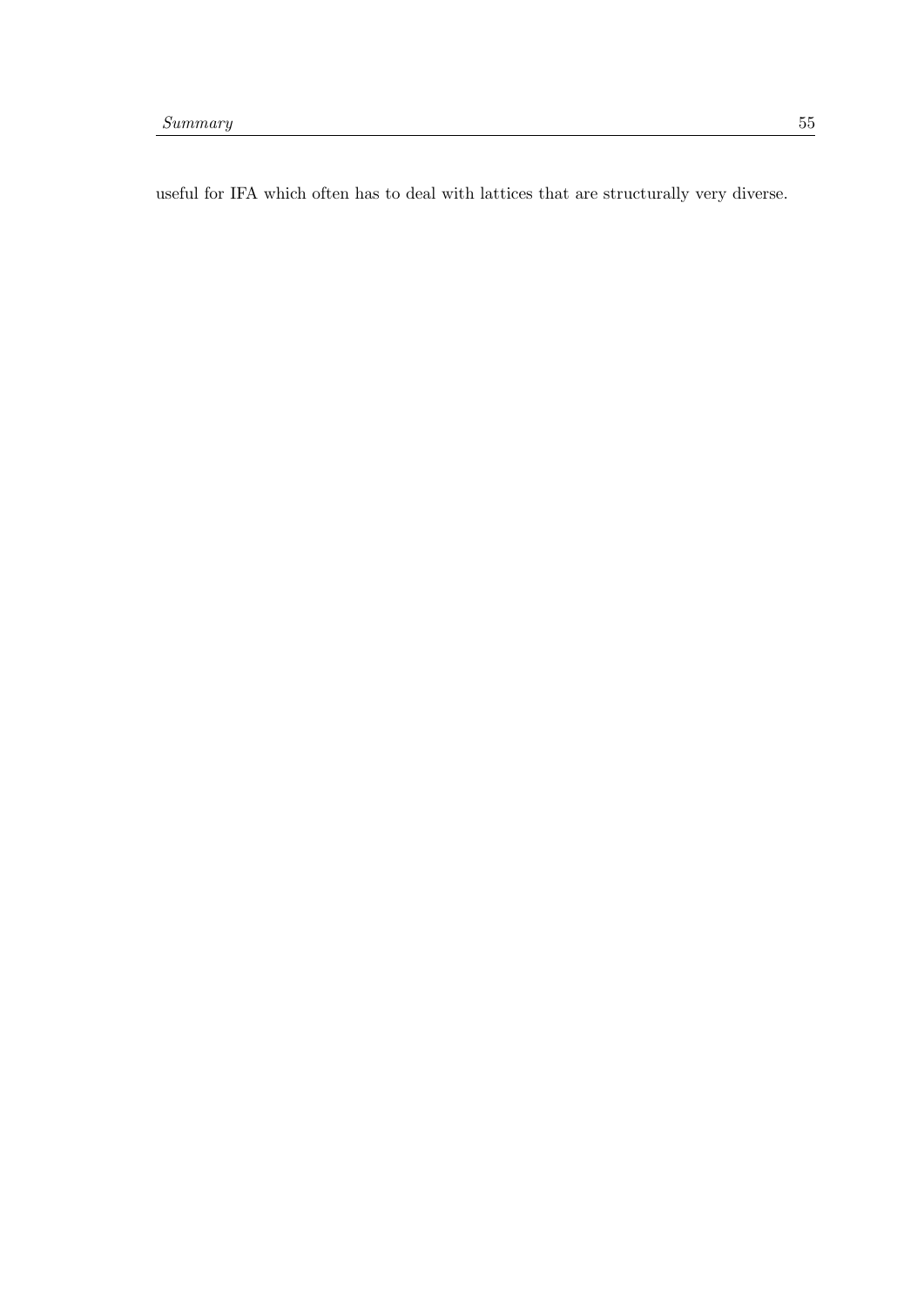# <span id="page-55-0"></span>Chapter 4

# Adaptive pre-processing of security lattices

# <span id="page-55-1"></span>4.1 Introduction

In chapter [3,](#page-33-0) we discussed the importance of lattice pre-processing in efficiently solving atomic inclusion constraints arising in program analysis that is based on polymorphic subtyping and label constants that are ordered as a lattice. In this chapter, we discuss a novel graph theoretic approach for pre-processing a DAG for answering the LCA query in constant time. Since the lattice is normally represented as a DAG, the results obtained for LCA computation for vertex-pairs in DAGs can be directly applied to obtaining the  $\Box$ of two elements in a lattice. Additionally, since  $\Box$  is the dual of the  $\Box$  query and  $\leq$  query on two elements in a lattice is just a special case of the  $\sqcup$  query where one of the query elements is the  $\sqcup$  of the two query elements, the results obtained in this chapter extend directly to  $\sqcap$  and  $\leq$  queries as well.

Unlike existing techniques which pre-process the DAG at the level of individual vertices, our graph decomposition lets us pre-process the DAG at the level of sets of vertices without any loss of precision in answering the LCA query for a pair of vertices. We call such a set of vertices a cluster which is a set of adjacent vertices with a single point of entry. In addition to uncovering a layer of abstraction in the pre-processing, clusters make the proposed preprocessing algorithm highly adaptive - the computational costs are a direct function of the latent scope for decomposition of the DAG into clusters. Thus, the proposed algorithm is highly suitable for applications which have to deal with lattices that have a wide structural variety.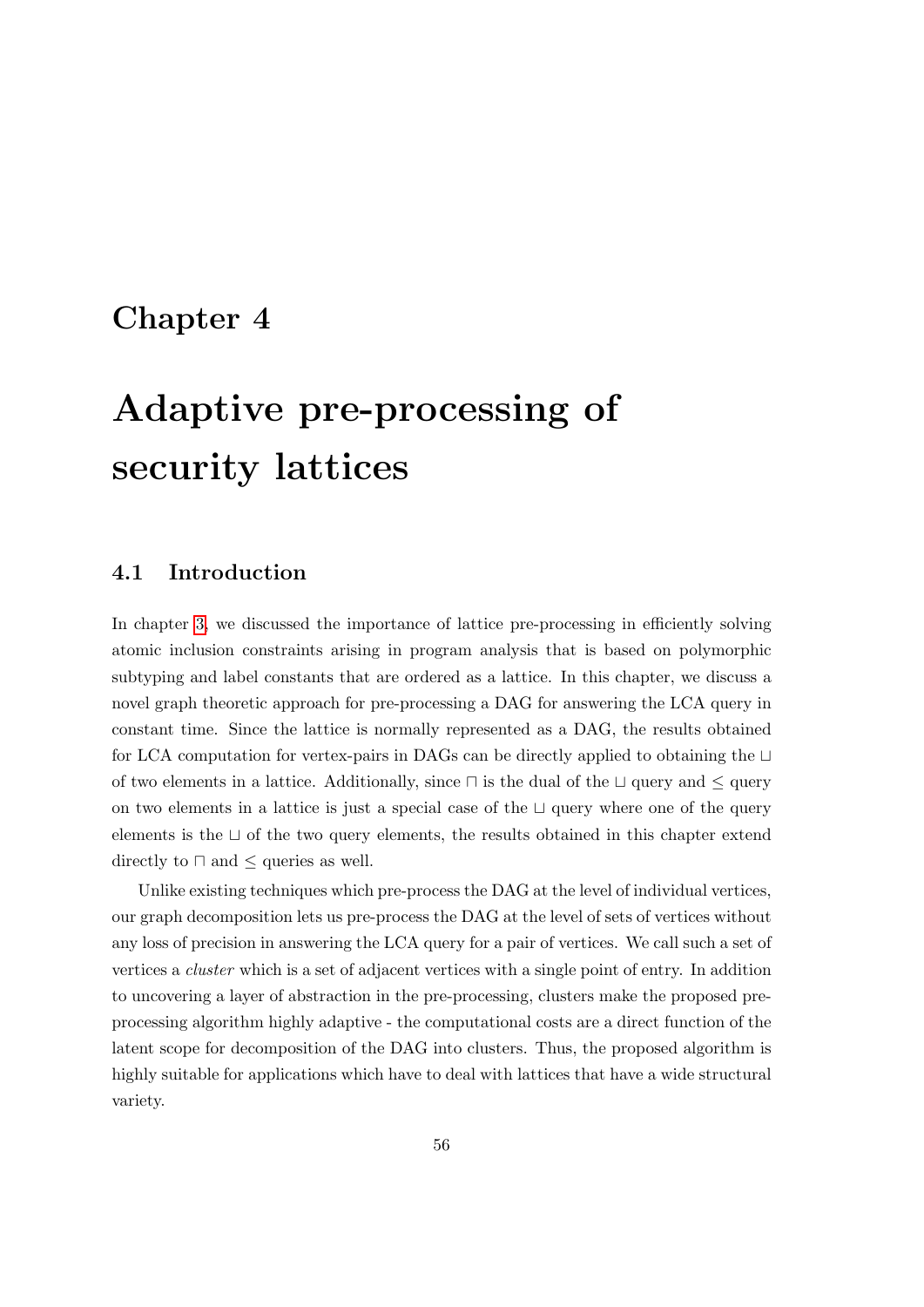The rest of the chapter is organized as follows. We define the LCA query in detail in section [4.2](#page-56-0) and discuss why pre-processing a DAG to answer LCA queries in constant time is an expensive operation. We give an overview of our approach in section [4.3](#page-57-0) where we discuss that any vertex u could reach another v either through the spanning tree covering the DAG or through a combination of spanning tree edges and cross edges. In the former case, we call u a tree ancestor (T) of v and in the latter case, we call u a cross ancestor (C) of v. Thereby, we categorize potential LCAs into one of the four categories - TT-PLCA, CT-PLCA, TC-PLCA and CC-PLCA - corresponding to the type of ancestral relationship between the potential LCA and the query vertices. The vertex with the highest topological number amongst these four PLCAs is the LCA of the query pair. In section [4.3,](#page-57-0) we discuss that the TT-PLCA can be computed by using the RMQ query on the spanning tree and show that the CT-PLCA need not be computed for a DAG. In section [4.4,](#page-61-0) we discuss techniques to identify the TC-PLCA for a vertex pair. In section [4.5,](#page-67-0) we discuss techniques to identify the CC-PLCA and summarise the chapter in section [4.6.](#page-74-0)

# <span id="page-56-0"></span>4.2 Lowest Common Ancestor

In this section, we provide a formal definition of the LCA query for DAGs and also discuss the reason why obtaining the LCA of two vertices in a DAG is much more involved that obtaining the LCA for two nodes in a tree.

Definition 4. The set of Lowest Common Ancestors (LCA) of two vertices u and v in a DAG is a set of vertices  $L = \{1_1, 1_2 \cdots, 1_n\}$  such that all vertices in L are common ancestors of u and v and no other descendant of the vertices in L is an ancestor of u and  $v \; 64$ .

A tree is a special case of a DAG; there is a unique LCA for all vertex-pairs in a tree. But vertex pairs in arbitrary DAGs may have multiple LCAs. In such a setting, a representative LCA is typically selected from the set of vertices satisfying the LCA properties. The initial approach to picking a representative LCA in the literature was to use the notion of depth of a vertex in the DAG [\[19,](#page-118-0) [20\]](#page-118-1). The depth was defined to be the longest hop distance of a vertex from the source of the DAG. In such a setting, it was possible for multiple vertices to have the same depth and ties were resolved arbitrarily to ensure that no two vertices have the same depth. Thus, it was possible to obtain a unique representative LCA for all vertex pairs. In later approaches [\[63,](#page-122-1) [36\]](#page-120-0), a simpler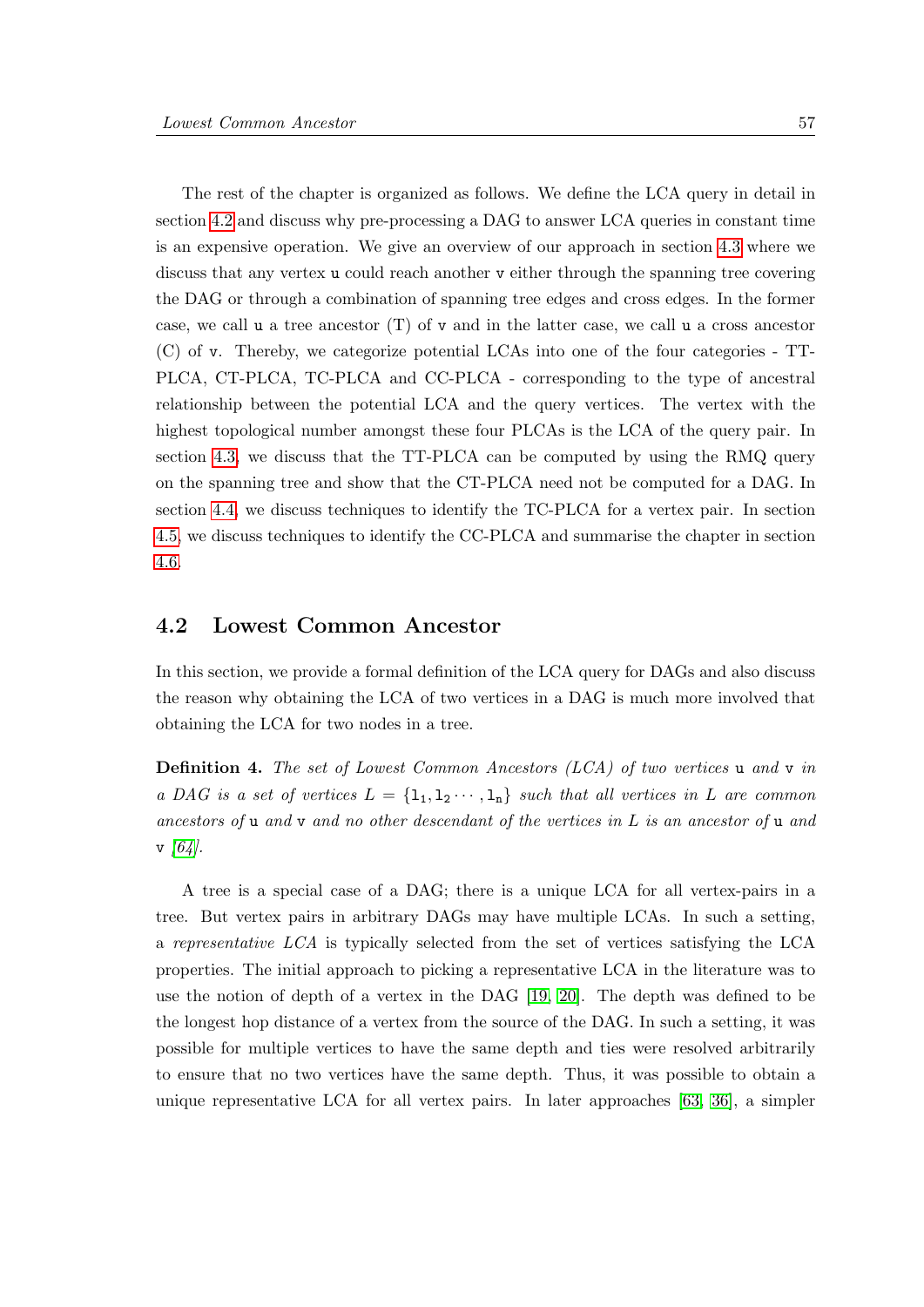approach was used to assigning depth values to vertices through topological ordering. In these works, the reachability matrix for the DAG was sorted according to the topological numbers of vertices and the representative LCA was defined to be the maximal witness of the boolean matrix product of the reachability matrix and its transpose. In other words, the representative LCA for a vertex-pair was nothing but the vertex with the highest topological number amongst the common ancestors of the vertex-pair. Similar to [\[63,](#page-122-1) [36\]](#page-120-0), we define the representative LCA to be the vertex that has the highest topological number in the set of common ancestors of the vertex-pair in this chapter.

The regular structure of trees and the unique LCA of vertex-pairs in trees make computation of LCA in trees relatively easier as compared to other kinds of graphs. LCA computation in trees can be computed in linear time using the *range minimum query* (RMQ) technique [\[46\]](#page-121-1). On the other hand, a rooted DAG contains an overlay of forward and cross edges on top of the edges of a spanning tree that covers the DAG. This additional layer of complexity inhibits the applicability of the simple and elegant RMQ technique to the case of DAGs. As a result, all of the reported techniques in the literature have resorted to computing the transitive closure of the entire DAG as a first step towards computing the LCA. By computing the closure, it is possible to easily identify the ancestors of vertices and consequently, the respresentative LCA for any given vertex-pair.

Computing the closure of a DAG is a computationally expensive operation. The fastest known algorithm for computing the closure relies on matrix multiplication and can be achieved in  $O(n^{\omega})$  where  $\omega(\sim 2.3)$  is the exponent of the fastest matrix multiplication algorithm reported in the literature [\[33,](#page-119-0) [34,](#page-119-1) [115\]](#page-127-1). The additional drawback of this approach is that for sparse DAGs, where the structure is very similar to a tree, one is still forced to put up with computing the closure of the entire DAG. Ideally, one would hope for a technique that exploits the decomposition of the DAG into a spanning tree and a set of additional edges. LCA computation can then proceed by considering reachability information over the spanning tree and over the rest of the DAG separately. This would let us achieve a fast algorithm for computing pairwise LCAs in a sparse DAG.

# <span id="page-57-0"></span>4.3 Identifying potential LCAs for a vertex pair

In this section, we give an overview of our approach to computing the LCA of a vertex pair in constant time after polynominal preprocessing. For the subsequent discussions, we assume that the DAG under consideration is rooted and static. If there are multiple parentless vertices in the DAG, we can always introduce a single parent for the parentless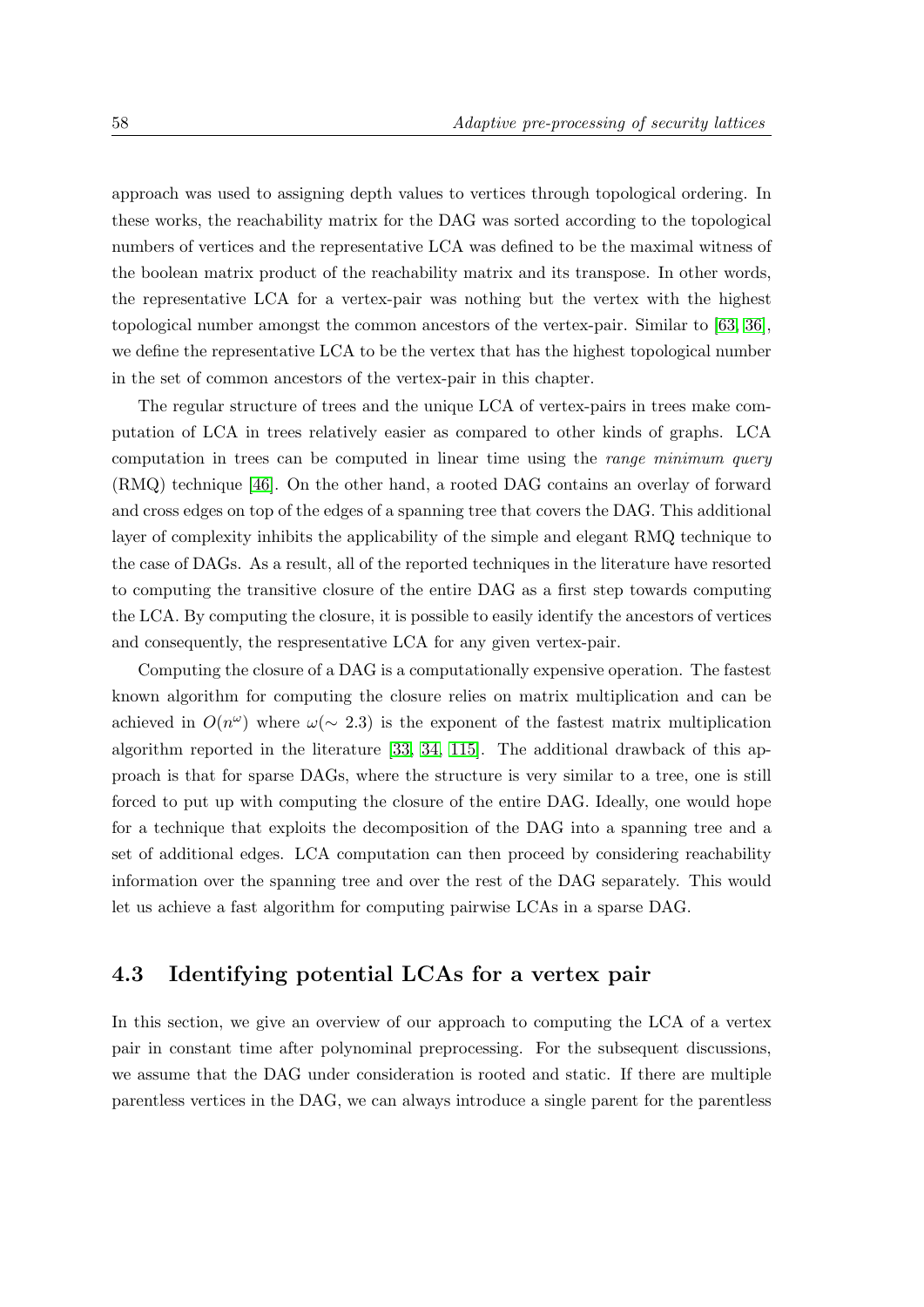vertices to make the DAG rooted.

We perform a depth first walk of the DAG and classify the edges as tree, forward and cross edges [\[35\]](#page-120-1). This can be achieved by preordering and postordering the vertices in a DAG and has the same computational costs as a depth first traversal of the rooted DAG. For computing the LCA, the set of forward edges can be safely ignored. These edges introduce a redundant order between two vertices that are already connected.

# 4.3.1 Overview of our approach to computing representative LCAs

With forward edges eliminated from the DAG, we are now left to deal with tree edges and cross edges. Subsequently, whenever we refer to a DAG, we assume that the DAG only contains tree and cross edges. For any vertex, we now have two kinds of ancestors. One kind, which we call tree ancestors reach the vertex through the spanning tree. The other kind, which we call cross ancestors, are all ancestors that are not tree ancestors.

We now give a brief overview of our approach to computing the respresentative LCA for two vertices x and y. Equations [4.1](#page-58-0) and [4.2](#page-58-0) show how the set of ancestors  $A_x$  and  $A_y$ for vertices **x** and **y** respectively are composed of tree ancestors ( denoted by  $A_x^t$  and  $A_y^t$ ) and cross ancestors (denoted by  $A_{\mathbf{x}}^c$  and  $A_{\mathbf{y}}^c$ ) for the vertices.

<span id="page-58-0"></span>
$$
A_{\mathbf{x}} = A_{\mathbf{x}}^t \cup A_{\mathbf{x}}^c \tag{4.1}
$$

$$
A_{\mathbf{y}} = A_{\mathbf{y}}^t \cup A_{\mathbf{y}}^c \tag{4.2}
$$

$$
LCA(x,y) = \max_{topo}[A_x \cap A_y]
$$
(4.3)  
= 
$$
\max_{topo}[\{\max_{topo}(A_x^t \cap A_y^t), \max_{topo}(A_x^t \cap A_y^c),
$$

$$
\max_{topo}(A_x^c \cap A_y^t), \max_{topo}(A_x^c \cap A_y^c)\}]
$$
  
= 
$$
\max_{topo}\{\text{TT-PLCA, TC-PLCA, CT-PLCA, CC-PLCA}\}
$$
(4.4)

Similar to other reported techniques for LCA computation in DAGs , we assume the LCA for vertices x and y to be the vertex with the maximum topological number amongst the ancestors common to x and y  $[20]$   $[36]$   $[18]$ . This is used in equation [4.3.](#page-58-0) Equation [4.4](#page-58-0) expands on equation [4.3](#page-58-0) and shows how we can identify the representative LCA by shortlisting 4 potential LCAs ( TT-PLCA, TC-PLCA, CT-PLCA, CC-PLCA) and then picking the one with the highest topological number.

We now show that if we rearrange the arguments of the LCA query such that the postorder number of the first argument is always greater than the postorder number of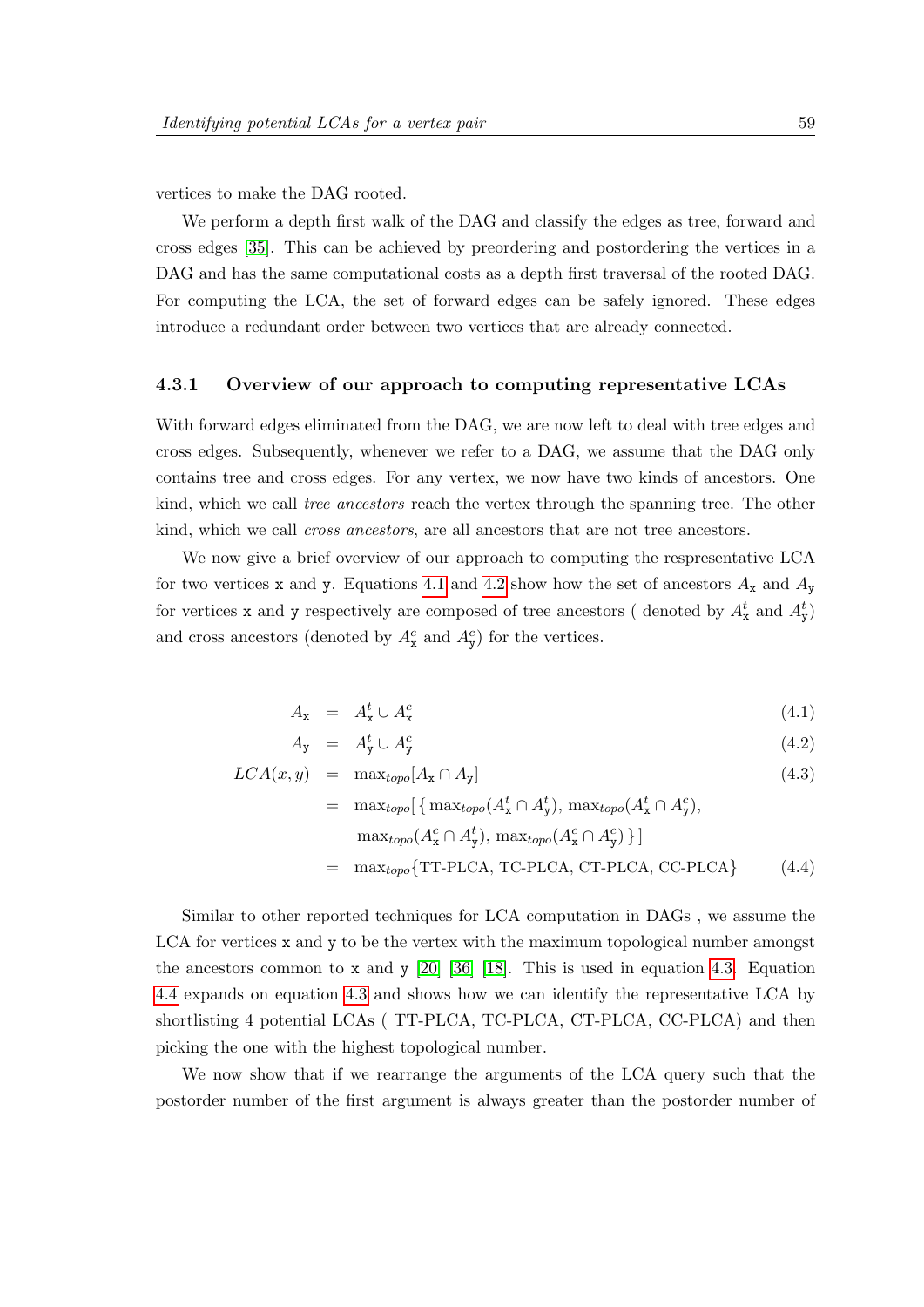the second argument then we don't need to calculate the TC-PLCA in order to compute the LCA.

**Definition 5.** For a vertex v in a DAG,  $pre(v)$  and  $post(v)$  denote the pre-order and post-order numbers for v in the spanning tree that covers the DAG.

**Definition 6.** A query of the form  $LCA(x,y)$  is considered argument-arranged if  $post(x)$  $>$  post(y).

<span id="page-59-0"></span>**Lemma 4.3.1.** If  $pre(x) > pre(y)$  and  $post(x) > post(y)$  and x reaches y then x is a cross ancestor of y.

Proof Straightforward. The proof follows directly from the manner in which preorder and postorder numbers are allocated during a depth first walk.  $\Box$ 

Lemma 4.3.2. It is not necessary to compute the CT-PLCA for an LCA query if the query is argument-arranged.

**Proof** For an *argument-arranged* query  $LCA(x, y)$ , there can be two cases.

- pre(x)  $\le$  pre(y): Since post(x)  $>$  post(y) by the virtue of argument-arrangement, it immediately follows that there is a path in the spanning tree from x to y. In this case, the LCA of x and y is x. Thus, the LCA of x and y can be easily computed during the computation of TT-PLCA and we do not need to consider the CT-PLCA for this case.
- $pre(x) > pre(y)$ : Let p be an arbitrary cross ancestor of x. Then,  $pre(p) > pre(x)$  $>$  pre(y) and post(p)  $>$  post(x)  $>$  post(y). From lemma [4.3.1,](#page-59-0) it follows that if p reaches y then p is a cross-ancestor of y as well. It follows that  $(A_x^c \cap A_y^t) = \phi$ . Hence, we do not need to compute the CT-PLCA in this case as well.

Therefore, a simple arrangement of the arguments to the LCA query eliminates the need for computing the CT-PLCA. For the identifying TT-PLCA, the application of the RMQ technique to the spanning tree suffices. However, computing the TC-PLCA and the CC-PLCA is more involved and techniques to compute these are described in sections [4.4](#page-61-0) and [4.5](#page-67-0) respectively.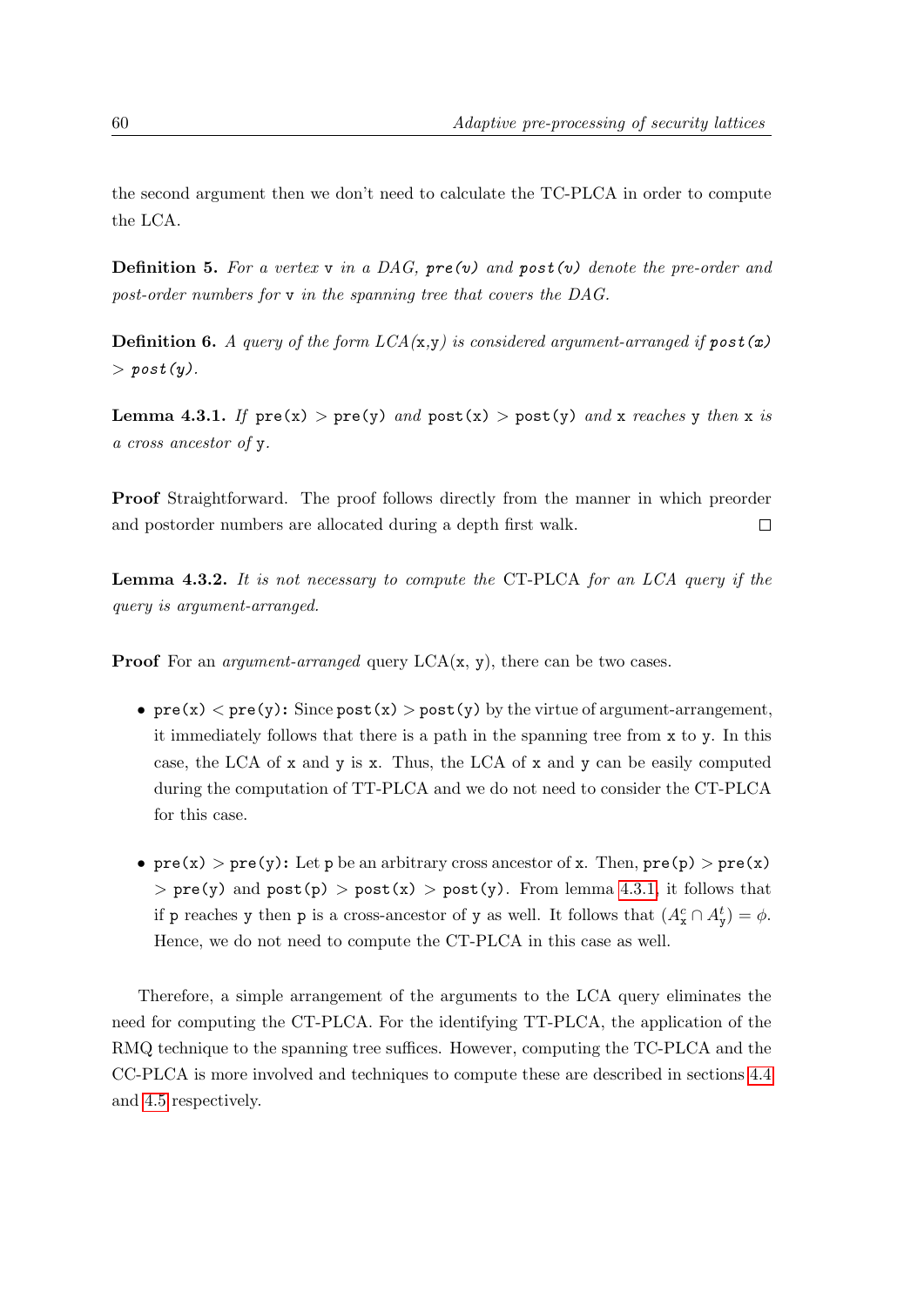<span id="page-60-0"></span>

Figure 4.1: A directed acyclic graph with all vertices annotated with the corresponding clusterhead

#### 4.3.2 Decomposing a DAG into clusters

There are two kinds of vertices in the DAG; one kind has an incoming spanning tree edge and the other kind has incoming cross-edges in addition to the tree edge. We denote the set of vertices of the former kind as  $\downarrow$  and the set of vertices of the latter kind as  $\downarrow ^{+c}$ . For the vertices in  $\downarrow^{+c}$ , if we ignore the incoming edges to these vertices, the DAG can be seen as a composition of trees. The only way to reach a vertex in these trees from a vertex external to it is by passing through its root - a vertex that belongs to  $\downarrow ^{+c}$ . We call these component trees of the DAG as clusters and the root of the cluster as the clusterhead.

Definition 7. Clusters are component trees of a DAG obtained by discarding all incoming edges to vertices that have both incoming spanning tree edges and cross edges.

Fig. [4.1](#page-60-0) shows the vertices of an example DAG annotated with clusterheads for the cluster to which they belong. After edge classification, cluster identification can be performed by a simple traversal of the spanning tree in  $O(n)$  time where n is the number of vertices in the DAG.

If we are testing reachability from vertex x to vertex y and they belong to the same cluster, we only need to consider the edges of the spanning tree that covers the DAG. Otherwise, we have to additionally check for reachability from x to the clusterhead for y through a combination of tree and cross edges. In this context, the advantage that clusters offer is that we do not need to compute the transitive closure at the level of vertices but at the level of clusters; an approach that is significantly faster for sparse graphs [\[113\]](#page-127-2).

Since the first step in computing the LCA is identifying common ancestors for the query vertices, reachability analysis has a direct bearing on the computation of the LCA. Due to the formulation of clusters, the computation of TC-PLCA and the CC-PLCA can be based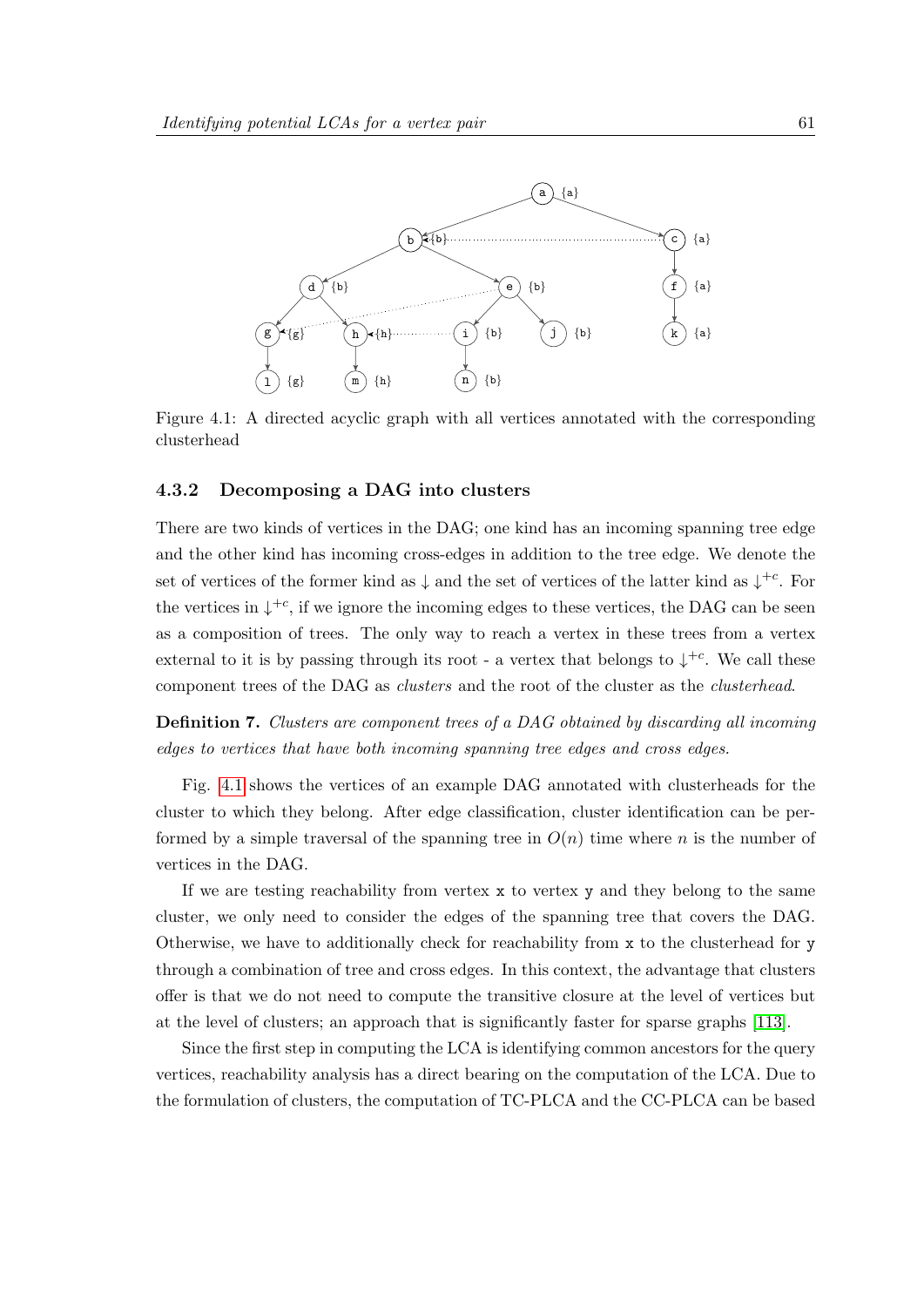on a combination of vertex labelling and small matrix lookups using the annotated labels in a manner similar to [\[113\]](#page-127-2). These small matrices are derived from a single matrix that captures the transitive reachability from cross edge sources to clusterheads. In the rest of this chapter, for an argument-arranged LCA query, the annotation at the first argument is used to index the rows of these small matrices and the annotation at the second argument is used to index the columns of the small matrices.

# <span id="page-61-0"></span>4.4 Identifying the TC-PLCA

To compute  $TC-PLCA(x, y)$  one does not need to consider all ancestors of x in the spanning tree. Instead, it is sufficient to pick just 2 cross-edge sources (denoted as  $s_{\le}$  and  $s_{>}$ ) which we call *proximals*.

**Definition 8.** For the query  $TC\text{-}PLCA(x, y)$ , the proximals are defined as the crossedge sources that immediately precede and succeed  $x$  in the pre-order sequence of vertices and reach the clusterhead for y (hence, reach y itself). Evaluation of reachability between proximals and clusterheads considers both tree and cross edges in the DAG.

# 4.4.1 Picking appropriate proximals for a vertex

Let the TC-PLCA of two vertices x and y be denoted as 1. 1 is y's cross ancestor and reaches y through a combination of tree and cross edges. Until we reach a cross-edge source in the path from l to y, the path is composed of tree-edges entirely. Therefore, if we compute the TT-PLCA of x with every cross-edge source that reaches y and pick the vertex with the maximum depth in the spanning tree amongst the computed TT-PLCAs, we obtain l. However, with the aid of lemma [4.4.1,](#page-61-1) we will show that it is not necessary to consider all cross-edge sources that reach y. Instead, it is sufficient to pick the proximals only.

<span id="page-61-1"></span>**Lemma 4.4.1.** Let  $[0, r]$  be the range of preorder numbers of vertices in a DAG. For a given vertex x, the depth of  $TT\text{-}PLCA(x,y)$  in the spanning tree monotonically increases in the interval  $[0, \text{pre}(x)]$  and monotonically decreases thereafter.

**Proof** The TC-PLCA $(x, y)$  in our case needs to be the lowest vertex in the spanning tree that reaches both x and a cross-edge source that reaches y. The TC-PLCA reaches every cross-edge source in the sub-tree rooted at the TC-PLCA. Therefore, it is easy to see that for the TC-PLCA to reach a cross-edge source outside the sub-tree, it is imperative for the TC-PLCA to be higher up in the tree.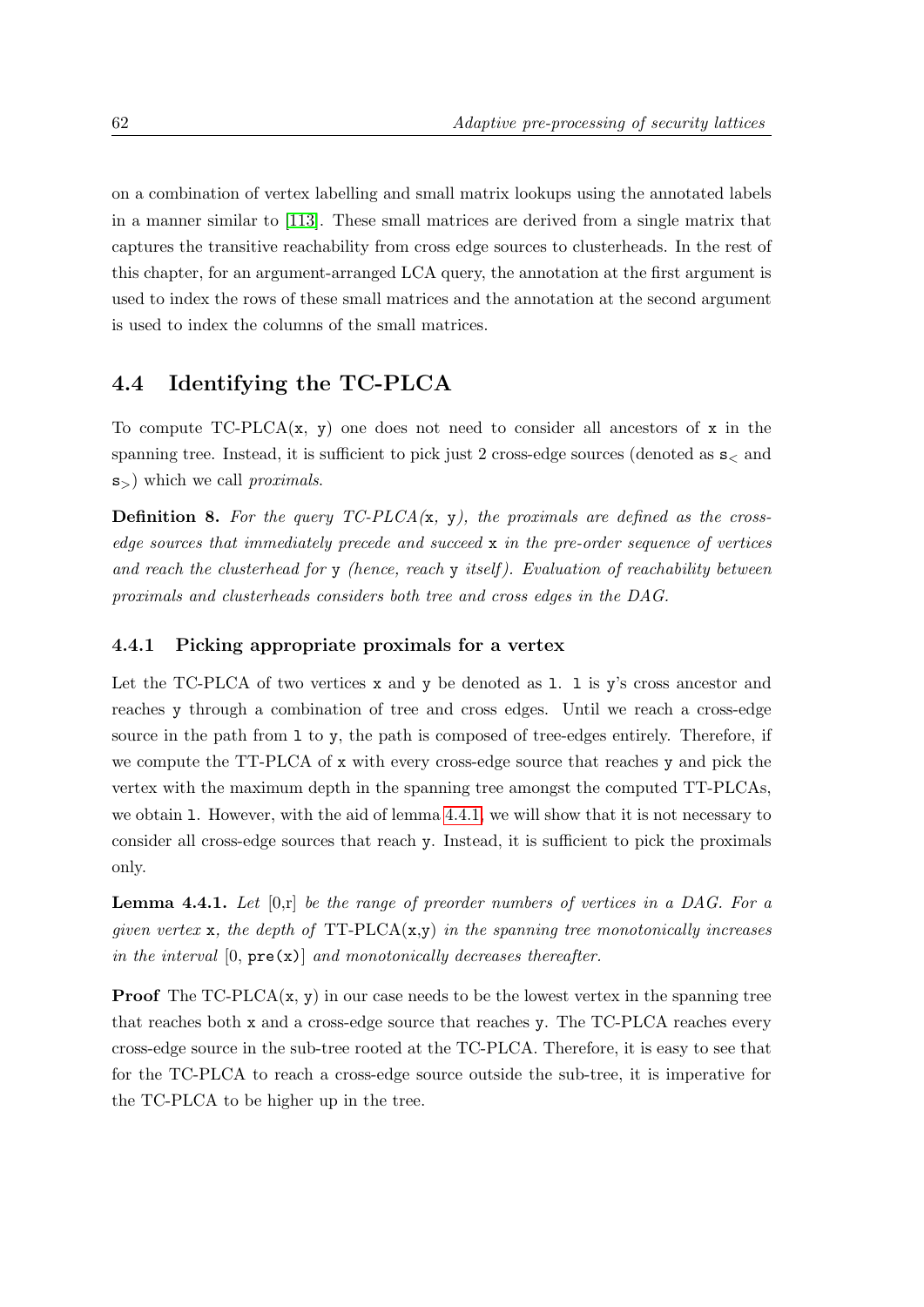The proof follows directly from RMQ techniques to compute LCA in trees. Lets consider the range  $[0, \text{pre}(x)]$  first. If the depth is non-increasing then it means that there are two vertices i and j such that  $pre(i) < pre(j)$  and depth of the vertex returned by RMQ( $(x,i)$ ) is greater than that returned by RMQ( $(x,j)$ ). The RMQ techniques relies on Euler tour of the graph which includes all subranges in identifying a vertex with the greatest depth. In the above case, in order to identify the LCA for x and i, all vertices having preorder numbers in  $[\text{pre}(i), \text{pre}(x)]$  are also checked since the set of such vertices is a subset of vertices having preorder numbers in  $[\text{pre}(j), \text{pre}(x)]$ . Therefore, the above result is a contradiction. Similarly, we can prove the lemma for  $(\text{pre}(x),r]$ .  $\Box$ 

Let  $\mathbb{S}_{\le}$  be the set of cross-edge sources having a pre-order number less than x and reaching the clusterhead for y. The first proximal, which we denote as  $s<sub>0</sub>$ , is the vertex with the highest pre-order number in  $\mathbb{S}_{\leq}$ . Similarly, let  $\mathbb{S}_{>}$  be the set of cross-edge sources having a pre-order number greater than x and reaching the clusterhead for y. The second proximal, which we denote as  $s_>,$  is the one with the lowest pre-order number in  $\mathbb{S}_>.$ 

Identification of proximals simplifies the reachability information that needs to be captured for the TC-PLCA computation. Instead of considering reachability from one vertex to another, it is now sufficient to capture the transitive reachability information between cross-edge sources and clusterheads for the computing the TC-PLCA. This reduces the size of the reachability matrix that we need from a naive  $O(n^2)$  to  $O(c^2)$  where  $c = max(N<sub>s</sub>, N<sub>t</sub>)$ ,  $N<sub>s</sub>$  and  $N<sub>t</sub>$  being the number of cross-edge sources and cross-edge targets (clusterheads) respectively.

# 4.4.2 Variations in proximals

Answering arbitrary TC-PLCA queries requires us to annotate each vertex with proximals for each of the clusterheads. This is expensive and our next objective is to reduce the annotation overhead.

For a given vertex y, let all possible values of  $x$  in TC-PLCA $(x,y)$  be written out in pre-order sequence. For all x's in the pre-order sequence, the proximals change only when a cross edge source is encountered in the sequence. This is due to the fact that the proximals themselves are nothing but cross-edge sources.

This point is further illustrated in Fig. [4.2](#page-63-0) which shows the variations in proximals for all vertices for all clusterheads. The solid dots in Fig. [4.2](#page-63-0) represent intermediate vertices in the pre-order sequence. Subfig. [4.2a](#page-63-1) shows the reachability between cross-edge sources and cross-edge targets for our example graph and aids the understanding of Subfig. [4.2b,](#page-63-2)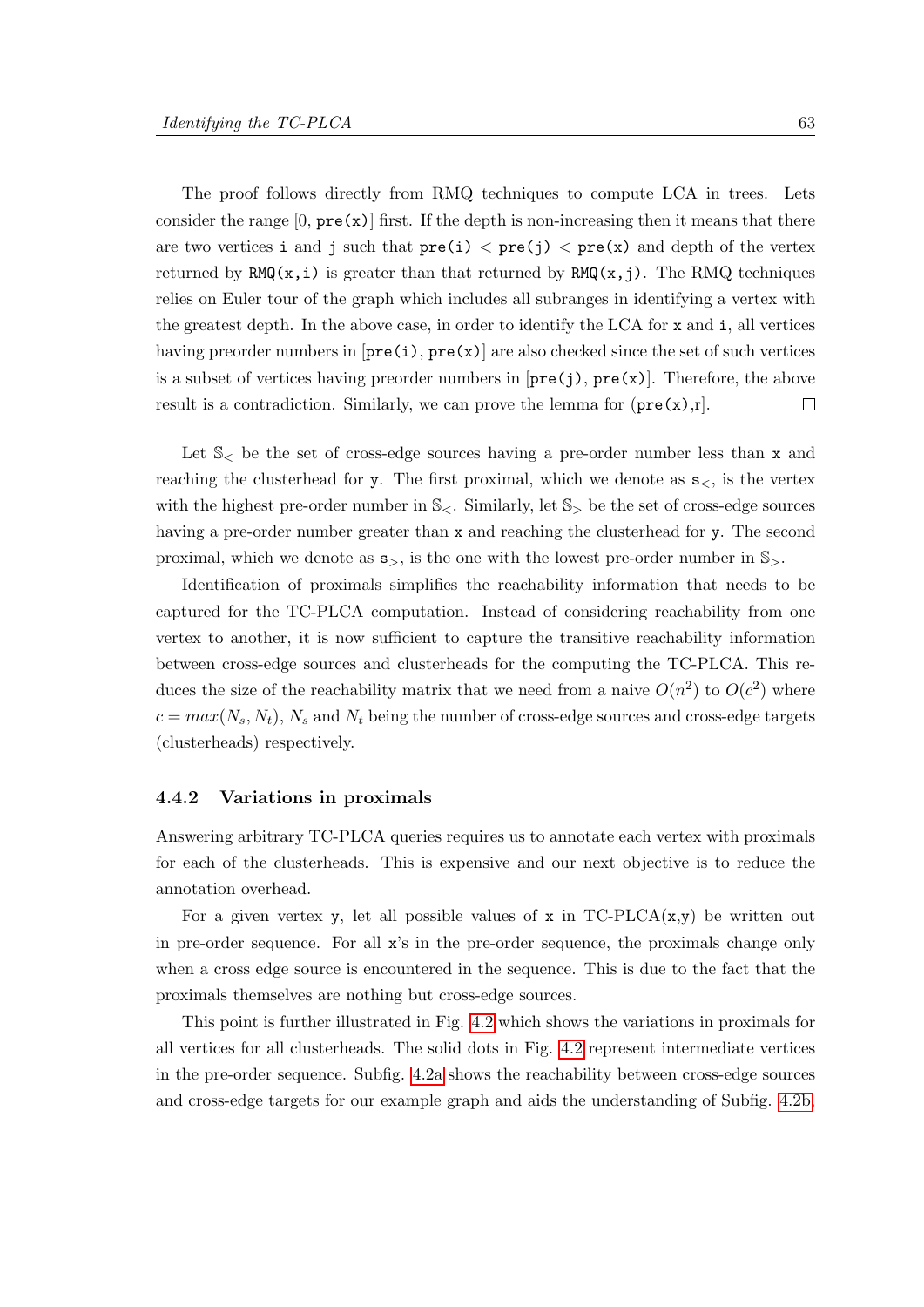<span id="page-63-2"></span><span id="page-63-1"></span><span id="page-63-0"></span>

<span id="page-63-4"></span><span id="page-63-3"></span>Figure 4.2: Identifying proximals for all vertices for all clusterheads. Vertices are annotated with their pre-order numbers.

[4.2c](#page-63-3) and [4.2d.](#page-63-4) In Subfig. [4.2b,](#page-63-2) [4.2c](#page-63-3) and [4.2d](#page-63-4) vertices are written out in pre-order sequence and cross-edge sources reaching clusterheads are marked with concentric circles. For each of the clusterheads, we also show how the values for proximals change as we run through the vertices written out in pre-order sequence.

Let us consider the cross-edge sources reaching clusterhead h in Subfig. [4.2d.](#page-63-4) i and c are the two cross-edge sources reaching the clusterhead h. For the pre-order range [0,  $pre(i)$ , the first proximal  $s<$  is undefined (denoted in the subfigure as  $\phi$ ). However, the second proximal  $s$  is defined as i. In the next sub-range (pre(i), pre(c)  $s$  is i and  $s$  is c. Finally, in the range (pre(c), pre(k)]  $s$  is c and  $s$  is undefined.

The proximals for vertices in pre-order sequence vary only when a cross-edge source is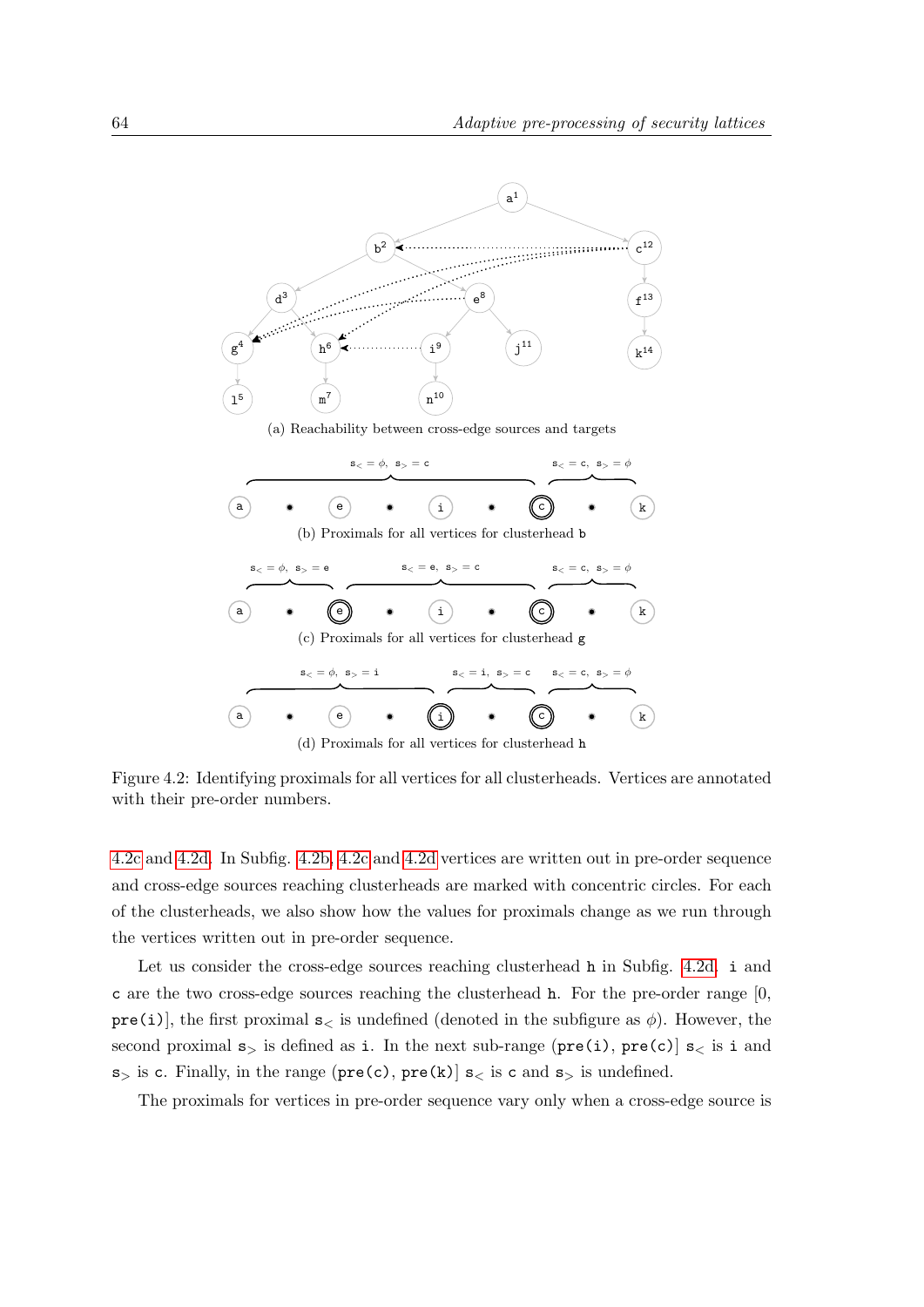encountered. This subtle observation enables us to deploy a labeling and indexing scheme for identifying the proximals for any vertex. Therefore, we can annotate each vertex x with an index that points to a cross-edge source which has the lowest pre-order number amongst cross-edge sources having pre-order numbers higher than x. Let the identified cross-edge source be denoted as u. Since there are no other cross-edge sources in the interval ( $pre(x)+1$ ,  $pre(u)$ ), the proximals are same for both x and u. Subsequently, we can get the proximals for x by looking up the proximals for u.

# 4.4.3 Building and indexing the TC-matrix

In order to be able to deploy a labeling and indexing scheme for identification of proximals, we first build a matrix called the TC-matrix which holds the proximal information for cross-edge sources. The rows of the TC-matrix are indexed by clusterheads and its columns are indexed by cross-edge sources. The TC-matrix for our example graph is shown in table [4.1.](#page-65-0) In this subsection, we first discuss techniques for constructing the TC-matrix. Subsequently, we also discuss techniques to annotate vertices with labels to index the TC-matrix.

The first step in computing the TC-matrix is to compute the transitive closure for the rechability information between cross edge sources and clusterheads. We multiply an adjacency matrix based on the cross-edges with a second matrix that captures reachability from clusterheads to cross-edge sources (through the spanning tree) to obtain an intermediate matrix  $\gamma$ . The result of the closure over  $\gamma$  shows reachability from one cross-edge source to another through a combination of cross and tree edges. We may need to further amend  $\gamma$  because some cross-edge sources may be reachable from another solely through the spanning tree. It is well known the transitive closure of an adjacency matrix has the same computational complexity as a matrix multiplication. Hence, obtaining the transitive closure of  $\gamma$  has the same computational complexity as a matrix multiplication. Creating a reachability matrix between cross-edge sources and clusterheads from  $\gamma$  is straightforward and can be obtained by observing the cross-edges. Let this reachability matrix be denoted as M.

**Definition 9.** M is a sub-matrix of the transitive closure matrix for the DAG that captures the reachability information between cross-edge sources and clusterheads.

The overall complexity of this reachability computation step can be limited to  $O(c^{\omega})$ where  $\omega$  is the exponent of the fastest matrix multiplication algorithm [\[34,](#page-119-1) [115\]](#page-127-1).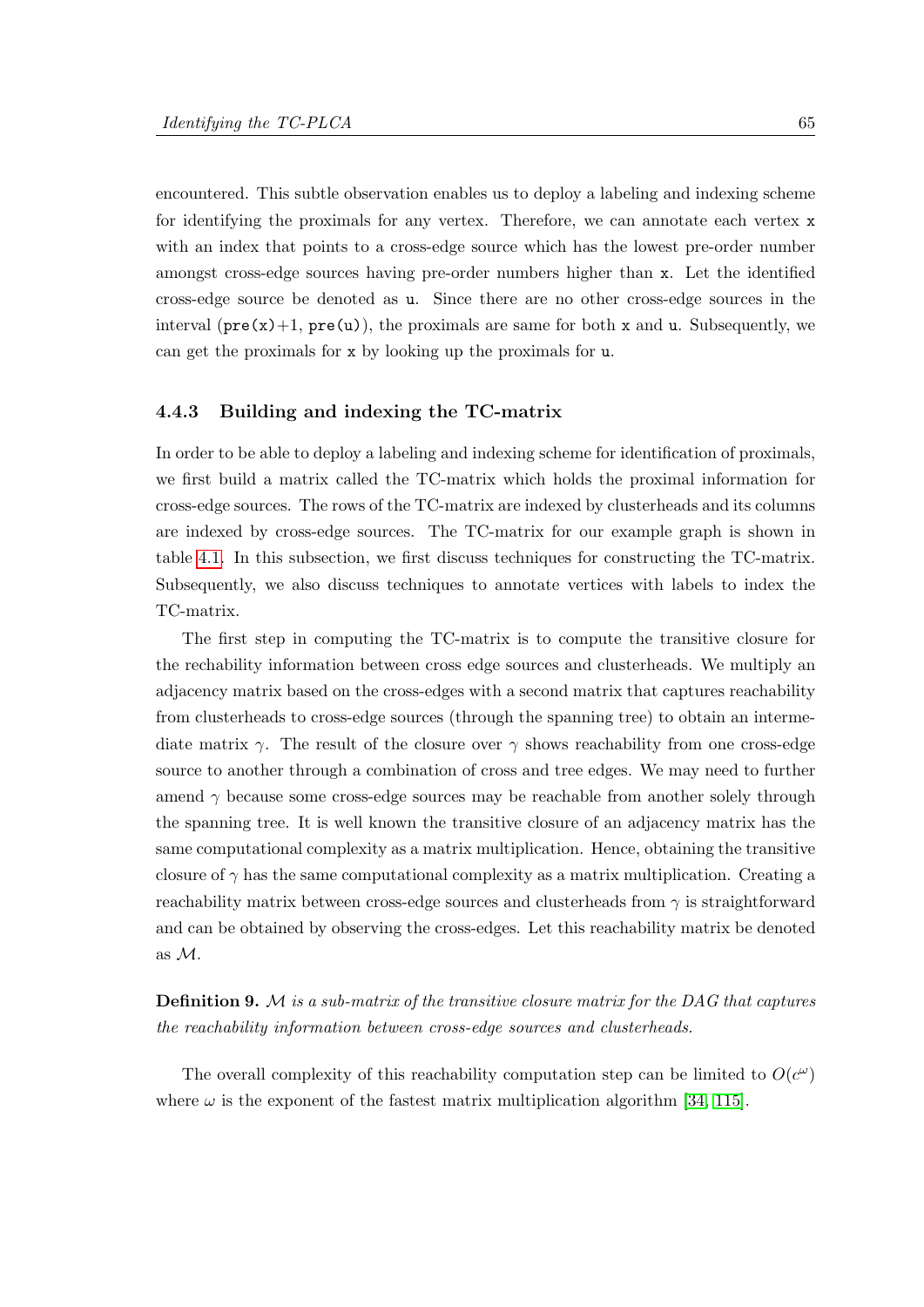<span id="page-65-1"></span>Algorithm 4.1 TC-matrix computation

|     | 1: procedure $COMPUTETCPLCA(\mathcal{M})$ |
|-----|-------------------------------------------|
| 2:  | $prev_s \leftarrow \phi$                  |
| 3:  | $Stack \leftarrow \phi$                   |
| 4:  | for each clusterhead $t$ do               |
| 5:  | for each cross edge source s do           |
| 6:  | $s.s_{\leq} \leftarrow prev\_s_{\leq}$    |
| 7:  | Stack.push(s)                             |
| 8:  | if $s \sim t$ then                        |
| 9:  | while Stack is not empty do               |
| 10: | $v \leftarrow Stack.pop()$                |
| 11: | $v.s_{>} \leftarrow s$                    |
| 12: | end while                                 |
| 13: | $prev_s \leftarrow s$                     |
| 14: | end if                                    |
| 15: | end for                                   |
| 16: | while Stack is not empty do               |
| 17: | $v \leftarrow Stack.pop()$                |
| 18: | $v.s_{>} \leftarrow \phi$                 |
| 19: | end while                                 |
| 20: | end for                                   |
|     | 21: end procedure                         |

|   | e                     |               |                         |
|---|-----------------------|---------------|-------------------------|
| b | $\{\phi, c\}$         | $\{\phi, c\}$ | $\{\phi, {\tt c}\}$     |
| g | $\{\phi,\mathsf{e}\}$ | e, c          | , e, c                  |
| n |                       | $\phi$ ,i     | $\cdot$ . $C^{\dagger}$ |

Table 4.1: TC-matrix

<span id="page-65-0"></span>Upon obtaining  $M$ , we use algorithm [4.1](#page-65-1) to obtain the TC-matrix. We scan through the list of all cross-edge sources reaching each clusterhead (cf. 4-5) and push the cross-edge source onto a stack after updating the value for  $s<$  for it (cf. 6-7). The value of  $s<$  for a cross-edge source is set to be the same as the  $s<sub>z</sub>$  for the cross-edge source encountered immediately before it (denoted by  $prev_s$ ). Upon encountering a cross-edge source s that reaches the clusterhead, we pop all cross-edge sources on the stack to update the s<sup>&</sup>gt; values for them (cf. 8-14). Additionally, we also update the value for  $prev_s<sub>0</sub>$  to s. This process continues until we reach the cross-edge source with the highest pre-order number. At this stage, if there are any additional cross-edge sources on the stack, we set the  $s_>$ value for these sources to be  $\phi$  (cf. 16-19). Table [4.1](#page-65-0) shows the TC-matrix for the DAG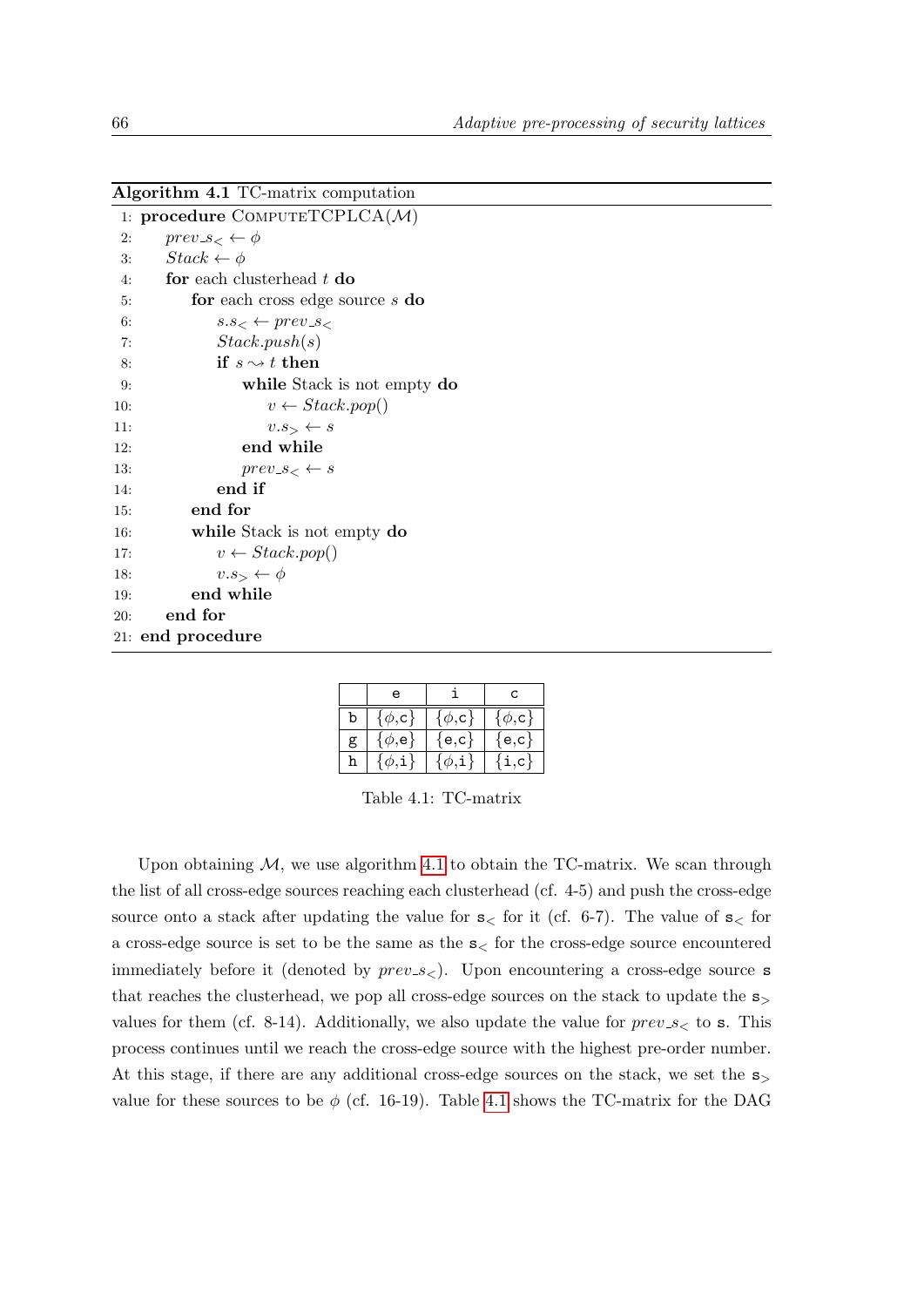in Fig. [4.1](#page-60-0) using this algorithm.

<span id="page-66-0"></span>Algorithm 4.2 Labeling all vertices for indexing TC-matrix

|     | 1: $Stack \leftarrow \phi$                           |
|-----|------------------------------------------------------|
|     | 2: procedure LABELVERTICESFORTCPLCA(G)               |
| 3:  | LABELVERTEX(root(G), $\phi$ , $\phi$ )               |
| 4:  | while <i>Stack</i> is not empty do                   |
| 5:  | $v \leftarrow Stack.pop()$                           |
| 6:  | $v.colIdx \leftarrow \phi$                           |
| 7:  | end while                                            |
| 8:  | end procedure                                        |
| 9:  | procedure LABELVERTEX $(n, rowIdx, colIdx)$          |
| 10: | Stack.push(n)                                        |
| 11: | if n is a cross-edge source then                     |
| 12: | if colldx is $\phi$ then                             |
| 13: | $colldx \leftarrow 0$                                |
| 14: | else                                                 |
| 15: | $colldx \leftarrow colldx + 1$                       |
| 16: | end if                                               |
| 17: | while Stack is not empty do                          |
| 18: | $v \leftarrow Stack.pop()$                           |
| 19: | $v.colldx \leftarrow colldx$                         |
| 20: | end while                                            |
| 21: | end if                                               |
| 22: | if $n$ is a clusterhead then                         |
| 23: | if rowIdx is $\phi$ then                             |
| 24: | $rowIdx \leftarrow 0$                                |
| 25: | else                                                 |
| 26: | $rowIdx \leftarrow rowIdx + 1$                       |
| 27: | end if                                               |
| 28: | end if                                               |
| 29: | $nrowIdx \leftarrow rowIdx$                          |
| 30: | for each <i>child</i> of $n$ in the spanning tree do |
| 31: | LABELVERTEX( <i>child, rowIdx, colIdx</i> )          |
| 32: | end for                                              |
|     | 33: end procedure                                    |

In order to index the rows of the TC-matrix, we annotate vertices with a label for their clusterhead. In order to index the columns, we annotate each vertex with a second label that is based on proximal information for the vertex. The vertices can be labeled in  $O(n+m)$  using algorithm [4.2](#page-66-0) where m is the number of edges in the DAG. We trigger this algorithm using the root of the spanning tree that covers the DAG (cf ll 3). The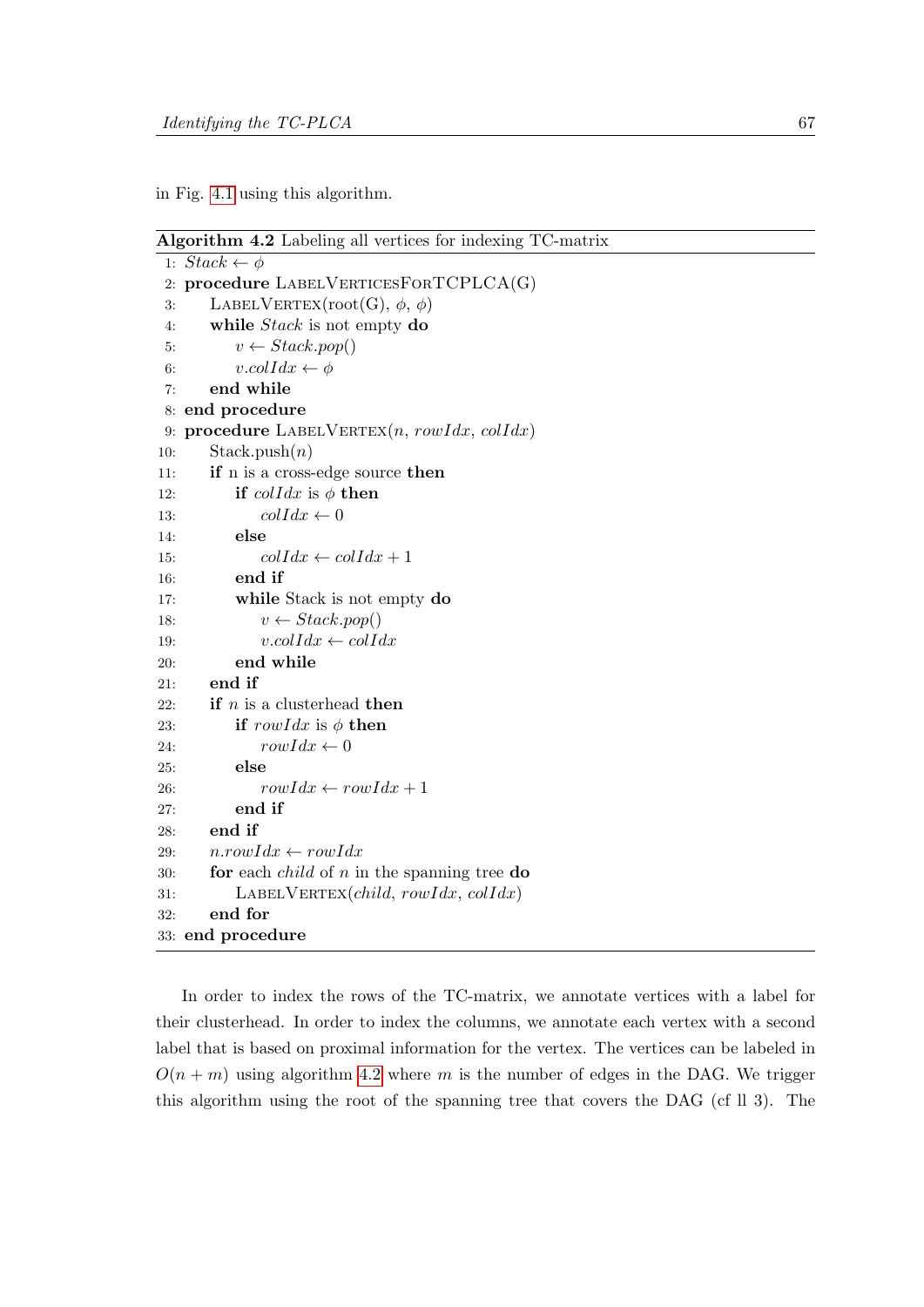function LabelVertex is responsible for annotating the row and column indices at every vertex for accessing the TC-matrix. We annotate the row label (cf ll 10-21) and column label (cf ll 22-29) with the aid of the variables rowIdx and colIdx. Similar to algorithm [4.1,](#page-65-1) while annotating column labels, we keep pushing vertices onto the stack until a crossedge source is encountered. Upon encountering a cross-edge source, we pop all vertices on the stack and label the vertices with a column index that corresponds to the encountered cross-edge source. Our example DAG with annotated with the column and row indices (in that order) is shown in Fig. [4.3.](#page-67-1)

<span id="page-67-1"></span>

Figure 4.3: DAG vertices annotated with TC-matrix indices

# <span id="page-67-0"></span>4.5 Identifying the CC-PLCA

The CC-PLCA of a vertex pair has the highest topological number amongst the common cross ancestors that reach the pair. Computation of the CC-PLCA is done in three steps which are described below.

- Step 1 We try to find out if any of cross-edge sources reach the both vertices in the query pair. If this is true, then the cross-edge source itself could be the CC-PLCA. For each query pair, we identify all cross-edge sources reaching both vertices and then choose one that has the highest topological number. We denote this vertex as  $\tau$ . It may be the case that  $\tau$  does not exist as there no cross-edge source that reaches both vertices. Therefore, we also need to consider LCAs of the cross-edge sources reaching the vertices as detailed in the step 2.
- Step 2 For a vertex pair  $\{x,y\}$  let the distinct cross edge sources  $c_x$  and  $c_y$  reach x and y respectively. The LCA of  $c_x$  and  $c_y$  could potentially be a CC-PLCA for the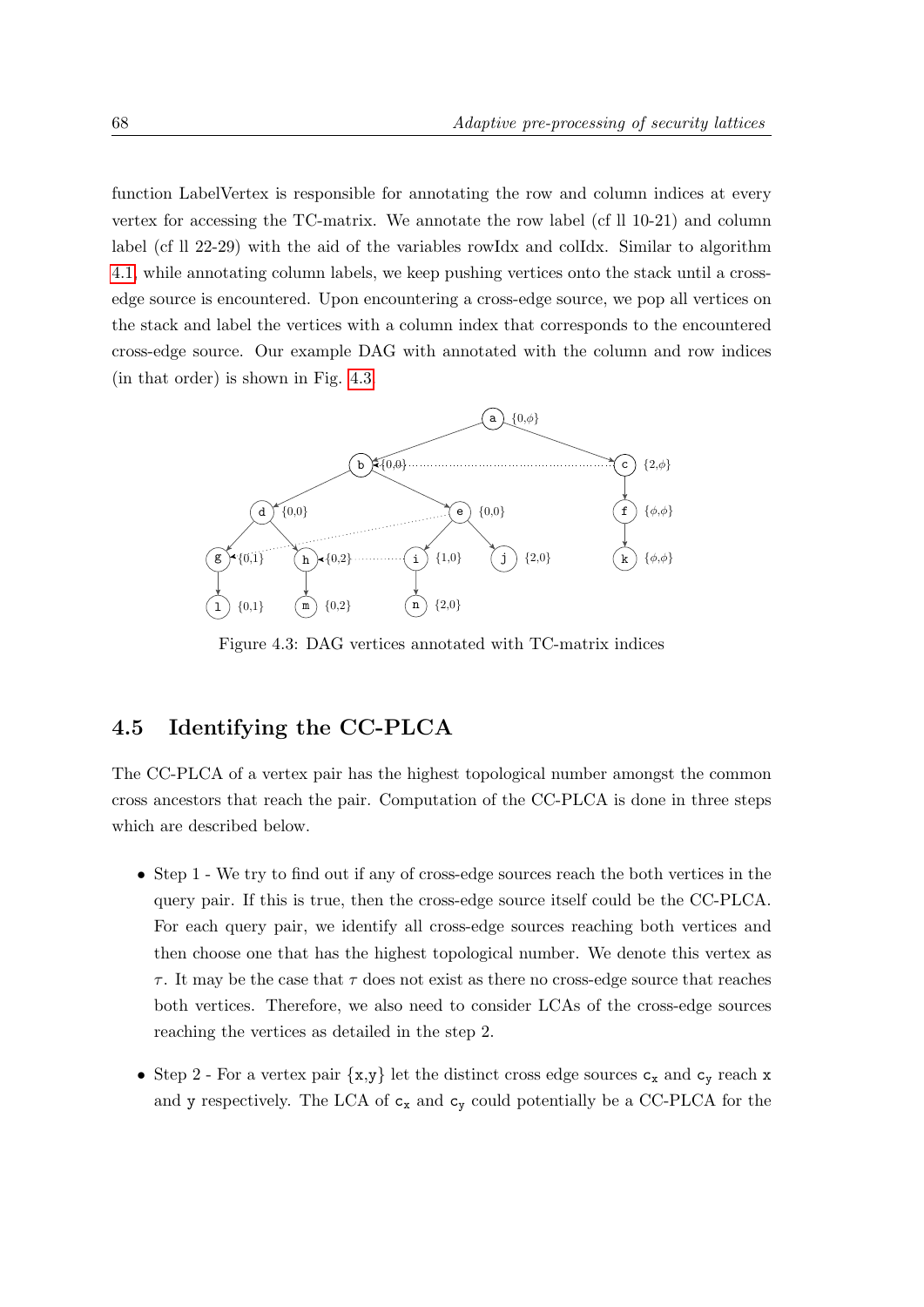vertex pair. Let the candidate CC-PLCA identified in this manner be denoted as  $\overline{\tau}$ . If  $S_x$  and  $S_y$  denote the set of all cross edge sources reaching x and y respectively,  $\overline{\tau}$ can be identified in two stages. In the first stage, we create a shortlist of vertices by taking one vertex each from  $S_x$  and  $S_y$  and computing their LCA. Let this shortlisted set of vertices be denoted as  $S_{\overline{\tau}}$ . In the second stage, we choose the vertex with the highest topological amongst the vertices in  $S_{\overline{t}}$ .

• Step 3 - We choose the vertex that has the higher topological number between  $\tau$  and  $\bar{\tau}$  which gives us the CC-PLCA for the query pair.

# 4.5.1 A simplified approach to computing  $\bar{\tau}$

Instead of computing the pairwise LCAs as detailed in step 2 above, we can obtain  $\bar{\tau}$  by computing the pairwise TT-PLCA.

**Lemma 4.5.1.** For an LCA query LCA(x,y), let  $S_x$  and  $S_y$  be the set of cross-edge sources reaching the clusterheads of x and y. Let,  $S_{\overline{\tau}}^t$  denote the set of vertices obtained by computing TT-PLCA of all pairs of vertices  $c_x$  and  $c_y$  such that  $c_x \in S_x$  and  $c_y \in S_y$  and  $c_x \neq c_y$ .  $\overline{\tau}$  can be obtained by the picking the vertex with the highest topological number in  $S^t_{\overline{\tau}}$ .

**Proof** Vertices in  $S_x$  and  $S_y$  form a partial order due to the fact that the set of vertices in  $S_x$  and  $S_y$  is transitively closed. Let us consider two cross edge sources  $c_x$  and  $c_y$  from the sets  $S_x$  and  $S_y$  respectively. During the LCA computation of  $c_x$  and  $c_y$ , we do not need to consider any cross ancestors of  $c_x$  and  $c_y$  towards identification of  $\overline{\tau}$ ; they will be considered anyway when we consider other vertices in  $S_x$  and  $S_y$  and obtain their LCA. Therefore, it suffices to just compute the TT-PLCA of  $c_x$  and  $c_y$ . This discussion can be inductively extended to all pair-wise combinations of a vertex each from  $S_x$  and  $S_y$ . Therefore, if  $S_{\overline{\tau}}^t$  denote the set of vertices obtained by computing TT-PLCA of all pairs of vertices  $c_x$  and  $c_y$  such that  $c_x \in S_x$  and  $c_y \in S_y$  and  $c_x \neq c_y$ .  $\overline{\tau}$  can be obtained by the picking the vertex with the highest topological number in  $S_{\overline{\tau}}^t$ .  $\Box$ 

For the remainders of this discussion, we refer to vertices that are TT-PLCAs of cross edge sources as extras.

#### 4.5.2 CC-PLCA computation for all pairs of clusterheads

So far, we have discussed the CC-PLCA computation for a given vertex pair. It is important to reiterate two aspects of the CC-PLCA problem at this stage. Firstly, we are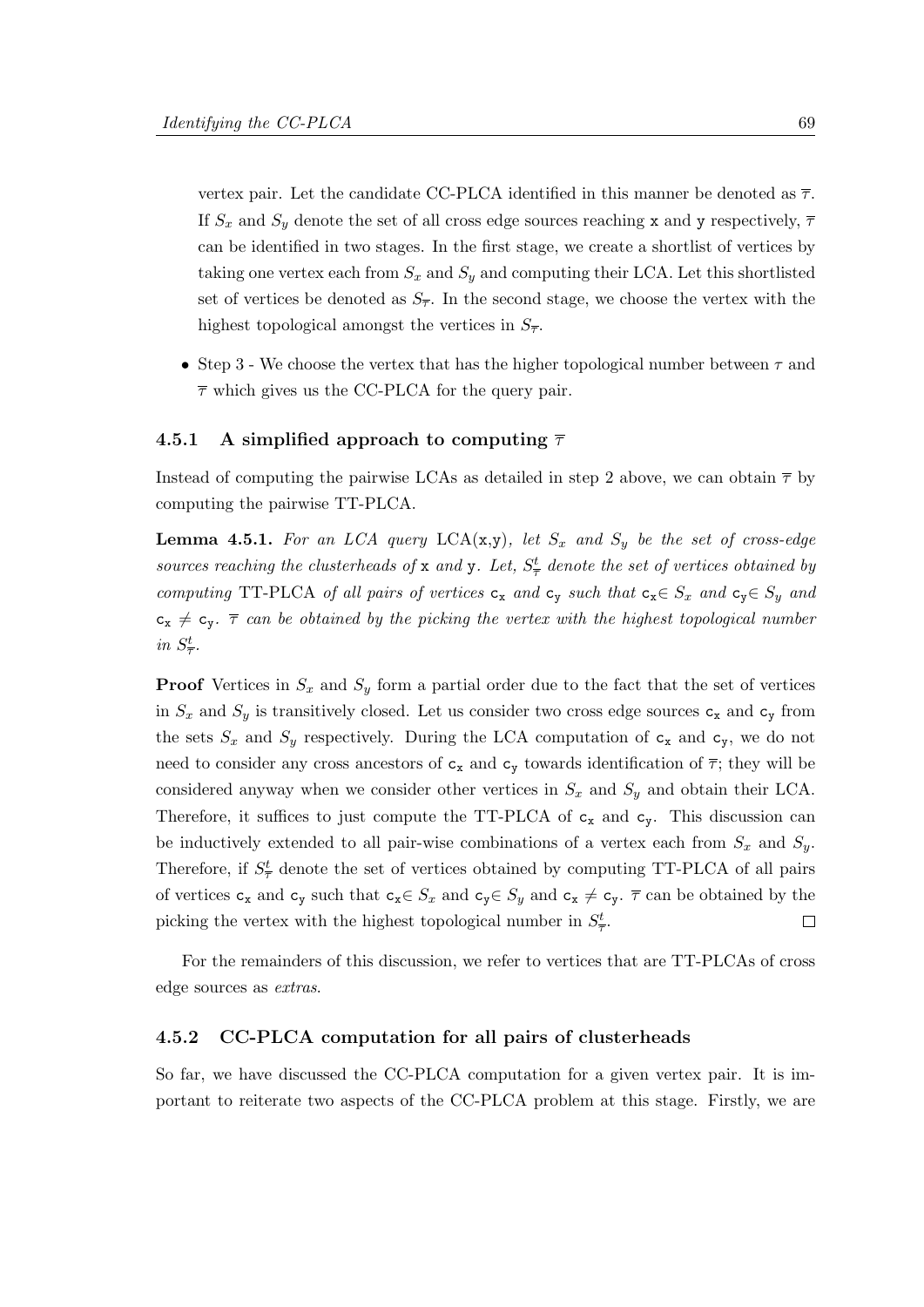interested in the CC-PLCA computation of all vertex-pairs instead of any given pair. Secondly, since any cross ancestor reaches a vertex through its clusterhead, it would be sufficient to compute the CC-PLCA of all pairs of clusterheads. In order to compute  $\tau$ for all pairs of clusterheads, we need reachability information from cross-edge sources to clusterheads. Let us denote this matrix by M. In order to compute  $\overline{\tau}$ , we need reachability information between extras and clusterheads. Let this information be encoded in another reachability matrix which we denote as  $\mathcal{M}_x$ .

**Definition 10.**  $\mathcal{M}_x$  is a sub-matrix of the transitive closure matrix for the DAG that captures the reachability information between extras and clusterheads.

The process of computing  $\tau$  and  $\bar{\tau}$  for all pairs of clusterheads from M and  $\mathcal{M}_x$ respectively is straightforward. The details of computing the LCA from a reachability matrix can be found in [\[36\]](#page-120-0). The process is known as identification of the maximal witness in a boolean matrix product and has a best know runtime complexity of  $O(c^{2.575})$  [\[36\]](#page-120-0).

We have already computed  $\mathcal M$  in section [4.4.](#page-61-0) We now discuss how  $\mathcal M_x$  can be computed using M as an input. The initial step in the computation of  $\mathcal{M}_x$  is to identify all extras. Simultaneously, we also need to keep track of which clusterheads are reached by which extras. One can naively enumerate the extras by obtaining pairwise TT-PLCA of all clusterheads. Since there are c cross-edge sources, the naive approach would entail  $O(c^2)$ operations just to compute all TT-PLCAs. In addition for each of the TT-PLCA computation we have to keep track of clusterheads that the extras reach through reachability-set union operation. This would increase the worst-case complexity to  $O(c^3)$ . However, we will shortly show with the aid of a few lemmas that the algorithm can be simplified from a worst case complexity of  $O(c^3)$  to  $O(c^2 \log c)$ . We first show through lemma [4.5.2](#page-69-0) that it is not necessary to obtain pairwise TT-PLCA of all clusterheads.

<span id="page-69-0"></span>**Lemma 4.5.2.** Let  $\mathcal{T}$  be a tree and the sequence  $\mathcal{S} = \mathbf{v}_1 \dots \mathbf{v}_p$  be any p vertices from the tree written in post-order. Let 1 be the LCA of the nodes  $v_1$  and  $v_2$  and  $v_k$  be a vertex in S with the highest post-order number less than or equal to post(1). Then,  $LCA(v_1, v_1)$  = 1 if  $2 \leq i \leq k$  and  $\text{LCA}(v_1, v_i) = \text{LCA}(1, v_i)$  if  $k < i \leq p$ .

Proof Recall from the theory of post-order numbering for vertices in a tree that a vertex is numbered after numbering all its descendants. Therefore, if a vertex x is the ancestor of another vertex y then x is the ancestor of all other vertices that have post-order numbers in the range  $[post(y), post(x)].$ 

**Case 1.**  $2 \leq i \leq k$ : Let  $1_i = LCA(v_1, v_i)$ . In a tree, there is only one path from the root to every vertex which passes through all ancestors of vertex and there exists a total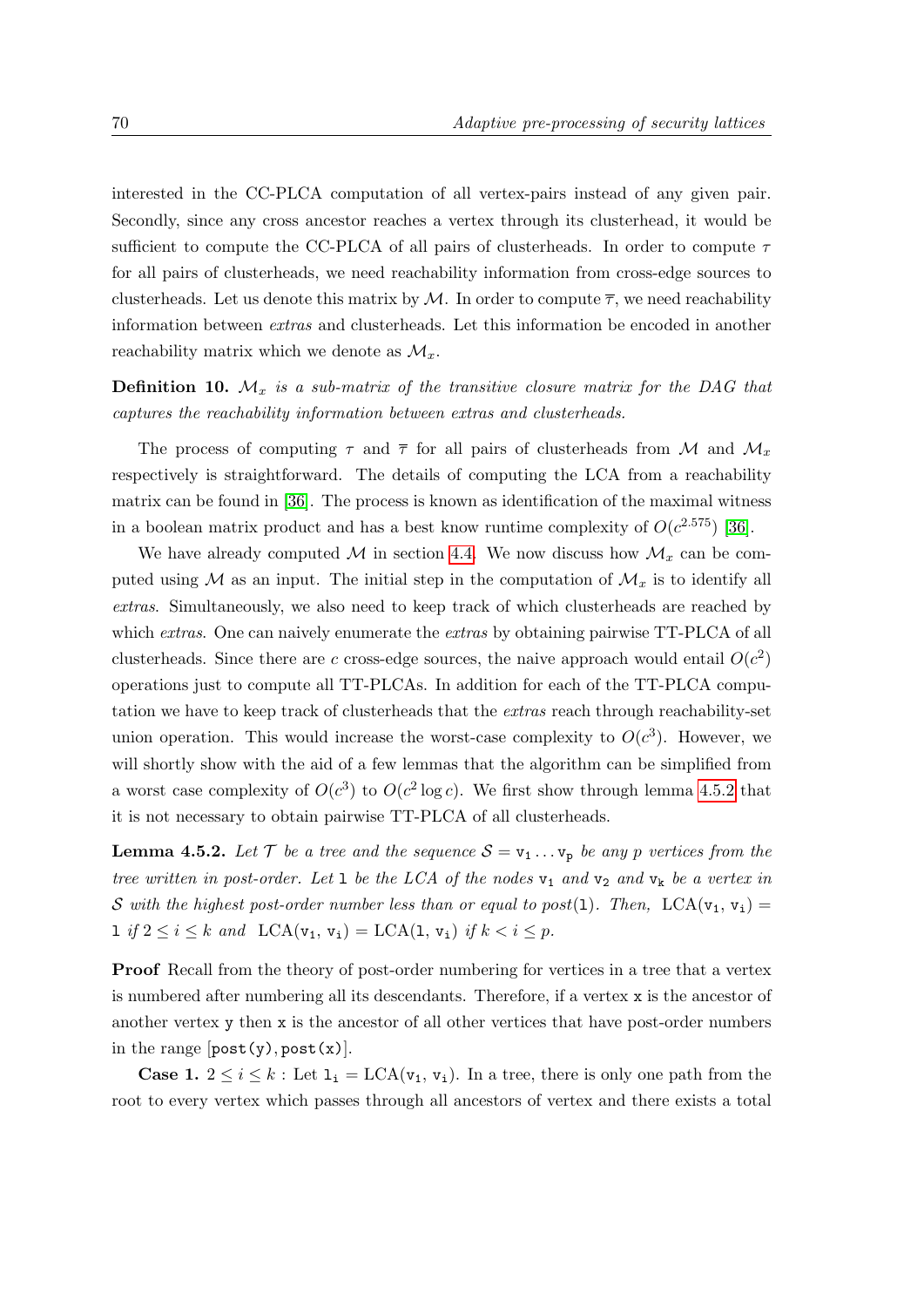order amongst the ancestors of the vertex. We know that both  $l_i$  and  $l$  are ancestors of  $v_1$ . So, there exists an order between  $l_i$  and 1. There are two cases possible, either  $l_i$ is an ancestor of  $1$  or  $1_i$  is a descendant of 1. We show by contradiction that neither is possible.

Since  $post(v_1) < post(v_i) \leq post(v_k) \leq post(1)$  and 1 is an ancestor of  $v_1$ , 1 is an ancestor of  $v_i$  as well. If 1 is a descendant of  $l_i$ , then  $LCA(v_i, v_i) = 1$ . This is a contradiction since we know that  $LCA(v_1, v_i) = 1$ . Also, since  $post(v_1) < post(v_2)$ post( $v_i$ ) and  $l_i$  is the ancestor of  $v_1$ ,  $l_i$  is an ancestor of  $v_2$  as well. If  $l_i$  is a descendant of 1, then  $LCA(v_1, v_2) = 1$ . A contradiction again since we know that  $LCA(v_1, v_2) = 1$ . Therefore,  $l_i=1$ .

**Case 2.**  $k < i \leq p$ : Once again, let  $\mathbf{1_i} = \text{LCA}(\mathbf{v_1}, \mathbf{v_i})$ . For this case, we have  $post(l_i) > post(v_i) > post(l) \ge post(v_k) > post(v_1)$ . Also, we know that both  $l_i$ and 1 are ancestors of  $v_1$ . There is a total order between  $l_i$  and 1. Since  $post(l_i)$ post(1),  $l_i$  must be an ancestor of 1 in the tree and all paths from  $l_i$  to  $v_1$  pass through 1. Thus,  $LCA(v_1, v_i)$  can be rewritten as  $LCA(1, v_i)$  for this case.  $\Box$ 

Lemma [4.5.2](#page-69-0) shows that if we have a sequence of vertices  $S = v_1 \dots v_p$  in post-order sequence, the list of unique TT-PLCAs for all vertex pairs can be obtained by a recursive operator. This operator computes the TT-PLCA of the first two vertices in the sequence, adds the TT-PLCA back into the sequence (according to its post-order number) and drops the first vertex from the sequence. Assuming that the operator terminates, it continues to run until it exhausts  $\mathcal{S}$ . Based on this observation, we formulate a recursive operator  $\Lambda$  to identify the set of *extras* and clusterheads reachable from these extras. We first give a formal presentation of  $\Lambda$  and then discuss its correctness and termination properties.

**Definition 11.**  $\Lambda$  is an operation on the set of cross-edge sources S sorted in ascending order of their post-order numbers such that:

- 1. It calculates the TT-PLCA 1 of first two vertices in  $S$
- 2. It updates the clusterheads reachable from l with those reachable from the first two vertices in S
- 3. It inserts 1 back into S while maintaining the vertex ordering in  $S$
- 4. It drops the first vertex in S
- 5. If S has at least 2 elements,  $\Lambda$  calls itself with S as an argument otherwise  $\Lambda$  terminates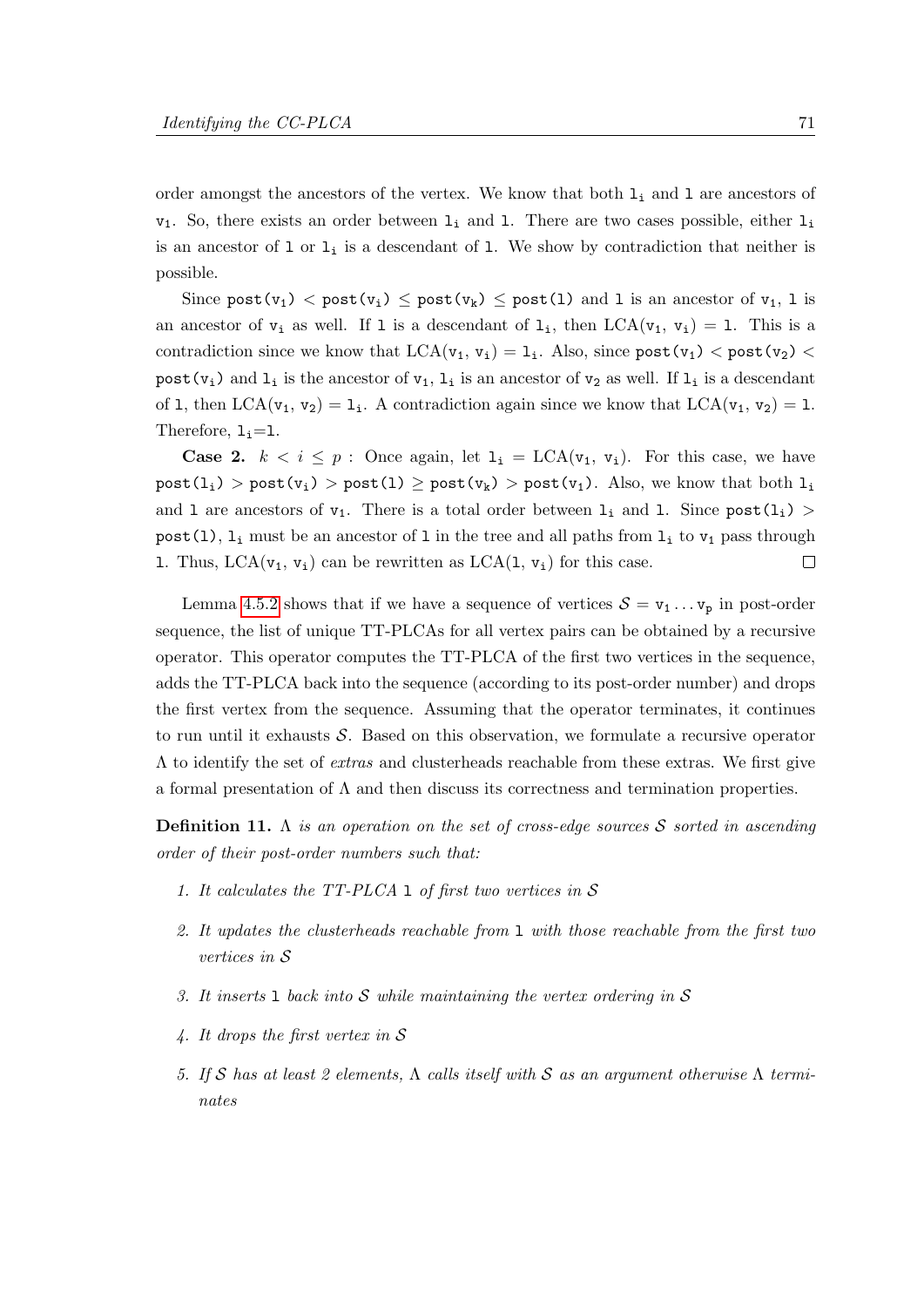**Lemma 4.5.3.**  $\Lambda$  correctly identifies all extras and all clusterheads reachable from these extras.

**Proof** The TT-PLCA of  $v_1$  and  $v_i$  where  $2 < i \leq k$  is 1. If 1 is not in S yet, we insert it in S. We update the clusterheads reached by 1 with the clusterheads reached by  $v_1$ and  $v_2$ . As  $\Lambda$  operates on  $S$ , the pairwise TT-PLCA of 1 with vertices  $v_{k+1} \ldots v_p$  will gives us the other extras that may arise due to  $v_1$ . Therefore, we do not need  $v_1$  anymore and it can be dropped. Thus,  $\Lambda$  preserves the information about *extras*. If we assume termination of  $\Lambda$  (which will be proved later), at some stage 1 will become the first vertex in the sequence. If we find that 1 is not a cross-egde source, we add it to the set of extras.

Apart from reaching clusterheads directly, extras can also reach clusterheads transitively through other cross-edge sources reachable from them in the spanning tree. We need to show that when *extras* are dropped from  $S$ , the identified set of clusterheads reachable from it is complete. Let  $l_i$  TT-PLCA of two vertices  $v_i$  and  $v_{i+1}$  such that  $post(v_1)$  $<$  post( $v_i$ )  $<$  post( $v_{i+1}$ )  $<$  post(1). According to lemma [4.5.2,](#page-69-0) 1 also reaches  $v_i$  and  $v_{i+1}$ . Therefore,  $l_i$  could be either 1 or one of its descendants in the spanning tree. If  $l_i$  is 1, reachable clusters from 1 are updated with those reachable from  $v_i$ . Otherwise, clusterheads reachable from  $1_i$  are updated and  $1_i$  is inserted in S in a position between  $v_{i+1}$  and 1.  $l_i$  continues to remain in the sequence until it comes to the beginning of the sequence. Then, the information about clusterheads reachable from it is added to one its ancestors (which could be l or one of its descendants) and so on.

The discussion reveals a powerful property of  $\Lambda$  - no vertex is dropped without handing over clusterhead reachability information to a tree ancestor of the vertex that is already in S. More importantly, it is not possible for 1 to come to the head of the sequence until all the vertices that have post-order numbers in the range  $[post(v_1), post(1)]$  have been dealt with. As a result, we will ultimately reach a stage in  $\Lambda$  where all reachable clusterheads from l have been correctly identified.  $\Box$ 

#### Lemma 4.5.4. Λ terminates in  $O(c)$  iterations.

**Proof** The proof follows straightforwardly from the observation that for a set of nodes in a tree, the number of unique LCAs generated through pairwise LCA operations on nodes in the set is no larger than the cardinality of the set.

Let the  $i_1, i_2 \cdots i_n$  be the indices of the first occurrence of  $v_1, v_2 \cdots v_n$  in the Euler tour of the DAG. From RMQ discussions in [\[20\]](#page-118-1), [\[43\]](#page-120-2) and section [4.1,](#page-55-1) it is known that the index of the LCA for any vertex-pair  $v_k$  and  $v_{k+1}$  must lie in the range  $[i_k, i_{k+1})$ . Now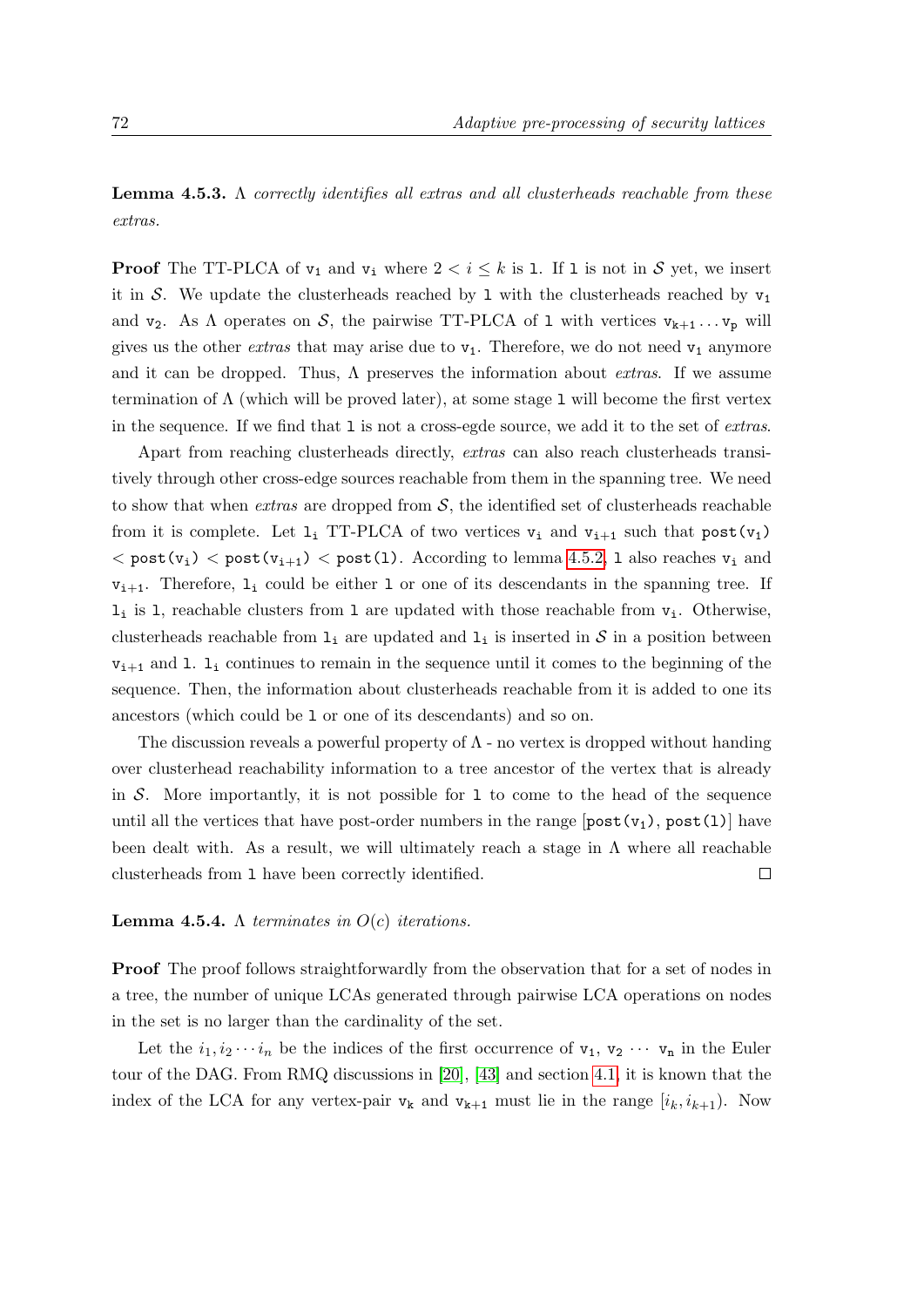consider the tuple  ${v_{k-1}, v_k, v_{k+1}}$ . We prove that the number of unique LCAs for this small subset is no larger than two in order for the lemma to be true.

Given index(LCA( $v_{k-1}, v_k$ )) ∈ [ $i_{k-1}, i_k$ ) and index(LCA( $v_k, v_{k+1}$ )) ∈ [ $i_k, i_{k+1}$ ), let the index of the result of the only other possible LCA query - LCA( $v_{k-1}, v_{k+1}$ ) - be *i*. If  $i \in [i_{k-1}, i_k)$  and  $i \neq \text{index}(\text{LCA}(v_{k-1}, v_k))$  then there is another vertex in  $[i_{k-1}, i_k)$  which has a lower value than  $LCA(v_{k-1},v_k)$ . This is a contradiction. Similarly, we can prove that  $i \notin [i_k, i_{k+1})$ . Generalizing this argument, we can prove that the cardinality of the sequence S decreases monotonically and the recursive refinement terminates in  $O(c)$  steps.  $\Box$ 

## 4.5.3 Algorithmic details

Having discussed the technical details of the process for computing the CC-PLCA, we are now ready to discuss the algorithmic details. In this subsection we present the algorithm that computes  $\mathcal{M}_x$  from  $\mathcal{M}$ . The rest of the process for computing the CC-PLCA relies on computation of maximal witnesses in a boolean matrix product and can be found in the literature [\[36\]](#page-120-0). The algorithm discussed in the sub-section closely follows the theoretical discussions on CC-PLCA computation.

<span id="page-72-0"></span>Algorithm 4.3 Finding clusters reachable through CC-PLCAs that are not cross edge

|     | sources                                                          |                                                       |
|-----|------------------------------------------------------------------|-------------------------------------------------------|
|     | 1: for $v \in C_s$ do                                            | $\triangleright C_s$ is the set of cross-edge sources |
| 2:  | $\mathcal{S}.Enqueue(v)$                                         | $\triangleright$ S is a priority queue                |
|     | $3:$ end for                                                     |                                                       |
|     | 4: $\mathcal{M}_x \leftarrow \phi$                               |                                                       |
|     | 5: while $\mathcal{S}.empty()$ do                                |                                                       |
| 6:  | $v_1 \leftarrow Q$ . dequeue()                                   |                                                       |
| 7:  | if $!v_1.isCrossSource()$ then                                   |                                                       |
| 8:  | $\mathcal{M}_x \leftarrow \mathcal{M}_x \cup v_1$                |                                                       |
| 9:  | end if                                                           |                                                       |
| 10: | if $\mathcal{S}.empty()$ then                                    |                                                       |
| 11: | $v_2 = S \cdot head()$                                           |                                                       |
| 12: | $l = TT\_PLCA(v_1, v_2)$                                         |                                                       |
| 13: | $l.class \leftarrow l.class \cup getReachable(\mathcal{M}, v_1)$ |                                                       |
| 14: | if $v_2! = l$ then                                               |                                                       |
| 15: | $\mathcal{S}.enqueue(l)$                                         |                                                       |
| 16: | end if                                                           |                                                       |
| 17: | end if                                                           |                                                       |
|     | $18:$ end while                                                  |                                                       |

Algorithm [4.3](#page-72-0) uses the reachability matrix  $M$  and the set of cross-edge sources  $C_s$  as input. It uses a priority queue as the basic data structure. The priority queue uses the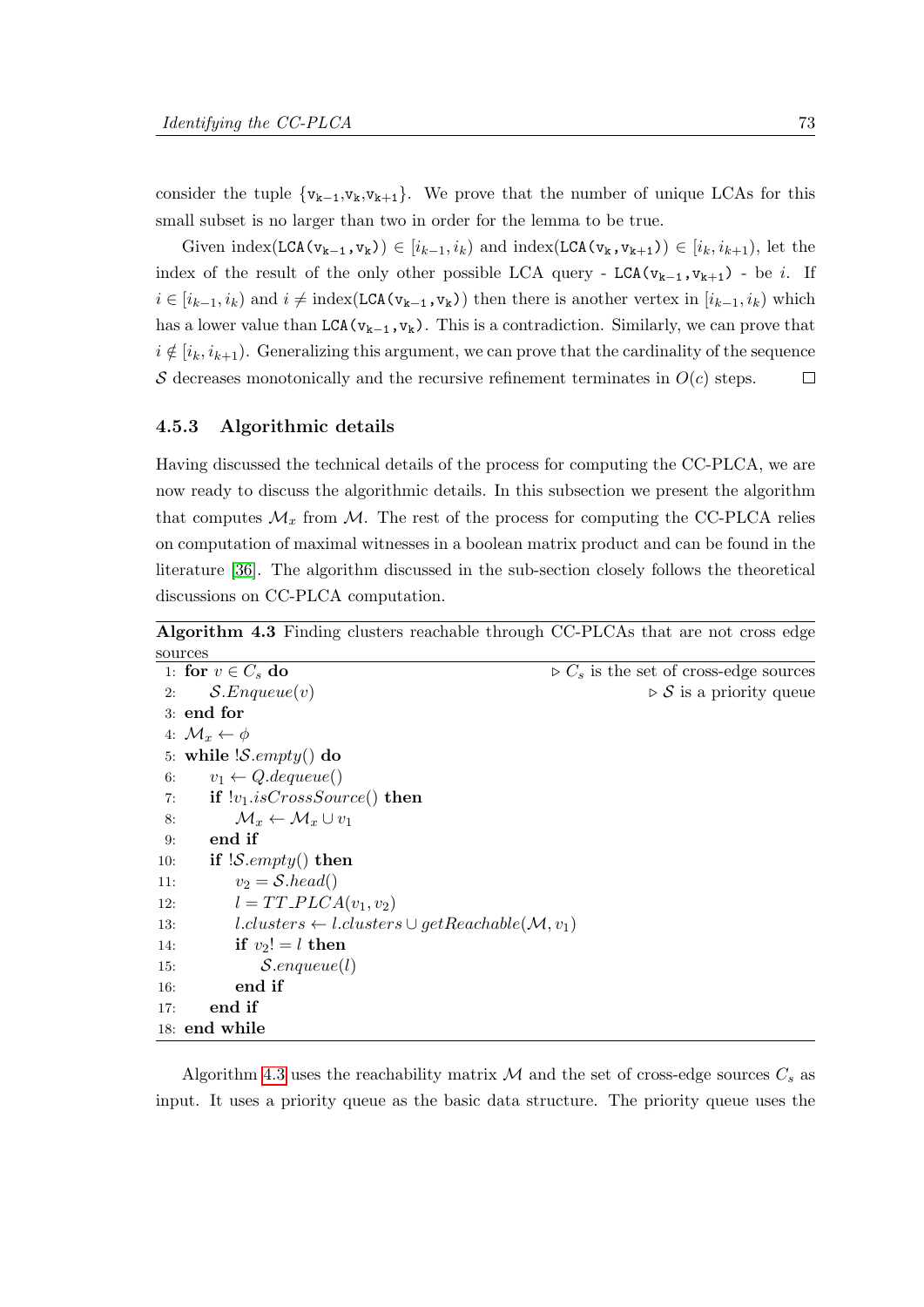|   | b           | g | h |
|---|-------------|---|---|
| b | b           |   |   |
| g | C           | g |   |
| h | $\mathbf C$ | e | h |

Table 4.2: CC-PLCAs

<span id="page-73-0"></span>post-order number as the ranking criteria. In the algorithm, we first initialize the priority queue with the set of cross-edge sources (cf ll 1-3). We dequeue a vertex  $v_1$  and check whether it is one of *extras*. If it is, we add it to  $\mathcal{M}_x$  (cf ll 6-9). Then we compute the TT-PLCA of  $v_1$  and the head of the sequence S. The TT-PLCA is denoted as 1. We update the clusters reachable from the 1 as well (cf  $\llbracket$  12-13). Finally, we put back 1 in the sequence  $S$  (cf II 14-18).

We know from lemma [4.5.4](#page-71-0) that the outer loop in algorithm [4.3](#page-72-0) runs  $O(c)$  times. For each of the iterations, we insert a vertex in the sequence which takes  $O(\log c)$  time because S is already sorted and we update the reachable clusterheads which takes another  $O(c)$ time. So, the worst case time complexity for obtaining  $\mathcal{M}_x$  from  $\mathcal{M}$  is  $O(c^2)$ . At the same time, it is clearly evident that we do not need more space than  $O(c^2)$ . After obtaining M and  $\mathcal{M}_x$ , we just need to do 2 maximal witness of boolean matrix product operations and a comparison of two  $c \times c$  matrices. Given that the maximal witness operation has a time and space complexity of  $O(c^{2.575})$  and  $O(c^2)$  respectively, we can conclude that the CC-PLCA computation has a time and space complexity of  $O(c^{2.575})$  and  $O(c^2)$  respectively.

Table [4.2](#page-73-0) shows the CC-PLCAs obtained for all pairs of clusterheads for our example graph. Indexing this matrix requires no further labelling since we have already annotated each vertex its corresponding clusterhead during the TC-PLCA computation. These clusterhead labels can be used to index table [4.2](#page-73-0) as well.

The final step in computing the LCA of any two arbitary vertices is to return the vertex that has the highest topological number amongst the TT-PLCA, TC-PLCA, CC-PLCA. This operation can be achieved in constant time.

Theorem 4.5.5. The representative least common ancestor of a vertex-pair in a DAG can be answered in constant time after  $O(n + c^{2.575})$  preprocessing requiring  $O(n + c^2)$  space.

Discussion. In order to answer TC-PLCA and CC-PLCA queries, we use a combination of vertex labeling and small-matrix look-ups. Labeling of vertices for indexing TC-matrix and the CC-PLCAs matrix relies on a depth-first traversal of the DAG and can easily be integrated with the initial traversal of the DAG for edge classification. Similar to the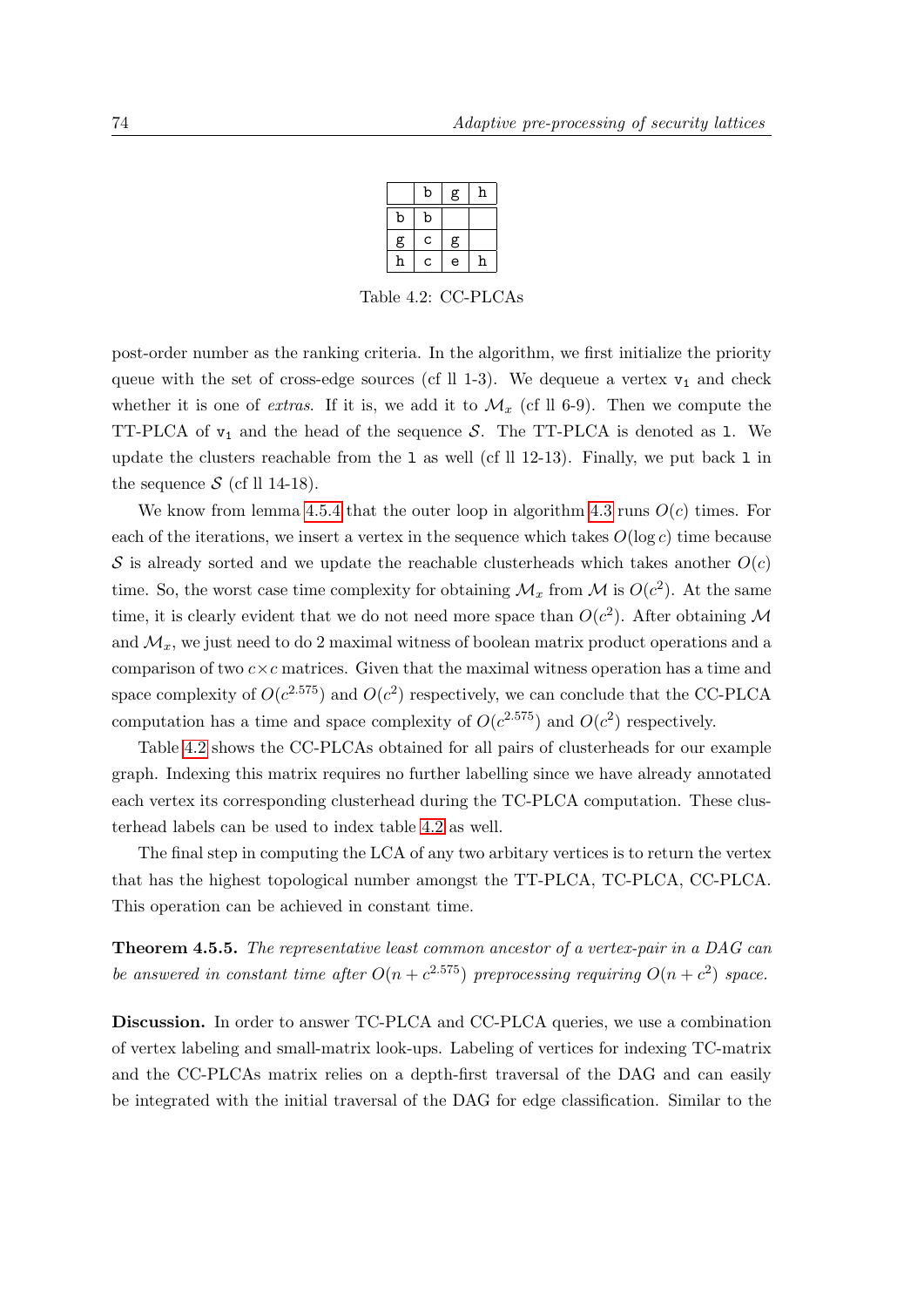depth-first traversal of a DAG, labeling has a time and space cost of  $O(n+m)$  and  $O(n)$ respectively.

The pre-processing phase of our algorithm computes the TC-matrix and the CC-PLCA matrix for answering TC-PLCA and CC-PLCA queries efficiently. The TC-matrix is computed from M with a time and space cost of  $O(c^2)$ . Computing M from the crossedge information derived from the initial traversal of the DAG can be done using a sequence of matrix multiplications. This has a time and space cost of  $O(c^{\omega})$  and  $O(c^2)$  respectively. Thus, the TC-matrix can be computed with an overall time and space cost of  $O(c^{\omega})$  and  $O(c^2)$  respectively.

For the computation of the CC-PLCA matrix we need to perform an element-wise comparison of matrices that hold  $\tau$  and  $\bar{\tau}$  for all combinations of clusterheads. This operation can be done with a time and space cost of  $O(c^2)$ . The matrices that hold  $\tau$ and  $\bar{\tau}$  can be respectively obtained from M and  $\mathcal{M}_x$  through the maximal witness of the boolean matrix product operation. This has a time and space cost of  $O(c^{2.575})$  and  $O(c^2)$  respectively. It has been further shown that  $\mathcal{M}_x$  itself can be obtained from M in  $O(c^2 \log c)$  time and  $O(c^2)$  space. Thus, the overall time and space cost of obtaining the CC-PLCA matrix is  $O(c^{2.575})$  and  $O(c^2)$  respectively.

Finally, answering TT-PLCA queries in constant time requires us to pre-process the spanning tree that covers the DAG. This is achieved in  $O(n)$  time and space using existing techniques for LCA computation in trees.

# 4.6 Summary

In this chapter, we have proposed a fast and scalable technique to identify representative LCAs in a DAG. The computational requirement of our technqiues scales itself based on the number of vertices in the DAG with incoming or outgoing cross edges. We achieved this by taking the spanning tree of the DAG as the base structure for our analysis and computing the transitive closure of the additional reachability information in the graph. Then, we identified potential LCAs depending on all possible types of paths that may exist between the potential LCA and the query vertex. The vertex with the maximum topological number amongst the PLCAs was identified as the representative LCA. The reported techniques provide best of both worlds in terms of computational requirements: LCA computation using our algorithm proceeds on trees and dense DAGs in the most efficient techniques reported currently for these structures in the literature. The computational requirements of our algorithm interpolate seamlessly for anything in-between these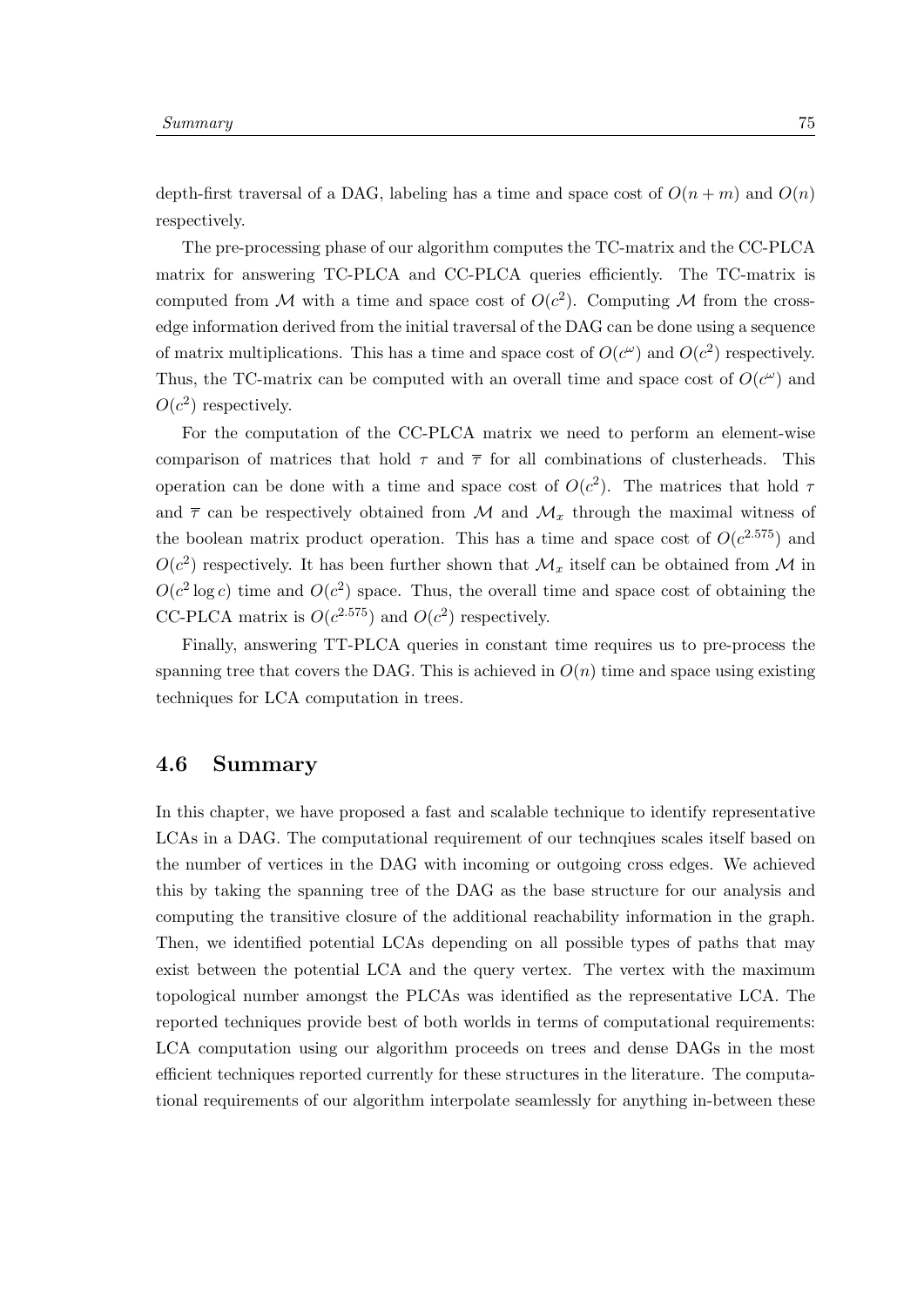two categories. Also, unlike exisiting algorithms that compute the transitive closure of the entire DAG, we compute the closure for only cross-edge source and targets which renders our algorithms more efficient that those reported in the literature.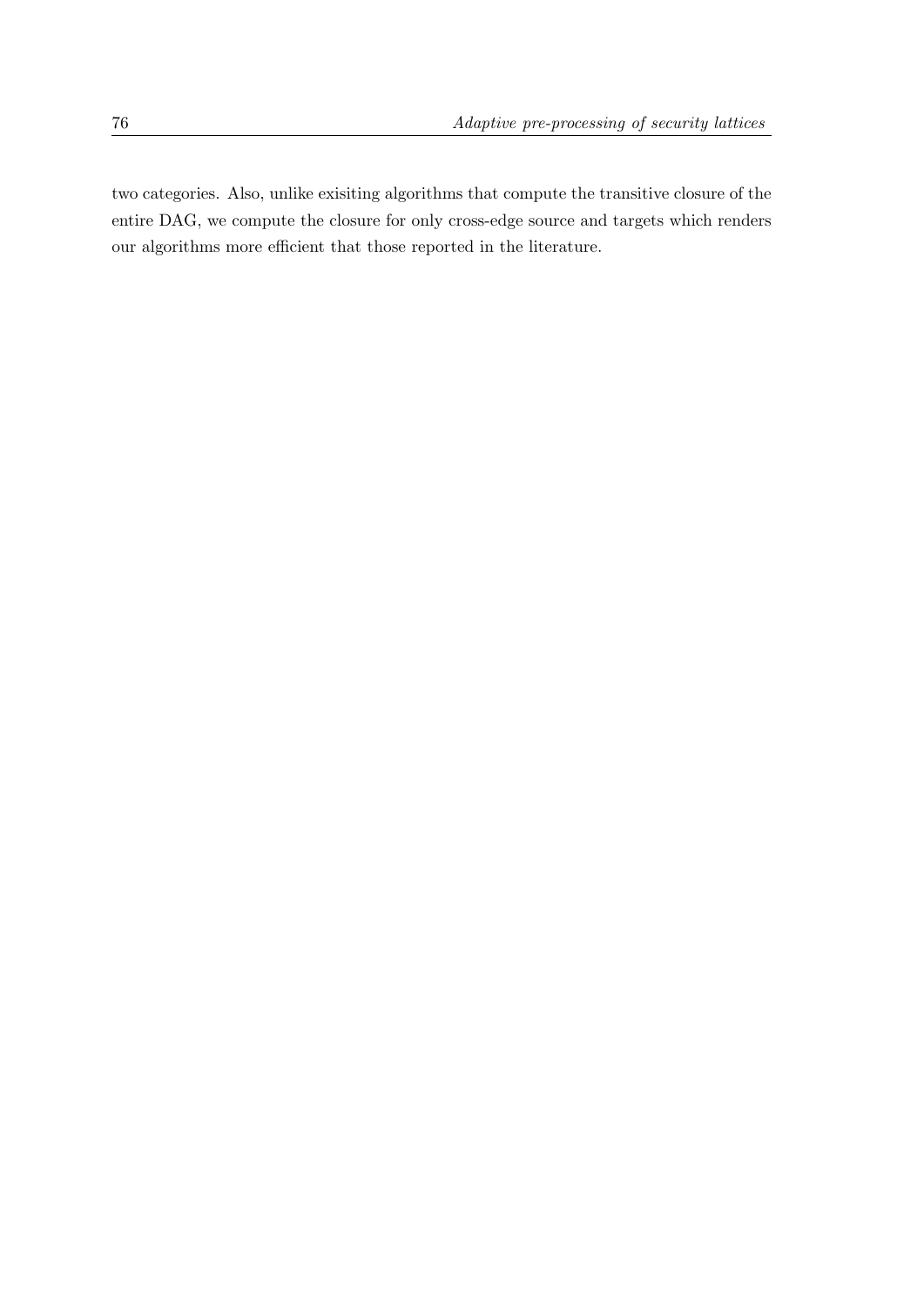# Chapter 5

# Evaluation of adaptive pre-processing for security lattices

# 5.1 Introduction

In the previous chapter we discussed the theoretical foundations of an adaptive approach to pre-processing DAGs for answering lowest common ancestor queries in constant time. However, the dicussion was limited to theoretical costs of pre-processing the DAG. In this chapter, we discuss the application of the algorithm to lattice queries normally encountered in information flow analysis of programs. We experimentally evaluate the algorithm presented by testing it against a range of security lattices with widely varying structures and show that given for the wide spectrum of security lattices encountered in practice, the adaptive algorithm presented in chapter [4](#page-55-0) provides a seamless means of pre-processing the lattice in order to answer join  $(\sqcup)$ , meet  $(\sqcap)$  and ordering  $(\le)$  queries in constant time. Since join is the dual of the meet query and ordering queries are a special case of join queries ( $a \le a'$  if  $a \sqcup a' = a'$ ), we limit our experiments to the join query only.

The main contributions of this chapter are as follows.

- We discuss the wide spectrum of the structure of security lattices encountered in practice when it comes to lattices governing flow of information in programs. We show that the policy lattices that govern information flow analysis in real-world programs could range from trees with a bottom  $( \perp )$  element all the way to dense DAGs. This serves as the motivation behind using the adaptive pre-processing technique described in chapter [4.](#page-55-0)
- We compare and contrast the adaptive approach with existing techniques for pre-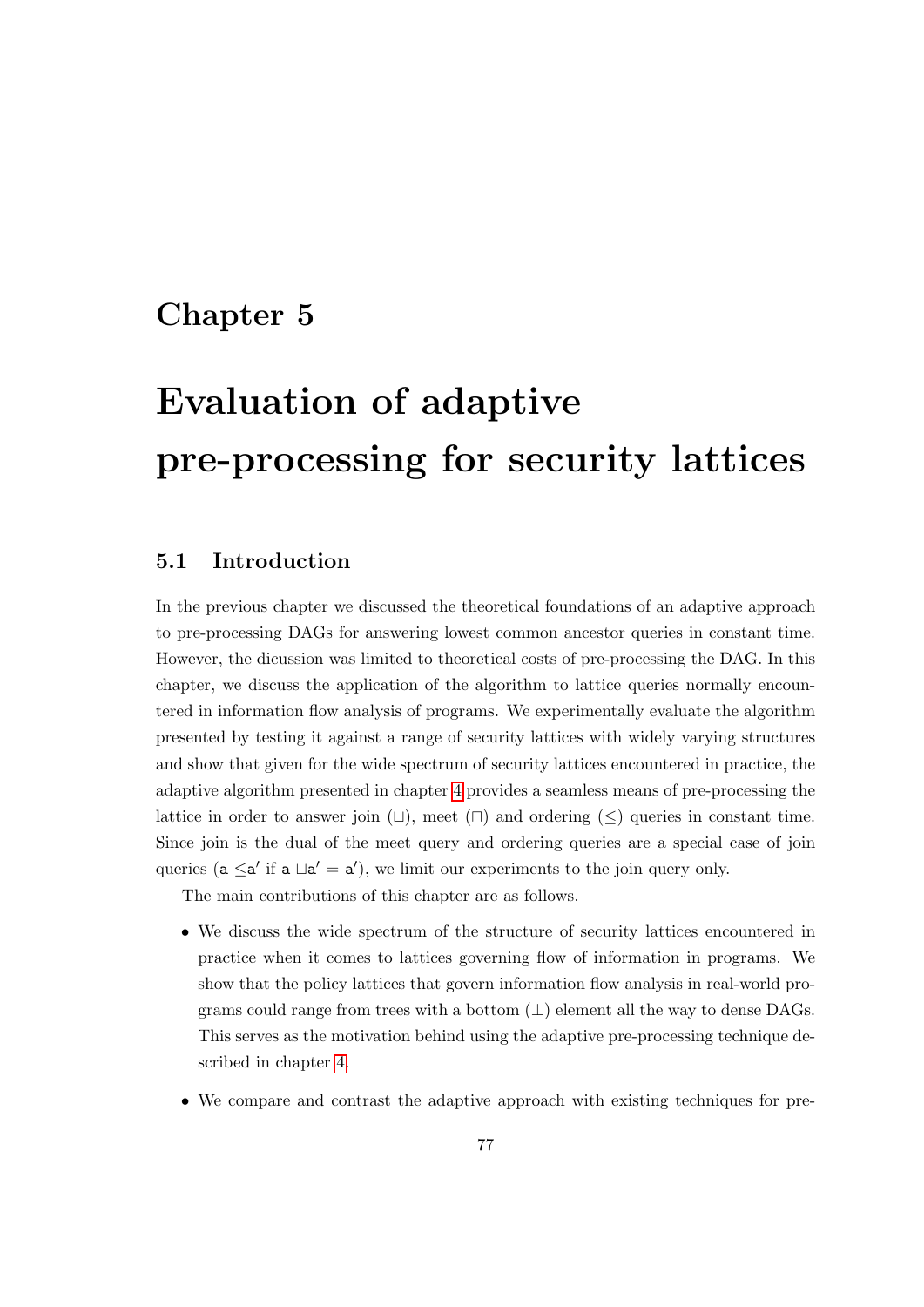processing lattices for answering lowest common ancestor queries. We discuss the relative advantages and disadvantages of a cluster based approach as advocated in the adaptive approach compared with techniques presented in the literature for trees and DAGs. As well as the pre-processing times, we also discuss the cost for querying after pre-processing the lattice. This is important because despite its pre-processing advantages, the adaptive approach uses a potentially more involved querying approach.

• We demonstrate experimentally the superiority of the adaptive cluster-based algorithm. We show that not only does it lends a level of abstraction to pre-processing lattices but its computational costs are a direct function of the lattice's latent scope for decomposition into clusters. This makes the adaptive approach a preferred option in applications like language-based security which have to deal with lattices that are structurally diverse. With regards to the query times, our experiments show lattices pre-processed by the adaptive approach take longer to query than existing techniques. However, this difference in answering time per query is miniscule when compared to the gains in pre-processing times.

The rest of the chapter is organised as follows. In section [5.2,](#page-77-0) we present the extremities of the structural spectrum of security lattices encountered in practice. We discuss the algorithmic options for pre-processing these lattices in section [5.3](#page-82-0) and showcase the advantages of a cluster-based approach to pre-processing these lattices in section [5.4.](#page-84-0) We further discuss why, despite the advantages it offers in terms of pre-processing, the query time for a cluster-based approach can be expected to be more expensive than exisiting techniques. We demonstrate the advantages of structure-sensitive algorithms experimentally in section [5.5.](#page-86-0) Finally, we summarise the main results of this chapter in section [5.6.](#page-93-0)

# <span id="page-77-0"></span>5.2 Structure-spectrum of security lattices

There are a wide variety of security lattices that govern how information should flow through programs. On one hand, we have type-lattices which are similar in structure to a tree with a few additional cross-edges. On the other hand we have powerset lattices which are akin to dense DAGs with each vertex in the DAG having multiple incoming edges. In this section, we demonstrate the structural contrast in such lattices. In section [5.2.1,](#page-78-0) we discuss type-lattice directed language security where the type lattice is similar in structure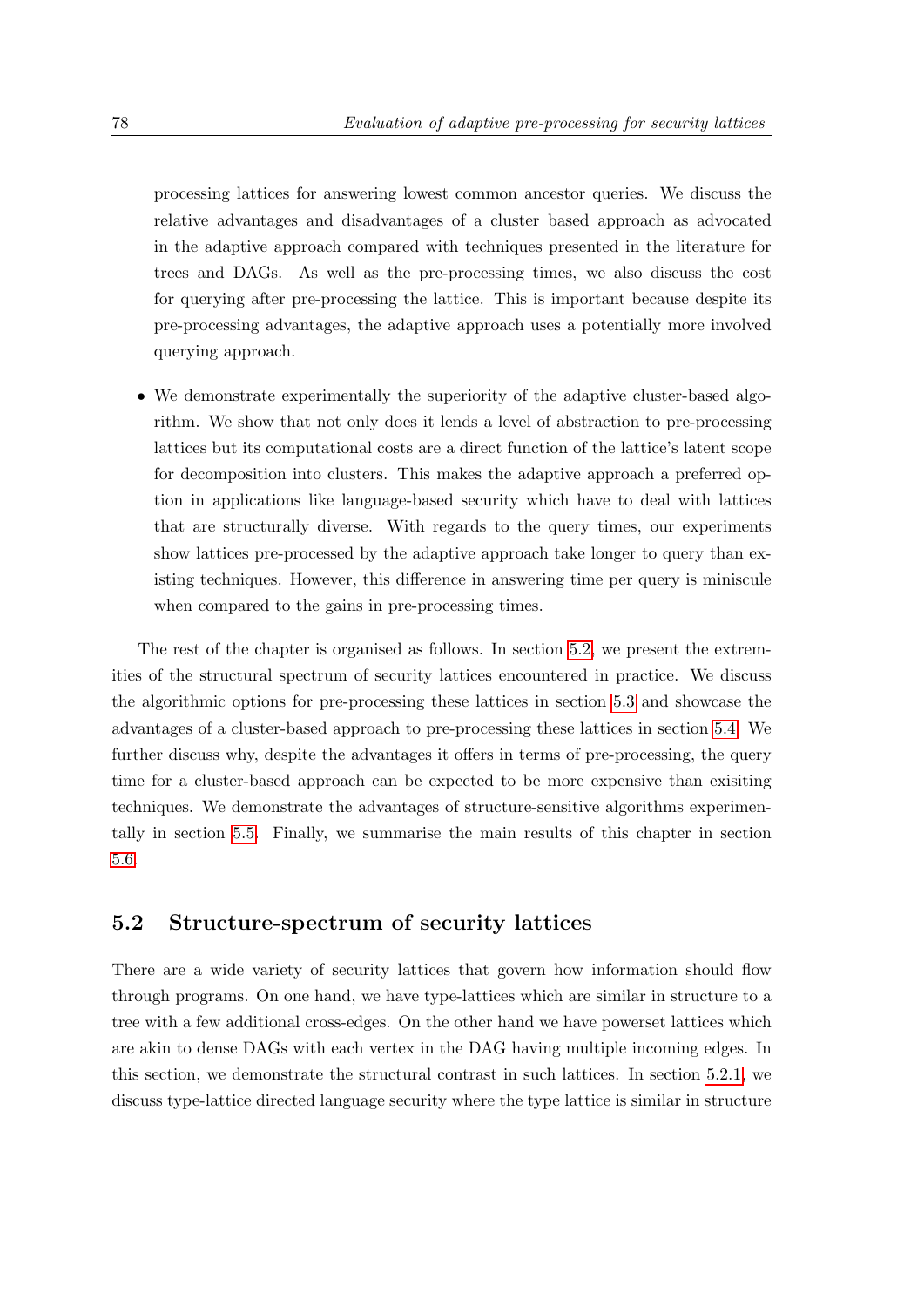to a tree. In in section [5.2.2,](#page-81-0) we discuss powerset lattices used in mashup security the structure of which is similar to a dense DAGs.

#### <span id="page-78-0"></span>5.2.1 Class-level non-interference

For a secure computation, it is necessary that the low-security part of the output should not depend on the high-security part of the input. This is commonly known as noninterference. In chapter [3,](#page-33-0) we have described a model of information flow that was too fine grained; each value and expression has its individual security level. In reality, however, sometimes it is useful to relax such a strict criteria for non-interference. Abstract noninterference [\[47\]](#page-121-0) is a more relaxed form of non-interference where the observational power of attackers are limited; it deals with attackers that observe only properties of data rather than exact values.

In [\[117\]](#page-127-0), a model of information flow was presented with the class representing a collection of objects with the same structure as an abstract property. Thus, from the point of view of lattice-directed information flow control, classes would represent elements in the security lattice and the subclass relation would represent the ordering between the elements.

Class-level non-interference mandates that a class is secure if observing the output of any of its public methods does not reveal any type information regarding its inputs. Consider a scenario where the evaluator in a test is biased against candidates based on their gender. It is imperative that when the evaluator requests the data for evaluating a candidate (which could be answers in a test), no information is released about the gender of the candidate. However, the system may have been designed as shown in figure [5.1](#page-79-0) due to historical reasons; this could be to monitor equal opportunities for applicants regardless of their gender. In this case, we have a Candidate class which has two subclasses MaleCandidate and FemaleCandidate for male and female candidates respectively. Such an implementation, however, is flawed from the perspective of protecting the gender data from the examiner because observing the return type of getEvalData() using the instanceof method (from Java) will reveal whether the evaluation data belongs to a male candidate or a female one.

In class-level non-interference, each variable as well as each static or instance field of a class is mapped to an abstract value. An abstract value is a set of classes each annotated with a security flag. For example, in the figure [5.1,](#page-79-0) the object this could map to any of the three classes: it could be either Candidate or any of its subclasses (MaleCandidate or FemaleCandidate). In program analysis for class-level non-interference, the abstract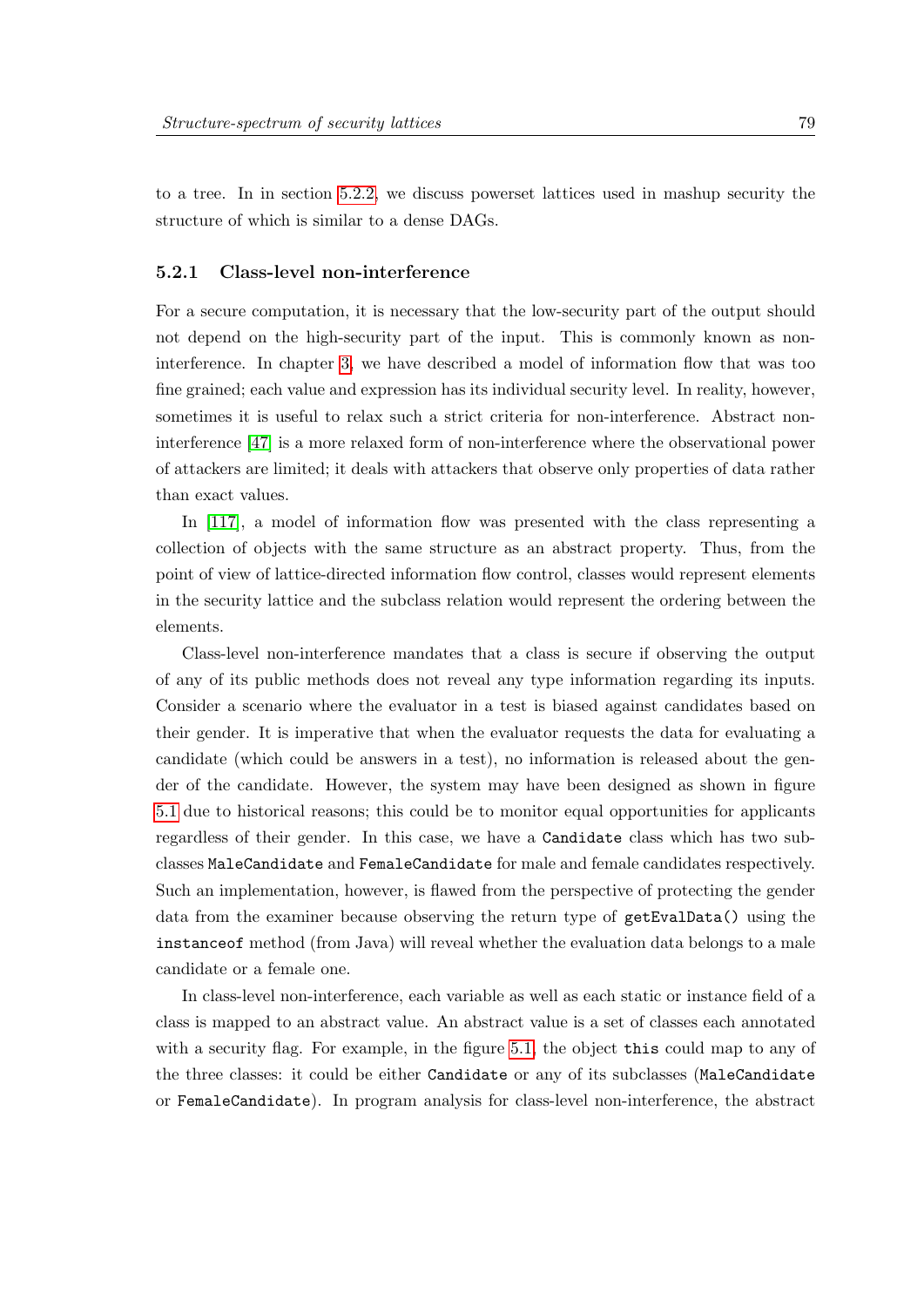<span id="page-79-0"></span>

Figure 5.1: An implementation that leaks sensitive information

value to which this would map would be Candidate<sup>H</sup><sub>↓</sub>. Here, the  $\downarrow$  represents that this could map to either the Candidate class or any of its sub-classes. The annotation H, which stands for high, denotes that since the object maps to multiple classes, it is vulnerable to security attacks that expose class-level data. Hence, augmenting the class information for this with a high flag enables the verifier to check whether class information for objects that map to a secure abstract value (denoted by H) flow to those that map to an insecure abstract value (annotated by a privilege level L which is less than H).

In class-level non-interference, ad-hoc security modifiers such as L and H are added at the level of classes to denote whether a field should to be regarded as insecure or secure. The security policy requires that there be no flows from H fields to those marked with L; such a flow constitutes an illicit flow. However, this is contingent upon verifying whether a flow is legal at the level of classes in the first instance. If the flow is legal at the level of classes, only an additional trivial check is necessary to establish class-level non-interference. This check verifies the absence of flows from fields marked as H to those marked as L. Thus, the class hierarchy serves as the broad-based policy that determines what constitutes a secure flow of class-level information. If we have a large class hierarchy then it is important to answer queries (such as  $\leq$ ,  $\sqcup$  and  $\sqcap$ ) of the class-level non-interference verifier in constant time. In this chapter, we investigate the structure of class-hierarchies of some commonly used open source software to determine suitable algorithms that would pre-process the hierachy to answer queries of the verifier in constant time.

### 5.2.2 Mashup security

Web mashups are growing ever-popular because integration of services from multiple providers into a single hosting page provides unprecedented functionalities. The host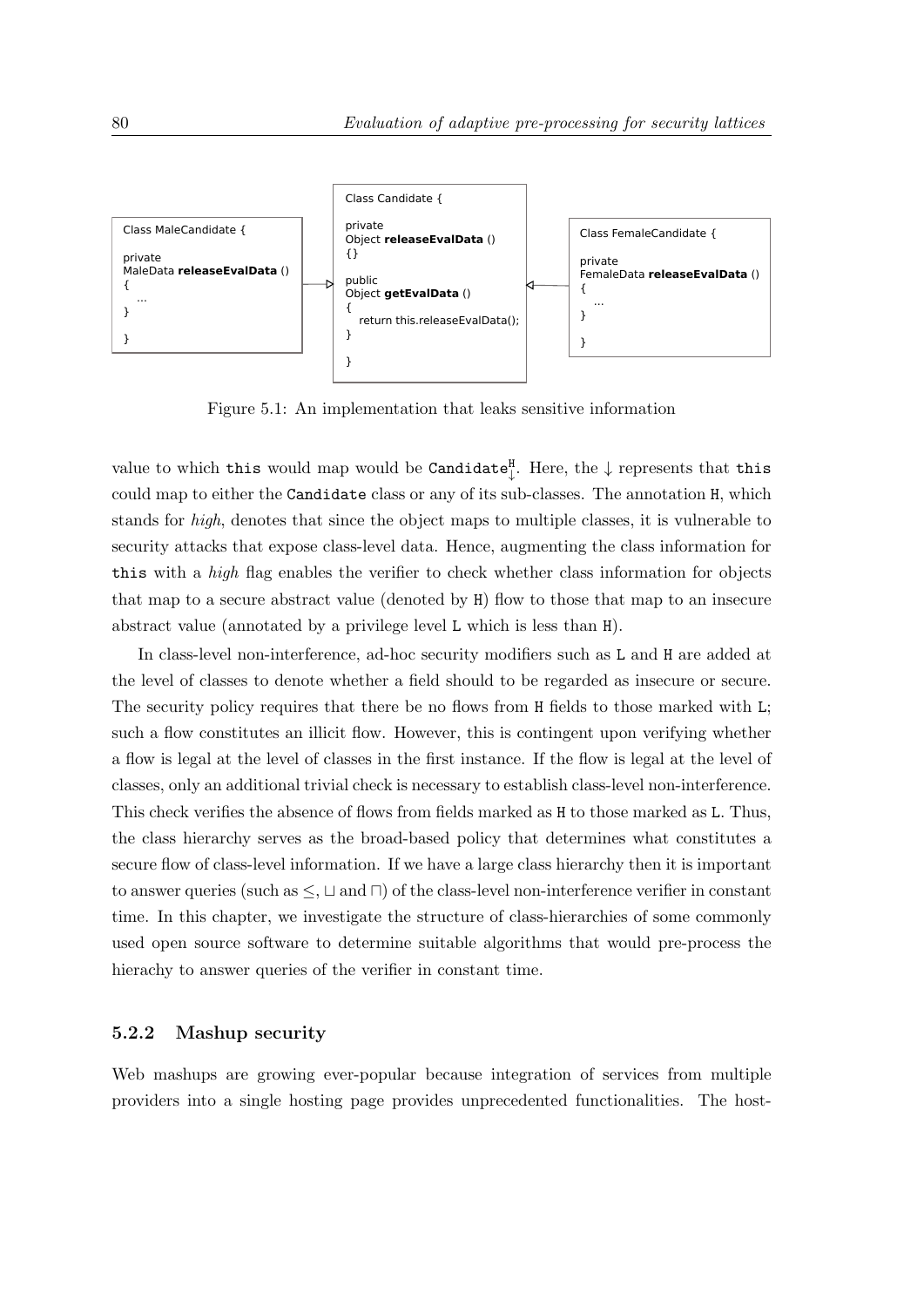ing page for the mashup, called the integrator, is often a hotbed of interaction between various components in it. The components are typically loaded from multiple origins which have varying levels of trust and therefore, the issue of securing information flow between components in the mashup is an important issue.

Recently, it was shown that a lattice based approach to mashup security is suitably able to deal with multi-origin trust issues [\[71\]](#page-123-0) and provides an effective basis for secure information interchange between mashup components. Such a lattice for controlling information flow in a mashup is constructed from the mashup itself. It is the powerset lattice of the set of origins from where content is sourced for the mashup. The powerset lattice constructed from the set of origins in the mashup forms the set of permissible pathways in which information can flow in the mashup. Beyond the permissible pathways, if further declassification [\[94\]](#page-125-0) amongst lattice elements is desired, escape-hatches [\[95\]](#page-125-1) can be described on a per origin basis.

When the mashup is loaded, nodes in the DOM-tree are labelled with the origin of the nodes. After this, validity of information flow between the nodes is decided based on the subset relation between sets of labels on the nodes. Disregarding any escape-hatches, information can flow a source node to a sink node if the privilege level of the sink is at least as restrictive as that of the source. This is typically decided by checking whether the label of the source is a subset of the level of the sink. In the lattice world of things, this translates into checking whether the label representing the sink node is ordered higher than the label representing the source node in the lattice. This is how the powerset lattice derived from the set of all origins in the mashup forms a basis for governing flow of information within the mashup.

Figure [5.2](#page-81-1) shows powerset lattices for mashups with information sourced from multiple origins. In figure [5.2a,](#page-81-2) we have the bottom (denoted by  $\perp$ ) element of the lattice; this represents the lowest privilege level in the security lattice. Nodes in the DOM-tree sourced from origin A are marked with the lattice level A. The arrow from A to  $\perp$  denotes that A is at a higher privilege level compared to  $\perp$  and in the confidentiality world of things, flow of information from A to  $\perp$  is not permitted. Similarly, content that is sourced from both A and B is annotated with the lattice level A,B and as shown in the powerset lattice in figure [5.2a,](#page-81-2) anything annotated with A,B is at a higher privilege level that either A or B. So, flow of information from A and B to A,B is secure but not the other way round. Finally, the dotted line in figure [5.2a](#page-81-2) represents an escape-hatch which enables information to flow from nodes whose content labeled B to nodes labeled with A. Even though there is pre-existing privilege ordering between A and B, the escape-hatch renders A at a higher privilege level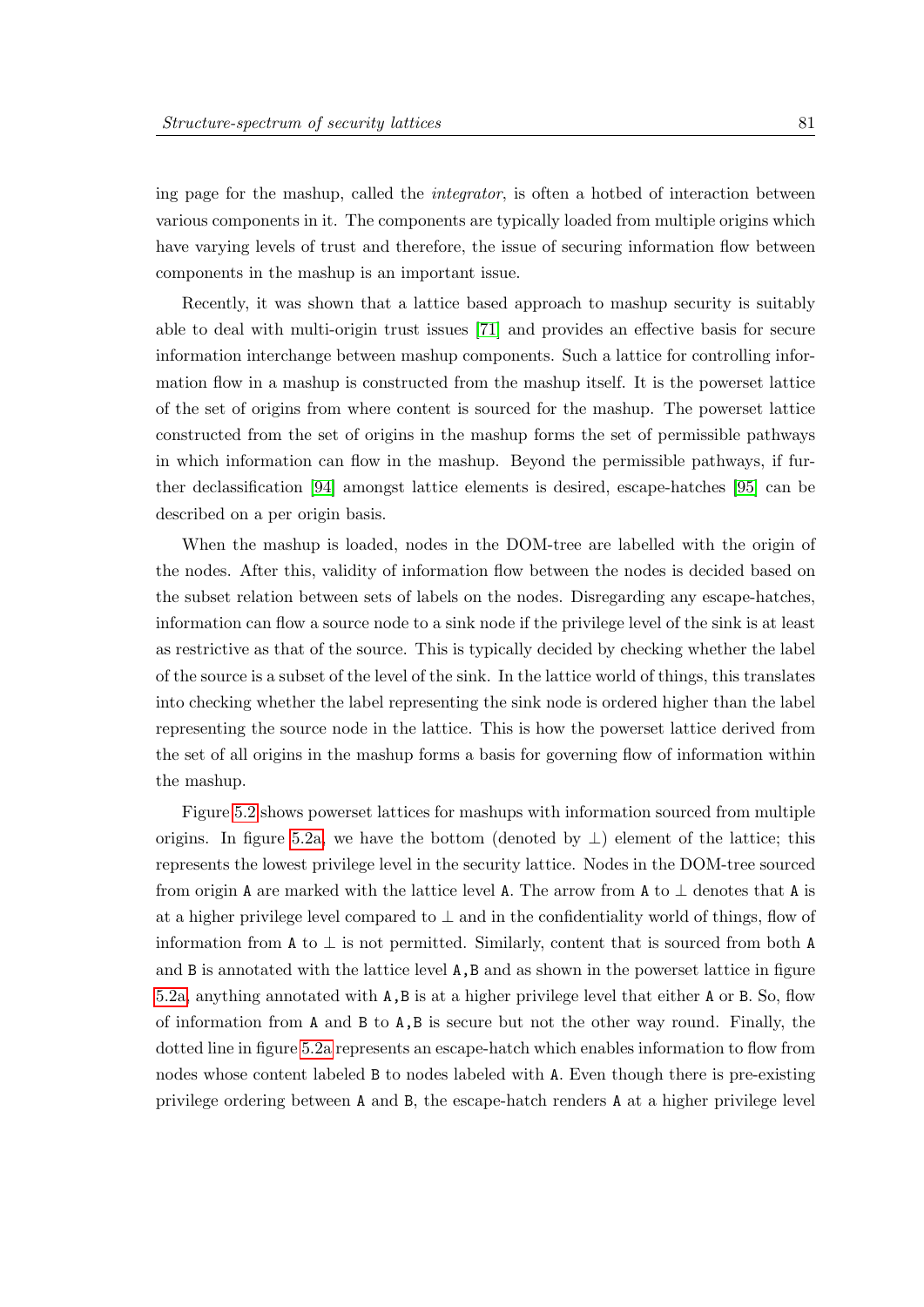<span id="page-81-2"></span><span id="page-81-1"></span>

<span id="page-81-3"></span>Figure 5.2: Powerset lattices for mashup security

than B (escape-hatches are declared on a per-origin basis). Figure [5.2b](#page-81-3) represents the powerset lattice for a mashup with 3 origins and without any declassification.

Without loss of generality, we ignore the presence of escape-hatches in this work. The reasoning to support this decision stems from the fact that escape-hatches are defined on an ad-hoc and per-origin basis and declassification through them is treated orthogonally to the flow through the powerset lattice. To quote a definition of a valid flow from [\[71\]](#page-123-0):

<span id="page-81-0"></span>**Definition 12.** For an expression e of level  $l_{source}$ , a legal flow for e to the target level  $l_{target}$  is allowed if  $l_{source} \sqsubseteq l_{target} \sqcap \mathbf{D}$  where  $\mathbf{D}$  is the set of origins to which the expression can be explicitly declassified through definition of escape-hatches on a per-origin basis.

It can be observed from the definition, there are two parts to checking a valid flow: through the powerset lattice (by checking  $l_{source} \subseteq l_{target}$ ) and through declassification (by enumerating the elements of D). The two are orthogonal to each other. Since, we are solely focused on lattices in this work, we turn our attention to speeding up the former computation. However, it must be noted that if the escape-hatches are modelled as edges in the DAG representation of the lattice and subsequently, enumerate further channels for valid information flow, any lattice pre-processing algorithm can still deal with them. We present experimental results related to random DAGs in section [5.5](#page-86-0) that supports this point.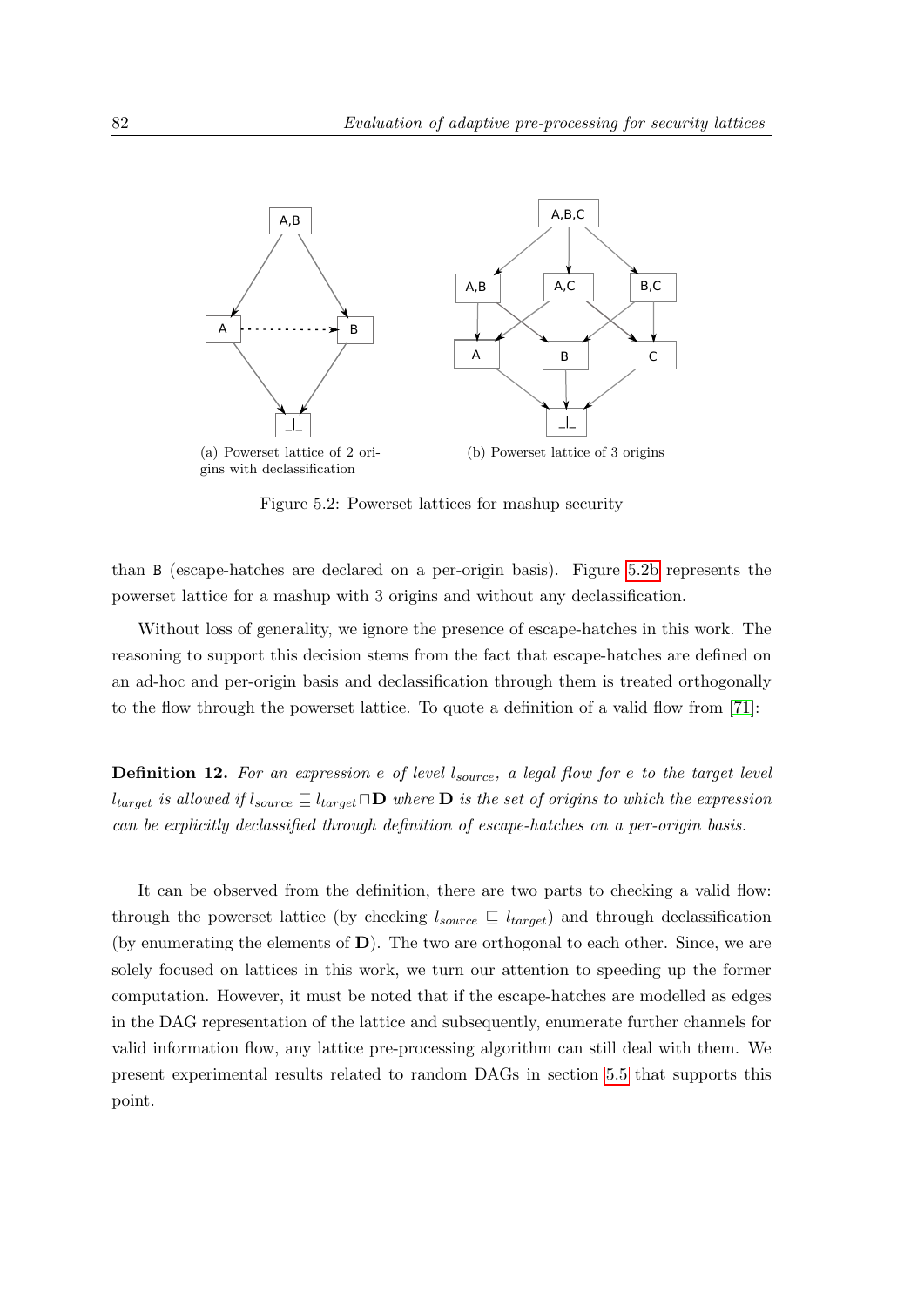# <span id="page-82-0"></span>5.3 Algorithmic options for pre-processing lattices

In section [5.2,](#page-77-0) we discussed the two emerging examples of security lattices that occur in practice. However, the two examples showed the wide structural variety in the lattices that information flow analysis has to deal with. In this section, we discuss the algorithmic options available to pre-processing lattices in order to answer queries like  $\sqcup$ ,  $\sqcap$  and  $\leq$ on two elements in the lattice in constant time. As discussed in chapter [3,](#page-33-0) such queries are necessary for information flow analysis. The objective of this section is to identify pre-processing algorithms that can deal with such a wide structural spectrum of lattices.

#### 5.3.1 Tree algorithms for pre-processing lattices

Lattices and trees are structurally different entities; even though a tree can be considered an upper semilattice, there is no vertex in a tree that represents the join of two vertices in the tree. However, for the sake of studying algorithmic approaches for answering  $\sqcup \sqcap$ and  $\leq$  queries on class hierarchies, it is imperative to consider approaches to answer such queries for trees. Multiple inheritance in class hierarchies is quite rare. In the absence of multiple inheritance, the class hierarchy based policy lattice as described for class-level non-interference in section [5.2](#page-77-0) is nothing but a tree with a bottom  $(\perp)$  element. Hence, pre-processing algorithms for trees to answer  $\leq$  and  $\sqcup$  can often be straightforwardly applied to security lattices. In such cases, the  $\sqcup$  ( $\leq$ ) query for two elements in the lattice is obtained by performing a lowest common ancestor (reachability) query for the corresponding vertices in the tree that is obtained by ignoring the bottom element. On the other hand, the  $\Box$  of two elements in a lattice derived from a class hierarchy is the  $\bot$  element unless one is less than the other (assuming the absence of multiple inheritance).

If the ordering among the elements of the lattice is structurally similar to a tree, as is the case with class hierarchies, then pre-processing the lattice to answer subtyping queries is fairly straightforward. Interval-range labeling, where each node is annotated with a range representing the subtree rooted at that node [\[46\]](#page-121-1), enables answering  $\leq$  queries on the lattice in constant time after  $O(n)$  pre-processing for annotating the tree. Answering the  $\sqcup$  and its dual the  $\sqcap$  queries requires additional pre-processing but at the same asymptotic cost. Pre-processing the lattice in order to answer these queries consists of first performing an Euler tour of the graph [\[35\]](#page-120-1). The  $\sqcup$  of two elements in the lattice lies within the first occurrence of the elements in the Euler tour of the tree representing the lattice. The identification of the exact element that is the  $\sqcup$  is achieved by matrix lookups which are themselves pre-computed after the Euler tour has been completed. Both the Euler tour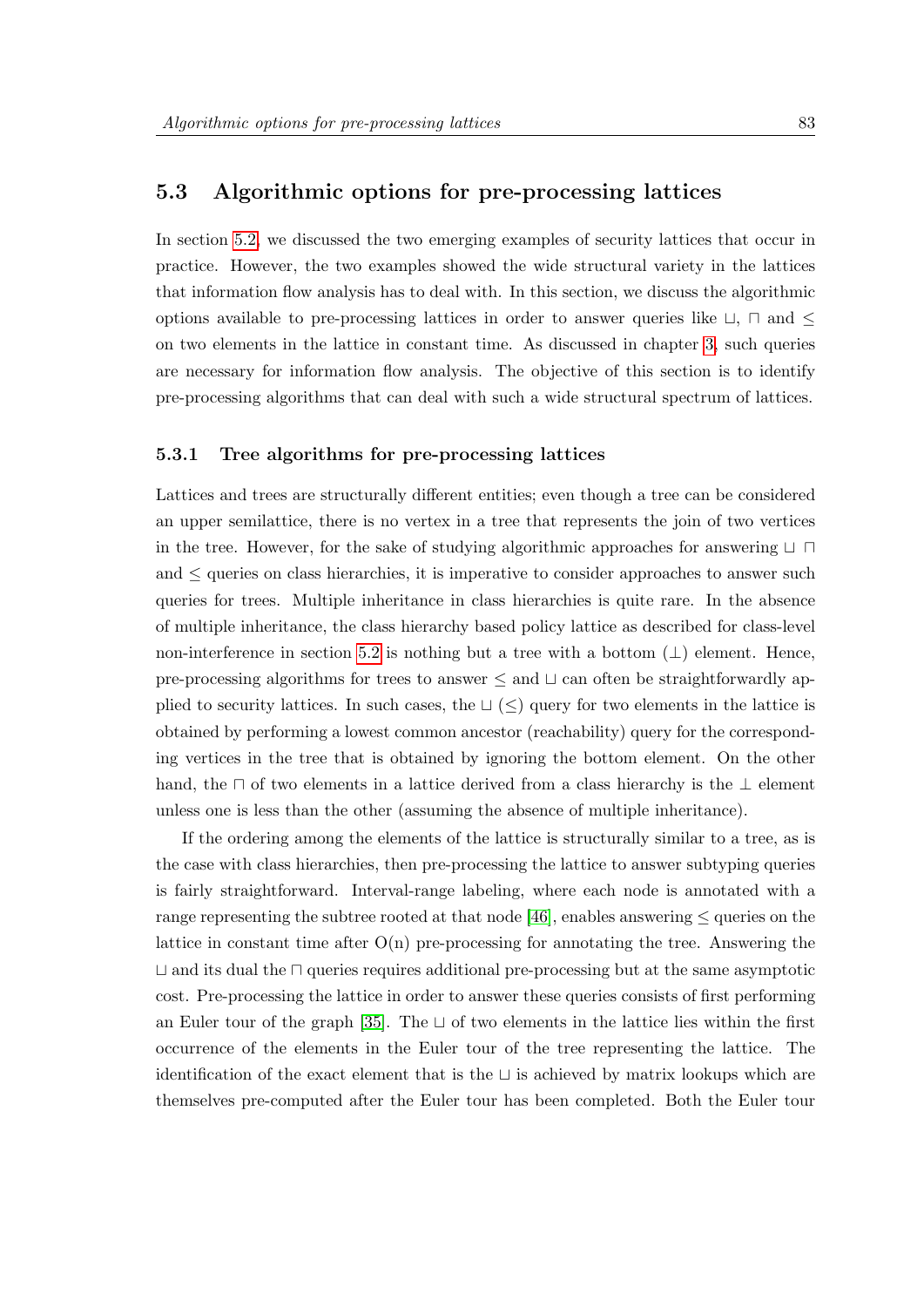and pre-computation of the matrices can be completed in  $O(n)$  time and the  $\Box$  query can be answered in constant time.

#### 5.3.2 DAGs algorithms for pre-processing lattices

While the pre-processing algorithm for answering queries on tree-like lattices is fast and elegant, it is too restrictive to be extended to lattices in general. A lattice in general is typically represented as a DAG; DAGs allow arbitrary ordering amongst elements of the lattice and are a super-type of lattices. Answering  $\leq \sqcup$  and  $\sqcap$  queries for lattices has, respectively, the same costs as answering reachability, lowest common ancestor (LCA) and highest common descendant (HCD) queries on a DAG representing the lattice. Therefore, in this section, we discuss the computational costs for answering these queries in DAGs. In the subsequent part of this section, we say lattice for the DAG representation of the lattice and  $\leq$ ,  $\sqcup$  and  $\sqcap$  for the reachability, LCA, HCD queries on the DAG representation of the lattice, respectively. Consequently, elements in a lattice now correspond to vertices in the DAG representation of the lattice.

For a lattice,  $a \leq$  query on the lattice can easily be answered in constant time after performing a transitive closure of the lattice. If we assume that the lattice has  $k$  elements, this can be done in  $O(k^{\omega})$  where  $\omega$  is the exponent of the fastest matrix multiplication algorithm [\[33,](#page-119-0) [115\]](#page-127-1). However, answering  $\sqcup$  and  $\sqcap$  queries required us to pick one element from the common ancestors/descendants of the query arguments. Since,  $\Box$  is the dual of  $\Box$ we discuss the cost for  $\sqcup$  only. Once we have a reachability matrix through the transitive closure of the lattice, we can tell all ancestors (and descendants) for all elements in the lattice.

For a pair of elements, if we need to calculate the  $\sqcup$  we need to identify the common ancestors first and then pick one (which is unique in case of lattices) with the highest topological number. An elegant solution for pre-computing  $\sqcup$  for all pair of vertices in a DAG has been discussed in [\[36\]](#page-120-0). It was shown in [36] that picking  $\sqcup$  for all pairs of vertices in a DAG can be reduced to picking maximal witnesses in the boolean matrix product of the reachability matrix of the DAG with itself. The cost for doing this was shown to be  $O(k^{(2+\theta)})$  where  $\theta$  satisfies relation  $\omega_{1,\theta,1} = 1 + 2\theta$ . Here,  $\omega_{1,\theta,1}$  is the exponent of the multiplication of a  $k \times k^{\theta}$  matrix with a  $k^{\theta} \times k$  matrix. After obtaining a cost for  $\omega_{1,\theta,1}$ in terms of  $\omega$  and  $\theta$ , it was shown that picking maximal witnesses and hence, identifying  $\Box$  for all pairs of vertices in a DAG has a pre-processing cost of  $O(k^{2.575})$  [\[36\]](#page-120-0). Thus, for a lattice with k elements, it is possible to answer  $\sqcup$  queries for all pairs in constant time after  $O(k^{2.575})$  preprocessing.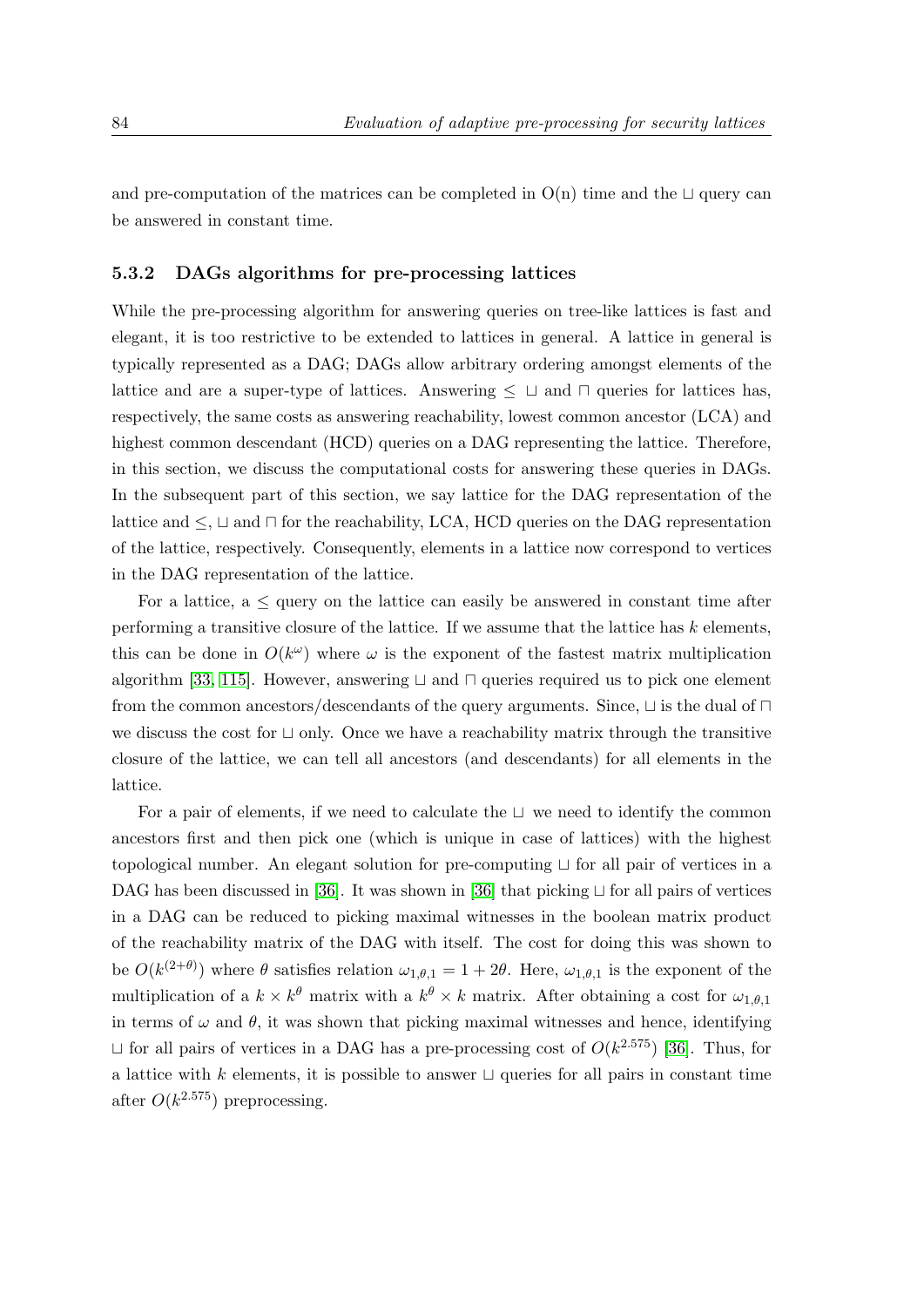# <span id="page-84-0"></span>5.4 An adaptive framework for pre-processing lattices

While representing lattices as DAGs is general enough to be extended to any lattice, it is not particularly efficient for sparse lattices which are similar in structure to a tree with a few non-tree edges thrown in. Indeed for such lattices one would hope to be able to use tree algorithms for most of the lattice queries with the non-tree edegs accounted for separately while computing joins, meets and ordering queries. Such an adaptive approach to preprocessing of rooted DAGs has been proposed in chapter [4.](#page-55-0) The novelty of the approach lies in decomposing a DAG into clusters which are parts of the DAG connected using only tree edges. The transitive closure for the adaptive approach is computed at the level of clusters rather than at the level of individual vertices in the DAG. This significantly reduces the computational costs for preprocessing the DAG in order to answer the representative lowest common ancestor of a pair of vertices in the DAG in constant time. An overview of the cluster-based approach to pre-processing the DAG is shown in figure [5.3.](#page-84-1) The figure shows a DAG decomposed into clusters; the clusters have been demarcated using dotted lines. Edges for the spanning tree covering the DAG have been shown using solid lines while cross edges are denoted using dashed lines.

<span id="page-84-1"></span>

Figure 5.3: Overview of cluster-based preprocessing for DAGs

Since the representative lowest common ancestor (join or  $\sqcup$  in case of a lattice) of two vertices in a DAG is a common ancestor of both such that none of its descendants is a common ancestor of the two vertices, conventional techniques for pre-processing a DAG rely on the reachability matrix of the DAG as a starting point for pre-processing the DAG. Therefore, the manner in which the transitive closure of the DAG is encoded has a direct bearing on the runtime of the pre-processing algorithm. Table [5.1a](#page-85-0) shows the reachability matrix for the DAG shown in figure [5.3.](#page-84-1) The adaptive approach to pre-processing the DAG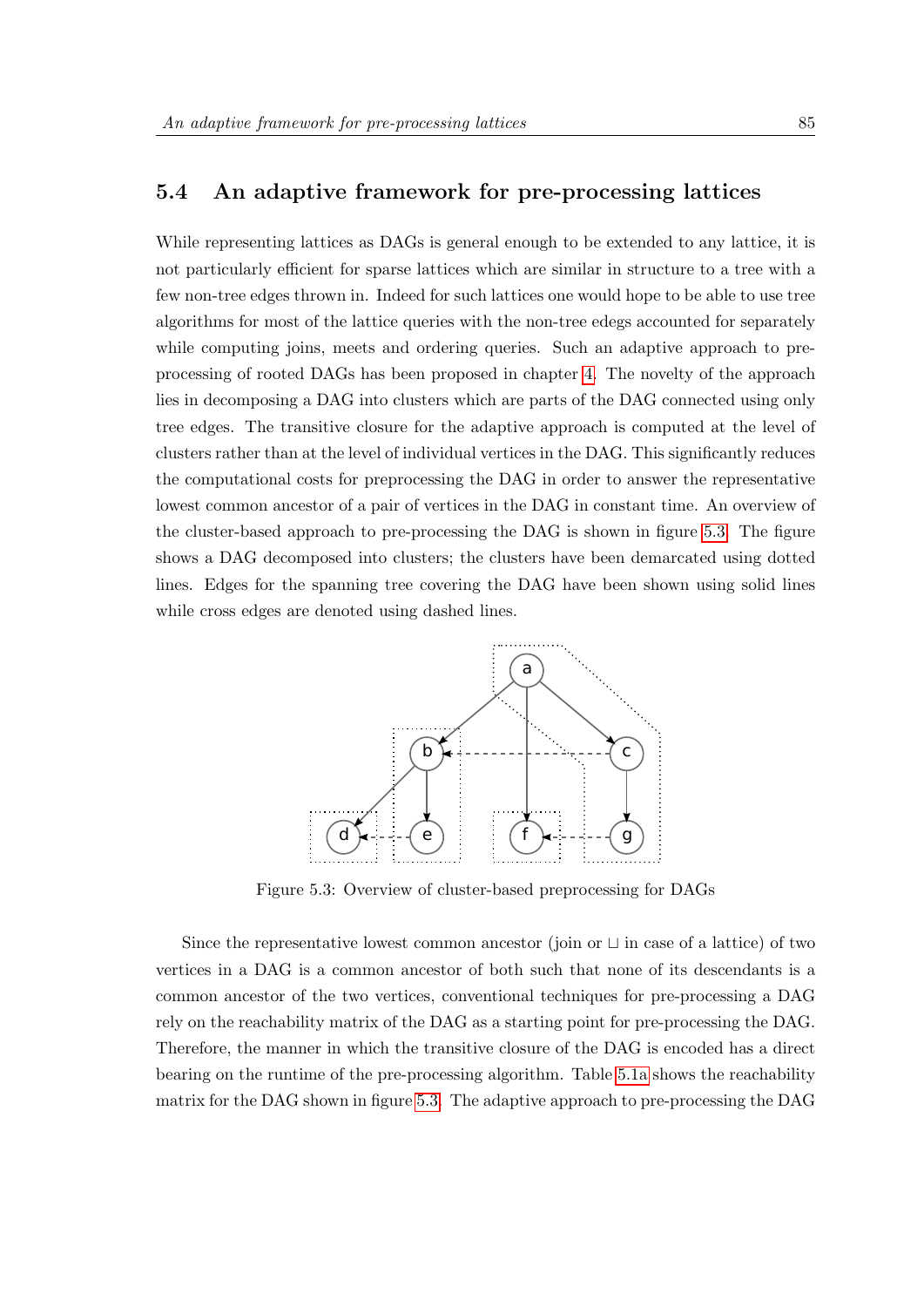<span id="page-85-0"></span>takes a departure from such an encoding of the transitive closure of the DAG. Instead, it only stores the reachability information from one cluster to another via cross edges as shown in table [5.1b.](#page-85-1)

<span id="page-85-1"></span>

Table 5.1: A compact approach to encoding transitive closure of DAGs

If two vertices belong to the same cluster, then their lowest common ancestor (LCA) is found using a pre-processing algorithm catered for trees. This is called the TT-PLCA : a candidate/potential LCA (PLCA) which reaches the both the vertices purely through edges of the spanning tree. If the vertices belong to two different clusters, then two other PLCAs are identified: the TC-PLCA/CT-PLCA and the CC-PLCA. The TC-PLCA/CT-PLCA is a candidate LCA such that the LCA reaches one of the vertices through tree edges only and the other through a combination of tree and cross edges. CC-PLCA, on the other hand, is a candidate LCA that reaches both the query vertices through a combination of tree and cross edges. The vertex that has the lowest topological number amongst the candidate LCAs is chosen as the result of the LCA query.

The algorithmic details for computing the LCAs of vertices is described in chapter [4.](#page-55-0) The costs for pre-processing the DAG for obtaining the TT-PLCA are based on standard approaches to computing the LCA of vertices in a tree. The TT-PLCA can be computed in constant time after a  $O(n)$  preprocessing. On the other hand, the cross-edge based reachability matrix that is necessary for computing the TC-PLCA and CC-PLCA is itself constructed by computing the transitive closure of the cross-edge based adjacency matrix. This takes  $O(c^{\omega})$  where  $\omega$  is as decribed in section [5.3](#page-82-0) and  $c = max\{n_s, n_t\}$  where  $n_s$ and  $n_t$  are the number of vertices in the DAG with incoming or outgoing cross-edges respectively. On top of computing the transitive closure of the cross-edge adjacency matrix, it is necessary to pick CC-PLCAs, which requires performing a maximal witness of boolean matrix product on the cross-edge based reachability matrix. This operation is analogous to that described it section [5.3](#page-82-0) and the cost for it is  $O(c^{2.575})$ .

A clear advantage of the cluster-based approach to pre-processing the lattice is that the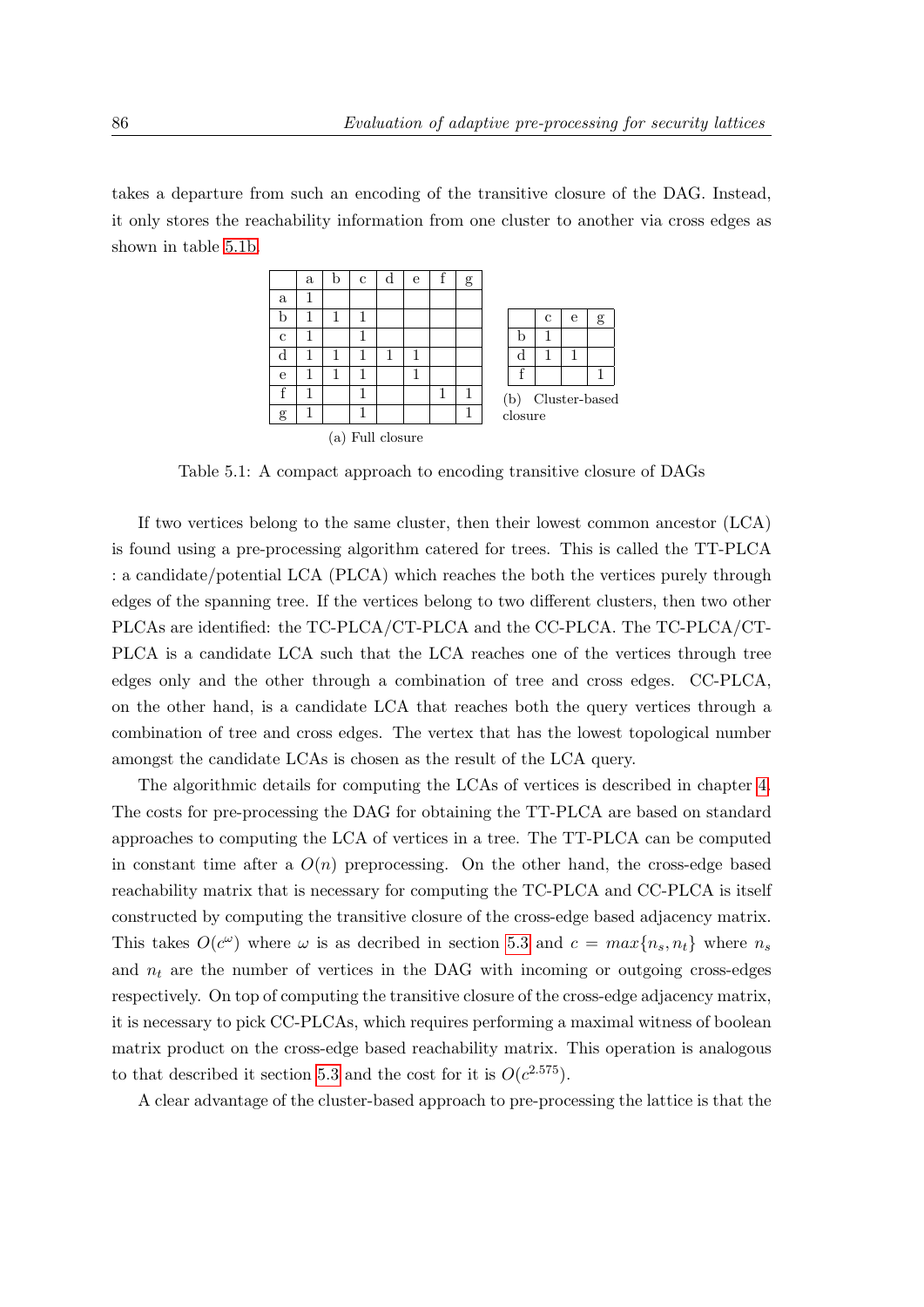algorithm seamlessly adapts to the incidence of cross-edges in the DAG/lattice. However, a subtlety lies in the query times for pre-processing based on a full closure as shown in table [5.1a](#page-85-0) and a cluster based approach as shown in [5.1b.](#page-85-1) The full-closure approach can answer lowest common ancestors queries by performing a simple table lookup in memory. On the other hand, the cluster-based approach needs to computer three PLCAs and identify the one with the lowest topological number amongst them. Even identifying the PLCAs is not a simple lookup operation. As shown in chapter [4,](#page-55-0) one needs to obtain indices for indexing the TT-PLCA and CC-PLCA matrices first. Furthermore, the TT-PLCA is identified by performing subsequent LCA operations on the spanning tree. These additional steps make the query more expensive compared to a full-closure based approach. In section ??, we take a closer look at the pre-processing and query times for both the full closure based preprocessing algorithm and the cluster-based pre-processing algorithm, in order to establish the relative merits of the cluster-based approach.

# <span id="page-86-0"></span>5.5 Experiments

We ran experiments for measuring the preprocessing times and query times for both class hierarchies of large-scale commonly-used softwares and powerset lattices for both the full closure approach to pre-processing lattices and the cluster based approach. Additionally we also tested these algorithms against custom generated DAGs. These tests show the seamless adaptability of the cluster-based approach. We describe the experimental setup and the yardsticks we use to compare the cluster based algorithm to the full closure algorithm in section [5.5.1.](#page-86-1) Then, we describe our choices of benchmarks for the experiment in section [5.5.2.](#page-87-0) The results for class hierarchies as well as powerset lattices are discussed in section [5.5.3.](#page-88-0) After showing the suitability of the cluster-based  $\Box$  pre-processing algorithm for class hierarchies and powerset lattices, we also show how the algortihm adapts seamlessly to the full spectrum of lattices (based on the incidence of non-tree edges) in section [5.5.3.](#page-88-0)

## <span id="page-86-1"></span>5.5.1 Setup

All experiments were conducted on a 2.26 GHz Intel Core 2 Duo processor with a 3MB shared cache and 8GB of memory. The system was running OS X Mavericks (10.9.3) operating system. All reported timing measurements are average wall-clock times. For each of the test cases, we measured the following: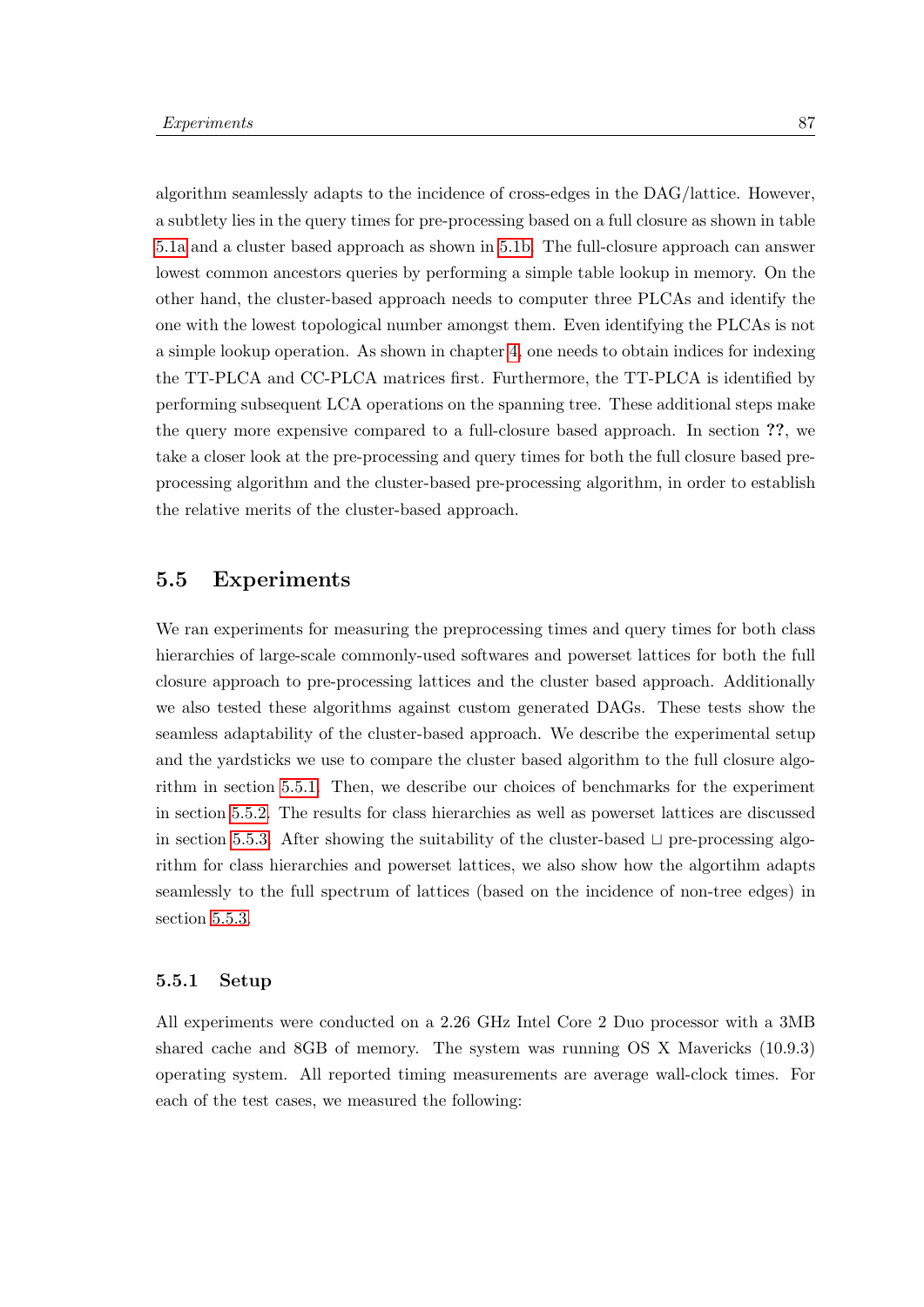- The total number of vertices in the lattice. In table [5.3,](#page-89-0) this is denoted as total for class hierarchies and  $2<sup>n</sup>$  for powerset lattices.
- The fraction of vertices with incoming or outgoing cross edges which we denote as c rat. Note that as described in section [5.4,](#page-84-0) we take the larger of  $n<sub>s</sub>$  (number of vertices with outgoing cross edges) or  $n_t$  (number of vertices with incoming cross edges) to derive c\_rat. In particular, c\_rat =  $max\{n_s, n_t\} \div n$  where n is the total number of elements in the lattice.
- The time (in milliseconds) for preprocessing the lattice in order to answer  $\sqcup$  queries in constant time for a pair of elements. This is denoted as ppt cc for the cluster based closure algorithm and ppt fc for the pre-processing algorithm based on full closure of the lattice.
- The time (in microseconds) taken to query the lattice for obtaining  $\sqcup$  of two elements. This is denoted as  $qt\_cc$  and  $qt\_fc$  in table for the cluster-based algorithm and the algorithm which relies on a full closure of the lattice.
- Lastly, we also report two ratios which are indicative of the comparative performance of the algorithms. These ratios called  $ppt$ -rat and  $qt$ -rat are, respectively, the ratios of the pre-processing and query times of the cluster-based approach to the full closure approach.

### <span id="page-87-0"></span>5.5.2 Benchmarks

For testing the suitability of the cluster-based algorithm, we extracted the class hierarchies of six large, commonly-used programs. These programs are listed in table [5.2.](#page-88-1) They are also a part of the commonly used DaCapo benchmark suite used for Java benchmarking by the programming language community [\[22\]](#page-118-0). However, it must be clarified that we have tried to use newer, full-fledged versions of the software as opposed to the abridged ones that come with the DaCapo benchmark suite.

For testing out mashup security which is driven by powerset lattices, we generated powerset lattices based on the number of origins in a mashup. The powerset lattice is obtained by obtaining the powerset of all origins in the mashup and ordering the individual sets by the inclusion relation. As shown in table [5.3b,](#page-89-1) we have varied the number of components of the mashup (denoted by n) from 2 to 8. This gives us powersets with cardinality (denoted by  $2^n$ ) ranging from 4 to 256.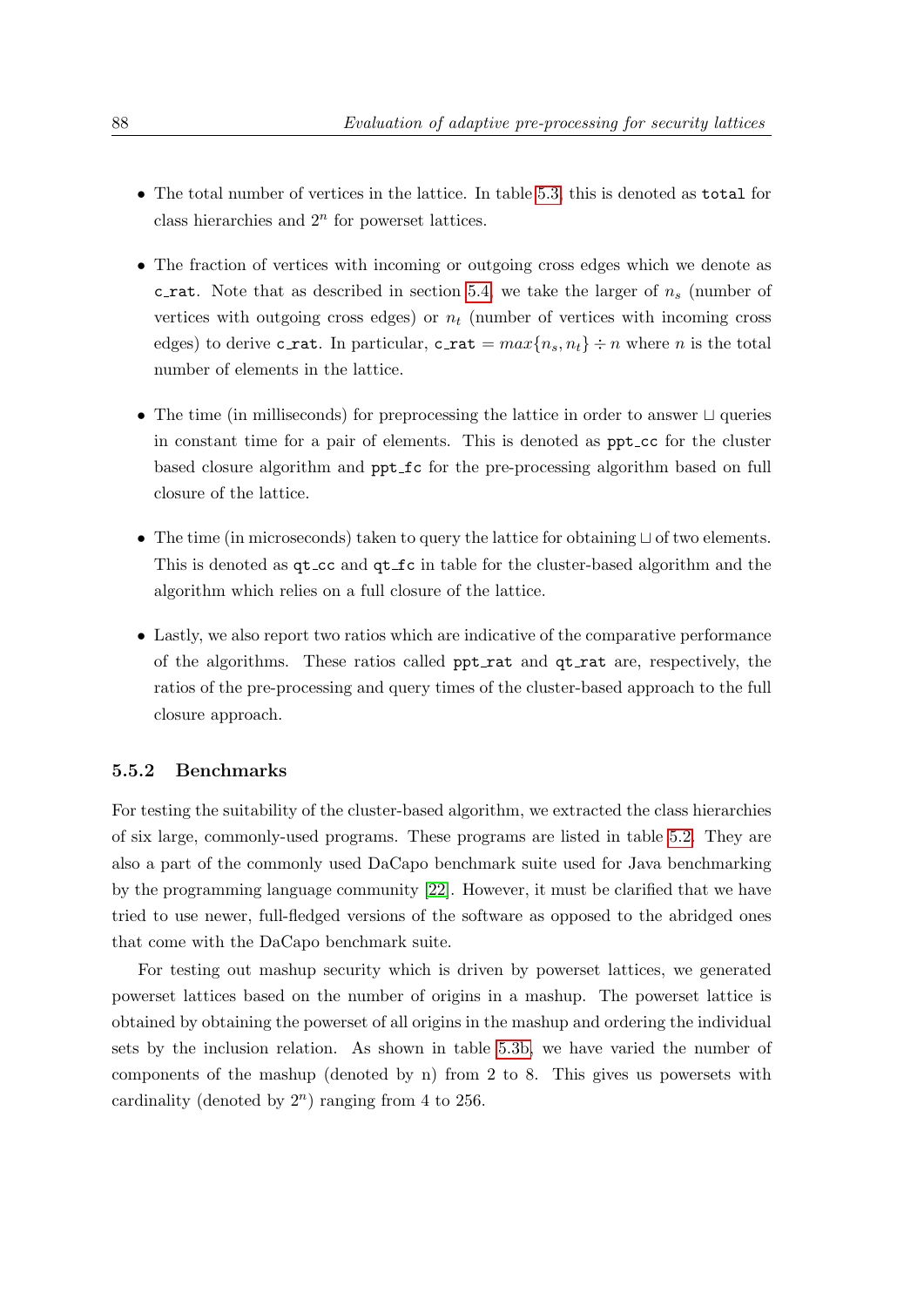<span id="page-88-1"></span>

| Program       | Version | Description                          |
|---------------|---------|--------------------------------------|
| Tomcat        | 5.5     | web server and servlet container     |
| Batik         | 1.7     | manipulation of images in SVG format |
| Eclipse       | Indigo  | Integrated Development Environment   |
| <b>Jython</b> | 2.5.1   | Python interpreter in Java           |
| Pmd           | 5.1.0   | Java source code analyser            |
| Xalan         | 2.7.1   | XSLT processor for XML documents     |

Table 5.2: Benchmark descriptions for class hierarchy testing

Finally, we demonstrate seamless adaptability of the proposed cluster-based pre-processing algorithm with randomly generated DAGs. In order to do so, we first generate binary trees with a specified depth and then add additional cross-edges to the tree to obtain DAGs with varying fraction of vertices that have an incoming or outgoing cross edge. As shown in figure [5.5a,](#page-92-0) we generate binary trees that range in depth from 4 levels to 8 levels. From each of these trees, we generate random DAGs where the fraction of vertices with incoming or outgoing cross edges varies from 0.1 to 0.5.

#### <span id="page-88-0"></span>5.5.3 Results

Pre-processing and query times for the class hierarchies is shown in table [5.3a.](#page-89-2) Here, total refers to the number of classes in the hierarchy. It can be observed that the cluster based approach to pre-processing the class hierarchy is significantly better than an approach based on a full closure. This is because the full closure approach relies on maximal witness of a boolean matrix product to precompute the  $\sqcup$  for all vertex pairs. This can be an expensive operation if the adjacency matrix for the lattice is large. Also, it can be observed from table [5.3a](#page-89-2) that the query times for both the cluster based approach and the full closure approach are pretty much constant for all the test cases. However, the query time for the cluster based approach is slightly more expensive. This is because the query for the full closure based approach does a simple matrix lookup to obtain the  $\sqcup$  of two elements. In case of the cluster-based approach, additional processing needs to be done in order to obtain candidate  $\Box$ s. Then amongst the candidate  $\Box$ s, one with the highest topological number needs to be selected as described in section [5.4.](#page-84-0) Even though the cluster based approach is slower when it comes to query times, the gains during the pre-processing phase far outweigh the increased query time. In other words, one can query the lattice for  $\Box$ many more times in the time saved during pre-processing. The number of additonal queries can be done from the gains in pre-processing time realised from choosing an adaptive pre-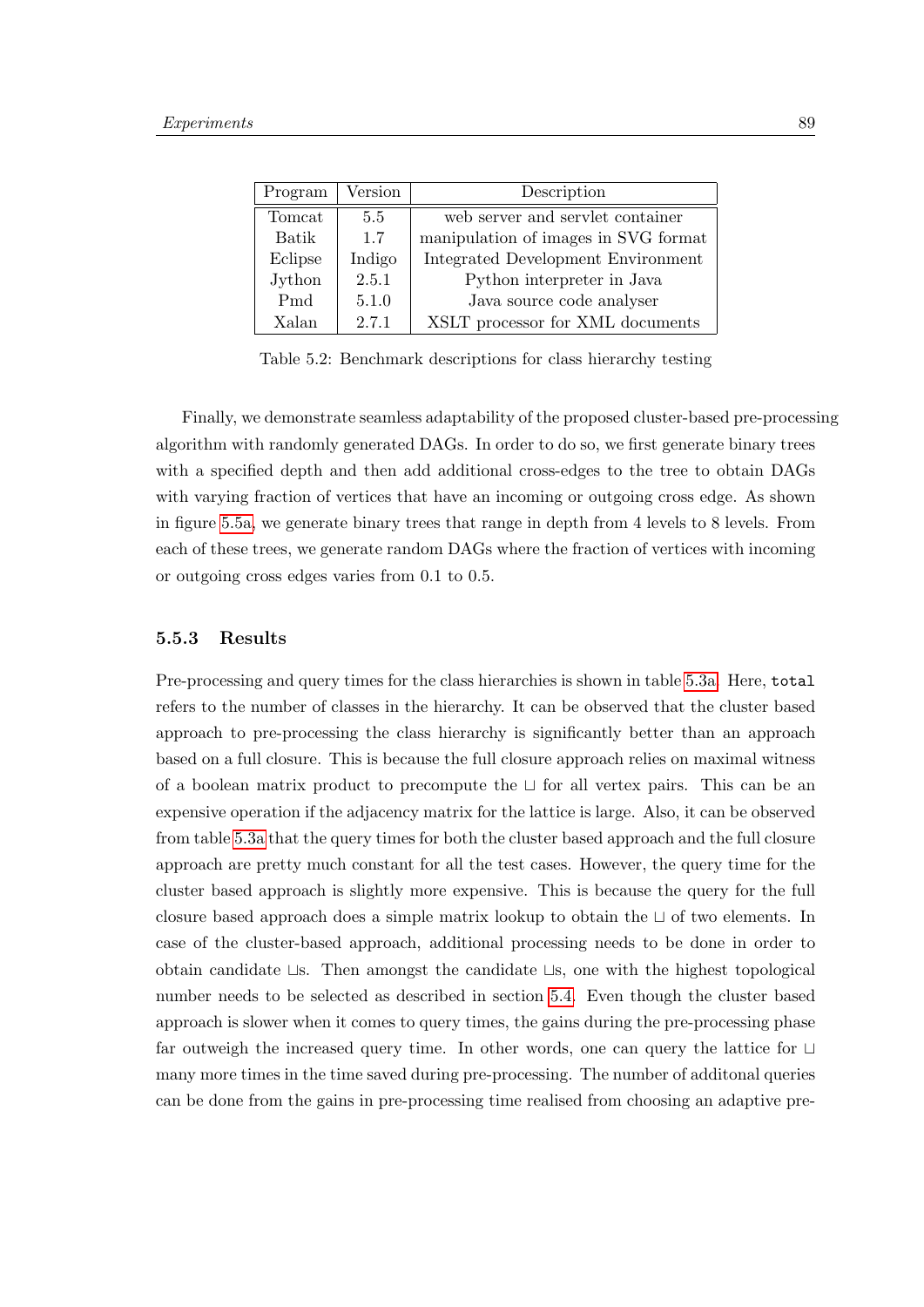<span id="page-89-2"></span><span id="page-89-0"></span>

| Software                | vertices | $c$ _rat       | $pt_{\text{ccl}}(ms)$ | $pt_f(ms)$ | ppt_rat | $\text{qt\_cc}(\mu s)$ | $at\_fc(\mu s)$ | qt_rat   |
|-------------------------|----------|----------------|-----------------------|------------|---------|------------------------|-----------------|----------|
| $\operatorname{Tomcat}$ | 636      | 0.00           | 1.48                  | 14480.35   | $1E-4$  | 0.98                   | 0.68            | 1.44     |
| Batik                   | 232      | $0.00^{\circ}$ | 0.66                  | 653.36     | $1E-3$  | 0.96                   | 0.66            | 1.44     |
| Eclipse                 | 2200     | 0.00           | 5.08                  | 644337.95  | $8E-6$  | 0.97                   | 0.67            | 1.45     |
| Jython                  | 344      | 0.00           | 1.00                  | 2235.09    | $4E-4$  | 0.96                   | 0.67            | 1.44     |
| $_{\mathrm{Pmd}}$       | 1053     | 0.00           | 2.67                  | 66656.00   | 4E-5    | 0.96                   | 0.67            | 1.44     |
| Xalan                   | 821      | $0.00\,$       | 2.07                  | 31441.23   | 7E-5    | 0.97                   | 0.66            | $1.46\,$ |

<span id="page-89-1"></span>

| n              | $2^n$ | $c$ -rat | $ppt_{\rm}cc(ms)$ | $ppt_f(c(ms)$ | ppt_rat | $\text{qt\_cc}(\mu s)$ | $qt_f(c(\mu s))$ | qt_rat |
|----------------|-------|----------|-------------------|---------------|---------|------------------------|------------------|--------|
| $\overline{2}$ | 4     | 0.25     | 0.06              | 0.02          | 3.39    | 1.63                   | 0.62             | 2.60   |
| 3              | 8     | 0.50     | 0.14              | 0.09          | 1.68    | 1.48                   | 0.70             | 2.11   |
| 4              | 16    | 0.69     | 0.65              | 0.37          | 1.73    | 1.48                   | 0.65             | 2.27   |
| 5              | 32    | 0.81     | 3.21              | 2.22          | 1.45    | $1.56\,$               | 0.72             | 2.18   |
| 6              | 64    | 0.89     | 17.86             | 14.24         | 1.25    | $1.56\,$               | 0.69             | 2.26   |
|                | 128   | 0.94     | 93.64             | 106.81        | 0.88    | 1.57                   | 0.67             | 2.33   |
| 8              | 256   | $0.96\,$ | 586.85            | 968.18        | 0.61    | 1.62                   | 0.69             | 2.36   |

(a) Class Hierarchies

(b) Powerset lattices

Table 5.3: Preprocessing and query times for powerset lattices and class hierarchies

processing approach is entirely dependent on the size of the lattice under consideration and the incidence of cross edges. For example, for a small powerset lattice  $(n \leq 4)$ , one is no better off by using the adaptive approach. On the other end of the spectrum, one can fit in over  $10^6$  queries for large class hierarchies such as the one for Eclipse.

Pre-processing times and query times for the powerset lattices is presented in table [5.3b.](#page-89-1) Here, *n* is the number of components in the mashup and hence,  $2^n$  is the number of vertices in the powerset lattice for controlling information flow in the mashup. The fraction of vertices with incoming/outgoing cross edges increases steadily with the increase in the number of components in the mashup. This is reflected in the c<sub>rat</sub> values. The choice of the number of components for our experiments covers a large range of c\_rat values starting from 0.25 for mashups with 2 components to 0.96 for mashups with 8 components. It can be observed from table [5.3b](#page-89-1) that for smaller mashups, the cluster based preprocessing algorithm is slower than the full closure based preprocessing algorithm. This can be explained through the observation that the fixed costs of preprocessing the lattice (like identifying clusters, computing their closure and labeling the lattice to index this closure) outweigh the benefits of a cluster-based approach for small lattices. Indeed, since the full closure based algorithm merely computes a few matrix multiplications to preprocess the lattice, it runs faster than the cluster-based approach for small lattices. However, as the size of the powerset lattice increases, matrix multiplications start getting expensive and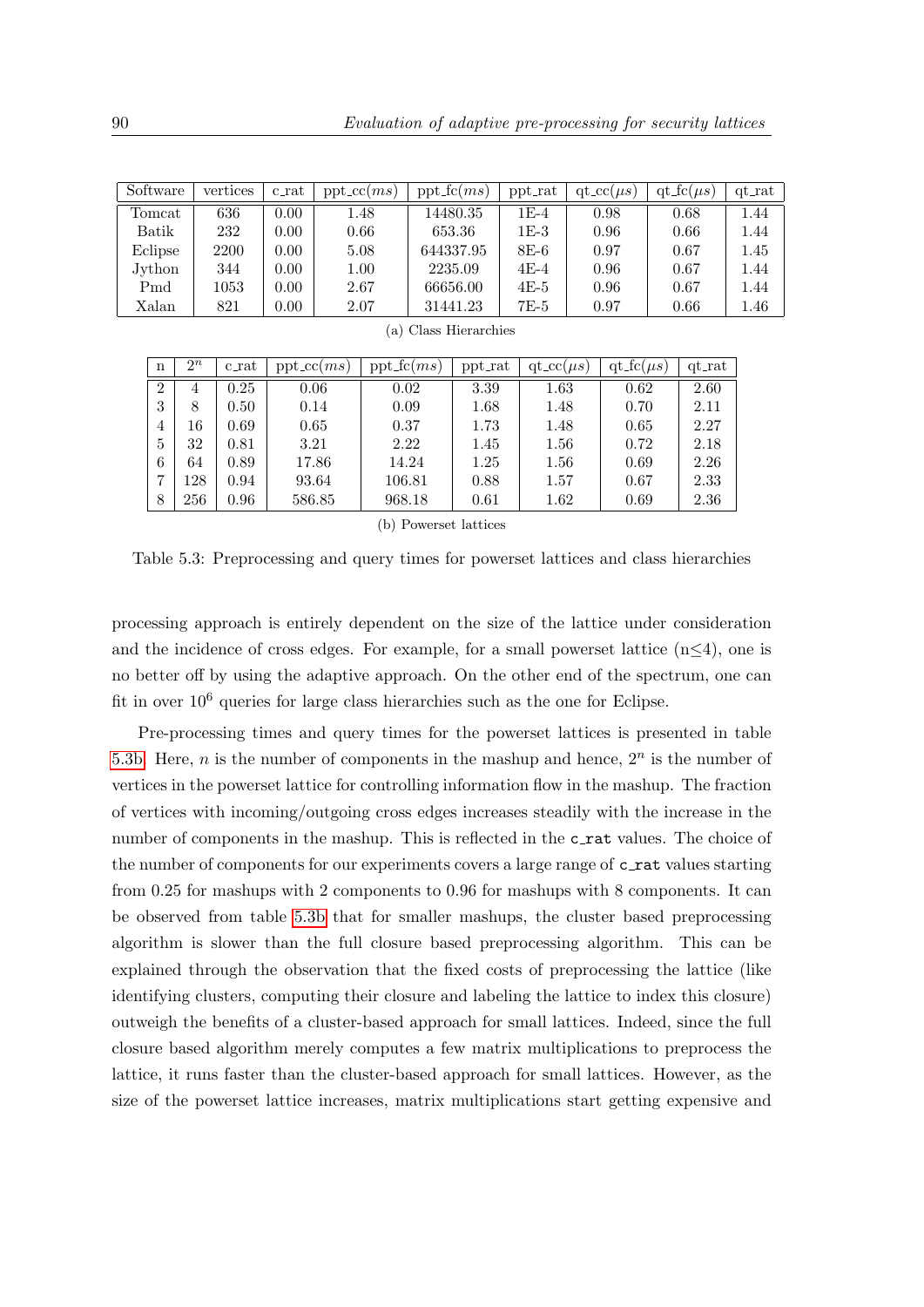<span id="page-90-3"></span><span id="page-90-2"></span><span id="page-90-1"></span><span id="page-90-0"></span>

<span id="page-90-4"></span>Figure 5.4: Plots showing the correlation between theoretical complexity and practical computational costs

the full closure based approach starts to trail behind the cluster-based approach. The query times in the case of powerset lattices also follow a similar trend to class hierarchies with the query time for cluster-based approach being more expensive than the query time for full-closure approach. However, it is noteworthy that the query times for class hierarchies is lesser than the query times for powersets in the cluster based approach. This can be explained by observing that in class hierarchies, there are no cluster closures to enumerate; all the class hierarchies are trees. This significantly reduced the overhead to compute candidate  $\Box$ s arising from cluster closures and reduces the total query time significantly.

There exists a strong correlation between the theoretical and practical costs for the results presented in this section. In figure [5.4,](#page-90-0) we have plotted the growth in the actual computational costs with the growth in the theoretical computational costs as the graphs under consideration grow larger. It is to be noted here that we use a plain vanilla matrix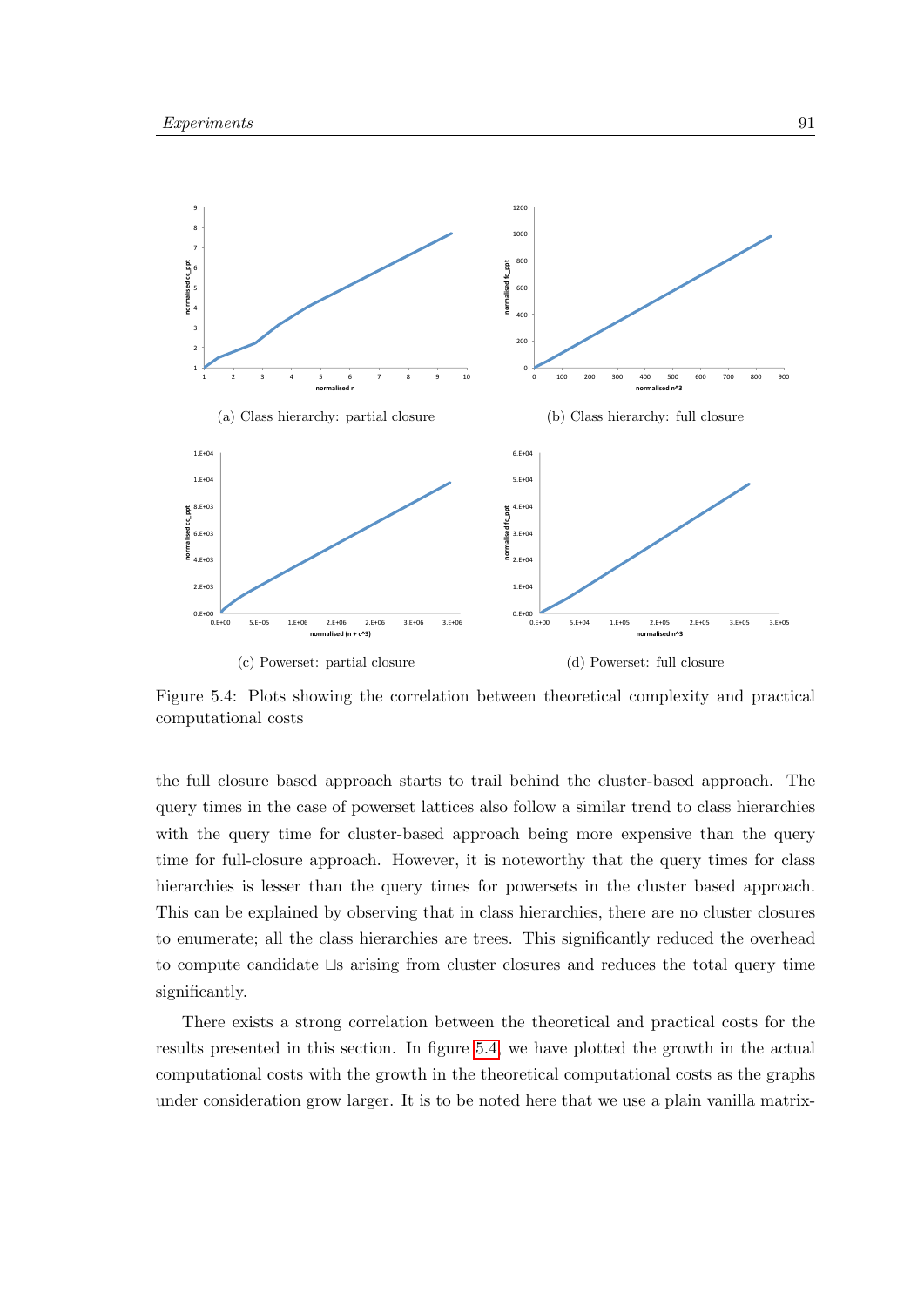multiplication/transitive-closure based algorithm for our implementation which gives us a cost of  $O(n^3)$ . It is to be noted that there is a faster algorithm which has a theoretical cost of  $O(n^{2.575})$  for pre-computing all-pair lowest common ancestors using an  $n \times n$  adjacency matrix for a DAG of size n. However, we choose a simpler implementation for our purpose which has a slightly higher asymptotic cost.

There exists a linear relationship between the normalised theoretical costs and the normalised experimental costs for both the class hierarchies and powerset lattices. Figures [5.4a](#page-90-1) and [5.4b,](#page-90-2) denote this correlation for the partial closure (cluster-based approach) and the full closure respectively. Since the class hierarchy does not contain any cross edges, we normalise the experimental costs for  $O(n)$  instead of the actual theoretical cost of  $(O(n + c<sup>3</sup>))$  for the cluster-based approach. For the algorithm based on full closure we show the growth in experimental costs compared to the growth in experimental costs for an  $O(n^3)$  algorithm. Similarly, for the powerset lattices, the costs for the cluster-based algorithm and the full-closure based algorithm have a linear relationship with  $O(n + c^3)$ and  $O(n^3)$  respectively as shown in figures [5.4c](#page-90-3) and [5.4d.](#page-90-4) These results demonstrate that our theoretical assessments of computational costs go hand-in-hand with the actual experimental measurements.

The potential benefits from the cluster-based approach shines through when the c\_rat is well below 1.0. As c\_rat approaches 1.0, the runtimes for the cluster-based approach will start to approach that of the full closure based algforithm. However, the true benefit of the cluster-based algorithm lies in the fact that the pre-processing time of the algorithm seamlessly adjusts itself based on the incidence of vertices with incoming/outgoing cross edges; but, it is seldom worse off than the full-closure based algorithm. This is evidenced on our experiments with random DAGs as shown in figure [5.5.](#page-92-1) In figure [5.5a,](#page-92-0) the axes of tree depth and c rat together define the structure of the DAG under consideration. For example, a DAG with a tree depth of 5 and a c\_rat of 0.3 means that the DAG is actually a binary tree of depth 5 (63 vertices) superimposed with cross-edges such that  $max\{n_s, n_t\} \div n = 0.3$ . More information about  $n_s$ ,  $n_t$  and n for randomly generated DAGs can be found in section [5.5.1.](#page-86-1) Some sample datapoints related to figure [5.5a](#page-92-0) that reinforce the subsequent discussion of the results are given in table [5.5b.](#page-92-2)

Two major trends emerge from figure [5.5a.](#page-92-0) First, it can be seen that for a given tree depth, the higher the c\_rat values, the lesser the gain in pre-processing time using the cluster based approach. This can be explained by considering the asymptotic costs of the cluster-based approach which is  $O(n + c^{2.575})$  and that of the full closure approach which is  $O(n^{2.575})$  where n is the total number of vertices in the DAG and c is the total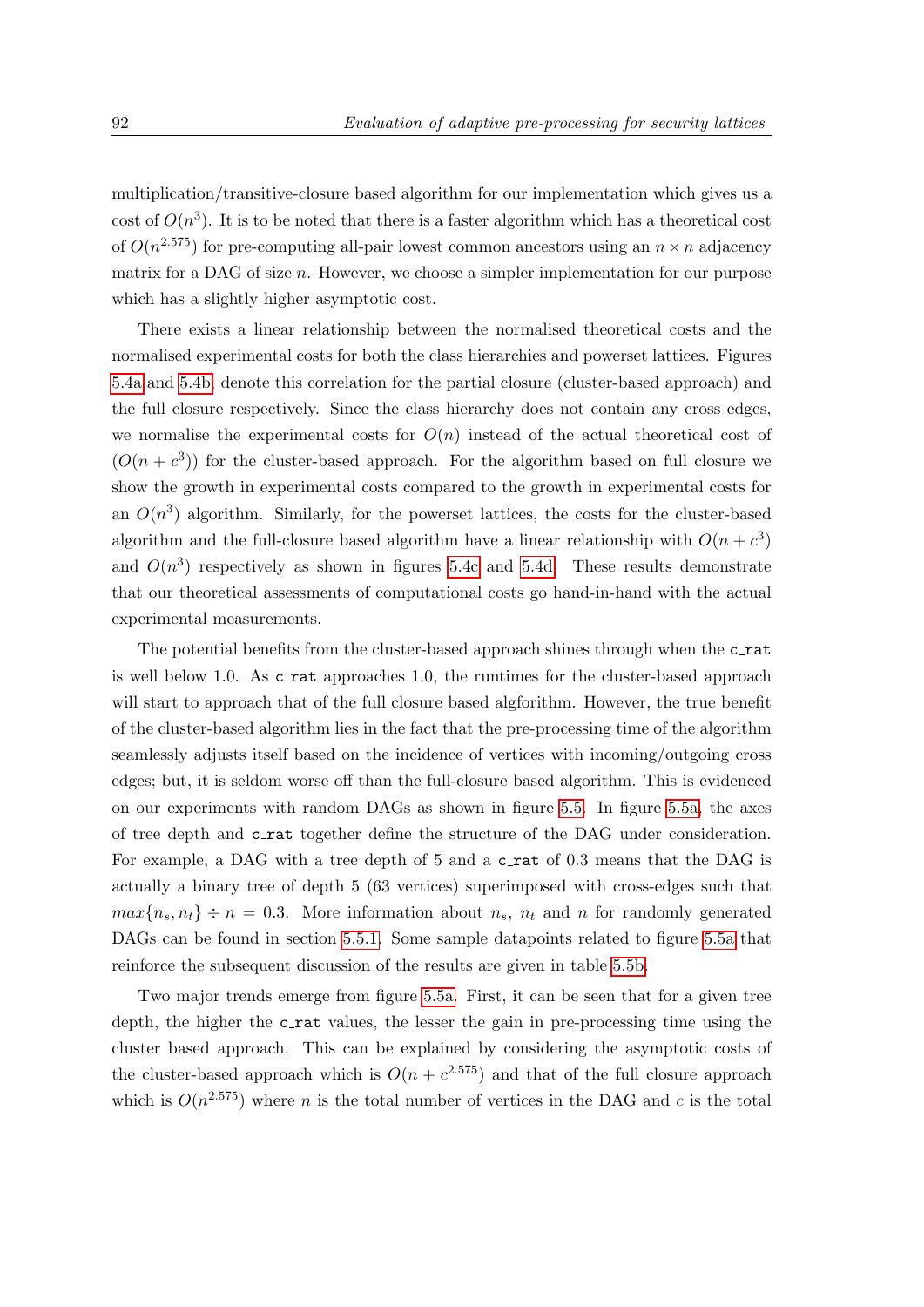<span id="page-92-1"></span><span id="page-92-0"></span>

(a) Pre-processing speedups for full spectrum of lattices

<span id="page-92-2"></span>

| vertices | c_rat    | $pt\_cc(ms)$ | $ppt_f(c(ms)$ | ppt_rat | $\text{qt\_cc}(\mu s)$ | $\text{qt\_fc}(\mu s)$ | qt_rat |
|----------|----------|--------------|---------------|---------|------------------------|------------------------|--------|
| 15       | 0.07     | 0.06         | 0.32          | 0.20    | 1.49                   | 0.66                   | 2.26   |
| 15       | 0.48     | 0.37         | 0.35          | 1.07    | 1.49                   | 0.69                   | 2.23   |
| 63       | 0.11     | 0.43         | 12.81         | 0.05    | $1.60\,$               | 0.69                   | 2.39   |
| 63       | 0.52     | 4.92         | 14.89         | 0.34    | 1.52                   | 0.68                   | 2.30   |
| 255      | $0.11\,$ | 4.13         | 909.55        | 0.01    | $1.60\,$               | 0.69                   | 2.40   |
| 255      | $0.52\,$ | 112.03       | 1050.08       | 0.11    | $1.56\,$               | 0.70                   | 2.31   |

(b) Sample datapoints

Figure 5.5: Experimental results for random DAGs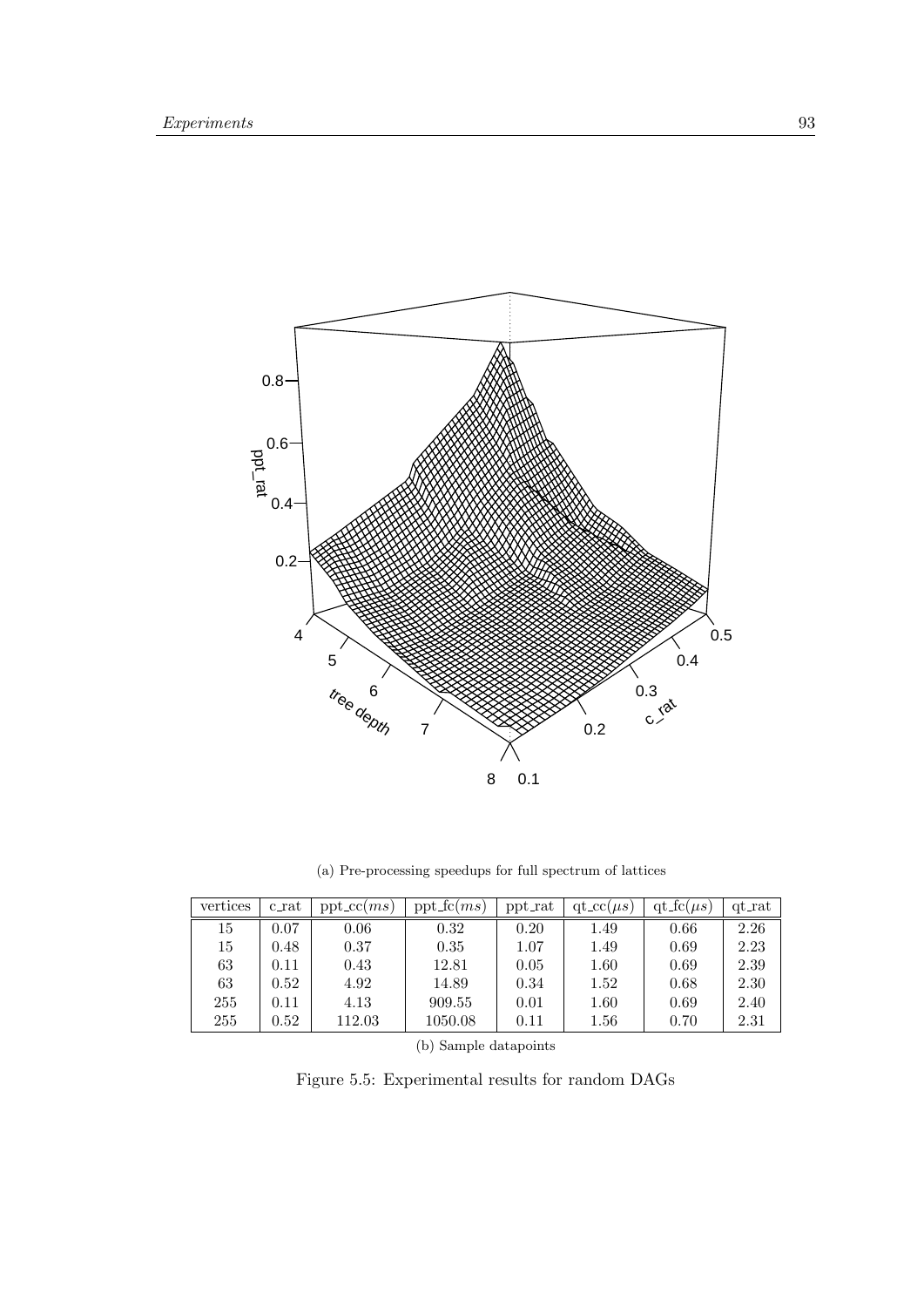number of vertices with incoming or outgoing cross edges. As can be expected, as the c rat increases, the number of vertices with incoming or outgoing cross edges increases as well. Therefore, the costs of the cluster-based algorithm tends to approach that of the full closure algorithm.

The second trend that is noteworthy in figure [5.5a](#page-92-0) is that for a given  $c$ -rat value, the smaller DAGs (i.e. the ones which have a lower depth) have a lesser reduction in the pre-processing costs using the cluster-based approach. This is to be expected because the full closure approach uses boolean matrix product for pre-processing the DAGs. So, for smaller DAGs, the fixed costs for identifying clusters combined with the ease of doing small matrix multiplications (as necessitated by the full closure approach) dampen the gains that could arise from a cluster-based approach. Thus, the maximum gains from a cluster-based approach can be realised when the size of the DAG is large and the proportion of vertices with incoming or outgoing cross edges is small. These observations are corroborated by the results reported in table [5.3.](#page-89-0) In table [5.3b,](#page-89-1) the preprocessing time for Eclipse is much faster using a cluster based approach as opposed to a full closure based approach. This is because the class hierarchy is both large and has no cross edges in it. On the other end of the spectrum, for small powerset lattices with a high  $c$ -rat ratio as shown in table [5.3b,](#page-89-1) there is little to gain from a cluster based approach. However, it must be noted that the cluster-based approach is seldom significantly worse than the full closure approach.

# <span id="page-93-0"></span>5.6 Summary

In this chapter we discussed a wide spectrum of security lattices that govern information flow in programs. We showed that the structure of these lattices range from trees in the case of class hierarchies all the way to dense DAGs in the case of powerset lattices. In view of this, we discussed why an adaptive algorithm which is sensitive to the structure of the lattice under considerations is a superior approach to pre-processing these lattices. We demonstrated how clusters can be useful in adapting an algorithm to the structure of the lattice under consideration. While it was initially thought that querying the pre-processed lattice in the cluster-based approach was slower compared to a full-closure based approach, we experimentally showed that the slowdown per query was much smaller when compared to the gains in pre-processing times when a clusters-based approach was adopted. We ran extensive experiments on a wide range of security lattices to demonstrate the viability of a cluster-based approach to lattice pre-processing and showed how the algorithm scales seamlessly across a large variety of lattices encountered in practice. While this work has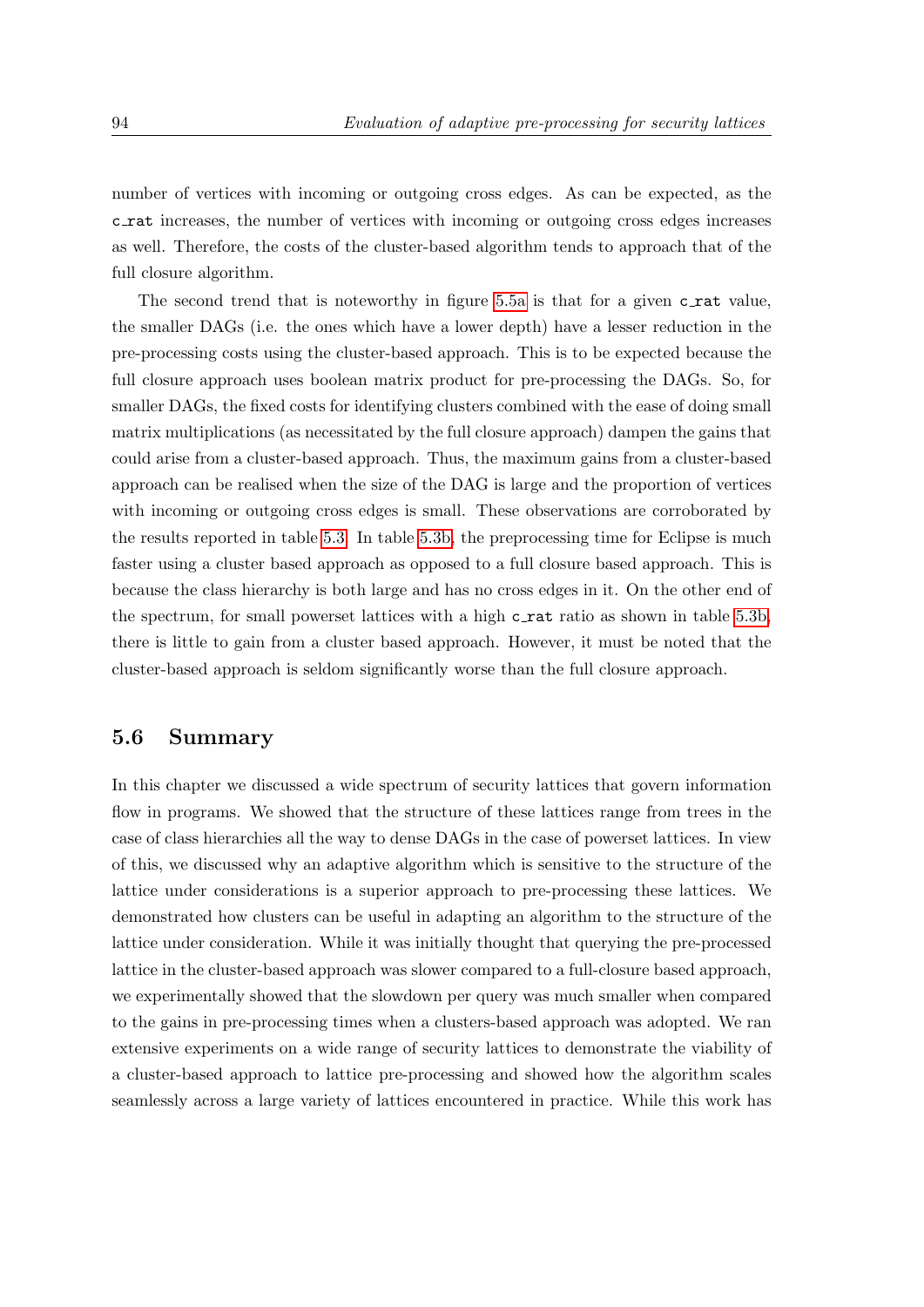been developed with information flow in mind, it can be easily extended to other areas of program analysis which use subtyping in conjunction with a partial order that dictates the subtyping policy.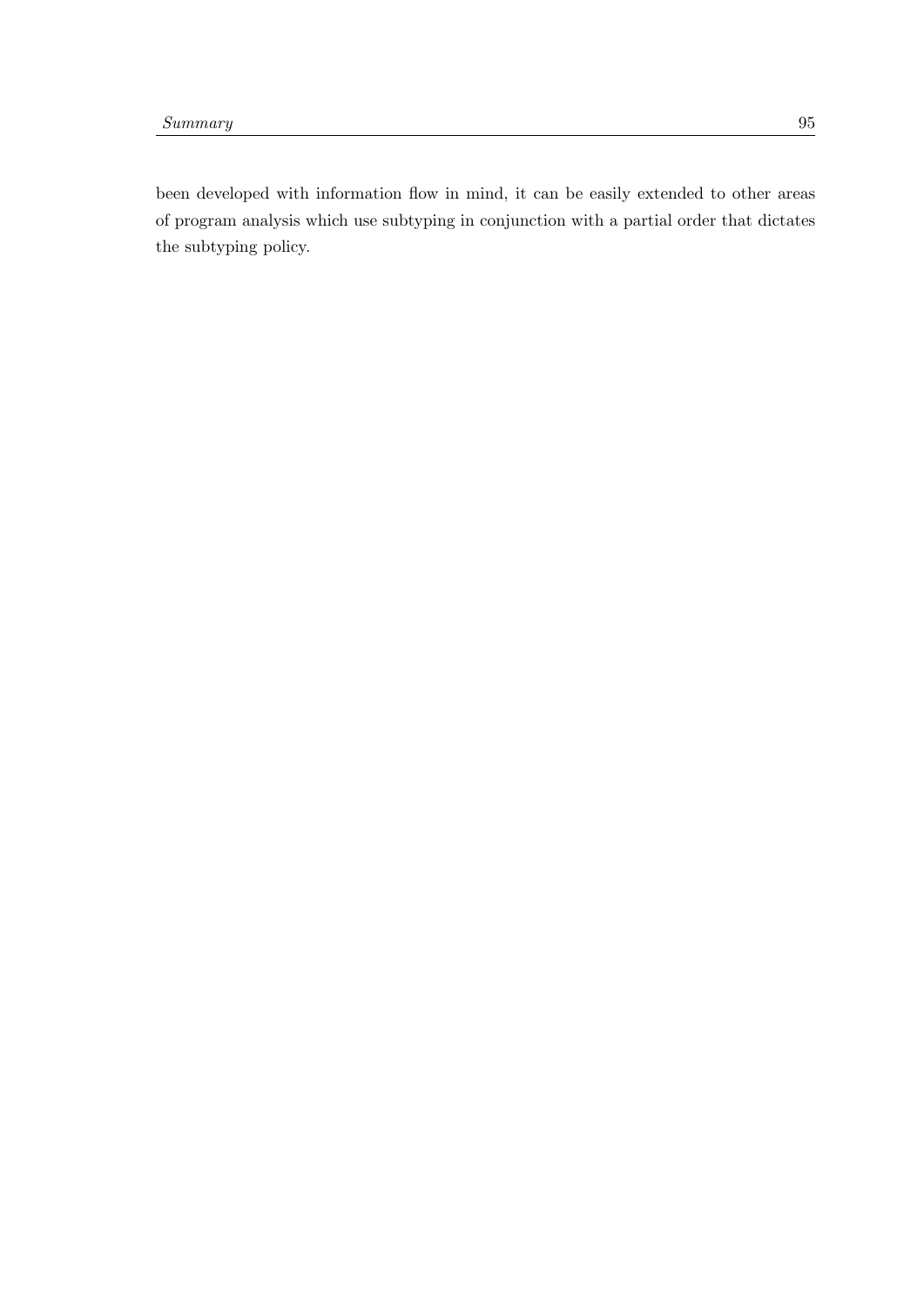# Chapter 6

# Adaptive simplification of polymorphic flow constraints

# 6.1 Introduction

Annotated type systems enforce a pre-defined partial order amongst the annotated labels, and aid in a variety of program analysis paradigms like alias analysis [\[41,](#page-120-2) [16\]](#page-117-0), security [\[117,](#page-127-0) [87,](#page-124-0) [78\]](#page-124-1) and resource reasoning [\[56\]](#page-121-2). This approach to program analysis is commonly known in the literature [\[91\]](#page-125-2) as polymorphic subtyping on labels . In such systems, the programmer annotates only parts of the program with labels, and for all unannotated terms the label is represented as a variable. Then, a most general value for the label variables is inferred, while respecting the programmer-specified partial ordering amongst labels which needs to be enforced as well as the flow in the program. This process is known as label inference. Constraints on label variables in polymorphic subtyping systems are of two kinds: they can be an ordering relation with another label variable derived from the program flow, or they can be an ordering with a concrete programmer-annotated label. The presence of programmer-annotated labels aids in deriving concrete bounds for label variables and helps in determining their most general value.

There are scenarios, however, when the programmer annotation is completely missing for a term. Such terms are called label-polymorphic. Values for label variables in labelpolymorphic terms are context-sensitive and can only be derived if a the term is put in context with other programmer-annotated terms. In the face of label-polymorphism, it is necessary that any constraint that is derived for label variables from the data and/or control flow in an expression is represented in as compact a manner as possible. This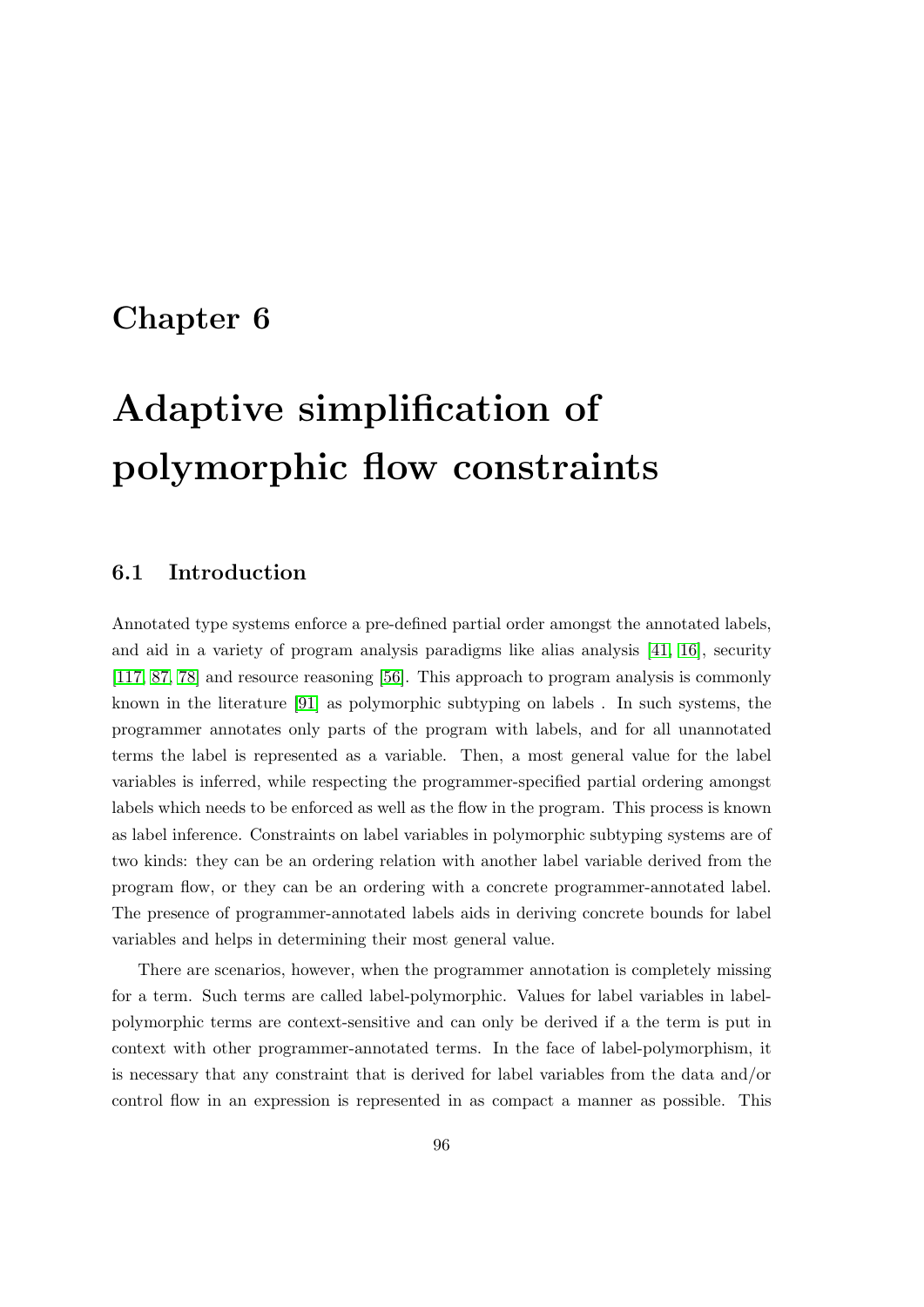avoids duplication of unnecessary constraints when the term is put in multiple contexts and also makes long sets of constraints easier to read.

The first step in compaction is to represent the set of label-variables and the constraints on them as a directed graph. It is noteworthy that in the absence of programmer annotations, constraints on label variables are only due to the program flow, and a directed graph is a natural means to representing inter-relationships between label variables. This is analogous to data flow graphs in other forms of program analysis. In the second stage of compaction, only direct or transitive relationships between input and output variables are preserved as valid constraints. This is sufficient to check whether the label-polymorphic term violates the pre-defined ordering on labels when it is put in context. The difficulty in such an approach is that size of the label-constraints graph is dependent on the term under consideration. For large expressions, the number of label variables (vertices) in the term (label-constraint graph) and the number of constraints (edges) on these variables could be non-trivial.

In this chapter, we revisit the issue of label-constraint simplification from a graph theoretic perspective. Our approach is inspired by the recent advances in the theory of transitive closure for directed graphs, and we discuss a novel algorithm for compaction based on decomposition of the label-constraints graph. In a significant departure from preexisting work, the runtime of the proposed algorithm is directly related to the stucture of the label-constraints graph, and the algorithm adapts to the structure of the graph. The decomposition-based approach provides a level of abstraction, and the asymptotic costs of our algorithm are a function of the latent scope for decomposition in the graph. If the scope for decomposition is good, there is a potential for significant speedup. On the flip side, we establish through experimental evaluation that even if there is little scope for decomposition, the proposed algorithm is no worse off that a baseline algorithm for compaction. The experiments are performed by applying the proposed algorithm to labelconstraint graphs encountered in language-based security which tend to have a poor scope for decomposition.

The rest of the chapter is organised as follows. We give an example of a labelpolymorphic expression in section [6.2.](#page-97-0) We discuss how label relationships in a labelpolymorphic expression are suitably represented as a directed acyclic graph (DAG). We also present a baseline algorithm for compacting the label-relationship graph in this section. We present an overview of the approach in section [6.3](#page-99-0) and present the algorithm for a decomposition-based approach as well as an analysis of its computational costs. In section [6.4,](#page-103-0) we stress test the proposed algorithm by applying it to graphs encountered in lan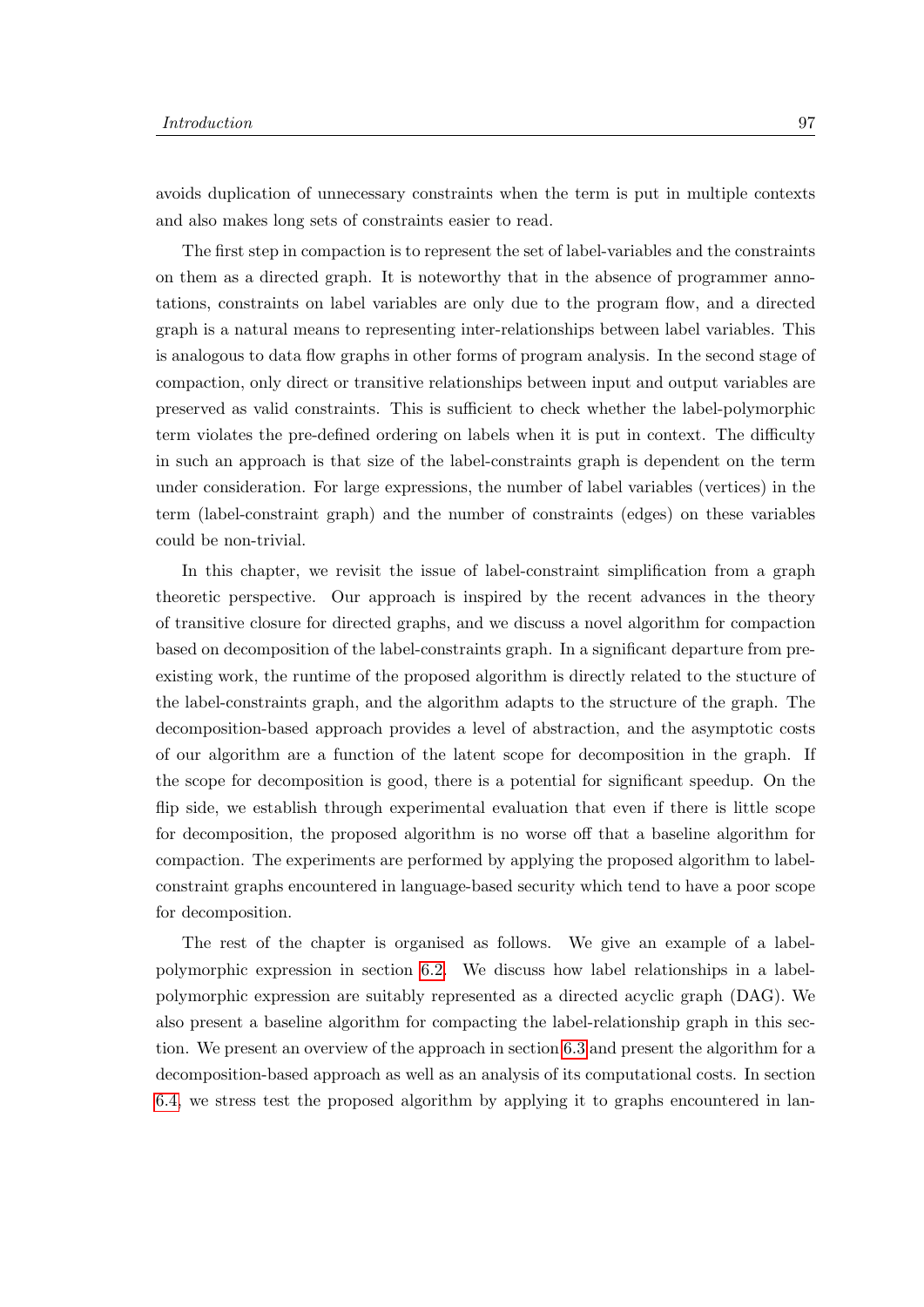guage based security, to demonstrate that even in the face of graphs that have little scope for decomposition, the algorithm has comparable performance to a baseline algorithm. Finally, we summarise the contributions of this chapter in section [6.5.](#page-108-0)

# <span id="page-97-0"></span>6.2 Compaction of label-polymorphic expressions

In this section, we discuss how to compact the constraints on labels in label-polymorphic expressions. We discuss how label-constraint graphs arise from a label-polymorphic expression in section [6.2.1.](#page-97-1) We then discuss a closure based algorithm to compact label-constraint graphs in section [6.2.2.](#page-98-0)

### <span id="page-97-1"></span>6.2.1 From expressions to DAGs

We first describe how constraints on labels in label-polymorphic expressions can be represented as a graph. Figure [6.1a](#page-98-1) shows an expression foo which takes a 3-tuple as an argument (denoted by  $(i1, i2, i3)$  in ll. 1) and produces a 4-tuple (denoted by  $(o1, o2, o3, o4)$ ) in  $|1.15\rangle$ . (**o1**, **o2**, **o3**, **o4**) is produced from  $(11, 12, 13)$  in three steps  $|11, 13-14\rangle$ . In the first step, f∼12 is applied to (i1, i2, i3). Then, f∼23 is applied to the results of the first step. In the final step,  $f_{\text{dup}}$  is applied to the results of step 2.  $f_{\sim 12}$  (ll. 7-8) and  $f_{\sim 23}$  (ll. 9-10) take in a 3-tuple argument and apply the function  $\sim$  (ll. 2-6) to the first and second elements of the argument, and second and third elements of the argument, respectively. Here,  $\pi_i$ is a projection function for the  $i<sup>th</sup>$  element of the tuple and  $\sim$  is a trivial function that takes two arguments and produces a 2-tuple where the first element is the first argument to ∼ and the second element is the larger of the two arguments.  $f_{dup}$  takes a 3-tuple and duplicates the third element of the tuple and produces a 4-tuple which is used to initialise  $(01, 02, 03, 04)$ .

The corresponding label constraint graph for foo is shown in figure [6.1b.](#page-98-2) The vertices in figure [6.1b](#page-98-2) denote label variables and the edges between the vertices denote constraints on the label variables derived from the program flow. Each label variable has the same name as the corresponding program variable except that it is written in italics. A constraint of the form  $p \leq q$  is denoted in the graph with an arrow from q to p. We present the label-constraints graph in a concise form here for the sake of simplicity. In particular, we have ignored any intermediate constraints that might arise due to the projection, type constructors or other function definitions like <. However, inclusion of these constraints does not affect our discussion in any way. Inclusion of these constraints just introduces additional vertices and edges in the flow constraints graph, and techniques proposed in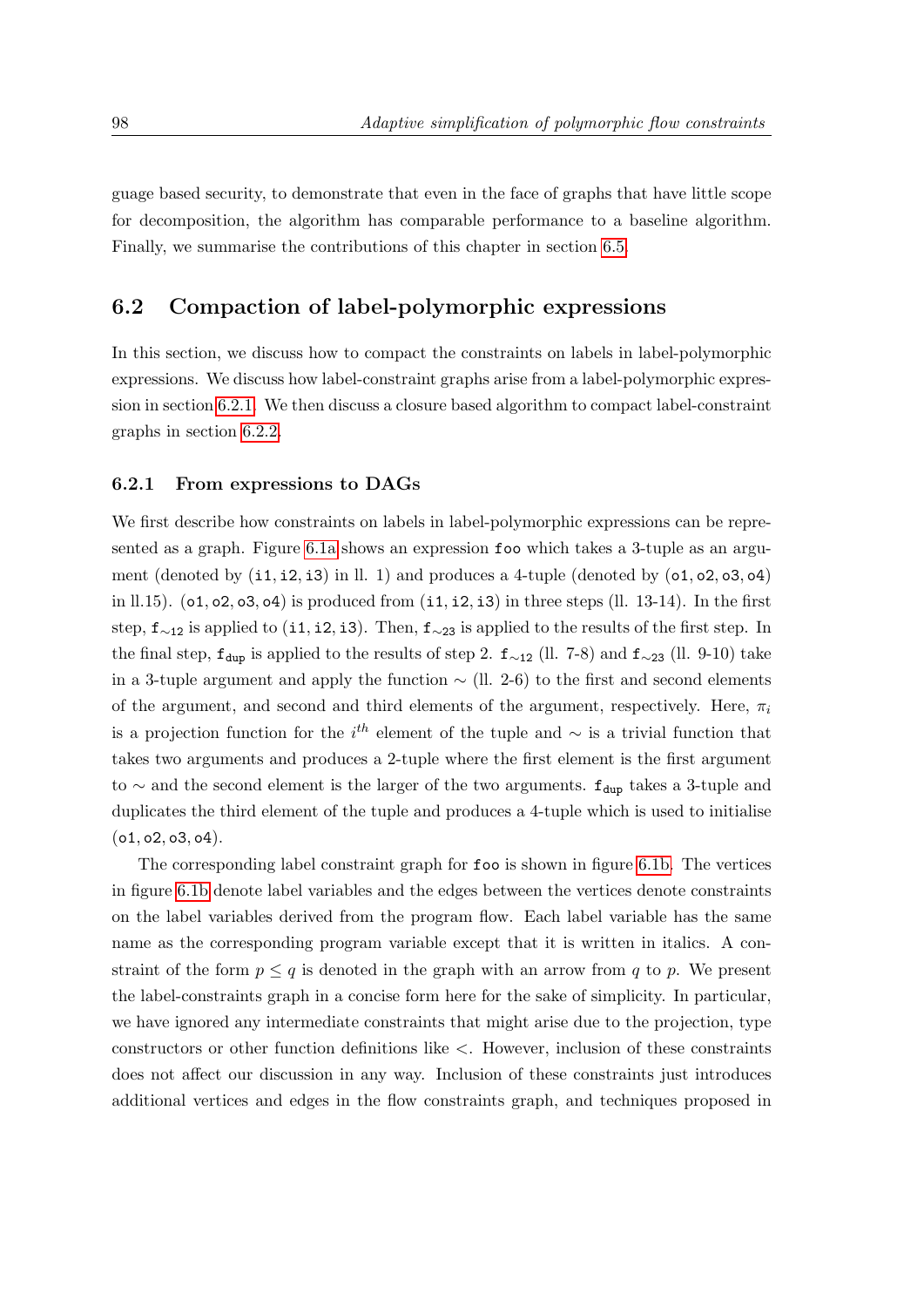<span id="page-98-2"></span><span id="page-98-1"></span>

Figure 6.1: A label-polymorphic expression and it's label constraints graph

this chapter will still be applicable notwithstanding. We just focus on constraints on labels introduced during function applications for a precise presentation of our approach.

Another important observation in the mapping from label-polymorphic expressions to label-constraint graphs is the absence of cycles in the graphs. Normally, in the simple case of a loop or a recursion, one would expect backward flow in the label-constraint graph, and an edge from a vertex to its ancestor would be sufficient to represent it. However, such a loop in the label-constraint graph renders the constraint unsolvable because of cyclical dependency between the label variables. In such a case, the common approach in most solvers is to fuse the labels that are part of the loop into a single vertex. The parents (children) of the fused vertex in the label-constraint graph are set as the union of the parents (children) of each vertex in the cycle. Thus, the label-constraints graph is ultimately represented as a directed acyclic graph (DAG).

### <span id="page-98-0"></span>6.2.2 A baseline algorithm

The traditional approach to compaction is shown in algorithm [6.1.](#page-99-1) The function COM-PACT  $(ll. 11)$  takes a polymorphic expression e and its corresponding label-constraint graph  $g$  as parameters, and derives transitive flow relationships between input and output variables for the expression. The function first identifies all vertices in g corresponding to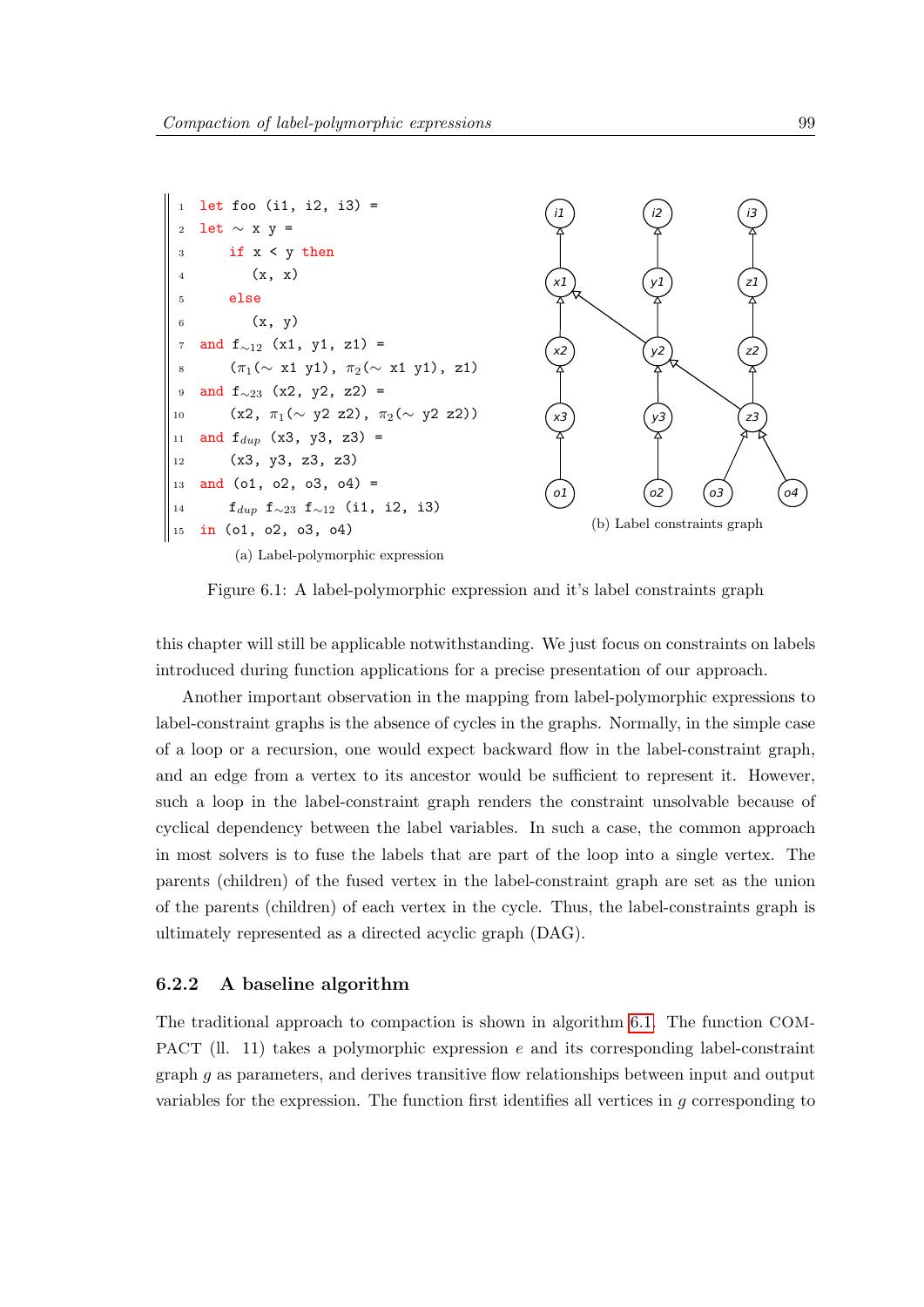|     | <b>Algorithm 6.1</b> Polarized garbage collection |                                                         |
|-----|---------------------------------------------------|---------------------------------------------------------|
|     | 1: function TRAVERSE $(v)$                        |                                                         |
| 2:  | if IS_OUTPUT $(v)$ then                           | $\triangleright$ Check if v is an output variable       |
| 3:  | $v.o \leftarrow v.o \cup v$                       |                                                         |
| 4:  | end if                                            |                                                         |
| 5:  | $\overline{c} \leftarrow v \dots$ children        |                                                         |
| 6:  | for all $c \in \overline{c}$ do                   |                                                         |
| 7:  | if NOT_TRAVERSED $(c)$ then                       | $\triangleright$ Traverse down if c hasn't been visited |
| 8:  | $\texttt{TRAVERSE}(c)$                            |                                                         |
| 9:  | end if                                            |                                                         |
| 10: | $v.o \leftarrow v.o \cup c.o$                     |                                                         |
| 11: | end for                                           |                                                         |
|     | 12: end function                                  |                                                         |
|     | 13: function COMPACT $(e, g)$                     |                                                         |
| 14: | $i \leftarrow$ VERTICES $(e.inputs, g)$           |                                                         |
| 15: | for all $i \in \overline{i}$ do                   |                                                         |
| 16: | $\text{TRANSE}(\mathbf{i})$                       |                                                         |
| 17: | end for                                           |                                                         |
|     | 18: end function                                  |                                                         |

<span id="page-99-1"></span>Algorithm 6.1 Polarized garbage collection

the input variables for the expression (ll. 14) and for each of the input variables, it calls the recursive function TRAVERSE which walks down the label-constraint graph starting at the argument passed to TRAVERSE (which we call  $v$  as shown in ll.1) and collects all the output variables reached by  $v$ . If the argument to TRAVERSE is itself an output variable, it is added to the list of output variables reachable from  $v$  (ll. 2-4). Additionally, for each of the children of v, the output variables reachable from the child are also added to the list of output variables reachable from  $v$  (ll.10). A predicate (ll. 7-9) ensures that TRAVERSE visits each vertex in the label-constraint graph only once; it checks whether the child c of a vertex has been traversed already before initiating the traversal at c. The overall complexity of this algorithm is  $O(v_o(n + m))$  where  $v_o$  is the number of output variables in the polymorphic expression,  $n$  is the number of vertices in the label-constraint graph and  $m$  is the number of edges in the graph.

# <span id="page-99-0"></span>6.3 Simplification through decomposition

In this section, we discuss a cluster-based approach to performing the compaction of label constraints graph for label-polymorphic expressions. The advantage of doing so lies in the level of abstraction that we gain while reasoning about compaction. In section [6.3.1,](#page-100-0) we discuss an overview of our approach, and we discuss the algorithm for cluster-based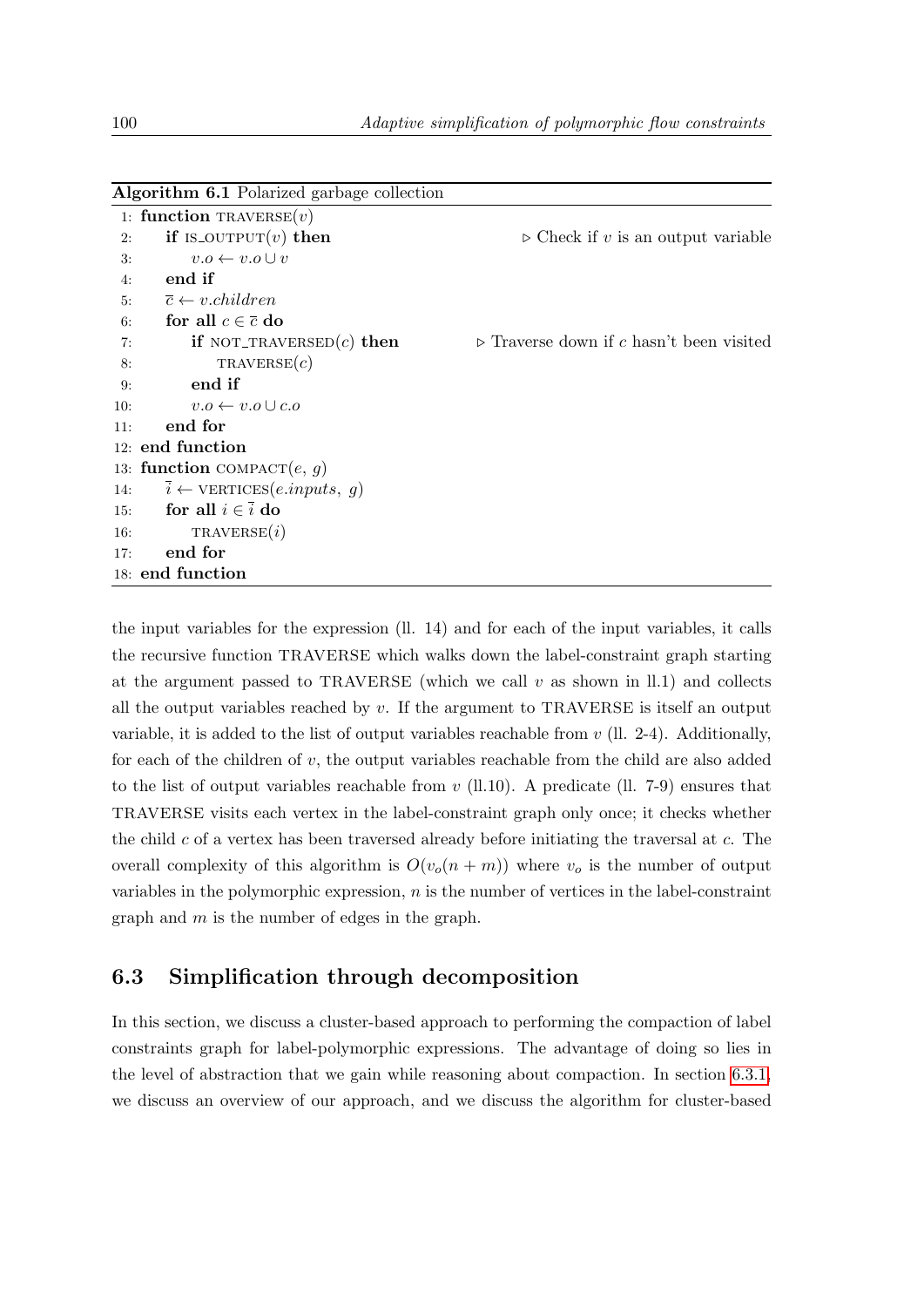formulation in section [6.3.2.](#page-102-0)

#### <span id="page-100-0"></span>6.3.1 A cluster based approach

As noted previously in section [6.2.1,](#page-97-1) the label-constraint graph is a DAG, due to elimination of all loops (formally known as strongly connected components or SCCs in short) in the initial label-constraint graph obtained directly from the program flow. Loop elimination (by fusing vertices in the SCCs) is done by classifying edges in the label-constraint graph and identifying any edges from a vertex to its ancestor in the spanning tree covering the DAG [\[106\]](#page-126-0). This requires making the initial DAG rooted, by adding a root and making it the parent of all parentless vertices, and constructing a spanning tree for the resultant DAG. Therefore, a legacy of the loop elimination algorithm is a rooted DAG with a spanning tree, and all edges (not just those belonging to the spanning tree) that have already been classified. It is important to observe that loop elimination does not alter the classification of edges outside the SCCs; loop elimination preserves characteristics of all edges to (from) vertices external from (to) the SCC. The only difference is after elimination the SCC is represented as an aggregate vertex which is obtained after fusing all vertices in the SCC into a single vertex.

The proposed compaction algorithm builds on the existing edge classification performed by the loop elimination operation. For the subsequent discussions, we will assume that the DAG that is input to our algorithm is static and rooted, with edges that have already been classified into one of the three categories: tree edges, forward edges and cross edges [\[35\]](#page-120-1). Similar to chapter [4,](#page-55-0) we ignore the set of forward edges as they introduce a redundant connection between vertices that are already connected through tree edges and decompose the DAG into clusters and note the clusterheads for those clusters.

Due to the operations that are performed during the fusion of SCCs, we are able to identify clusters and associated clusterheads for free. The two advantages that clusters offer over a baseline algorithm are abstraction and constant-time union operation. These two advantages become obvious when we compare the baseline-algorithm with a clusterbased approach as shown in figure [6.2.](#page-101-0) The graph in figure [6.2a](#page-101-1) shows a traversal that collects output variables reached by any given vertex in the label-constraints graph. The output variables reached by a vertex are annotated alongside the vertex. On the other hand, figure [6.2b](#page-101-2) shows the collection strategy using clusters. The label-constraint graph contains two vertices that have an incoming cross-edge in addition to a tree edge; they are  $y2$  and  $z3$ . Thus, these two vertices form clusterheads and the corresponding clusters are demarcated using a dashed line.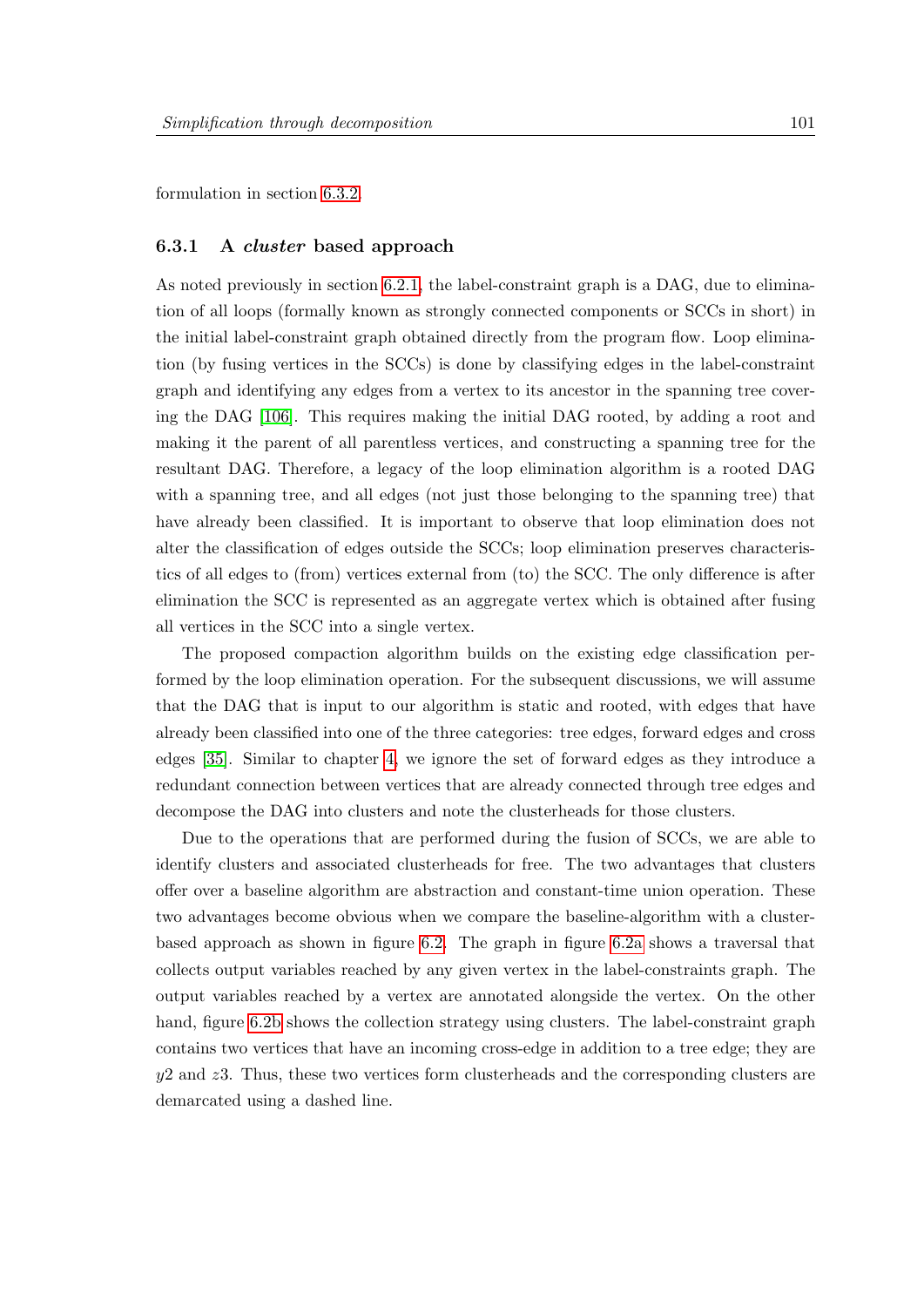<span id="page-101-1"></span><span id="page-101-0"></span>

<span id="page-101-2"></span>Figure 6.2: A comparison of the baseline algorithm vs cluster based approach

The first advantage of clusters is abstraction from the level of individual vertices to the level of disjoint sets of vertices (clusters). The only way to reach a vertex within a cluster is to go through its clusterhead. Therefore, if we just record the clusterheads that contain output variables (we call then polar clusters), we can always identify the list of reachable output variables from the set of reachable polar clusters. In figure [6.2b,](#page-101-2) since the clusters for clusterheads y2 and z3 both contain output variables, both of these clusters are polar clusters. Hence, we annotate  $y2$  and  $z3$  in addition to o1 as the set of output variables and polar clusters reachable from  $x1$ . As opposed to figure [6.2a,](#page-101-1) it can be observed from the annotations at each vertex in the cluster-based approach that the payload of the collection algorithm is reduced. This is due to the abstraction introduced through a cluster-based formulation for compaction.

A cluster-based approach seems similar to a collection algorithm that is based just on (overlapping) sets of vertices. However, the second advantage of clusters, namely constant time union operation makes it an attractive proposition when compared to the simple sets of vertices. Consider the case we could represent the entire set  $\{y_2, y_3, o_2, z_3, o_3, o_4\}$  just with  $y2$  as a representative since all of these vertices can only be reached through  $y2$ . However, in such a case, the union of sets of vertices does not remain as elegant as that for a cluster based formulation. Consider the hypothetical case where we have an additional edge (not shown) in the label-constraint graph of figure [6.2](#page-101-0) with  $z2$  reaching  $y2$ . In the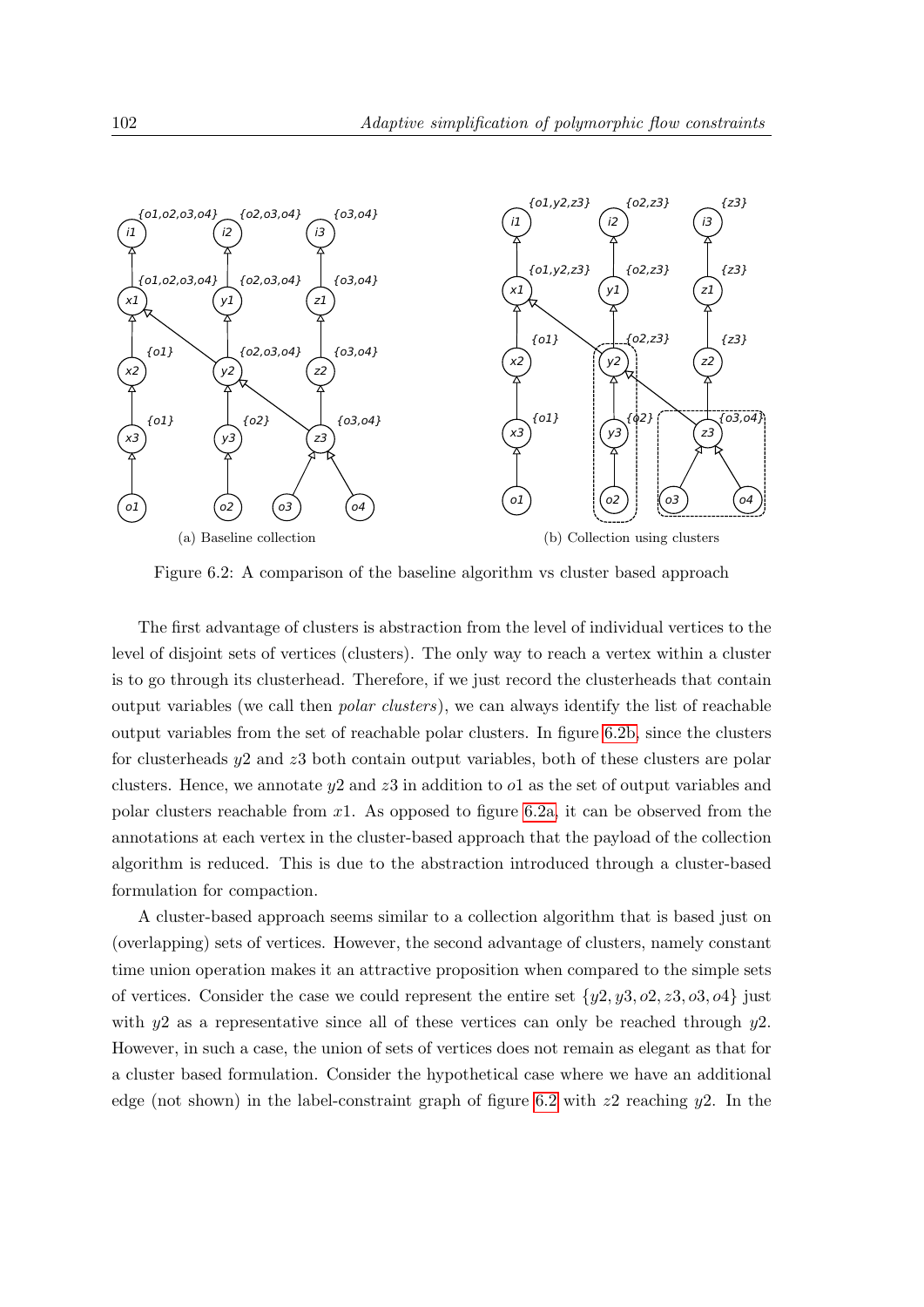(overlapping) set-based approach, we have  $z2$  reaching the representative  $y2$  (which stands for  $\{y2, y3, o2, z3, o3, o4\}$  and the representative  $z3$  (which stands for  $\{z3, o3, o4\}$ ). The set of reachable vertices from z3 is now the union of sets reached by the two representatives. This is not a constant time operation. On the other hand, if we use a cluster based approach, we have  $z3$  reaching two non-overlapping clusters headed by  $y2$  and  $z3$ , the union of which is a constant time operation because clusters are standalone trees and disjoint with each other.

#### <span id="page-102-0"></span>6.3.2 Algorithm and computational costs

Having described an overview of our approach, we now describe an algorithm for clusterbased compaction of the label-constraint graph for label-polymorphic expressions. The technique is described in algorithm [6.2.](#page-103-1) Like algorithm [6.1,](#page-99-1) the function COMPACT takes in a label-polymorphic expression and its associated label-constraint graph as inputs, and compacts the expression by deriving reachability information between the inputs and outputs of the expression. Unlike algorithm [6.1,](#page-99-1) it only collects polar clusters as it traverses down the label relationship graph.

Collection of output variables is done internally to the cluster; if the child  $c$  of a vertex  $v$  in the label relationship graph is a clusterhead, then only the polar clusters  $c$ .clus which are reachable from c are added to the list of clusters reachable from  $v$  (ll. 5-9). Otherwise, both the reachable polar cluster and the reachable output variables that are reachable from c are added to v.clus and v.o respectively  $(ll. 15-20)$ . Only polar clusters are copied over, to prevent unnecessary increase in the payload of the algorithm. A final difference compared to algorithm [6.1](#page-99-1) lies at the end of the function COMPACT (ll. 27-29) where we collate all output variables for all polar clusters reachable from the input variable.

The computational cost of the algorithm is a function of the structure of the graph that is passed to it. This is evident from a representation of the computational costs as a function of the structure as shown in figure [6.3.](#page-104-0) If we assume that the number of output variables per cluster is  $p$  and the number of clusters with at least one output variable in it is  $\Omega_p$  then the algorithm has an asymptotic cost of  $O((\Omega_p + p) \times (n + m))$ . Here, *n* is the number of label variables in the label-constraint graph and  $m$  is the number of edges in the label-constraint graph. If the number of cross edges is small i.e. the constraints graph is structurally similar to a tree, then  $\Omega_p$  tends to approach zero and p tends to approach the total number of output variables (represented by  $\Omega$ ). In such a case, the computational cost of the cluster-based approach tends to match that of the baseline algorithm which is  $O(\Omega \times (n+m))$ . On the other hand, if there are too many cross edges,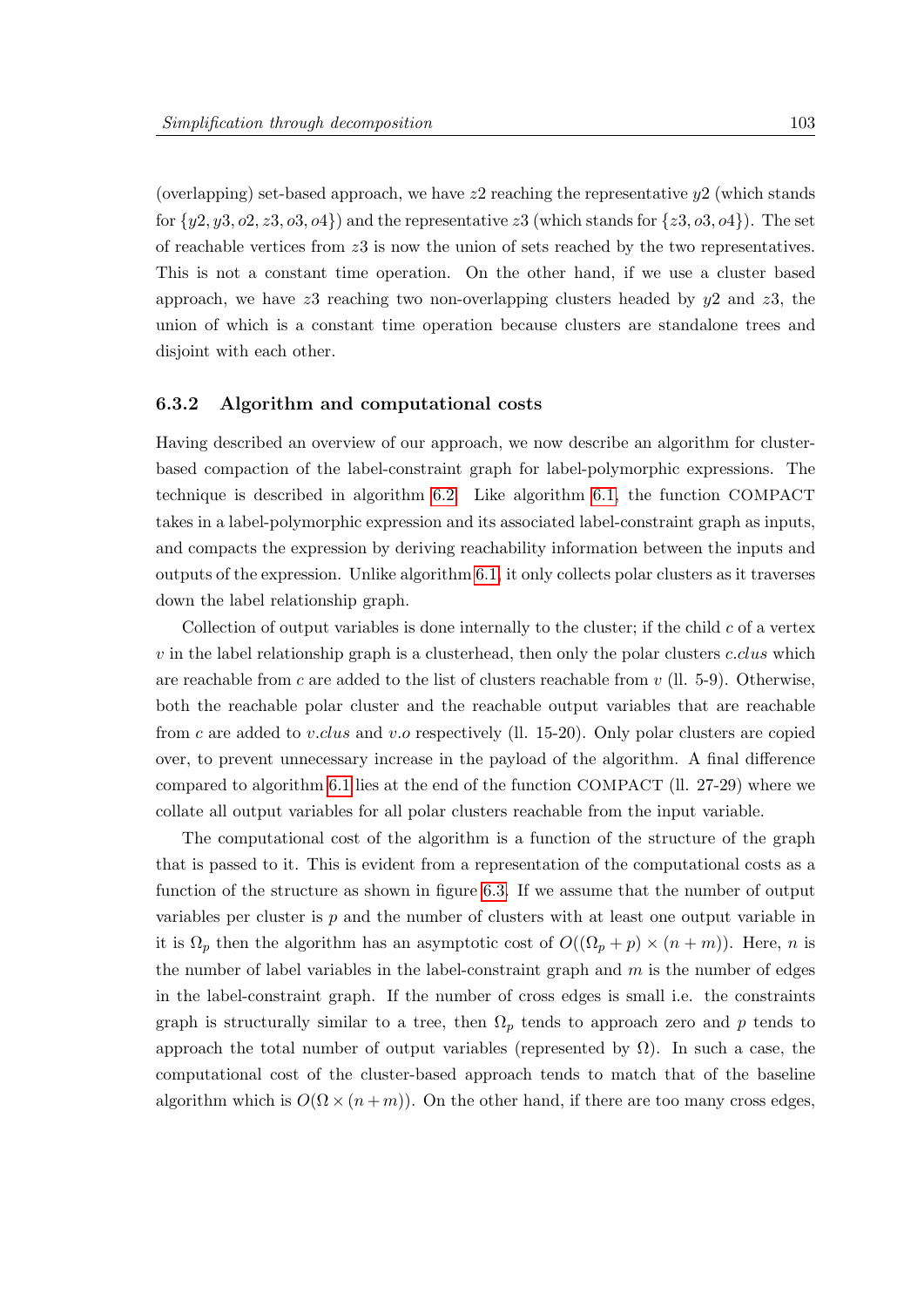<span id="page-103-1"></span>

| Algorithm 6.2 Polarized garbage collection using clusters |  |  |  |  |
|-----------------------------------------------------------|--|--|--|--|
|-----------------------------------------------------------|--|--|--|--|

|     | 1: function TRAVERSE $(v)$                |                                                                    |
|-----|-------------------------------------------|--------------------------------------------------------------------|
| 2:  | if $IS_$                                  | $\triangleright$ Check if v is an output variable                  |
| 3:  | $v.o \leftarrow v.o \cup v$               |                                                                    |
| 4:  | end if                                    |                                                                    |
| 5:  | if $IS_CTAR(v)$ then                      | $\triangleright$ Check if v is a cross-edge target                 |
| 6:  | if $v.o \neq \phi$ then                   | $\triangleright$ Check if v is a polar cluster                     |
| 7:  | $v.class \leftarrow v.class \cup v$       |                                                                    |
| 8:  | end if                                    |                                                                    |
| 9:  | end if                                    |                                                                    |
| 10: | $\overline{c} \leftarrow v. children$     |                                                                    |
| 11: | for all $c \in \overline{c}$ do           |                                                                    |
| 12: | if NOT_TRAVERSED $(c)$ then               | $\triangleright$ Traverse down if c hasn't been visited            |
| 13: | $\text{TRANSE}(\mathcal{C})$              |                                                                    |
| 14: | end if                                    |                                                                    |
| 15: | if $IS_CTAR(c)$ then                      |                                                                    |
| 16: | $v.class \leftarrow v.class \cup c.class$ | $\triangleright$ Collect polar clusters only                       |
| 17: | else                                      |                                                                    |
| 18: | $v.class \leftarrow v.class \cup c.class$ | $\triangleright$ Collect polar clusters                            |
| 19: | $v.o \leftarrow v.o \cup c.o$             | $\triangleright$ Collect output vars of current cluster            |
| 20: | end if                                    |                                                                    |
| 21: | end for                                   |                                                                    |
|     | 22: end function                          |                                                                    |
|     | 23: function COMPACT $(e, g)$             |                                                                    |
| 24: | $i \leftarrow$ VERTICES $(e.inputs, g)$   |                                                                    |
| 25: | for all $i \in \overline{i}$ do           |                                                                    |
| 26: | $\texttt{TRANSERSE}(i)$                   |                                                                    |
| 27: | for all $clus \in i-clus$ do              |                                                                    |
| 28: | $i.o \leftarrow i.o \cup clus.o$          | $\triangleright$ Collect output vars from reachable polar clusters |
| 29: | end for                                   |                                                                    |
| 30: | end for                                   |                                                                    |
|     | 31: end function                          |                                                                    |

the level of abstraction uncovered by a cluster based approach is reduced and in this case, p approaches  $\Omega$  and once again the computational cost of the algorithm approaches that of the baseline algorithm.

# <span id="page-103-0"></span>6.4 Stress testing the cluster-based approach

In this section, we test the cluster-based compaction algorithm on the standard library of the FlowCaml programming language [\[100\]](#page-126-1). FlowCaml is an extension of the ML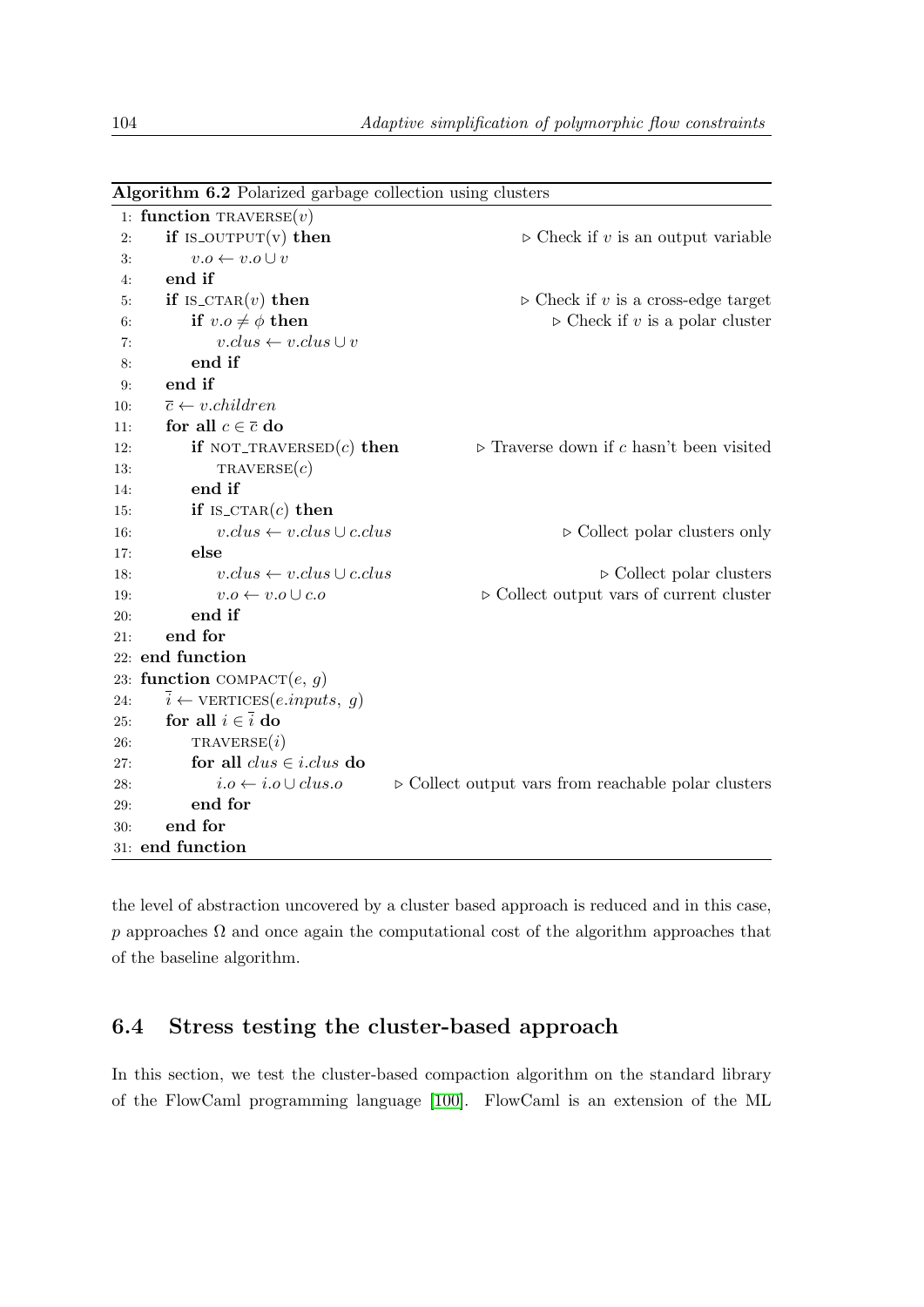<span id="page-104-0"></span>

Figure 6.3: Computational costs as a function of the ratio of output variables to polar clusters

programming language with a type system that analyses information flow through the program. In FlowCaml, standard ML types can be annotated with security levels which describe the amount of information that the expression associated with the type holds. Through type inference, the type system of FlowCaml automatically infers security levels for unannotated expressions and checks whether the program obeys the security policy intended by the programmer. The security policy itself is typically described as a lattice of privilege levels that governs the flow of information.

### <span id="page-104-1"></span>6.4.1 Nature of constraints in information flow analysis

In section [6.2.1,](#page-97-1) we discussed how constraints from label polymorphic expressions are normally represented as DAGs. In type-based IFA, one needs to keep tabs on the flow of information through the control flow in addition to the data flow. As we will demonstrate shortly with an example, this introduces additional cross-edges in the label-constraint graph. As a consequence, the label constraint graphs fall in the right half of structure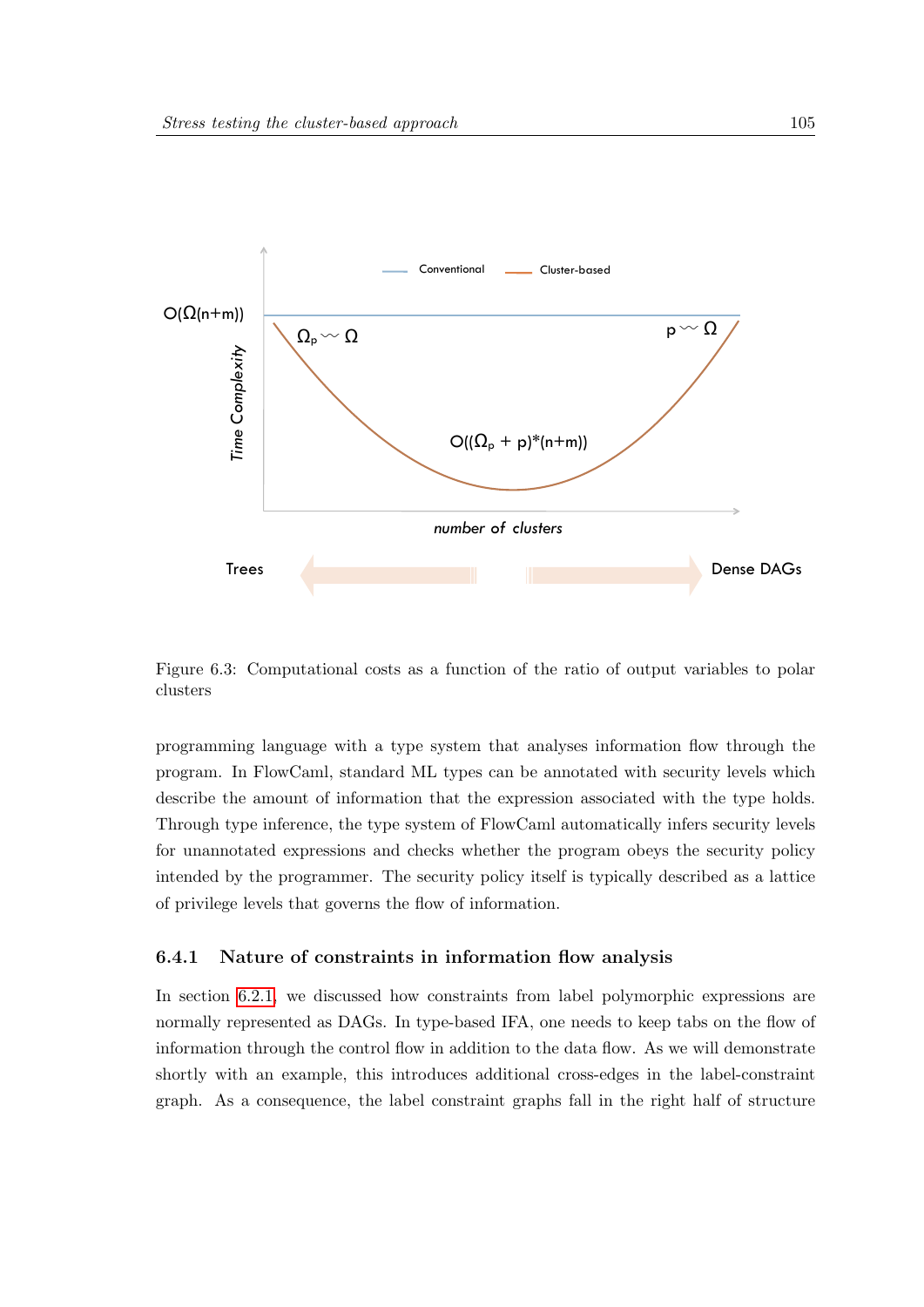spectrum shown in figure [6.3.](#page-104-0) This is further corroborated in our experimental results presented in this section. Since performance of a cluster based approach tends to degrade in face of a large number of cross-edges, type-based IFA is a suitable benchmark to stress test the cluster based approach.

<span id="page-105-1"></span><span id="page-105-0"></span>

<span id="page-105-2"></span>Figure 6.4: A label-polymorphic expression and its label constraints graph

We now show why type-based IFA introduces additional cross edges in the labelconstraints graph of a label polymorphic expression. Figure [6.4](#page-105-0) shows a simple expression which needs to be analysed to check flow of information flow through it. Type-based IFA is typically done to prohibit privileged data from being inadvertently declassified and written to a less secure location where it can be read by an unintended user. This involves getting insights into the flow of information through the control flow in addition to the data flow. For example, it is possible to guess the value of predicate in a conditional by observing the output of the conditional expression. Consider the expression in figure [6.4a.](#page-105-1) From the result of the conditional expression in ll.3, if we get to know only that the true branch is being taken or that the *false* branch is being taken, we can immediately guess the value of cond even though it does not contribute directly towards the computation of the result value. To account for such forms of information leakage, the usual practice is to maintain an aggregate of the privilege levels for all points in the control flow leading up to the current point in the program. This is in addition to the rudimentary constraints derived from the data flow as described in figure [6.4.](#page-105-0) Therefore, not only do we have a constraint on the label for o1 from the label for i1 as shown in figure [6.4b,](#page-105-2) we also have a constraint on the label for o1 from the label for the predicate cond. Additionally, there could be more constraints on the label for o2 due to the f alse branch of the if statement which is shown by empty circles in figure [6.4b.](#page-105-2)

It should be noted how the introduction of an additional edge due to control flow has forced o1 to have multiple parents. The result of this is a cross-edge to o1 in addition to what would have been only a tree-edge to o1 had we considered only the data flow. Therefore, the label-constraints graphs in type-based IFA tend to contain a large number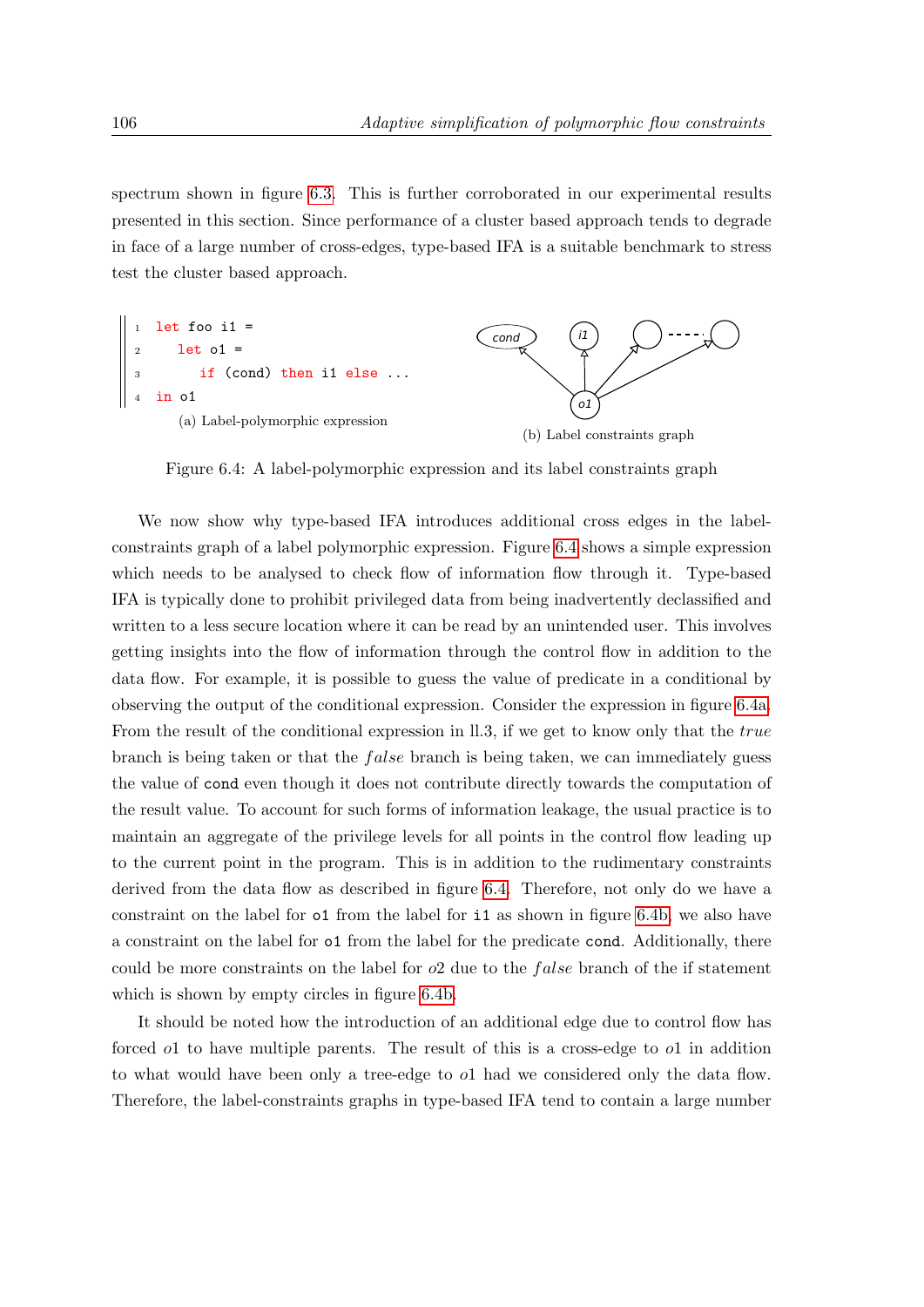of clusters relative to the number of vertices in the label-constraint graph, and relatively little abstraction that can be achieved through clusters. Consequently, they form a good test-case for stress-testing the cluster-based formulation for compacting label-constraint graphs.

### <span id="page-106-1"></span>6.4.2 Quantitative aspects of label-constraint graphs in type-based IFA

Table [6.1](#page-106-0) details information about the structure of the label-constraint graphs for the standard library of the FlowCaml programming language. We present statistics for six files that contain library functions to create and manipulate arrays, hash tables, lists, queues, sets and stacks. These files are named array.fml, hashtbl.fml, list.fml, queue.fml, set.fml and stack.fml respectively. Each file constains multiple label-contraint graphs because there are multiple label-polymorphic expressions per file. We present two sets of characteristics per file to capture aggregate and individual statistics for label-constraint graphs. One set shows the total number of output variables  $(ov_{tot})$ , polar clusters  $(pc_{tot})$ , clusters  $(c_{tot})$  and vertices  $(n_{tot})$ , by adding up these values for all label-constraint graphs in the file. We also present a second set of statistics to get an insight into the structure of individual label-constraint graphs. The second set of statistics shows the following: the average number of output variables  $(ov_{avg})$ , polar clusters  $(pc_{avg})$ , clusters  $(c_{avg})$  and vertices  $(n_{avg})$  for the label-constraint graphs for individual label-polymorphic expression in a file.

<span id="page-106-0"></span>

| Filename    | $ov_{tot}$ | $pc_{tot}$ | $c_{tot}$ | $n_{tot}$ | $ov_{avg}$ | $pc_{avg}$ | $c_{ava}$ | $n_{ava}$ |
|-------------|------------|------------|-----------|-----------|------------|------------|-----------|-----------|
| array.fml   | 1046       | 977        | 2653      | 2978      | 7.6        | 7.1        | 19.4      | 21.7      |
| hashtbl.fml | 2490       | 2259       | 5071      | 5745      | 8.1        | 7.4        | 16.6      | 18.8      |
| list.fml    | 1876       | 1782       | 4022      | 4411      | 7.6        | 7.2        | $16.3\,$  | 17.9      |
| queue.fml   | 370        | 349        | 724       | 788       | 5.4        | 5.1        | $10.6\,$  | 11.6      |
| set.fml     | 1639       | 1562       | 4133      | 4608      | 5.1        | 4.9        | 12.9      | 14.4      |
| stack.fml   | 337        | 315        | 551       | 614       | 5.4        | 5.1        | 8.9       | 9.9       |

Table 6.1: Cumulative and average statistics for label-constraint graphs

Functions in the standard library of a programming language that manipulate data structures are typically small and succinct. This is evidenced in the average statistics for label-constraint graphs in table [6.1.](#page-106-0) The average size of constraints graphs is small but it can be seen by comparing  $n_t$  and  $n_a v g$  values that there are hundreds of such small labelconstraints graphs per file. Another interesting observation from table [6.1](#page-106-0) which reinforces the discussions in section [6.4.1](#page-104-1) is the incidence of a large number cross edges in the labelconstraint graph; it can be seen that over 90% of the vertices are clusterheads. The level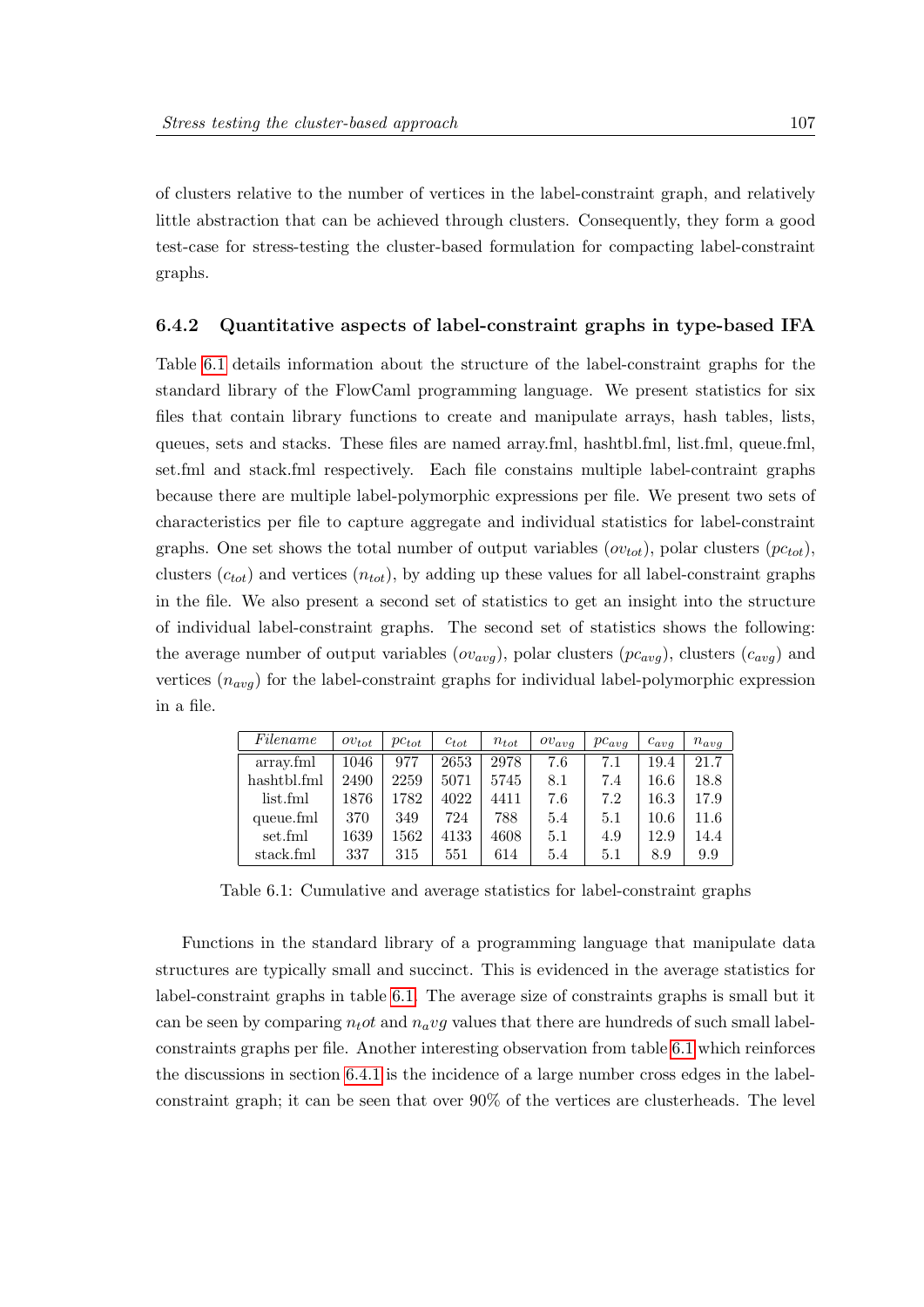of abstraction that can be reached using the proposed algorithm is highly limited because the number of polar clusterheads is about the same as the number of output variables. The lack of a means to abstract away from vertices to sets of vertices makes type-based IFA an effective means to stress-test the proposed algorithm. Despite having to deal with intractable graphs in type-based IFA, we will experimentally show in the next section that the performance of the proposed algorithm is comparable to a baseline algorithm. The results make a strong case for cluster-based compaction, because if there is scope for decomposition one stands to gain from using a cluster-based approach, but even if there is none one is seldom very much worse off by adopting a cluster-based approach to compaction.

#### 6.4.3 Performance in face of intractable graphs

Figure [6.5](#page-109-0) shows scatterplots with best fit regression lines for the testcases described in section [6.4.2](#page-106-1) and compares a cluster-based approach to a baseline algorithm described in section [6.3.2.](#page-102-0) For each file, each point in the scatterplot corresponds to a label-constraint graph in that file. The range on x-axis is the ratio of polar clusters to output variables in the label-constraints graph. The y-axis is the ratio of the time taken to collect output variables using the clusters based approach described in section [6.2.2](#page-98-0) to the baseline algorithm. To ensure a realistic comparison of the algorithms, we only consider the ratios of collection times i.e. we subtract the time taken to traverse the label constraint graph from the total time taken by the algorithm. The traversal of the graph is the same operation in both the algorithms and getting rid of it gives us a better picture of the relative advantages of each algorithm. We have also chosen to ignore label-constraint graphs that have a large proportion of unconnected stand-alone vertices. Such vertices push up the  $pc/ov$  ratio to 1 and skew the analysis.

There are two important trends to observe in figure [6.5.](#page-109-0) Firstly, as the ratio of polar clusters to output variables increases, the baseline algorithm starts to perform better than the cluster-based approach; this is evidenced from the best fit lines in figure [6.5.](#page-109-0) This is because no latent abstraction can potentially be exploited using a cluster-based approach if every output variable is located in a separate cluster. In such a case, the cluster-based approach will introduce computational overheads. However, as evidenced from figure [6.5,](#page-109-0) this overhead is typically modest (mostly between 5% and 15%) for even the most intractable of graphs which have high  $pc/ov$  values. Secondly, it worth noting that the performance of the cluster-based approach is still comparable to the baseline algorithm for most of cases. Even in face of such intractable graphs (with  $pc/ov > 0.7$ ), the cluster-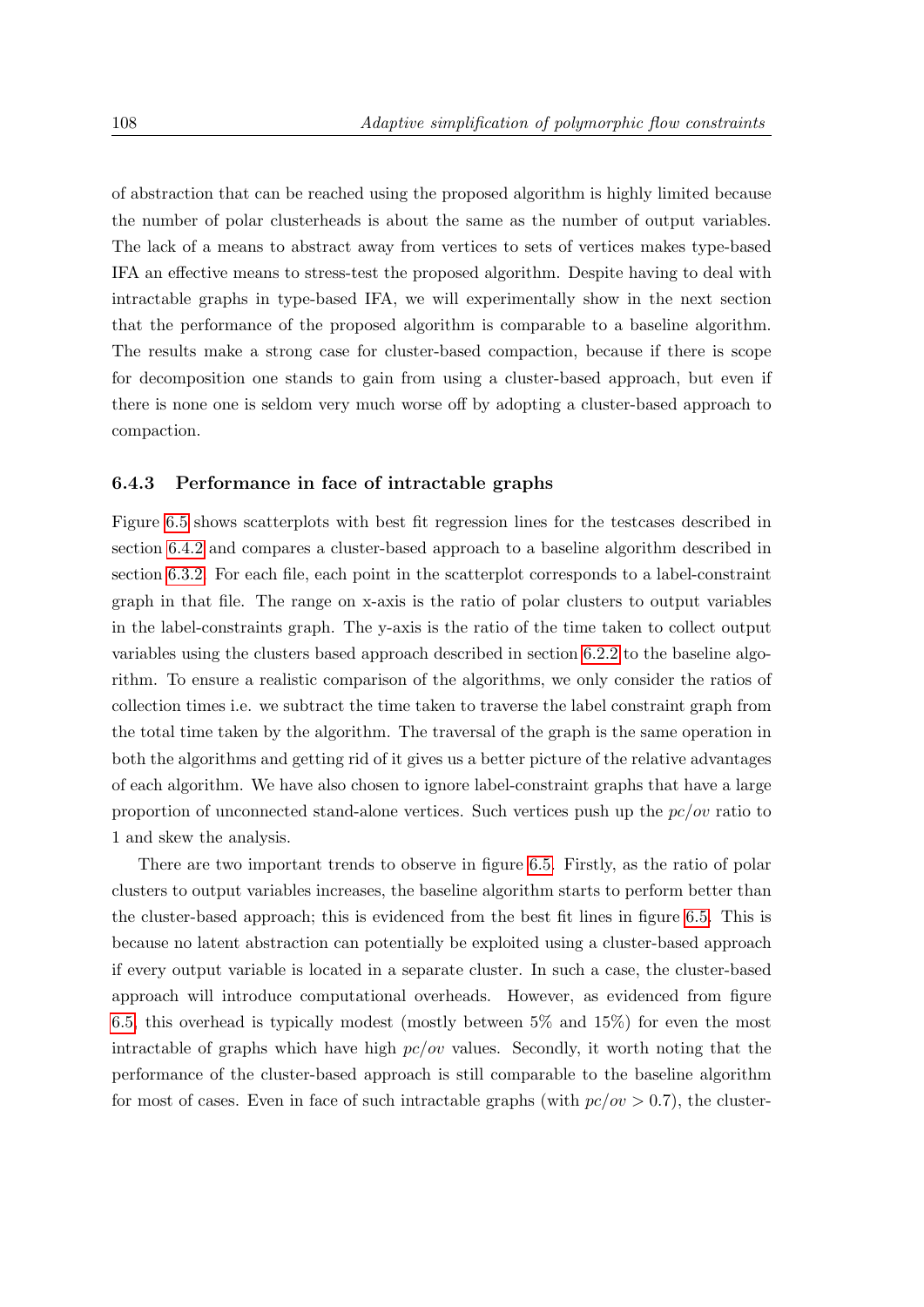based approach tends to perform better for a significant number of label-constraint graphs. For lower values of the  $pc/ov$  ratio, the cluster-based approach performs better than the baseline algorithm. For higher  $pc/ov$  values, the cluster-based approach is inhibited by the additional processing costs. It is anticipated the for  $pc/ov$  values of below 0.7, we can

get a higher level of abstraction using clusters leading to significant gains in processing times. However, this is a case for future work and we intend to investigate this further.

### 6.5 Summary

In this chapter we discussed an algorithm for compacting label-constraint graphs of labelpolymorphic expressions using graph decomposition. We first discussed a baseline algorithm for compaction and showed how graph decomposition can benefit the baseline algorithm. We presented our algorithm for compaction using graph decomposition and also analysed its computational costs. We showed how decomposition of the label-constraints graph into clusters of vertices lends a level of abstraction to the compaction operation, and showed theoretically how this abstraction leads to a lower computational cost. Since the level of abstraction that can be achieved is dependent on the structure of the labelconstraint graph, we stress-tested the proposed approach against intractable graphs that do not lend themselves well to the decomposition proposed in this chapter. We showed that deployment of the cluster-based algorithm does not majorly impede performance even in the face of intractable graphs. This builds a strong case for the adoption of our algorithm because one stands to gain if there is any latent potential for abstraction using clusters; the upsides to our algorithm are promising with little downsides even in the face of intractable graphs. Adoption of the proposed algorithm enables a structure sensitive approach to compaction, where the runtime of the algorithm is a function of the latent scope for abstraction using clusters.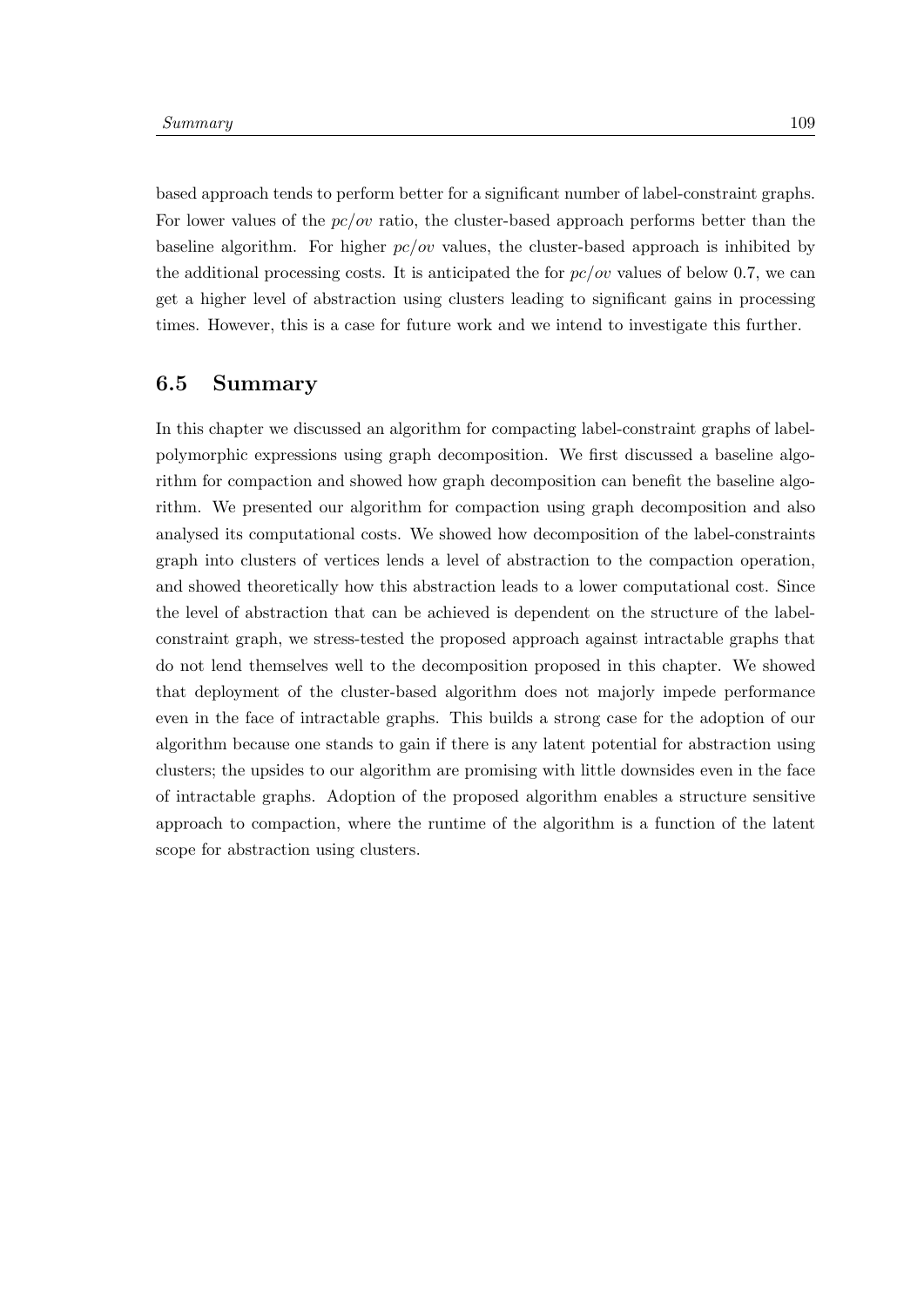

Figure 6.5: Ratio of payload collection times as a function of polar clusterhead to output variables ratio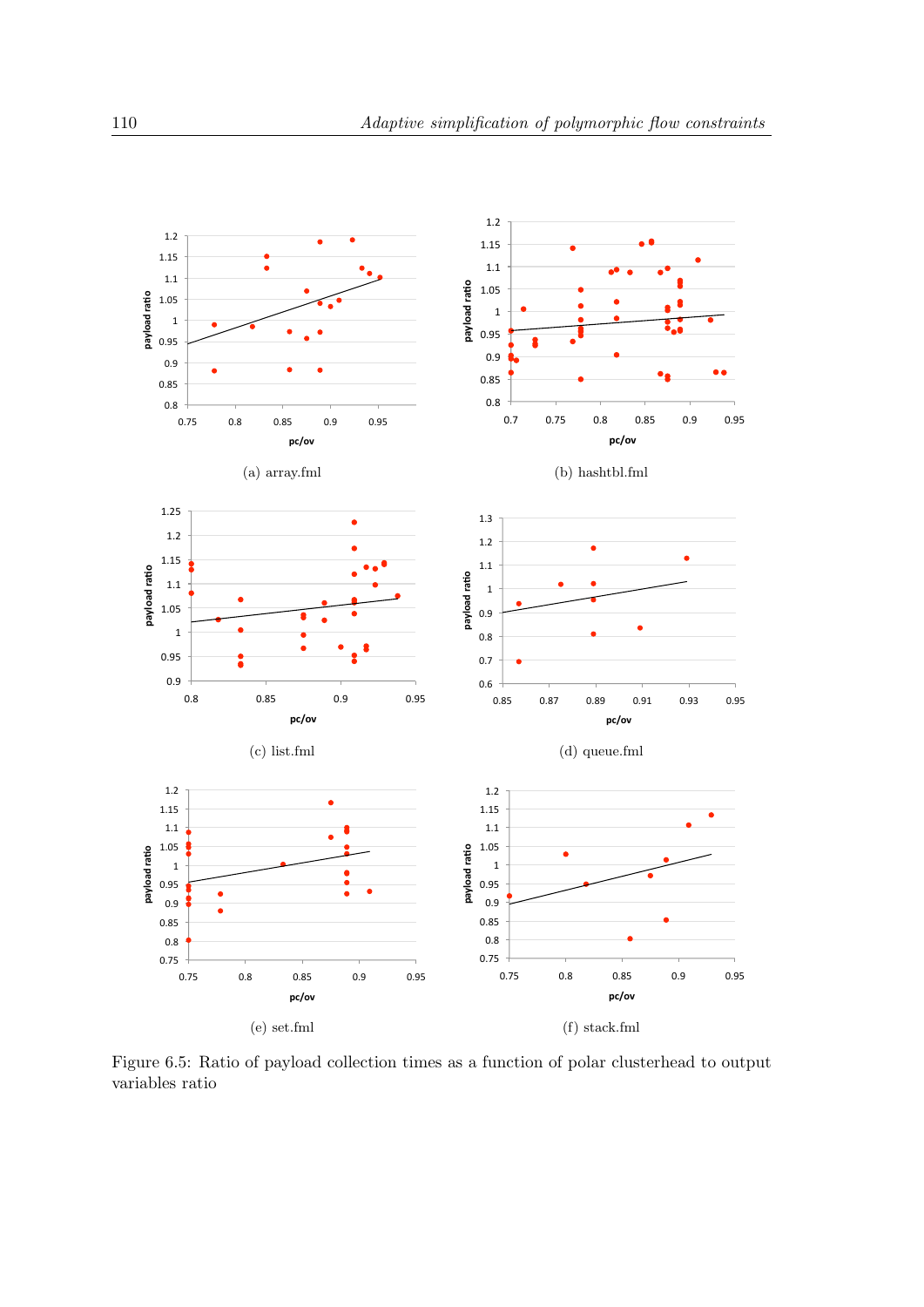## Chapter 7

# Conclusion and Future Work

In this thesis, we proposed techniques to efficiently simplify and solve constraints arising from type-based flow analysis. We used information flow analysis (IFA) as an application of our work. We derived a complexity bound on atomic constraint solving for type-based IFA of programs. Our results contrast with previous complexity assessments, which took into account only computations done for solving constraints on label variables while trivialising lattice pre-processing costs. Our assessment, on the other hand, took into account the costs for both constraint solving and the lattice pre-processing necessary for the solver. We noted that both the label-constraint graph and the security lattices in type-based IFA are typically represented as directed graphs by the constraint solver, and discussed how the efficiency of type-based IFA can gain from graph decomposition. This set the scene for proposing novel techniques for atomic constraint simplification and solving using graph decomposition which is the key contribution of this thesis.

We showed how lattices can be partitioned into non-overlapping trees called clusters. Then we showed how clusters can be exploited to pre-process the lattice to answer  $\leq, \sqcup$ and  $\Box$  queries in constant time. Partitioning the DAG representing the lattice into clusters introduced a level of abstraction in the pre-processing algorithm; it enabled us to reason at the level of sets of vertices rather than individual vertices, which made the pre-processing algorithm efficient. It also enabled the pre-processing algorithm to be described in such a manner that its computational cost is dependant on the latent scope for decomposition in the DAG. Thus, the proposed algorithm became highly adaptive in nature. It ran in the same time as the best reported algorithms for trees if the structure of the lattice is similar to a tree, and in the same time as the best reported algorithms for DAGs if the structure is similar to a dense DAG.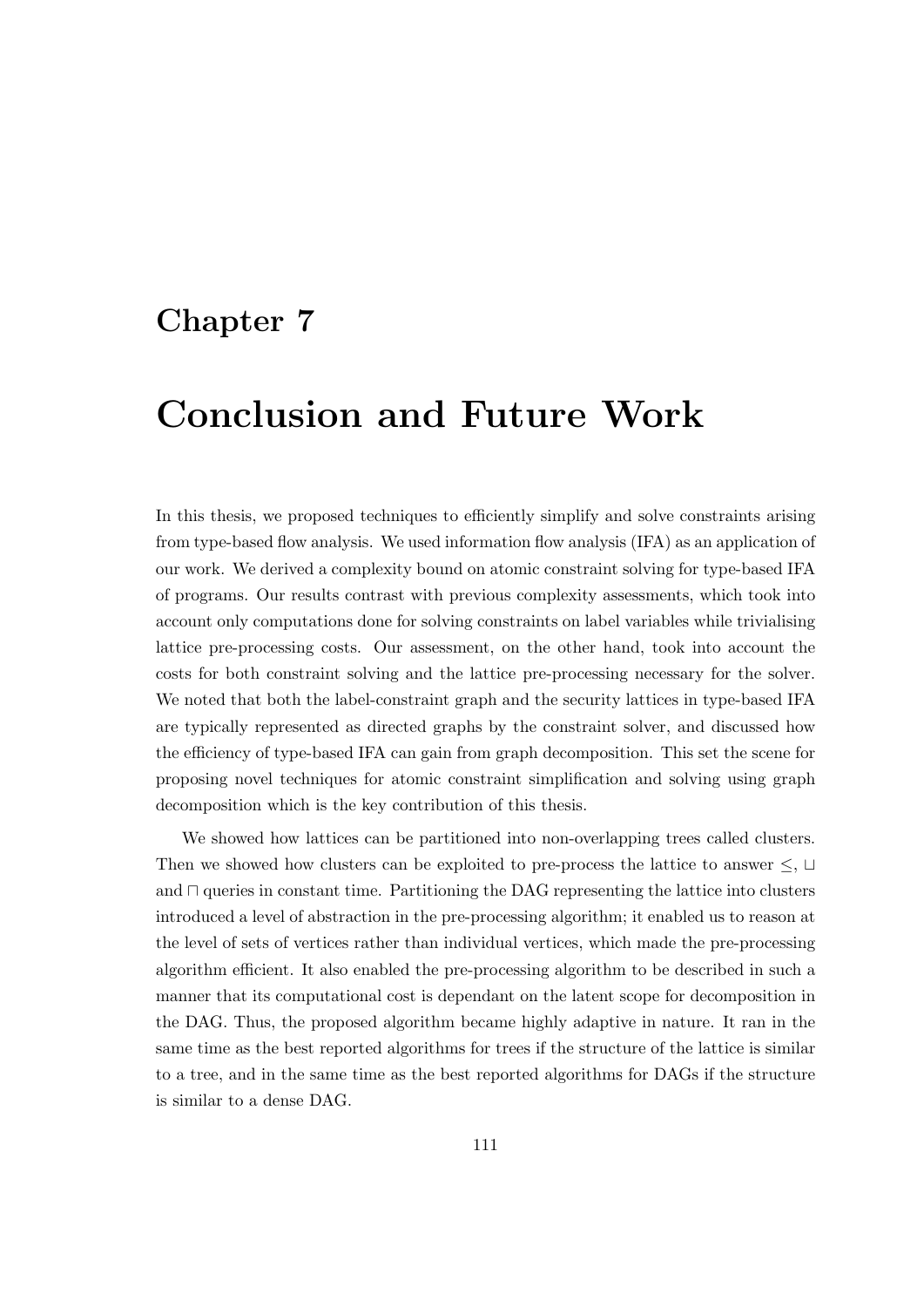We demonstrated the suitability of the proposed lattice pre-processing algorithms by testing them out with real-world and random security lattices. We showed experimentally that using clusters as a building block makes the pre-processing algorithm compact and sensitive to the structure of the lattice under consideration. We discussed a wide spectrum of real-world security lattices that govern information flow in programs whose structure ranged from trees in the case of class hierarchies, all the way to dense DAGs in the case of powerset lattices. In view of this, we showed how an adaptive algorithm which is sensitive to the structure of the lattice under consideration is a superior approach to pre-processing these lattices.

Having made novel contributions to the solver using a decomposed approach to lattice pre-processing, we applied the concept of clusters to the simplification constraints on labels for label-polymorphic expressions. Such expressions lack any form of annotation, which renders the constraints on label variables unsolvable. For such expressions we showed how a cluster-based approach can help in representing the label constraints in a compact manner. We tested our algorithm by applying it to the label-constraints encountered in the standard library of FlowCaml - a full-fledged programming language that supports information flow analysis. Due to the additional edges in the label-constraints graph introduced through implicit flows in the code, these graphs had limited scope for decomposition. We showed that even in the face of such intractable graphs, the cluster-based algorithm for constraint graph compaction has comparable performance with a standard baseline algorithm for this case.

Our results for pre-processing lattices and compacting constraint graphs for labelpolymorphic expressions underlines the key advantage of a cluster-based approach. If there is latent scope for decomposition, the cluster-based approach is superior to existing algorithms. Even if there is little scope for decomposition, one is never significantly worse off by adopting a cluster-based approach. This makes the cluster-based algorithms a desirable enabler for efficient bound constraint solvers like those studied in this thesis. The techniques proposed in this thesis have been shown to be sensitive to the structure of the label-constraint graphs, as well as to the policy lattice that governs the flow of information through programs. Thereby, we have experimentally demonstrated a notion of adaptability in computational costs based on the latent scope of decomposition in the constraint graph and the lattice. Without loss of generality, the techniques proposed in this research can be easily extended to other forms of type-based flow analysis, and can be used to design efficient constraint solvers for other problems involving atomic bound constraints.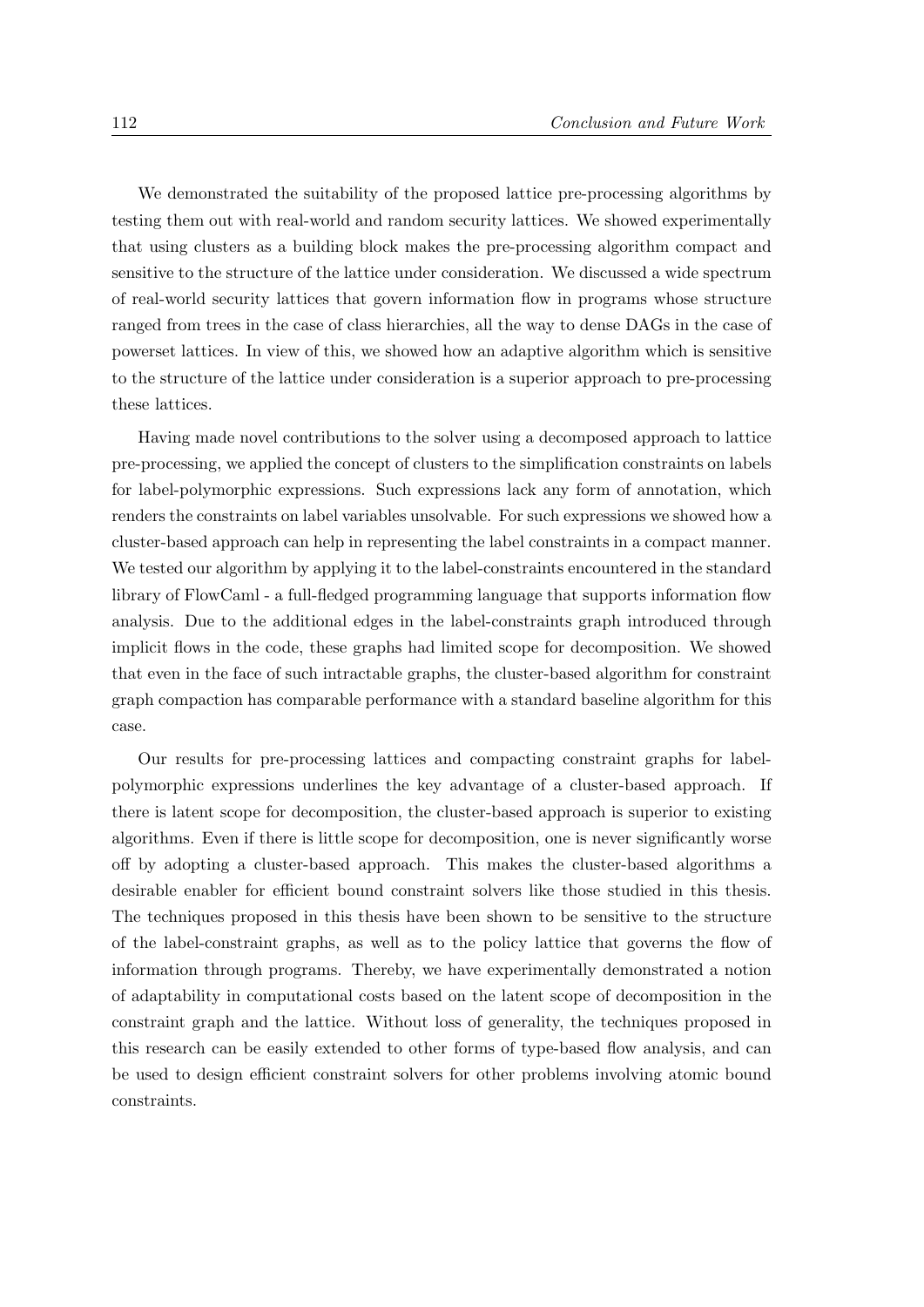### 7.1 Future Work

In this thesis we proposed an adaptive approach to solving atomic bound constraints. While the proposed techniques were shown to be applicable to a wide variety of issues in bound constraint solving, there are still avenues for improving the proposed framework and applying its core concepts to numerous other areas of application. In this section, we highlight avenues for future work.

#### 7.1.1 Enrichment of the existing framework

Choice of the spanning tree: In this thesis, we didn't study an optimal method for traversing a DAG in order to obtain its spanning tree. In reality, however, the spanning tree of the DAG is not unique. The order of traversing vertices in the graph has a bearing on edge classification. For example, consider a forward edge in the DAG which directly connects two vertices v1 and v2. The presence of the forward edge means that v1 and v2 are also transitively connected in the DAG through edges of spanning tree T1 covering the DAG. Since the spanning tree is non-unique, it is also possible to construct a different spanning tree T2 which traverses the forward edge in T1 first followed by the transitive links between v1 and v2. In the case of T2, the order of traversal will now create a cross edge coming into vertex v2 from its set of parents sans v1. This discussion shows that a poor choice of the spanning tree may inadvertently introduce additional cross-edges and inhibit the performance of the adaptive techniques proposed in this thesis. Therefore, a further area of work for improving the proposed framework is to identify schemes for constructing and optimal or near-optimal spanning tree.

Dynamic Graphs: The cluster based decomposition of DAGs proposed in this thesis assumed a static DAG. While this is a good starting point to explore efficient means of pre-processing DAGs encountered in program analysis, it is by no means exhaustive. In a significant number of program optimisations, the DAG is dynamic; it keeps evolving as the program is compiled. Take for example, the case of program specialisation. When a generic function is specialised to a specific instances, new types are introduced the existing type lattice. This makes function dispatch a tricky problem. One needs a suitable means of introducing new types into the existing type lattice and yet be able to answer lattice queries efficiently to perform function dispatch. However, applying the techniques proposed in this thesis to lattices that evolve throughout the compilation process is a non-trivial problem. This is because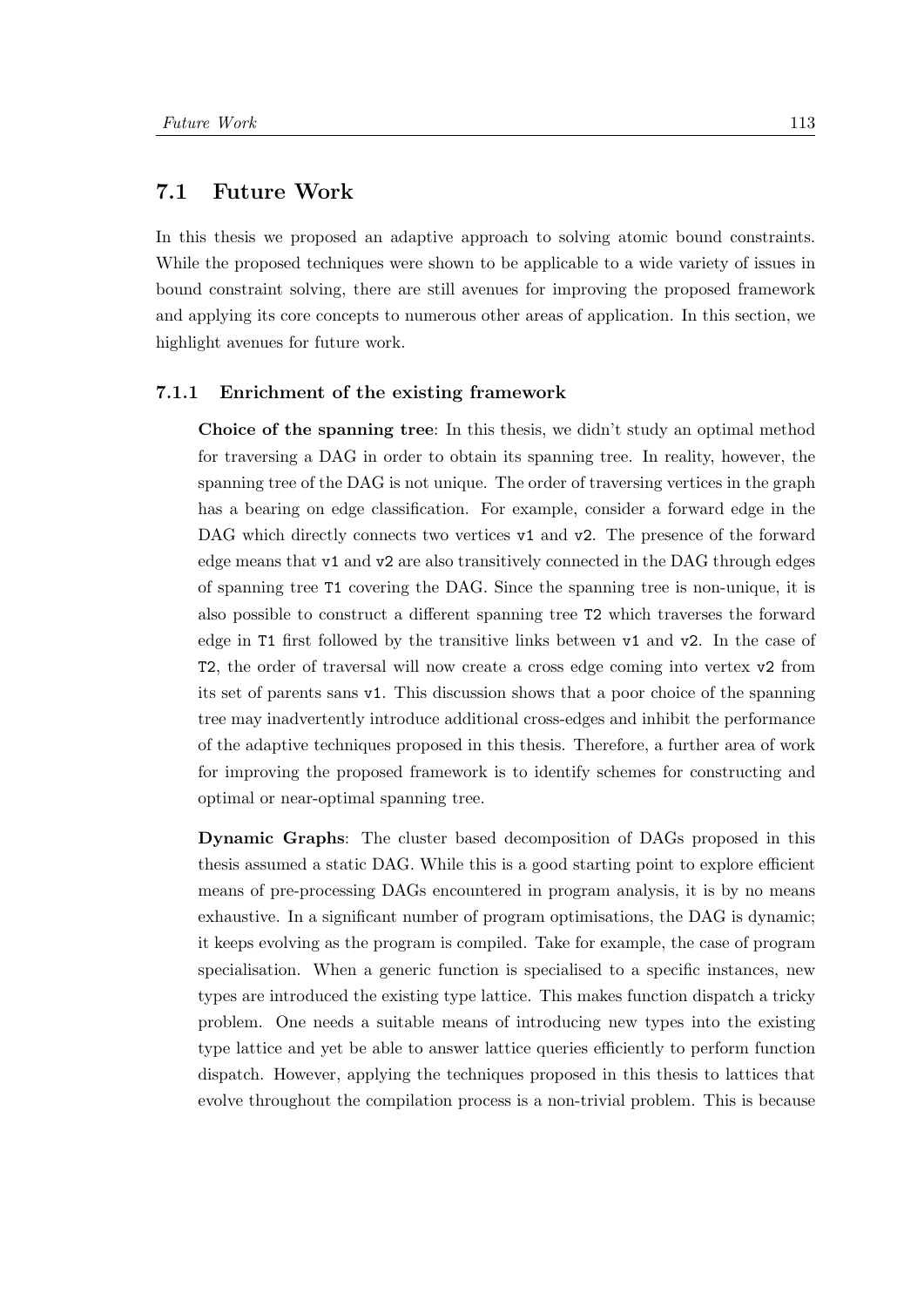once a new element is introduced in the existing lattice, the spanning tree needs to be reconstructed. A new spanning tree gives rise to a new set of cross edges and the entire process of computing closure over clusters has to be repeated. This can be a very expensive operation. Therefore, further work needs to be done to extend cluster-based closure techniques to lattices and DAGs that are dynamic.

#### 7.1.2 Additional areas of application

In this dissertation, we discussed a novel way of computing transitive closure of graphs where the closure operation is over sets of vertices rather than individual vertices. We applied the proposed techniques to solve atomic constraints as well as answering queries in lattices. Both atomic constraints and lattice operations have widespread usage in programming languages and program analysis. A natural next step for this research would be to extend the techniques proposed in this dissertation to related areas where an efficient closure operation plays a central role. We highlight some of these areas below.

Type Inference: Much like IFA, where annotating each term with a label is cumbersome, it is undesirable to annotate types for every term in programs. Many modern programming languages, therefore, support some form of type inference where types for terms are represented as variables. Similar to IFA, the type inference engine tries to deduce the most general substitution for these variables by inspecting the data flow. In section [2.2.3,](#page-21-0) we presented  $HM(X)$  which is a generalisation of such inference engines that support Hindley-Milner polymorphism. Here, X was a parameter to the inference engine which defined the semantics of the relationship between type variables. For example, X could be specified to mean a unification-based system which equates two variables if one flows to another, or X could mean an inclusionbased system where a flow from a variable  $P$  to  $Q$  implies that  $P$  has at least as many attributes as  $Q$ , and hence we have have an inclusion constraint  $P \leq Q$ . It is important to note, however, that the  $\leq$  relation has different meanings in different typing disciplines. For example, in structural subtyping which was discussed in this dissertation, the relation means  $P$  and  $Q$  have the same structure - hence the decomposition of this relation into atomic constraints is straightforward. In other subtyping disciplines, such as nominal subtyping or non-structural subtyping, we have a programmer supplied lattice over classes or type constructors, respectively. Therefore, it needs to be investigated how the techniques proposed in this dissertation could be directly extended to such systems. A case in point would be to use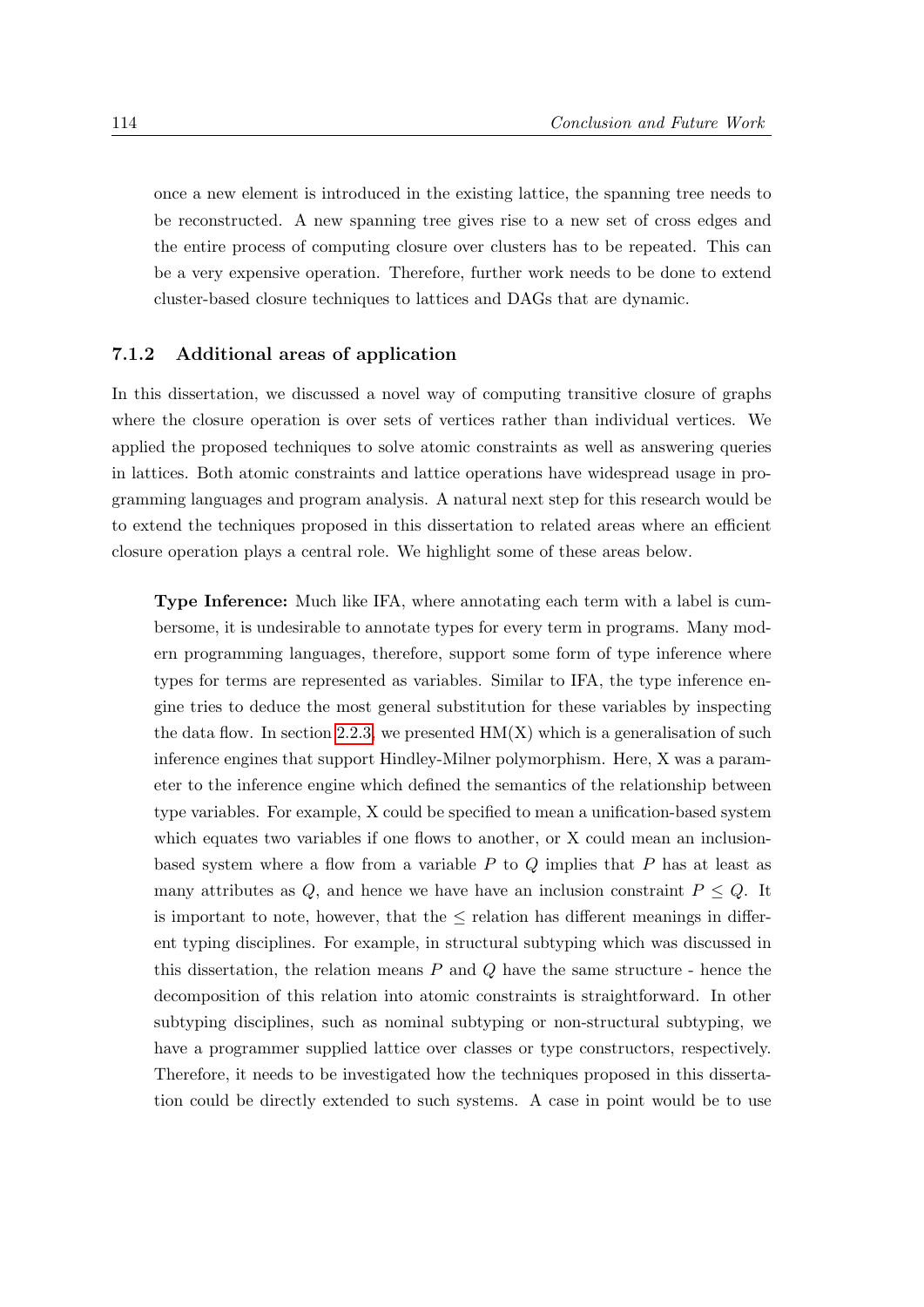our approach for inference of the most general type in Java generics. There, the class hierarchy plays an important role in deciding the most general type for type parameters. We have already demonstrated the suitability of our approach to processing class hierarchies in chapter [5,](#page-76-0) in order to answer ordering queries in constant time. Therefore, we envisage that the adaptive inference techniques discussed in this dissertation can be extended to inference of generic types too. Reduction of different subtyping disciplines to an atomic subtyping problem entails different computational costs, and therefore such extensions of the core atomic constraint simplification and resolution algorithm discussed in this dissertation to richer subtyping systems need to be carefully evaluated.

Ownership Inference: As discussed in section [2.4,](#page-24-0) inferring ownership of objects requires approximating the object graph at compile time and identifying dominance boundaries of vertices in the graph. The inferred ownership properties are then fed back to the type system, and it is verified whether the inferred properties obey the properties of the Ownership Type system. To identify the dominance boundaries of vertices in the object graph, one needs to perform closure of the object graph to identify which vertices are dominated by any given vertex. In this regard, any form of abstraction and adaptability that can be introduced by techniques proposed in this thesis would aid the analysis in face of large object graphs. However, extension of the current work to analysing object graphs is non-trivial. Object graphs contain both forward edges and strongly connected components in addition to the restricted cases of tree and cross edges considered in this thesis. While strongly connected components can be considered as a single vertex for the sake of the analysis, the presence of forward edges cannot be ignored. This is because forward edges directly influence the dominator relationships in graphs. Therefore, it remains to be investigated how the techniques proposed in this thesis can be extended to forward edges and strongly connected components and subsequently, to ownership inference as well.

#### 7.1.3 Limitations

The techniques described in this dissertation can be used to speed up all classes of problems where flow is governed by a lattice. Information Flow Analysis is just an instance of such a problem. Another such instance is that of type inference in the presence of polymorphic subtyping. As far as the qualitative results are concerned, our techniques can speed-up the identification of all forms of confidentiality and integrity breaches that occur through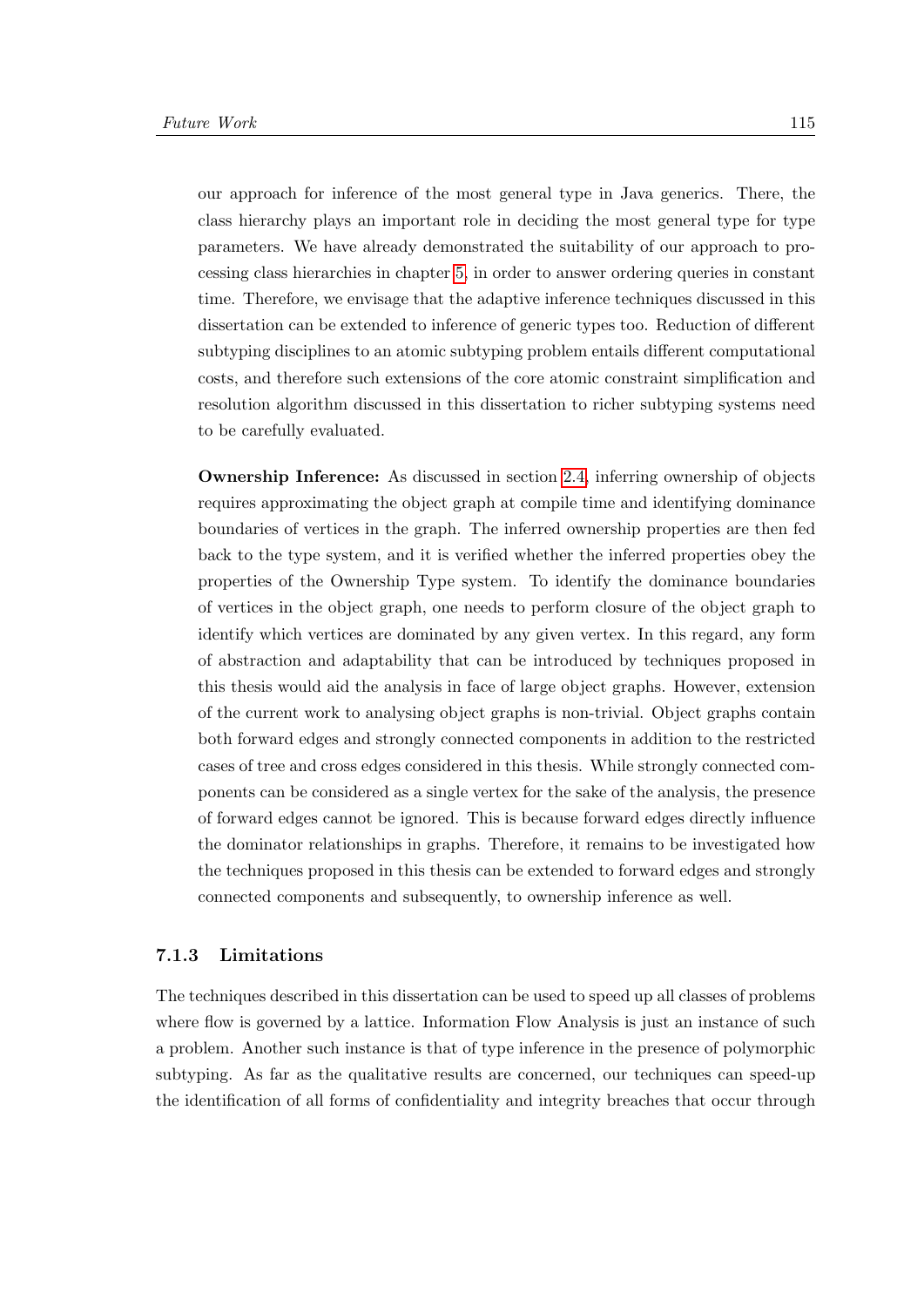data and control flow in programs. However, the proposed approach does not take into account leaks through side-channels such as those exploited in timing attacks on computer programs.

We have assumed a determinable data and control flow graph in our approach. However, in reality many applications have non-deterministic control flow. For example, an application running in a multi-tasking environment may be sporadically suspended or woken up from sleep. Other instances of such control flow are rampant in mainstream mobile operating systems such as Android. An Android application does not have a single point of entry. Instead, an Android app is composed of components which can be invoked in arbitrary orders depending on user interactions and system events. In such a case, it is difficult to reconstruct an exact control flow graph and the usual approach is to model the control flow in light of the app lifecycle as described in the Android framework. However, in this work, we have not considered modelling the control flow for applications running in multi-tasking systems or applications that have a prescribed life-cycle transition diagram as is the case with Android apps.

Finally, we have assumed a rather simplistic model for permissible pathways in which information can be declassified. We have assumed a lattice-based security model. In reality, however, security models can be arbitrarily complex. For example, it is not unusual for a principal hierarchy to evolve over time. In such a case, the policy becomes dynamic which requires our pre-processing algorithm to be reapplied in order to perform lattice lookups in constant time. It is also possible for the declassification pathways to be predicated. For example, declassification from one element in an order to another could depend on some condition on the state of the elements. Our techniques are not sophisticated enough to cover these cases. We would need to augment our algorithm with a notion of logical implication to work out information leakage in such a scenario.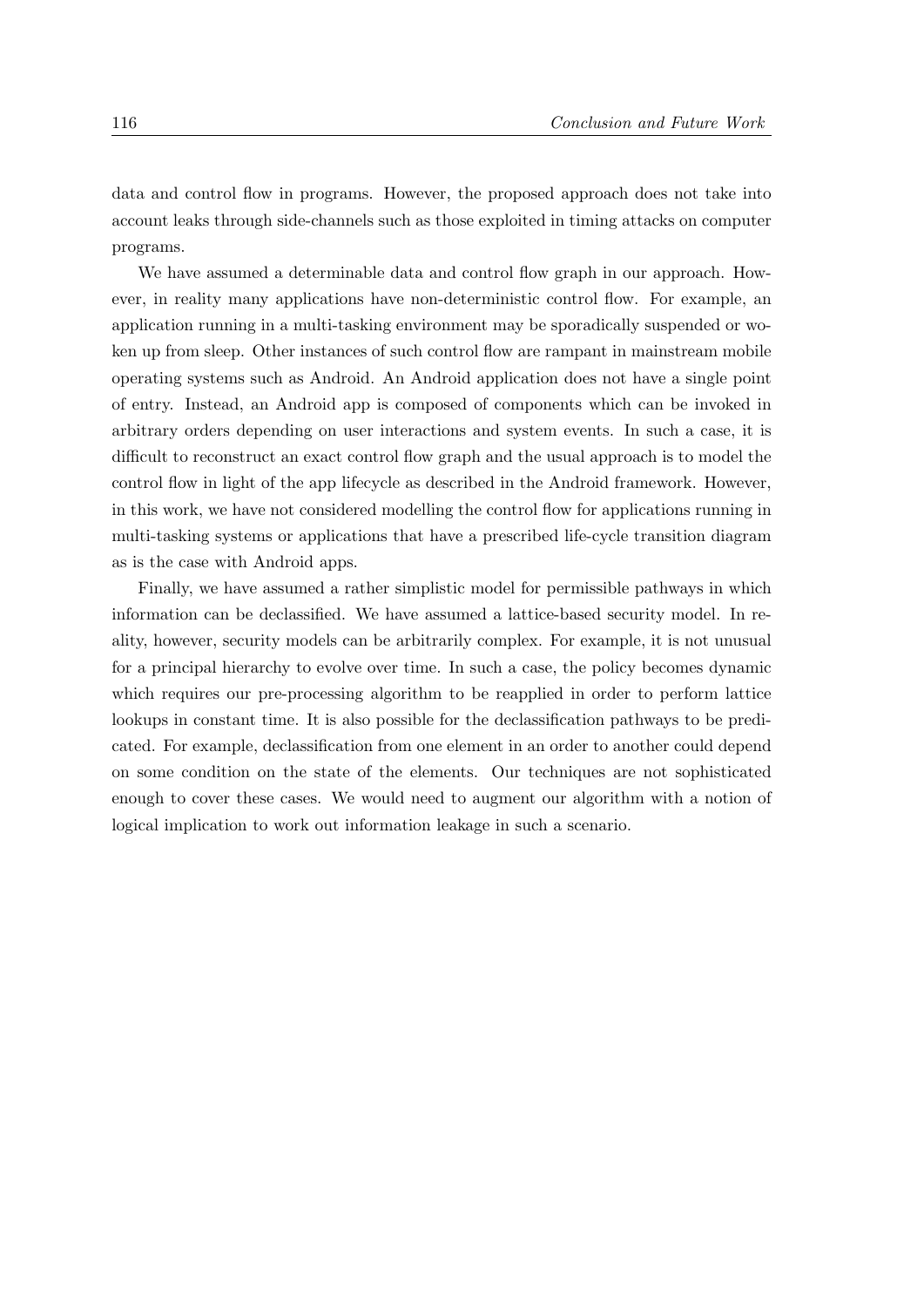# Bibliography

- [1] Alexander Aiken and Edward L. Wimmers. Type inclusion constraints and type inference. In Proceedings of the Conference on Functional Programming Languages and Computer Architecture, FPCA '93, pages 31–41, 1993.
- [2] Jonathan Aldrich, Valentin Kostadinov, and Craig Chambers. Alias annotations for program understanding. In Proceedings of the 17th ACM SIGPLAN Conference on Object-oriented Programming, Systems, Languages, and Applications, OOPSLA '02, pages 311–330, 2002.
- [3] Ana Almeida Matos and Gérard Boudol. On declassification and the non-disclosure policy. Journal of Computer Security, 17(5):549–597, 2009.
- [4] Stephen Alstrup, Cyril Gavoille, Haim Kaplan, and Theis Rauhe. Nearest common ancestors: a survey and a new distributed algorithm. In SPAA '02: Proceedings of the fourteenth annual ACM symposium on Parallel algorithms and architectures, pages 258–264, 2002.
- [5] Torben Amtoft, Sruthi Bandhakavi, and Anindya Banerjee. A logic for information flow in object-oriented programs. In Proceedings of the 33rd ACM SIGPLAN-SIGACT symposium on Principles of programming languages, POPL '06, pages 91– 102, New York, NY, USA, 2006. ACM.
- [6] Lars Ole Andersen. Program Analysis and Specialization for the C Programming Language. PhD thesis, University of Copenhagen, 1994.
- [7] Chris Andreae, Yvonne Coady, Celina Gibbs, James Noble, Jan Vitek, and Tian Zhao. Scoped types and aspects for real-time java memory management. Real-Time Systems, 37(1):1–44, 2007.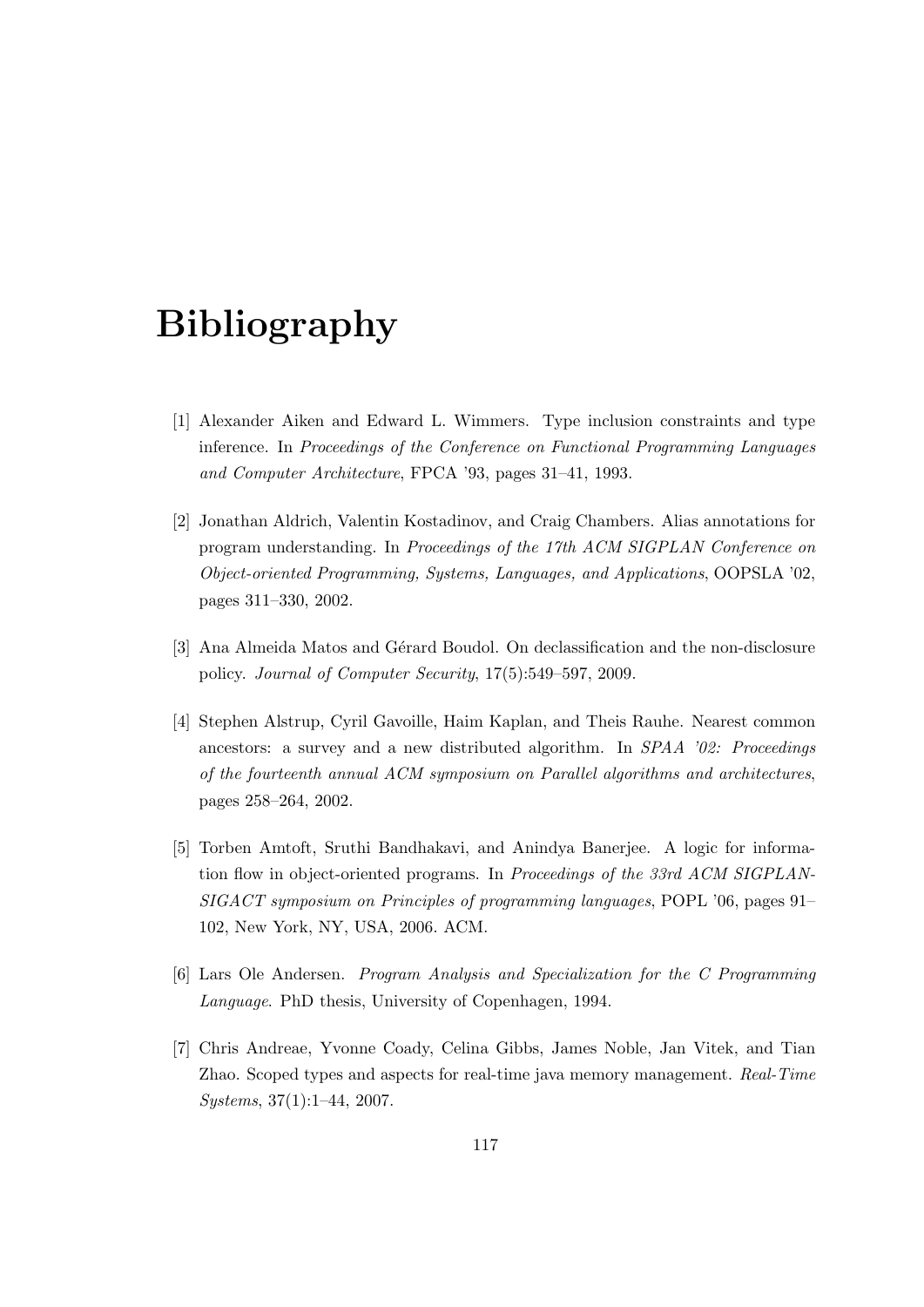- [8] Aslan Askarov and Andrei Sabelfeld. Localized delimited release: Combining the what and where dimensions of information release. In Proceedings of the 2007 Workshop on Programming Languages and Analysis for Security, PLAS '07, pages 53–60, 2007.
- [9] Aslan Askarov and Andrei Sabelfeld. Catch me if you can: Permissive yet secure error handling. In Proceedings of the ACM SIGPLAN Fourth Workshop on Programming Languages and Analysis for Security, PLAS '09, pages 45–57, 2009.
- [10] Thomas H. Austin and Cormac Flanagan. Efficient purely-dynamic information flow analysis. In Proceedings of the ACM SIGPLAN Fourth Workshop on Programming Languages and Analysis for Security, PLAS '09, pages 113–124, 2009.
- [11] Thomas H. Austin and Cormac Flanagan. Multiple facets for dynamic information flow. In Proceedings of the 39th annual ACM SIGPLAN-SIGACT symposium on Principles of programming languages, POPL '12, pages 165–178, 2012.
- [12] Anindya Banerjee and David A. Naumann. Representation independence, confinement and access control [extended abstract]. In Proceedings of the 29th ACM SIGPLAN-SIGACT Symposium on Principles of Programming Languages, POPL '02, pages 166–177, 2002.
- [13] Anindya Banerjee and David A. Naumann. Secure information flow and pointer confinement in a java-like language. In Proceedings of the 15th IEEE Workshop on Computer Security Foundations, CSFW '02, pages 253–267, 2002.
- [14] Anindya Banerjee and David A. Naumann. Ownership confinement ensures representation independence for object-oriented programs. Journal of the ACM, 52(6):894– 960, 2005.
- [15] Anindya Banerjee and David A. Naumann. State based ownership, reentrance, and encapsulation. In Proceedings of the 19th European Conference on Object-Oriented Programming, ECOOP'05, pages 387–411, 2005.
- [16] Anindya Banerjee and David A. Naumann. Aliasing in object-oriented programming. chapter State Based Encapsulation for Modular Reasoning About Behaviorpreserving Refactorings, pages 319–365. Springer-Verlag, 2013.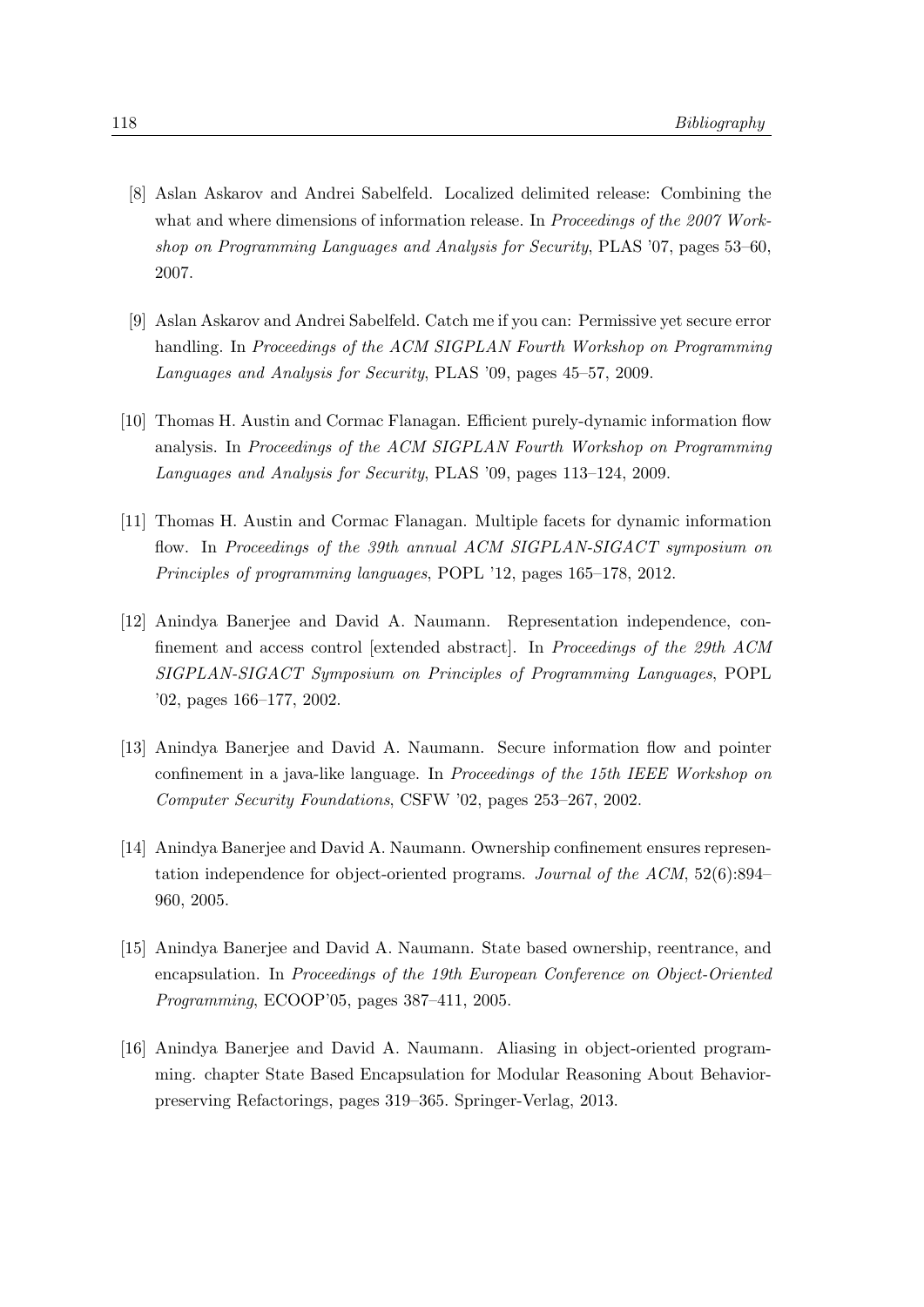- [17] Amnon B. Barak and Paul Erdös. On the maximal number of strongly independent vertices in a random acyclic directed graph. SIAM Journal on Algebraic and Discrete Methods, 5(4):508–514, 1984.
- [18] Matthias Baumgart, Stefan Eckhardt, Jan Griebsch, Sven Kosub, and Johannes Nowak. All-pairs ancestor problems in weighted DAGs. In Combinatorics, Algorithms, Probabilistic and Experimental Methodologies, volume 4614 of Lecture Notes in Computer Science, pages 282–293. 2007.
- [19] Michael A. Bender and Martin Farach-Colton. The LCA problem revisited. In LATIN '00: Proceedings of the 4th Latin American Symposium on Theoretical Informatics, pages  $88-94$ , 2000.
- [20] Michael A. Bender, Mart´ın Farach-Colton, Giridhar Pemmasani, Steven Skiena, and Pavel Sumazin. Lowest common ancestors in trees and directed acyclic graphs. Journal of Algorithms, 57(2):75–94, 2005.
- [21] Omer Berkman and Uzi Vishkin. Recursive star-tree parallel data structure. SIAM Journal of Computing, 22(2):221–242, 1993.
- [22] Stephen M. Blackburn, Robin Garner, Chris Hoffmann, Asjad M. Khang, Kathryn S. McKinley, Rotem Bentzur, Amer Diwan, Daniel Feinberg, Daniel Frampton, Samuel Z. Guyer, Martin Hirzel, Antony Hosking, Maria Jump, Han Lee, J. Eliot B. Moss, Aashish Phansalkar, Darko Stefanović, Thomas VanDrunen, Daniel von Dincklage, and Ben Wiedermann. The dacapo benchmarks: Java benchmarking development and analysis. In Proceedings of the 21st Annual ACM SIGPLAN Conference on Object-oriented Programming Systems, Languages, and Applications, OOP-SLA '06, pages 169–190, 2006.
- [23] Bruno Blanchet. Escape analysis: Correctness proof, implementation and experimental results. In Proceedings of the 25th ACM SIGPLAN-SIGACT Symposium on Principles of Programming Languages, POPL '98, pages 25–37, 1998.
- [24] Jr. Bocchino, RobertL. and VikramS. Adve. Types, regions, and effects for safe programming with object-oriented parallel frameworks. In Mira Mezini, editor, ECOOP 2011 – Object-Oriented Programming, volume 6813 of Lecture Notes in Computer Science, pages 306–332. Springer Berlin Heidelberg, 2011.
- [25] Robert L. Bocchino. Aliasing in object-oriented programming. chapter Alias Control for Deterministic Parallelism, pages 156–195. Springer-Verlag, 2013.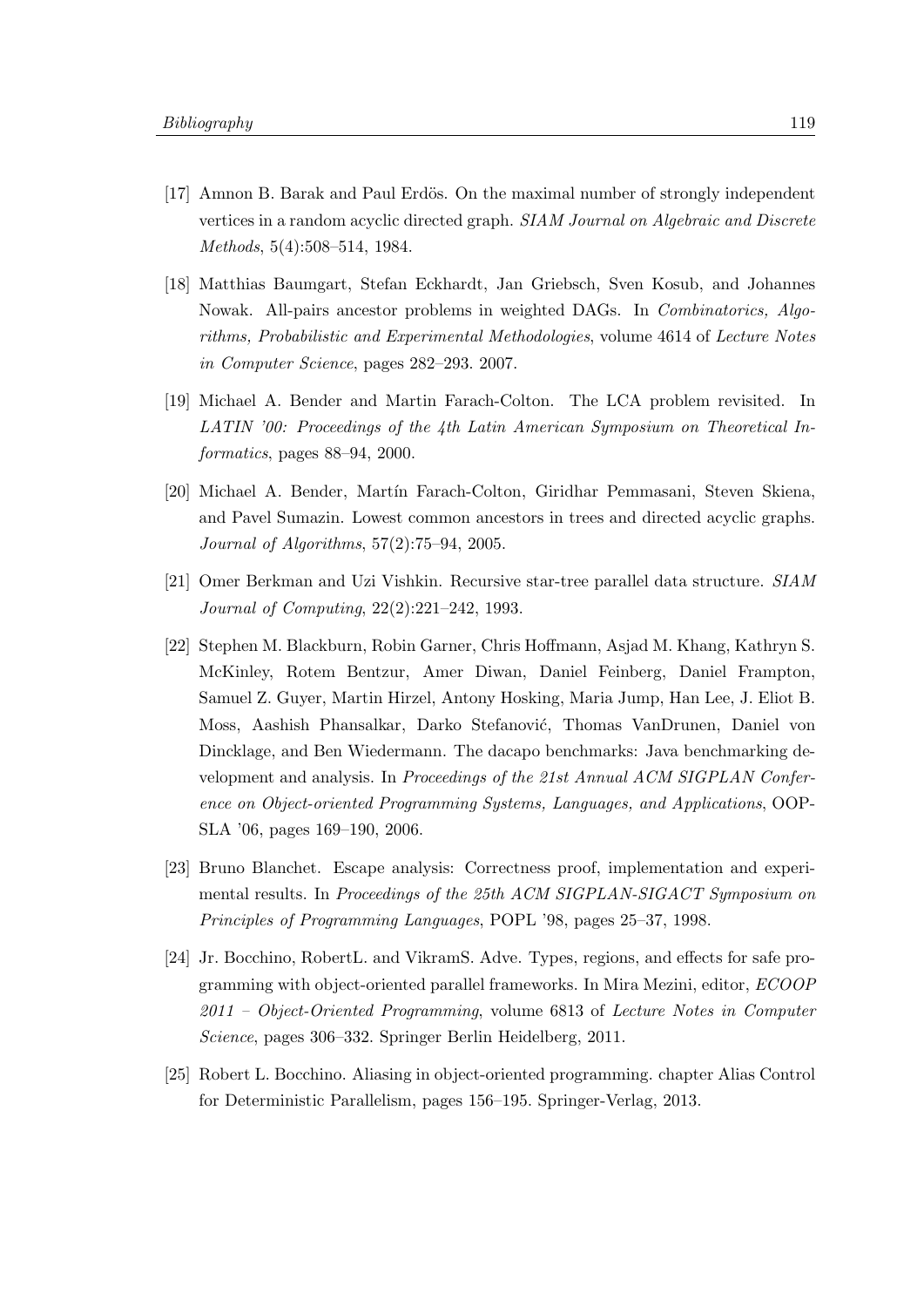- [26] Robert L. Bocchino, Jr., Vikram S. Adve, Danny Dig, Sarita V. Adve, Stephen Heumann, Rakesh Komuravelli, Jeffrey Overbey, Patrick Simmons, Hyojin Sung, and Mohsen Vakilian. A type and effect system for deterministic parallel java. In Proceedings of the 24th ACM SIGPLAN Conference on Object Oriented Programming Systems Languages and Applications, OOPSLA '09, pages 97–116, 2009.
- [27] Robert L. Bocchino, Jr., Stephen Heumann, Nima Honarmand, Sarita V. Adve, Vikram S. Adve, Adam Welc, and Tatiana Shpeisman. Safe nondeterminism in a deterministic-by-default parallel language. In Proceedings of the 38th Annual ACM SIGPLAN-SIGACT Symposium on Principles of Programming Languages, POPL '11, pages 535–548, New York, NY, USA, 2011. ACM.
- [28] Niklas Broberg and David Sands. Flow locks: Towards a core calculus for dynamic flow policies. In Proceedings of the 15th European Conference on Programming Languages and Systems, ESOP'06, pages 180–196, 2006.
- [29] Niklas Broberg and David Sands. Flow-sensitive semantics for dynamic information flow policies. In Proceedings of the ACM SIGPLAN Fourth Workshop on Programming Languages and Analysis for Security, PLAS '09, pages 101–112, 2009.
- [30] Niklas Broberg and David Sands. Paralocks: Role-based information flow control and beyond. SIGPLAN Not., 45(1):431–444, 2010.
- [31] Dave Clarke, Johan Östlund, Ilya Sergey, and Tobias Wrigstad. Ownership types: A survey. In Dave Clarke, James Noble, and Tobias Wrigstad, editors, Aliasing in Object-Oriented Programming. Types, Analysis and Verification, volume 7850 of Lecture Notes in Computer Science, pages 15–58. Springer Berlin Heidelberg, 2013.
- [32] Dave Clarke, Michael Richmond, and James Noble. Saving the world from bad beans: Deployment-time confinement checking. In Proceedings of the 18th Annual ACM SIGPLAN Conference on Object-oriented Programing, Systems, Languages, and Applications, OOPSLA '03, pages 374–387, 2003.
- [33] D. Coppersmith and S. Winograd. Matrix multiplication via arithmetic progressions. In STOC '87: Proceedings of the nineteenth annual ACM symposium on Theory of  $computing$ , pages 1–6, 1987.
- [34] Don Coppersmith. Rectangular matrix multiplication revisited. Journal of Com $plexity, 13(1):42-49, 1997.$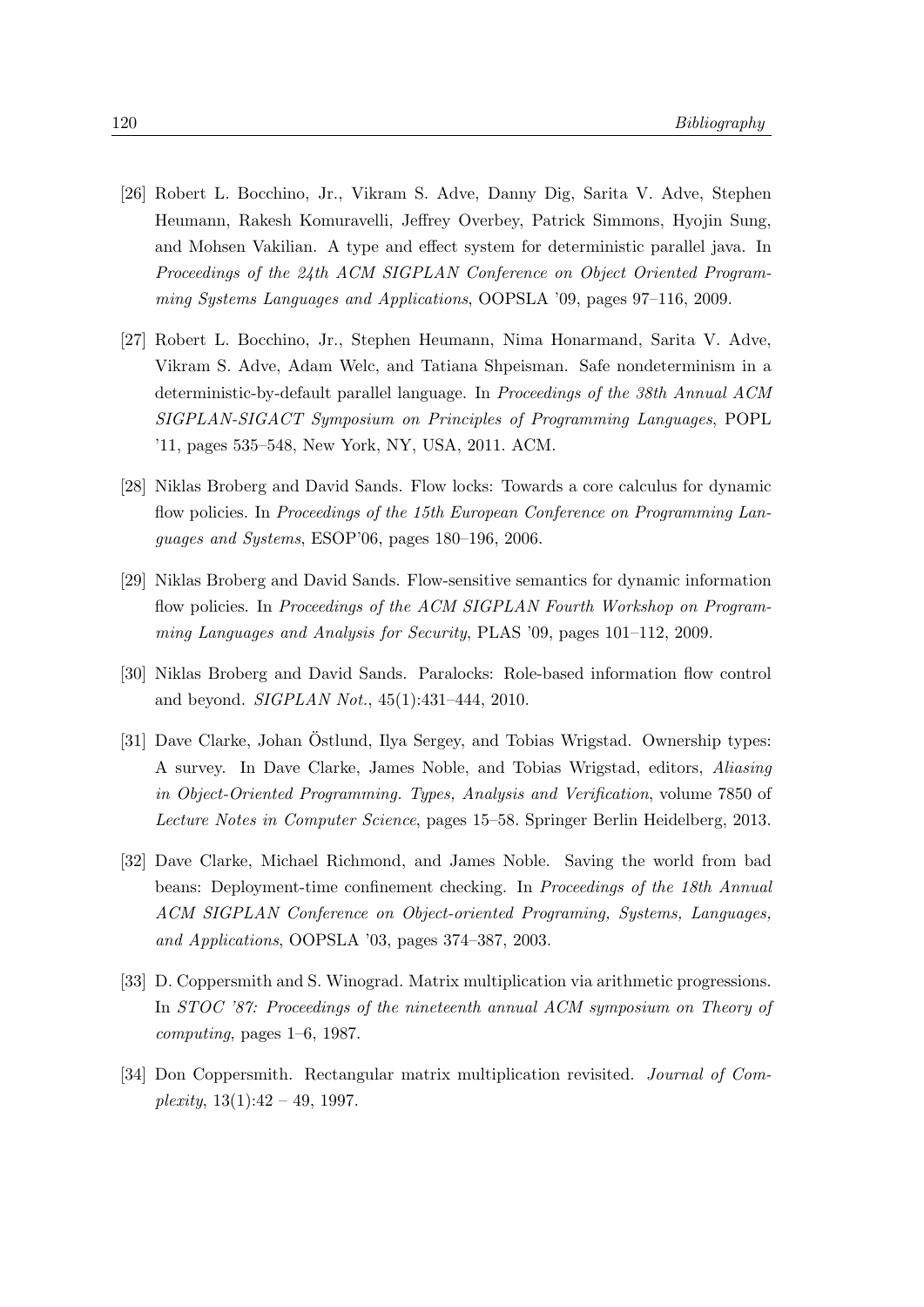- [35] Thomas H. Cormen, Clifford Stein, Ronald L. Rivest, and Charles E. Leiserson. Introduction to Algorithms. McGraw-Hill Higher Education, 3rd edition, 2009.
- [36] Artur Czumaj, Miroslaw Kowaluk, and Andrzej Lingas. Faster algorithms for finding lowest common ancestors in directed acyclic graphs. Theoretical Computer Science, 380(1-2):37–46, 2007.
- [37] Loris D'Antoni, Marco Gaboardi, Emilio Jesús Gallego Arias, Andreas Haeberlen, and Benjamin Pierce. Sensitivity analysis using type-based constraints. In Proceedings of the 1st Annual Workshop on Functional Programming Concepts in Domainspecific Languages, FPCDSL '13, pages 43–50, 2013.
- [38] Dorothy E. Denning and Peter J. Denning. Certification of programs for secure information flow. Communications of the ACM, 20(7):504–513, 1977.
- [39] Alain Deutsch. Interprocedural may-alias analysis for pointers: Beyond k-limiting. In Proceedings of the ACM SIGPLAN 1994 Conference on Programming Language Design and Implementation, PLDI '94, pages 230–241, 1994.
- [40] Werner Dietl, Michael D. Ernst, and Peter M¨uller. Tunable static inference for generic universe types. In Proceedings of the 25th European Conference on Objectoriented Programming, ECOOP'11, pages 333–357, 2011.
- [41] Werner Dietl and Peter Müller. Aliasing in object-oriented programming. chapter Object Ownership in Program Verification, pages 289–318. Springer-Verlag, 2013.
- [42] Stefan Eckhardt, Andreas Mühling, and Johannes Nowak. Fast lowest common ancestor computations in DAGs. In Algorithms ESA 2007, volume 4698 of Lecture Notes in Computer Science, pages 705–716. 2007.
- [43] Johannes Fischer and Volker Heun. Theoretical and practical improvements on the rmq-problem, with applications to LCA and LCE. In 17th Symposium on Combinatorial Pattern Matching (CPM), volume 4009 of LNCS, pages 36–48. Springer, 2006.
- [44] Alexandre Frey. Satisfying subtype inequalities in polynomial space. Theoretical Computer Science, 277(1-2):105–117, 2002.
- [45] You-Chin Fuh and Prateek Mishra. Type inference with subtypes. Theoretical Computer Science, 73(2):155–175, 1990.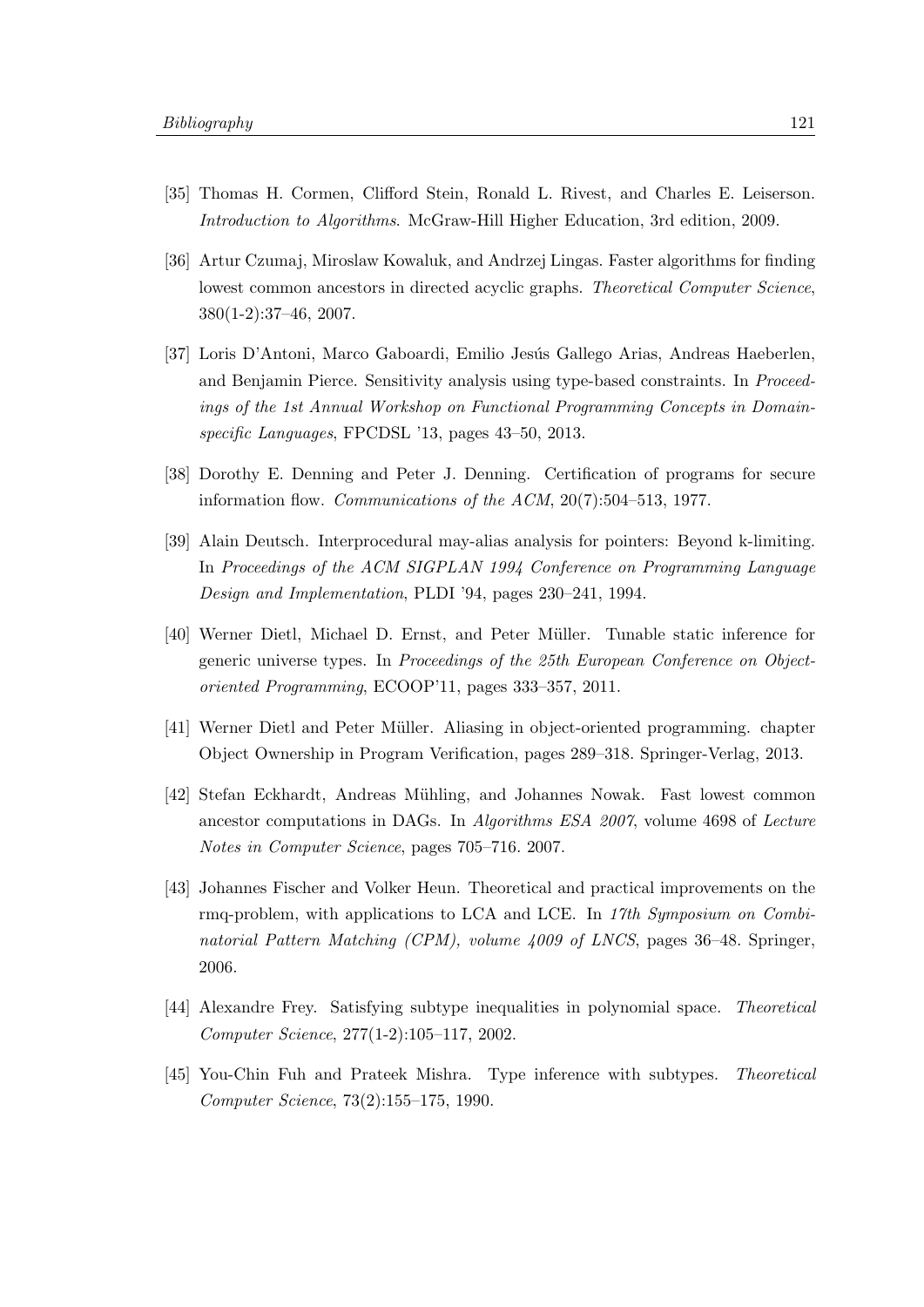- [46] Harold N. Gabow, Jon Louis Bentley, and Robert E. Tarjan. Scaling and related techniques for geometry problems. In STOC '84: Proceedings of the sixteenth annual ACM symposium on Theory of computing, pages 135–143, 1984.
- [47] Roberto Giacobazzi and Isabella Mastroeni. Abstract non-interference: Parameterizing non-interference by abstract interpretation. In Proceedings of the 31st ACM SIGPLAN-SIGACT Symposium on Principles of Programming Languages, POPL '04, pages 186–197, 2004.
- [48] Joseph A. Goguen and José Meseguer. Security policies and security models. In IEEE Symposium on Security and Privacy, pages 11–20, 1982.
- [49] Dov Harel and Robert Endre Tarjan. Fast algorithms for finding nearest common ancestors. SIAM Journal on Computing, 13(2):338–355, 1984.
- [50] Daniel Hedin and Andrei Sabelfeld. A perspective on information-flow control. In Marktoberdorf Summer School. IOS Press, 2011.
- [51] Nevin Heintze. Control-flow analysis and type systems. In Static Analysis Symposium, SAS'95, pages 189–206, 1995.
- [52] Nevin Heintze and Jon G. Riecke. The SLam calculus: programming with secrecy and integrity. In Proceedings of the 25th ACM SIGPLAN-SIGACT symposium on Principles of programming languages, POPL '98, pages 365–377, 1998.
- [53] F. Henglein and J. Rehof. The complexity of subtype entailment for simple types. In Logic in Computer Science, 1997. LICS '97. Proceedings., 12th Annual IEEE Symposium on, pages 352–361, 1997.
- [54] Fritz Henglein. Type inference with polymorphic recursion. ACM Transactions on Programming Languages and Systems, 15(2):253–289, 1993.
- [55] Fritz Henglein and Jakob Rehof. Constraint automata and the complexity of recursive subtype entailment. In KimG. Larsen, Sven Skyum, and Glynn Winskel, editors, Automata, Languages and Programming, volume 1443 of Lecture Notes in Computer Science, pages 616–627. Springer Berlin Heidelberg, 1998.
- [56] Jan Hoffmann, Klaus Aehlig, and Martin Hofmann. Multivariate amortized resource analysis. ACM Transactions on Programming Languages and Systems, 34(3):14:1– 14:62, 2012.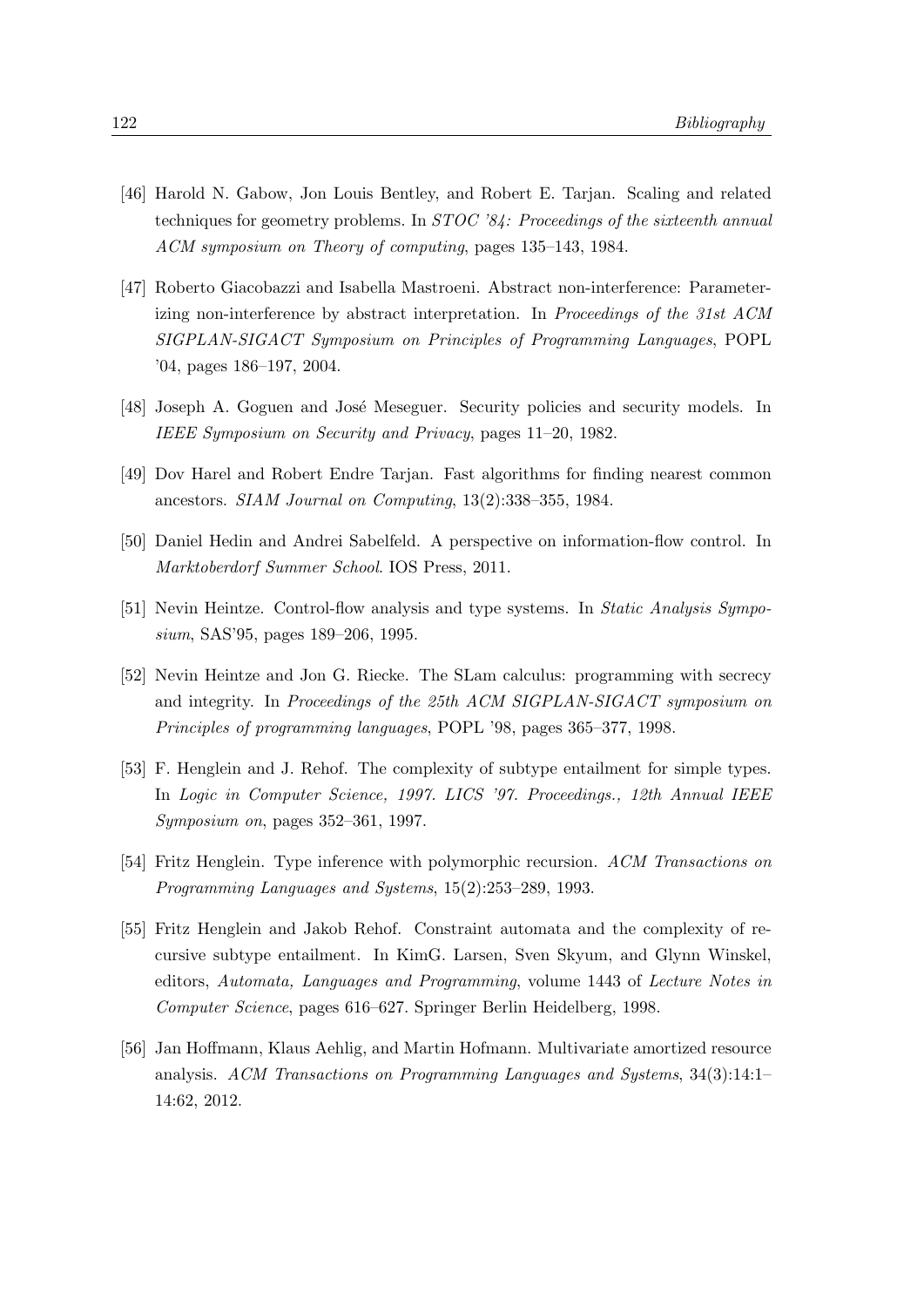- [57] Jan Hoffmann, Klaus Aehlig, and Martin Hofmann. Resource aware ml. In *Proceed*ings of the 24th International Conference on Computer Aided Verification, pages 781–786, 2012.
- [58] Wei Huang, Werner Dietl, Ana Milanova, and Michael D. Ernst. Inference and checking of object ownership. In *ECOOP 2012 - Object-Oriented Programming -*26th European Conference, Beijing, China, June 11-16, 2012. Proceedings, pages 181–206, 2012.
- [59] Sebastian Hunt and David Sands. On flow-sensitive security types. In 33rd ACM SIGPLAN-SIGACT Symposium on Principles of Programming Languages, POPL '06, pages 79–90, 2006.
- [60] Suresh Jagannathan, Peter Thiemann, Stephen Weeks, and Andrew Wright. Single and loving it: Must-alias analysis for higher-order languages. In Proceedings of the 25th ACM SIGPLAN-SIGACT Symposium on Principles of Programming Languages, POPL '98, pages 329–341, 1998.
- [61] Steffen Jost, Kevin Hammond, Hans-Wolfgang Loidl, and Martin Hofmann. Static determination of quantitative resource usage for higher-order programs. In Proceedings of the 37th Annual ACM SIGPLAN-SIGACT Symposium on Principles of Programming Languages, POPL '10, pages 223–236, 2010.
- [62] A. J. Kfoury, J. Tiuryn, and P. Urzyczyn. Type reconstruction in the presence of polymorphic recursion. ACM Trans. Program. Lang. Syst., 15:290–311, 1993.
- [63] Miroslaw Kowaluk and Andrzej Lingas. Unique lowest common ancestors in dags are almost as easy as matrix multiplication. In Algorithms – ESA 2007, volume 4698 of Lecture Notes in Computer Science, pages 265–274. Springer Berlin Heidelberg, 2007.
- [64] Miroslaw Kowaluk, Andrzej Lingas, and Johannes Nowak. A path cover technique for LCAs in DAGs. In SWAT '08: Proceedings of the 11th Scandinavian workshop on Algorithm Theory, pages 222–233, 2008.
- [65] Aditya Kulkarni, Yu David Liu, and Scott F. Smith. Task types for pervasive atomicity. In Proceedings of the ACM International Conference on Object Oriented Programming Systems Languages and Applications, OOPSLA '10, pages 671–690, 2010.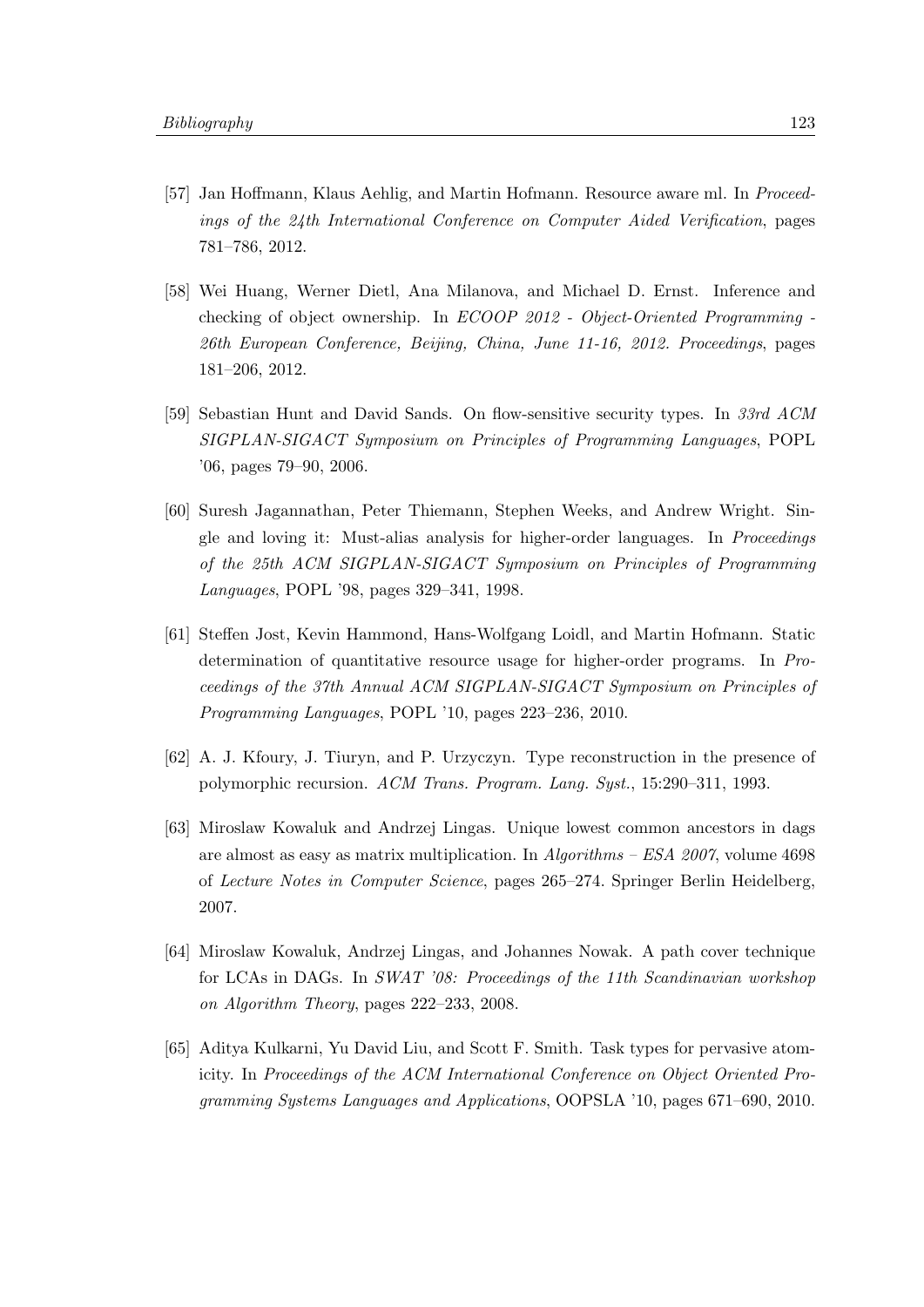- [66] V. Kuncak and M. Rinard. Structural subtyping of non-recursive types is decidable. In Logic in Computer Science, 2003. Proceedings. 18th Annual IEEE Symposium on, pages 96–107, 2003.
- [67] Peng Li and S. Zdancewic. Encoding information flow in haskell. In Computer Security Foundations Workshop, 2006. 19th IEEE, pages 12–16, 2006.
- [68] Peng Li and Steve Zdancewic. Downgrading policies and relaxed noninterference. SIGPLAN Not., 40(1):158–170, 2005.
- [69] Yi Lu, John Potter, and Jingling Xue. Ownership downgrading for ownership types. In Proceedings of the 7th Asian Symposium on Programming Languages and Systems, APLAS '09, pages 144–160, 2009.
- [70] Kin-Keung Ma and Jeffrey S. Foster. Inferring aliasing and encapsulation properties for java. In Proceedings of the 22Nd Annual ACM SIGPLAN Conference on Objectoriented Programming Systems and Applications, OOPSLA '07, pages 423–440, 2007.
- [71] Jonas Magazinius, Aslan Askarov, and Andrei Sabelfeld. A lattice-based approach to mashup security. In Proceedings of the 5th ACM Symposium on Information, Computer and Communications Security, ASIACCS '10, pages 15–23, 2010.
- [72] Ana Milanova and Yin Liu. Practical static ownership inference. RPI/DCS-09-04, Rensselaer Polytechnic Institute, 2009.
- [73] Ana Milanova and Jan Vitek. Static dominance inference. In Proceedings of the 49th International Conference on Objects, Models, Components, Patterns, TOOLS'11, pages 211–227, 2011.
- [74] John C. Mitchell. Type inference with simple subtypes. Journal of Functional Programming, 1:245–285, 1991.
- [75] Christian Mossin. Flow analysis of typed higher-order programs. PhD thesis, DIKU, University of Copenhagen, 1997.
- [76] Peter Müller, Arnd Poetzsch-Heffter, and Gary T. Leavens. Modular invariants for layered object structures. Science of Computer Programming, 62(3):253–286, 2006.
- [77] Alan Mycroft. Polymorphic type schemes and recursive definitions. In Proceedings of the 6th Colloquium on International Symposium on Programming, pages 217–228, 1984.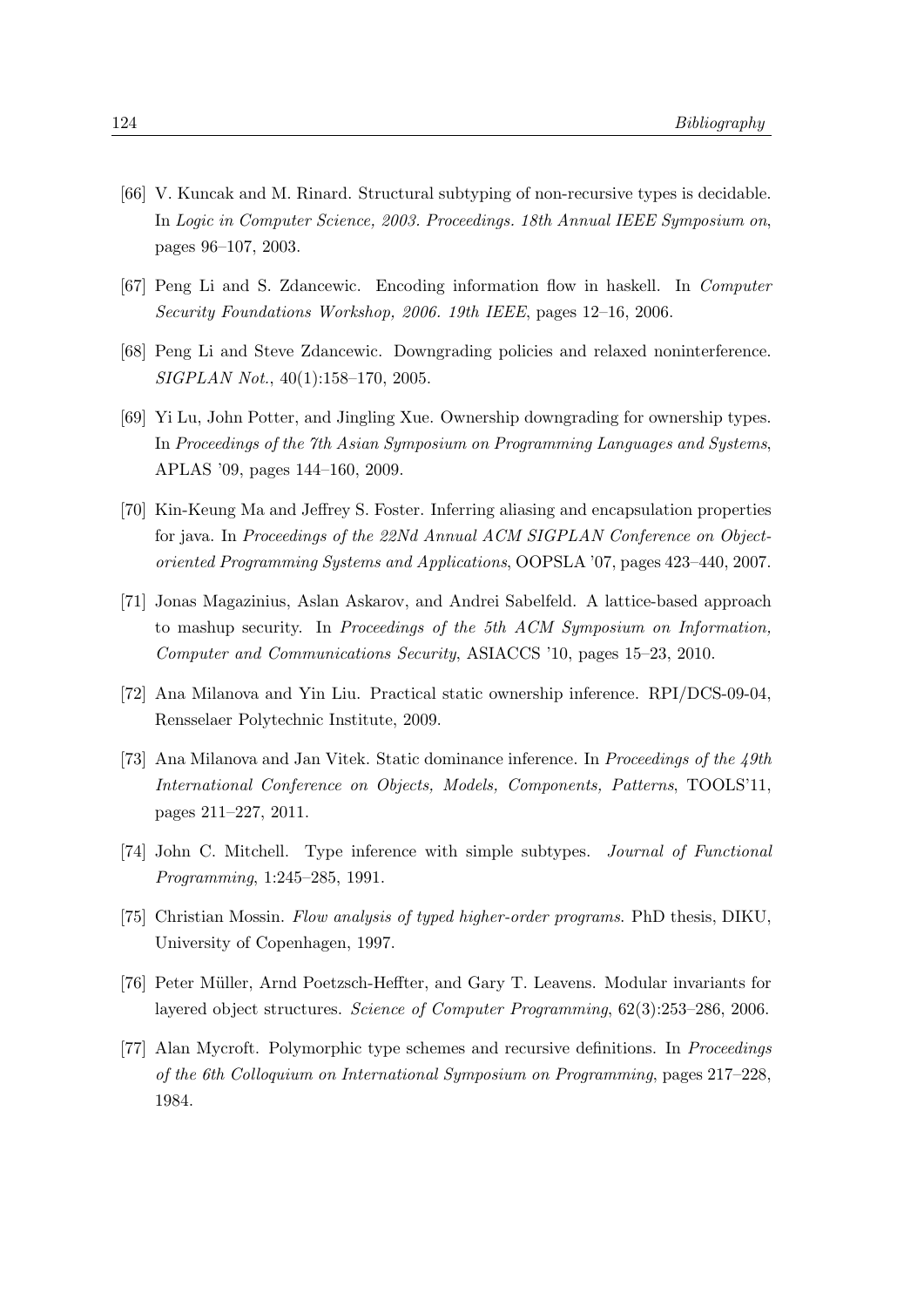- [78] Andrew C. Myers. JFlow: practical mostly-static information flow control. In Proceedings of the 26th ACM SIGPLAN-SIGACT symposium on Principles of programming languages, POPL '99, pages 228–241, 1999.
- [79] Andrew C. Myers and Barbara Liskov. A decentralized model for information flow control. In Proceedings of the Sixteenth ACM Symposium on Operating Systems Principles, SOSP '97, pages 129–142, 1997.
- [80] Joachim Niehren, Tim Priesnitz, and Zhendong Su. Complexity of subtype satisfiability over posets. In Programming Languages and Systems, volume 3444 of Lecture Notes in Computer Science, pages 357–373. Springer Berlin Heidelberg, 2005.
- [81] Martin Odersky, Martin Sulzmann, and Martin Wehr. Type inference with constrained types. Theory and Practice of Object Systems, 5(1):35–55, 1999.
- [82] Jens Palsberg. Type-based analysis and applications. In Proceedings of the 2001 ACM SIGPLAN-SIGSOFT Workshop on Program Analysis For Software Tools and Engineering, PASTE'01, pages 20–27, 2001.
- [83] Pratibha Permandla, Michael Roberson, and Chandrasekhar Boyapati. A type system for preventing data races and deadlocks in the java virtual machine language. In Proceedings of the 2007 ACM SIGPLAN/SIGBED Conference on Languages, Compilers, and Tools for Embedded Systems, LCTES '07, pages 1–10, 2007.
- [84] Benjamin Pierce. Types and Programming Languages. The MIT Press, 1 edition, 2002.
- [85] François Pottier. Simplifying subtyping constraints: a theory. *Information and* Computation, 170:153–183, 2001.
- [86] François Pottier and Sylvain Conchon. Information flow inference for free. In Proceedings of the fifth ACM SIGPLAN international conference on Functional programming, ICFP '00, pages 46–57, 2000.
- [87] François Pottier and Vincent Simonet. Information flow inference for ML. ACM Transactions on Programming Languages and Systems, 25(1):117–158, 2003.
- [88] François Pottier. A framework for type inference with subtyping. In *Proceedings* of the third ACM SIGPLAN International Conference on Functional Programming (ICFP'98), pages 228–238, 1998.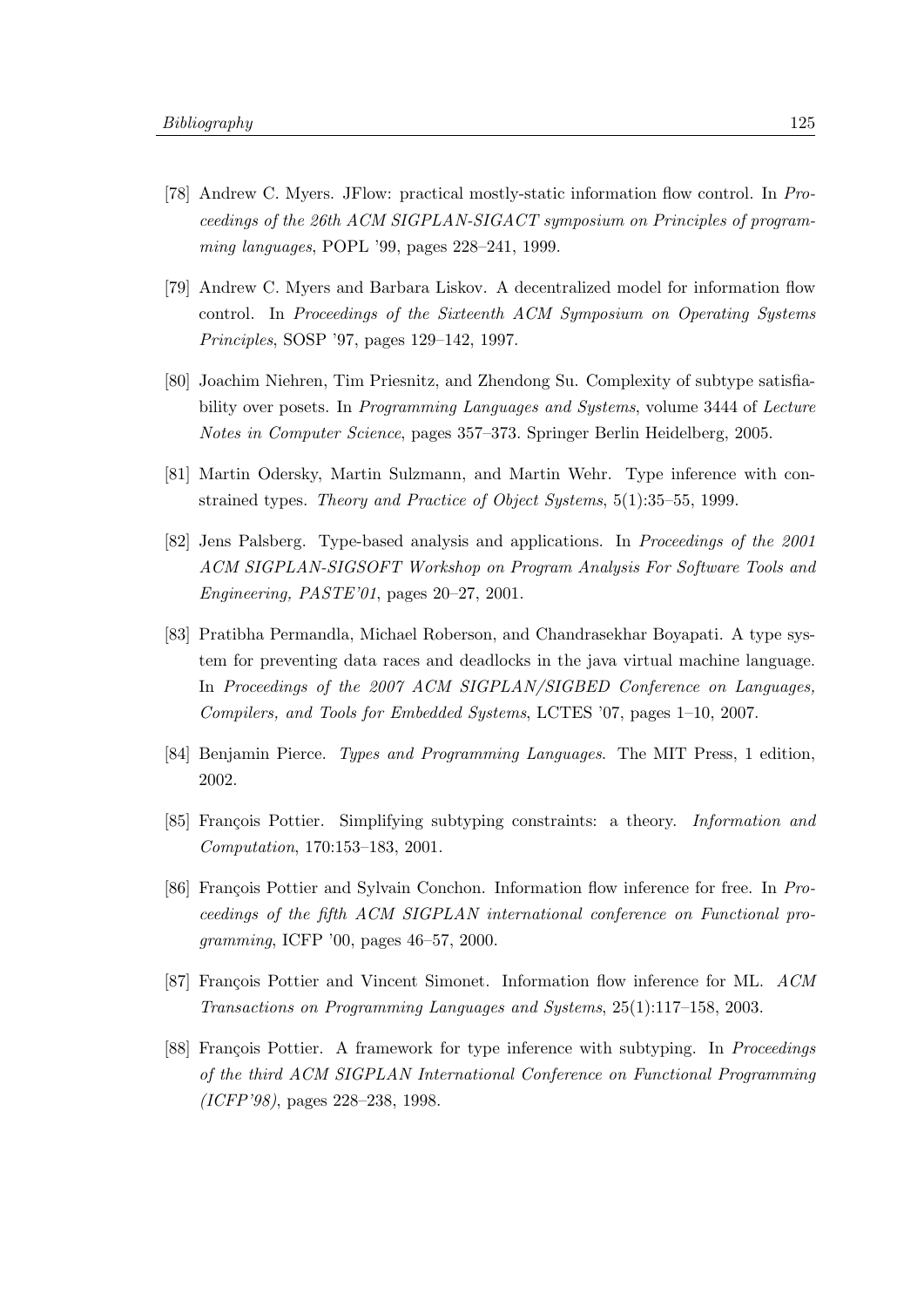- [89] François Pottier. A semi-syntactic soundness proof for  $HM(X)$ . Research Report 4150, INRIA, 2001.
- [90] Francois Pottier and Didier Rémy. The essence of ML type inference. In Benjamin C. Pierce, editor, Advanced Topics in Types and Programming Languages, chapter 10, pages 389–489. MIT Press, 2005.
- [91] J. Rehof and M. Fähndrich. Type-based flow analysis: From polymorphic subtyping to cfl-reachability. In 28th Annual ACM SIGPLAN-SIGACT Symposium on Principles of Programming Languages, POPL '01, pages 54–56, 2001.
- [92] Jakob Rehof. Minimal typings in atomic subtyping. In Proceedings of the 24th ACM SIGPLAN-SIGACT symposium on Principles of programming languages, POPL '97, pages 278–291, 1997.
- [93] A. Sabelfeld and A. C. Myers. Language-based information-flow security. IEEE Journal on Selected Areas in Communications, 21(1):5–19, 2006.
- [94] A. Sabelfeld and D. Sands. Dimensions and principles of declassification. In Computer Security Foundations, 2005. CSFW-18 2005. 18th IEEE Workshop, pages 255– 269, 2005.
- [95] Andrei Sabelfeld and AndrewC. Myers. A model for delimited information release. In Kokichi Futatsugi, Fumio Mizoguchi, and Naoki Yonezaki, editors, Software Security - Theories and Systems, volume 3233 of Lecture Notes in Computer Science, pages 174–191. Springer Berlin Heidelberg, 2004.
- [96] Jan Schäfer and Arnd Poetzsch-Heffter. Jcobox: Generalizing active objects to concurrent components. In Theo D'Hondt, editor, ECOOP 2010 – Object-Oriented Programming, volume 6183 of Lecture Notes in Computer Science, pages 275–299. Springer Berlin Heidelberg, 2010.
- [97] Baruch Schieber and Uzi Vishkin. On finding lowest common ancestors: Simplification and parallelization. SIAM Journal on Computing, 17(6):1253–1262, 1988.
- [98] Sven-Bodo Scholz. Single assignment c: efficient support for high-level array operations in a functional setting. Journal of Functional Programming, 13(6):1005–1059, 2003.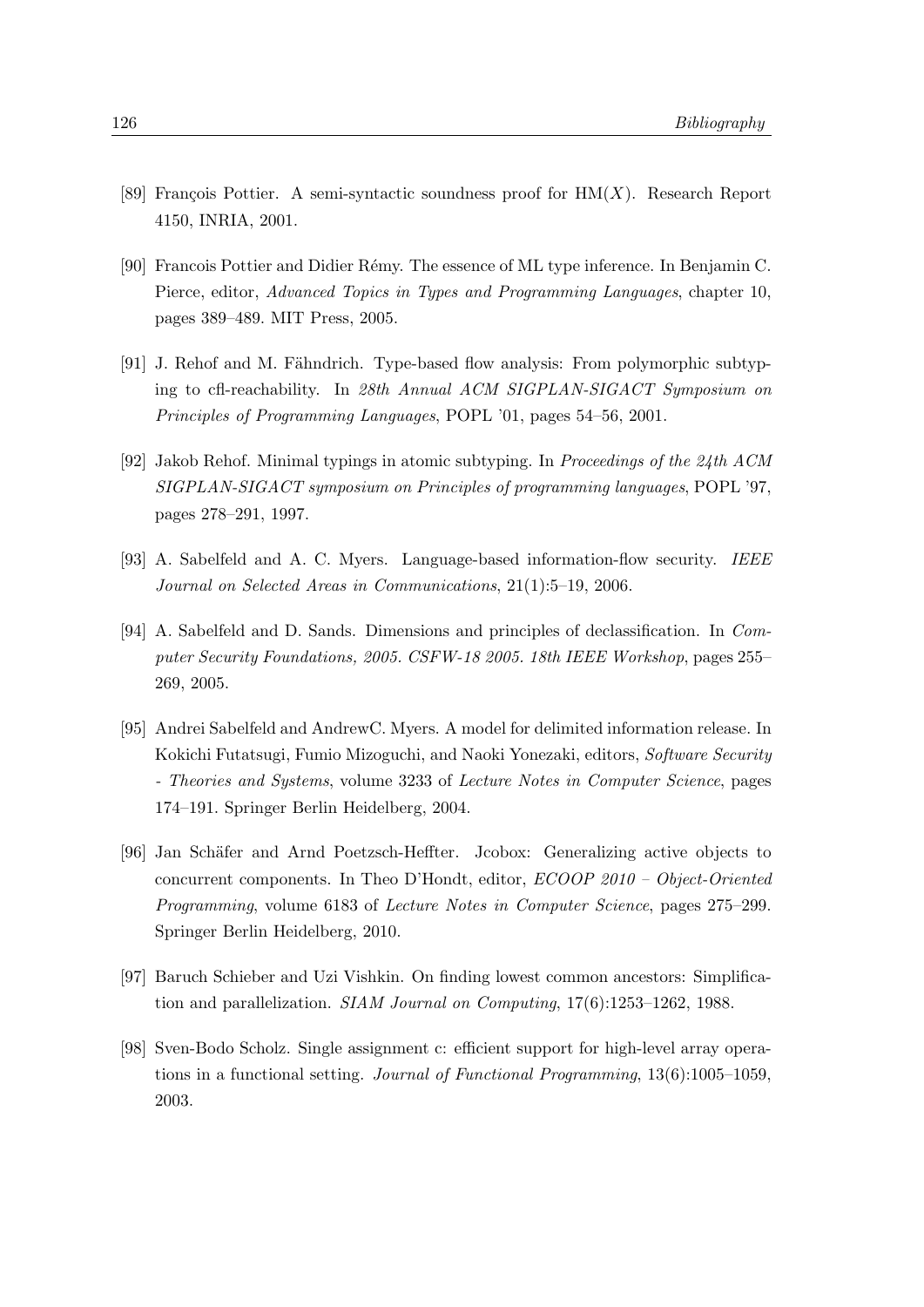- [99] Vincent Simonet. An extension of HM(X) with bounded existential and universal data-types. In Proceedings of the 8th ACM SIGPLAN International Conference on Functional Programming (ICFP 2003), pages 39–50, 2003.
- [100] Vincent Simonet. The Flow Caml System: Documentation and user's manual. Technical Report RT-0282, INRIA, 2003.
- [101] Vincent Simonet. Type inference with structural subtyping: A faithful formalization of an efficient constraint solver. In APLAS, pages 283–302, 2003.
- [102] Christian Skalka and Scott F. Smith. Static use-based object confinement. International Journal of Information Security, 4(1-2):87–104, 2005.
- [103] Geoffrey Smith and Dennis Volpano. Secure information flow in a multi-threaded imperative language. In Proceedings of the 25th ACM SIGPLAN-SIGACT Symposium on Principles of Programming Languages, POPL '98, pages 355–364, 1998.
- [104] Zhendong Su, Alexander Aiken, Joachim Niehren, Tim Priesnitz, and Ralf Treinen. The first-order theory of subtyping constraints. In Proceedings of the 29th ACM SIGPLAN-SIGACT symposium on Principles of programming languages, pages 203– 216, 2002.
- [105] Daniel Tang, Ales Plsek, and Jan Vitek. Static checking of safety critical java annotations. In Proceedings of the 8th International Workshop on Java Technologies for Real-Time and Embedded Systems, JTRES '10, pages 148–154, 2010.
- [106] Robert Endre Tarjan. Depth-first search and linear graph algorithms. SIAM Journal of Computing, 1(2):146–160, 1972.
- [107] J. Tiuryn. Subtype inequalities. In Logic in Computer Science, Proceedings of the Seventh Annual IEEE Symposium on, LICS '92, pages 308–315, 1992.
- [108] Jerzy Tiuryn. Subtyping over a lattice. Technical report, Warsaw University, 1997.
- [109] Jerzy Tiuryn and Mitchell Wand. Type reconstruction with recursive types and atomic subtyping. In Proceedings of the International Joint Conference CAAP/- FASE on Theory and Practice of Software Development, TAPSOFT '93, pages 686– 701, 1993.
- [110] Mads Tofte. Type inference for polymorphic references. Information and Computation,  $89(34):1 - 34$ , 1990.